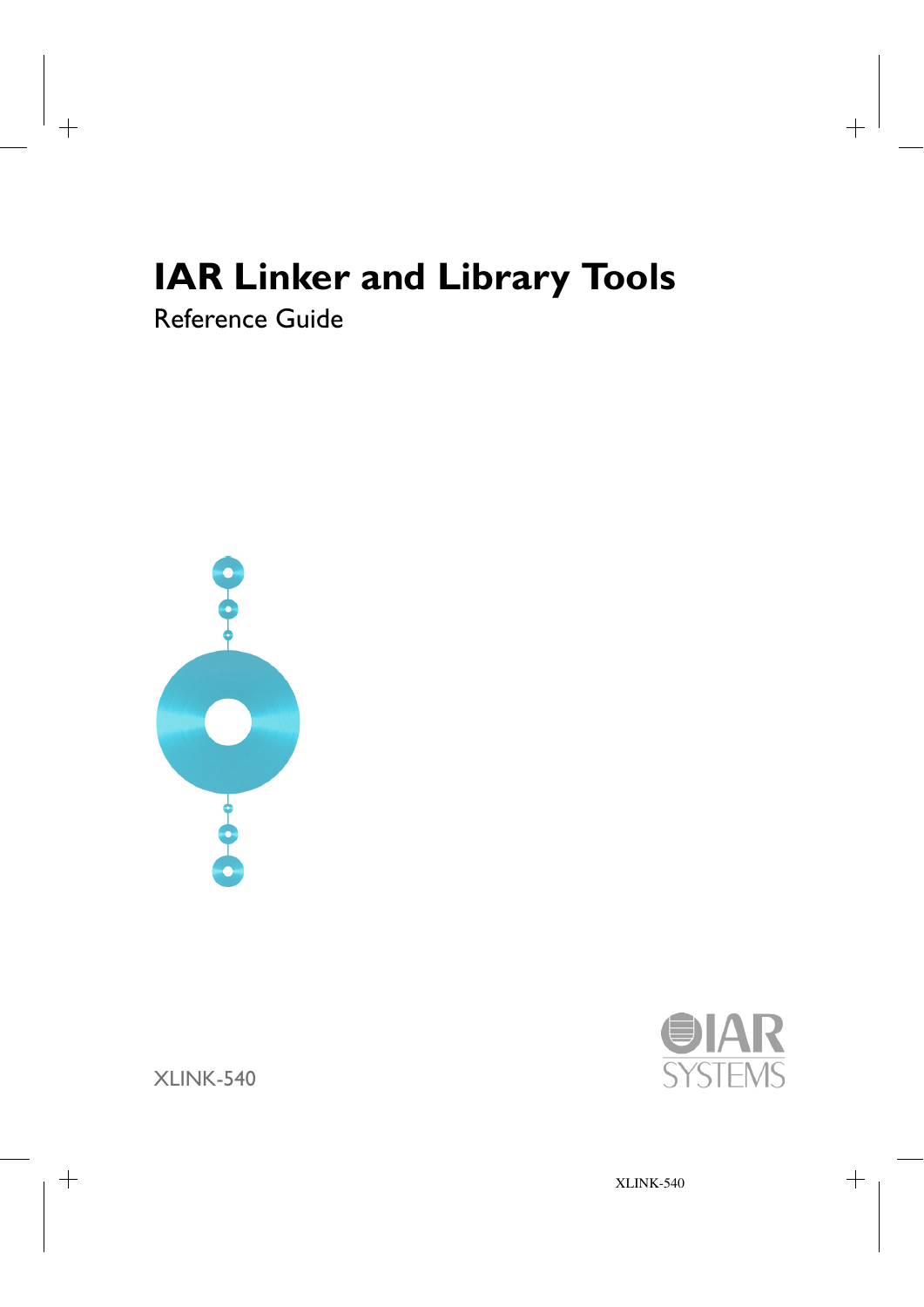## **COPYRIGHT NOTICE**

© 1987–2012 IAR Systems AB.

No part of this document may be reproduced without the prior written consent of IAR Systems AB. The software described in this document is furnished under a license and may only be used or copied in accordance with the terms of such a license.

#### **DISCLAIMER**

The information in this document is subject to change without notice and does not represent a commitment on any part of IAR Systems. While the information contained herein is assumed to be accurate, IAR Systems assumes no responsibility for any errors or omissions.

In no event shall IAR Systems, its employees, its contractors, or the authors of this document be liable for special, direct, indirect, or consequential damage, losses, costs, charges, claims, demands, claim for lost profits, fees, or expenses of any nature or kind.

## **TRADEMARKS**

IAR Systems, IAR Embedded Workbench, C-SPY, visualSTATE, The Code to Success, IAR KickStart Kit, I-jet, IAR, and the logotype of IAR Systems are trademarks or registered trademarks owned by IAR Systems AB.

Microsoft and Windows are registered trademarks of Microsoft Corporation.

Adobe and Acrobat Reader are registered trademarks of Adobe Systems Incorporated.

All other product names are trademarks or registered trademarks of their respective owners.

#### **EDITION NOTICE**

June 2012

Part number: XLINK-540

The *IAR Linker and Library Tools Reference Guide* replaces all versions of the *IAR XLINK Linker™ and IAR XLIB Librarian™ Reference Guide*.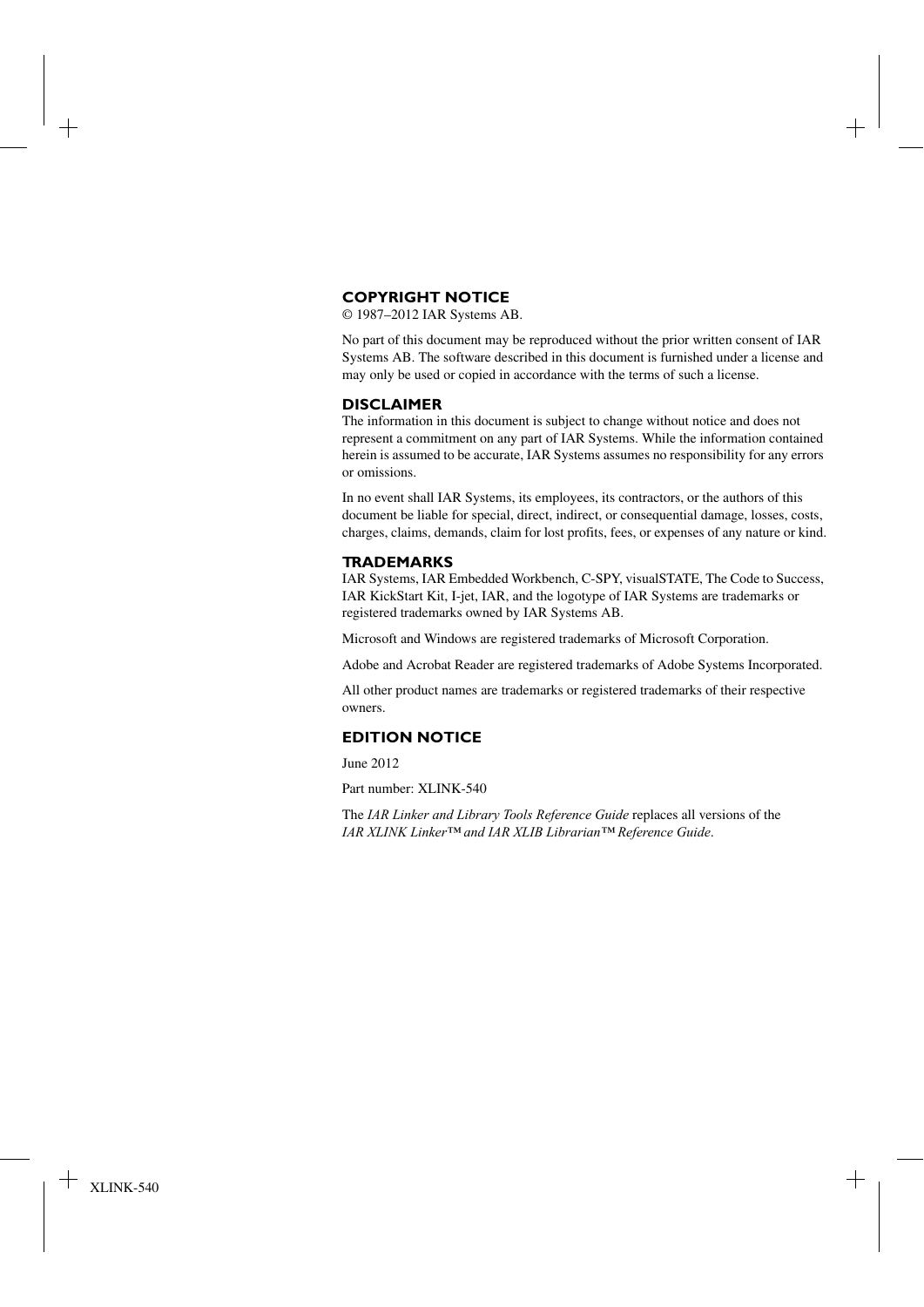# **Contents**

#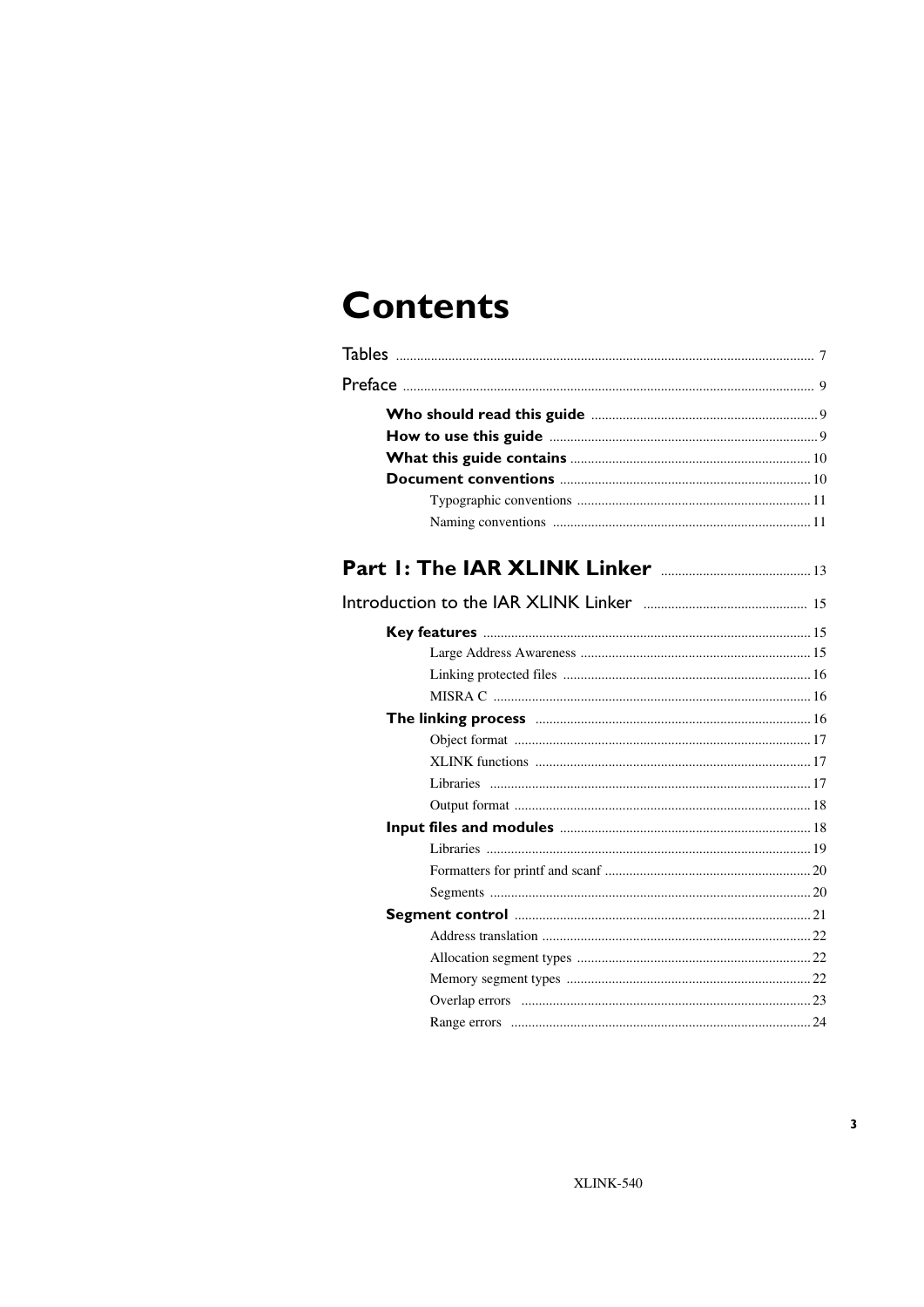| Adding a checksum function to your source code 34    |  |
|------------------------------------------------------|--|
|                                                      |  |
|                                                      |  |
| Bytewise and mirrored initial checksum values 37     |  |
|                                                      |  |
|                                                      |  |
|                                                      |  |
|                                                      |  |
|                                                      |  |
|                                                      |  |
|                                                      |  |
|                                                      |  |
|                                                      |  |
|                                                      |  |
|                                                      |  |
|                                                      |  |
|                                                      |  |
|                                                      |  |
|                                                      |  |
|                                                      |  |
| Restricting the output to a single address space  87 |  |
|                                                      |  |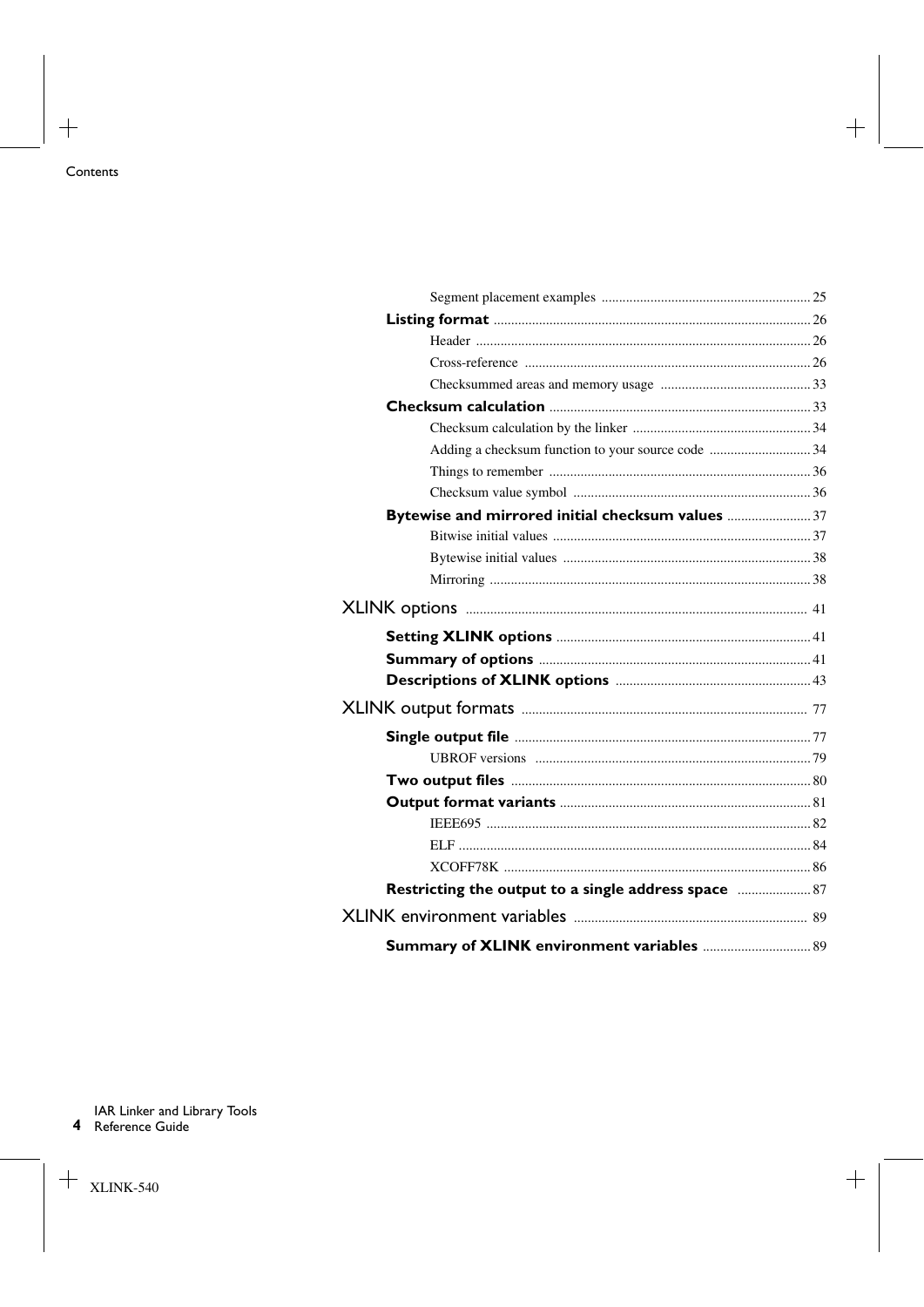| IAR XAR Library Builder and IAR XLIB Librarian  127 |  |
|-----------------------------------------------------|--|
|                                                     |  |
|                                                     |  |
| Using libraries with assembler programs  128        |  |
|                                                     |  |
|                                                     |  |
|                                                     |  |
|                                                     |  |
|                                                     |  |
|                                                     |  |
|                                                     |  |
|                                                     |  |
|                                                     |  |
|                                                     |  |
|                                                     |  |
|                                                     |  |
|                                                     |  |
|                                                     |  |
|                                                     |  |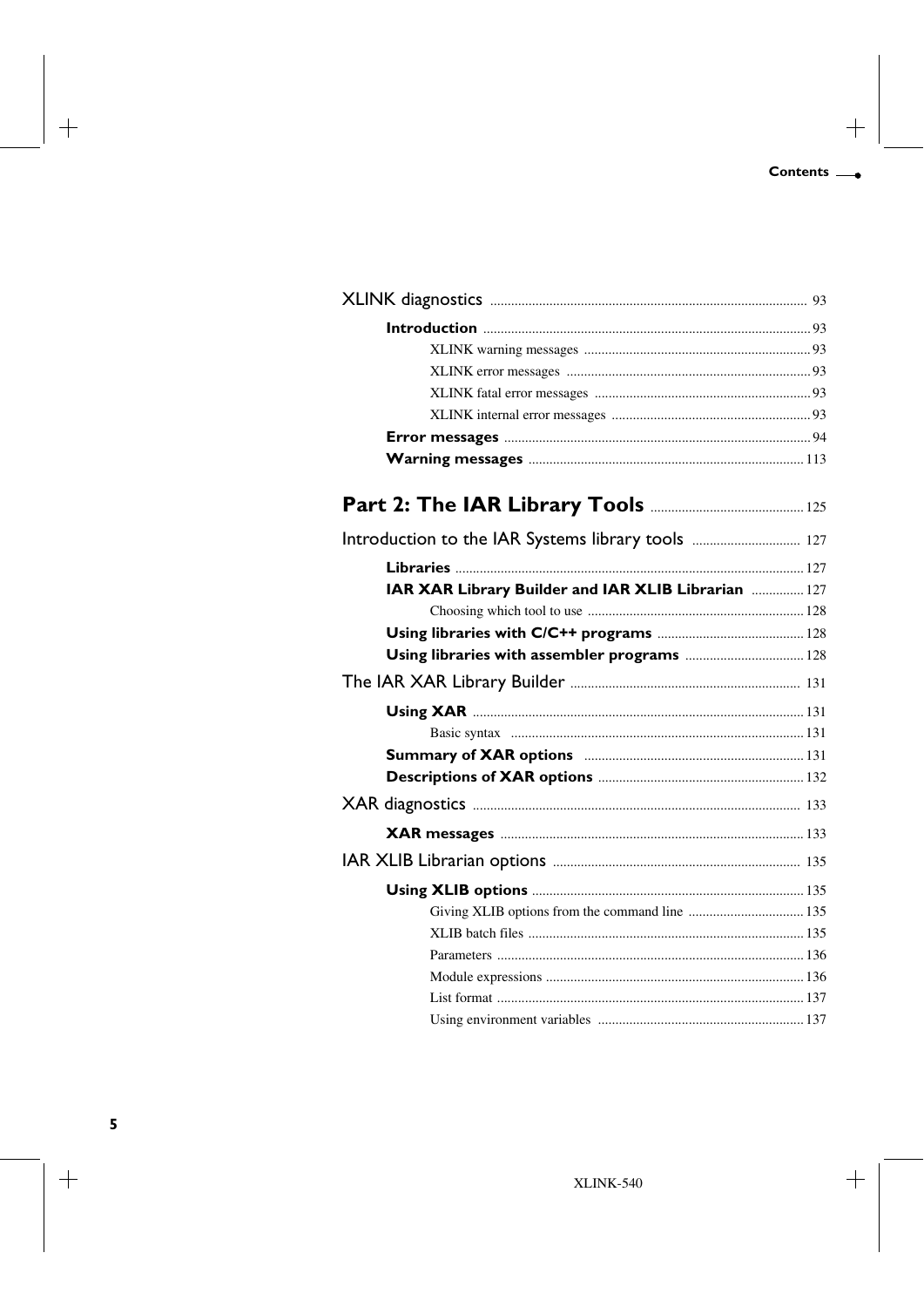| Summary of XLIB options for all UBROF versions  138        |  |
|------------------------------------------------------------|--|
| Descriptions of XLIB options for all UBROF versions  139   |  |
| Summary of XLIB options for older UBROF versions  148      |  |
| Descriptions of XLIB options for older UBROF versions  149 |  |
|                                                            |  |
|                                                            |  |
|                                                            |  |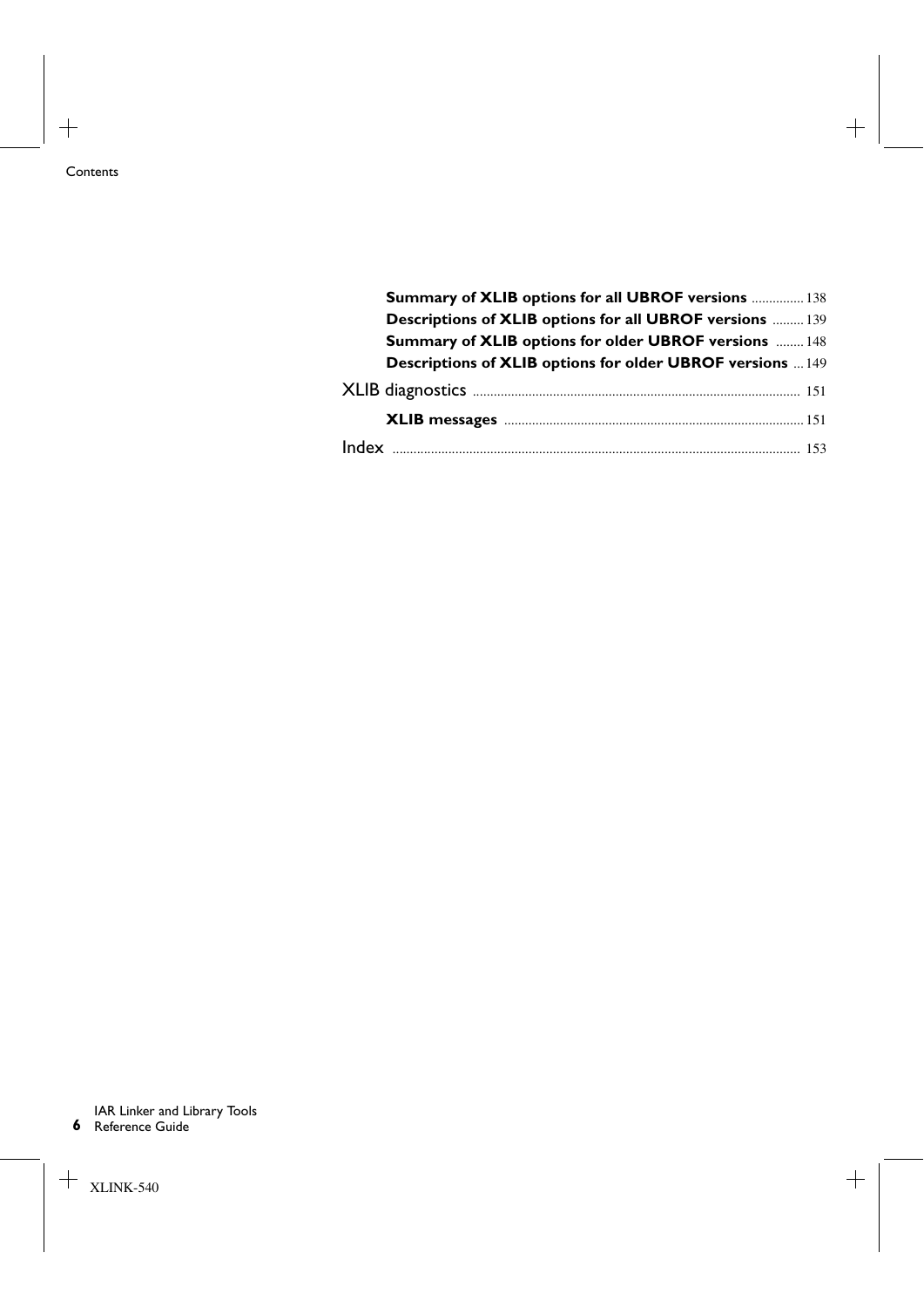# <span id="page-6-0"></span>**Tables**

| 19: XCOFF78K format variant modifiers for specific debuggers  86 |  |
|------------------------------------------------------------------|--|
|                                                                  |  |
|                                                                  |  |
|                                                                  |  |
|                                                                  |  |
|                                                                  |  |
|                                                                  |  |
|                                                                  |  |
|                                                                  |  |
|                                                                  |  |
|                                                                  |  |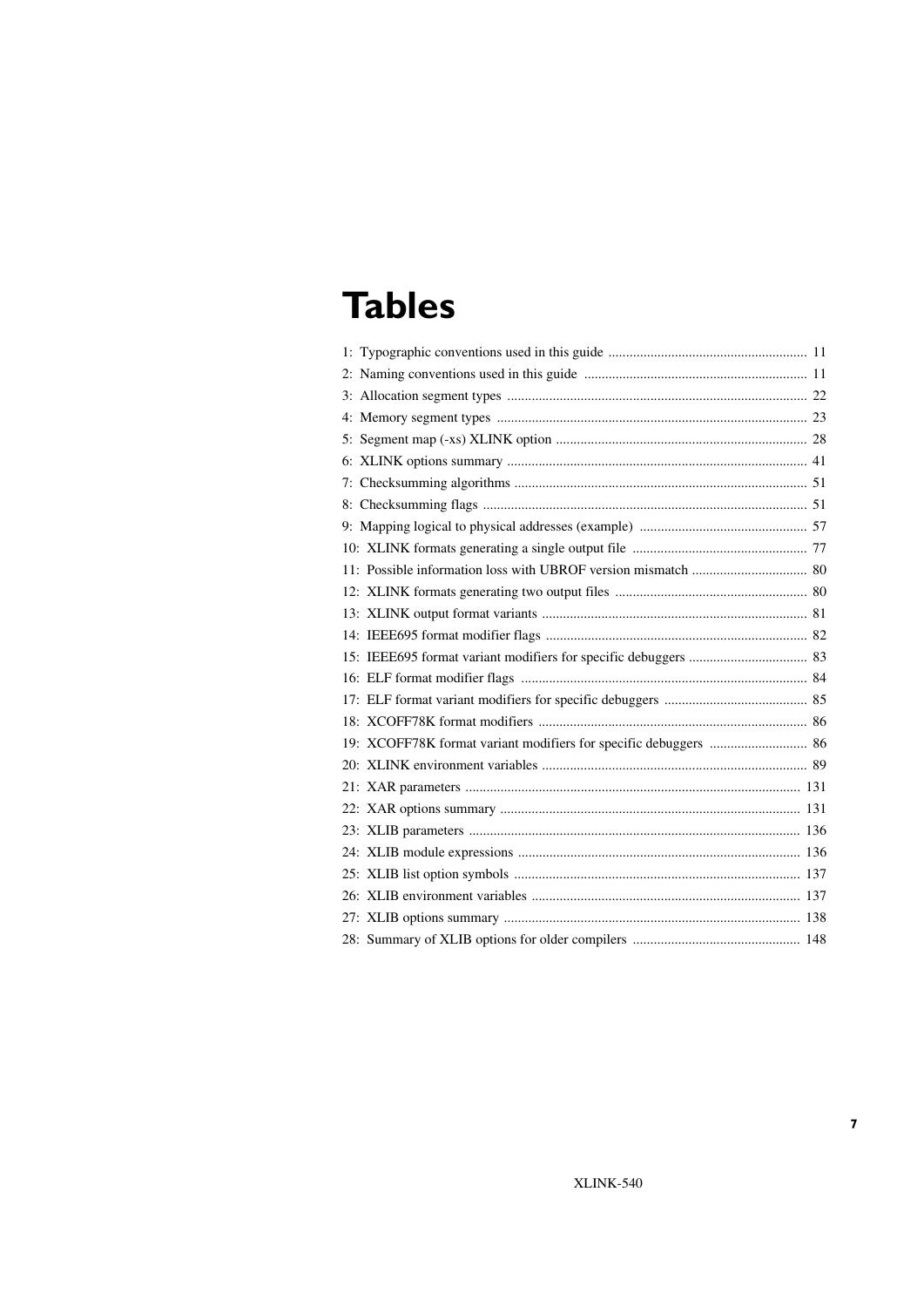**8**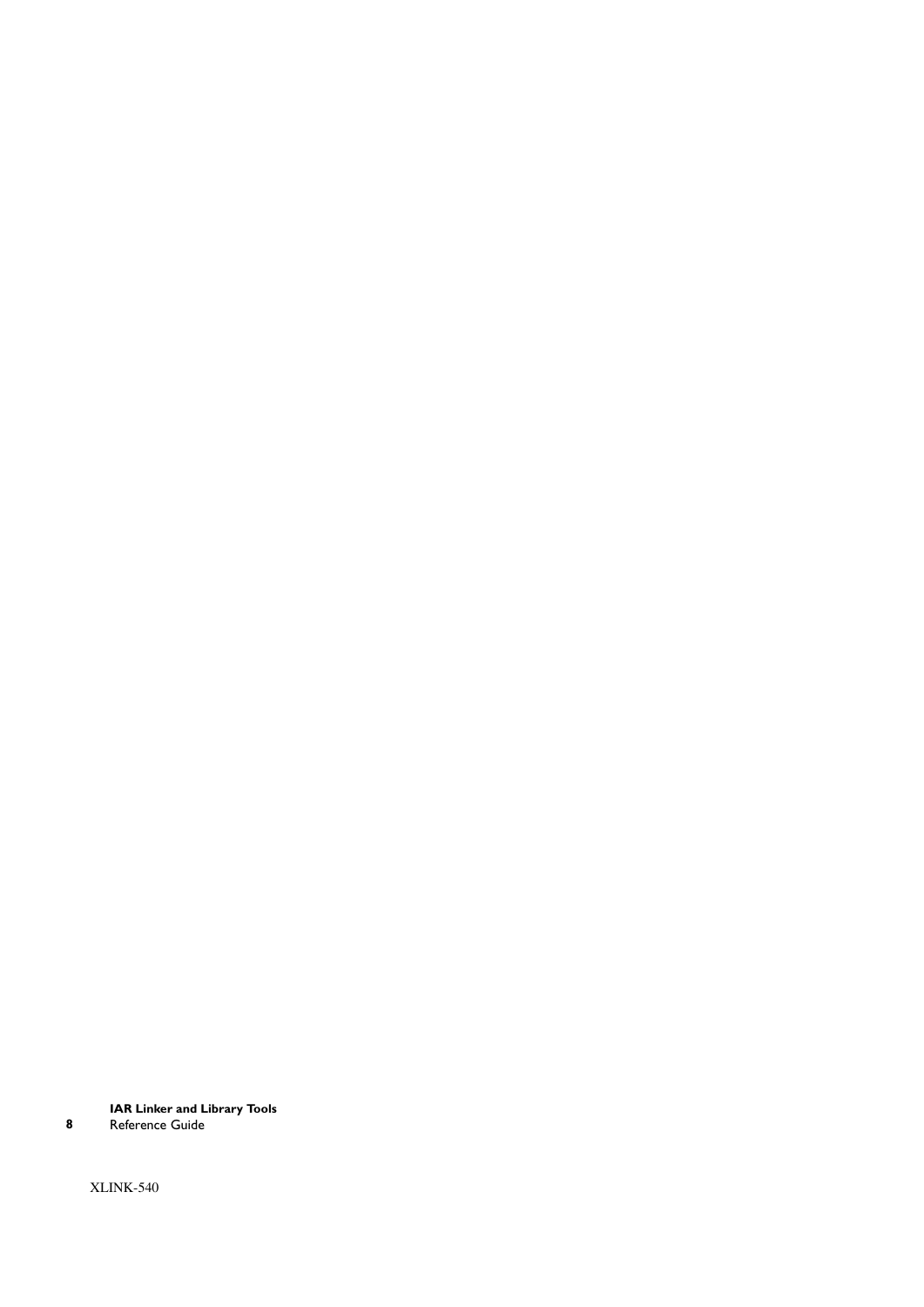# <span id="page-8-0"></span>**Preface**

Welcome to the IAR Linker and Library Tools Reference Guide. The purpose of this guide is to provide you with detailed reference information that can help you to use the IAR Systems linker and library tools to best suit your application requirements.

# <span id="page-8-1"></span>**Who should read this guide**

This guide provides reference information about the IAR XLINK Linker version 5.4.0, the IAR XAR Library Builder, and the IAR XLIB Librarian. You should read it if you plan to use the IAR Systems tools for linking your applications and need to get detailed reference information on how to use the IAR Systems linker and library tools. In addition, you should have working knowledge of the following:

- The architecture and instruction set of your target microcontroller. Refer to the chip manufacturer's documentation.
- Your host operating system.

For information about programming with the IAR Compiler, refer to the *IAR Compiler Reference Guide*.

For information about programming with the IAR Assembler, refer to the *IAR Assembler Reference Guide*.

# <span id="page-8-2"></span>**How to use this guide**

When you first begin using IAR Systems linker and library tools, you should read the *[Introduction to the IAR XLINK Linker](#page-14-3)* and *[Introduction to the IAR Systems library tools](#page-126-3)* chapters in this reference guide.

If you are an intermediate or advanced user, you can focus more on the reference chapters that follow the introductions.

If you are new to using the IAR Systems toolkit, we recommend that you first read the initial chapters of the *IAR Embedded Workbench® IDE User Guide*, where you will find information about installing the IAR Systems development tools, product overviews, and tutorials that will help you get started. The *IAR Embedded Workbench® IDE User Guide* also contains complete reference information about the IAR Embedded Workbench IDE and the IAR C-SPY® Debugger.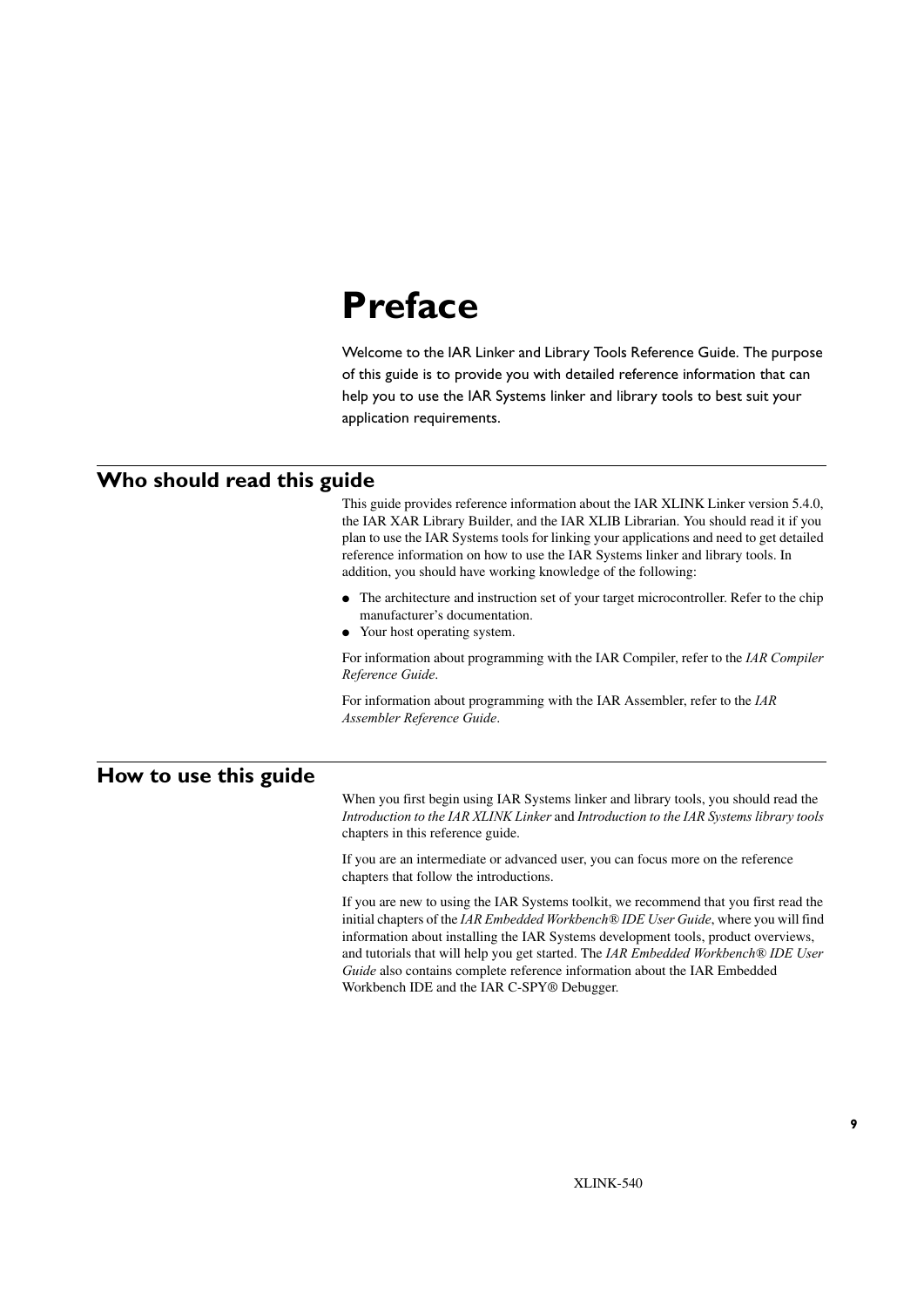# <span id="page-9-0"></span>**What this guide contains**

Below is a brief outline and summary of the chapters in this guide.

## *[Part 1: The IAR XLINK Linker](#page-12-1)*

- *[Introduction to the IAR XLINK Linker](#page-14-3)* describes the IAR XLINK Linker, and gives examples of how it can be used. It also explains the XLINK listing format.
- *[XLINK options](#page-40-4)* describes how to set the XLINK options, gives an alphabetical summary of the options, and provides detailed information about each option.
- *[XLINK output formats](#page-76-3)* summarizes the output formats available from XLINK.
- *[XLINK environment variables](#page-88-3)* gives reference information about the IAR XLINK Linker environment variables.
- *[XLINK diagnostics](#page-92-6)* describes the error and warning messages produced by the IAR XLINK Linker.

## *[Part 2: The IAR Library Tools](#page-124-1)*

- *[Introduction to the IAR Systems library tools](#page-126-3)* describes the IAR Systems library tools—IAR XAR Library Builder and IAR XLIB Librarian—which are designed to allow you to create and maintain relocatable libraries of routines.
- *[The IAR XAR Library Builder](#page-130-6)* describes how to use XAR and gives a summary of the XAR command line options.
- *[XAR diagnostics](#page-132-2)* describes the error and warning messages produced by the IAR XAR Library Builder.
- *[IAR XLIB Librarian options](#page-134-4)* gives a summary of the XLIB commands, and complete reference information about each command. It also gives reference information about the IAR XLIB Librarian environment variables.
- *[XLIB diagnostics](#page-150-2)* describes the error and warning messages produced by the IAR XLIB Librarian.

# <span id="page-9-1"></span>**Document conventions**

When, in this text, we refer to the programming language C, the text also applies to C++, unless otherwise stated.

When referring to a directory in your product installation, for example *xxxxx*\doc, the full path to the location is assumed, for example  $c:\Perogram \text{ Files} \text{IAR}$ Systems\Embedded Workbench 6.*n*\*xxxxx*\doc.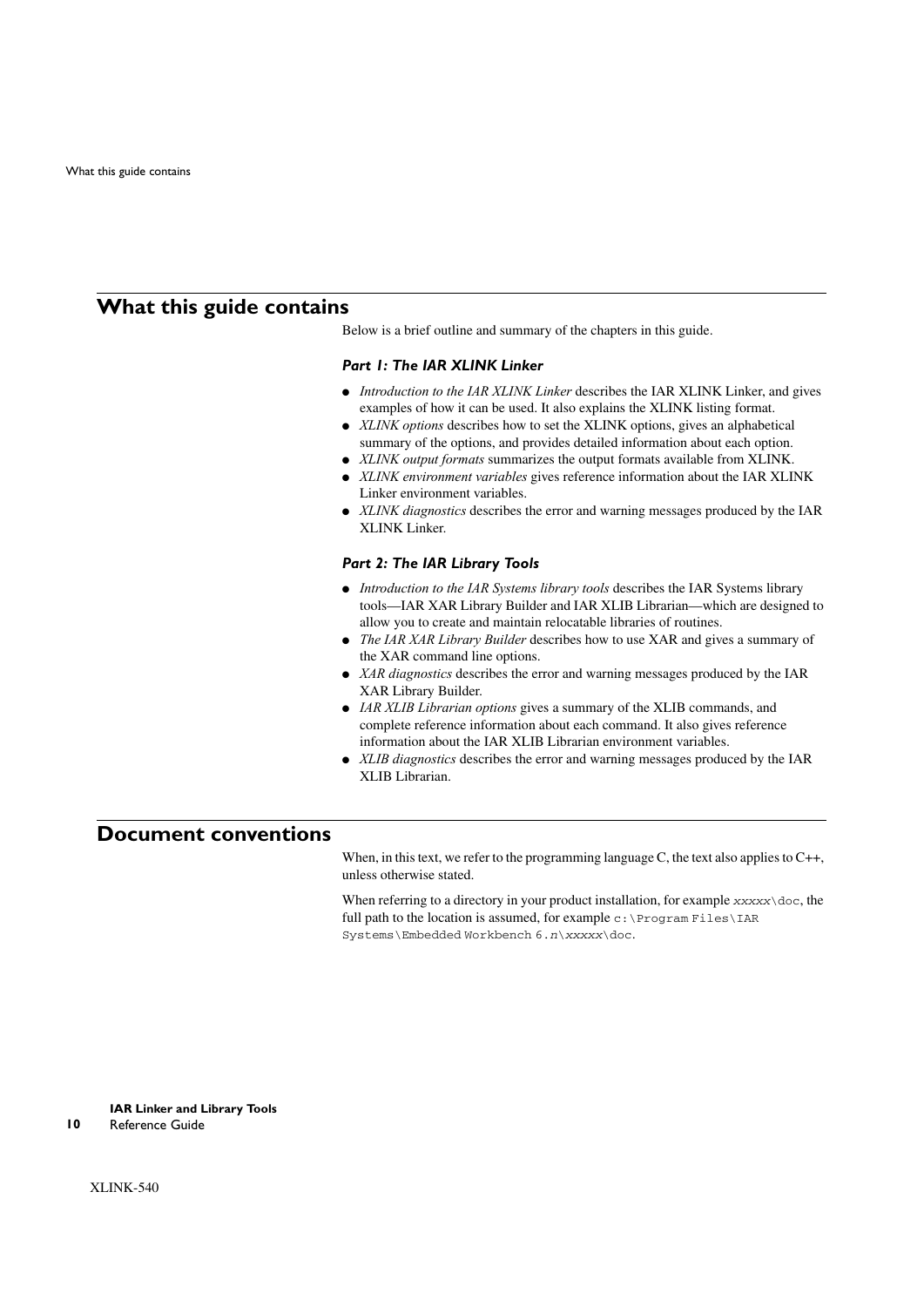## <span id="page-10-0"></span>**TYPOGRAPHIC CONVENTIONS**

This guide uses the following typographic conventions:

| <b>Style</b> | <b>Used for</b>                                                                                                                                                                                                                                                                                                      |
|--------------|----------------------------------------------------------------------------------------------------------------------------------------------------------------------------------------------------------------------------------------------------------------------------------------------------------------------|
| computer     | • Source code examples and file paths.<br>• Text on the command line.<br>• Binary, hexadecimal, and octal numbers.                                                                                                                                                                                                   |
| parameter    | A placeholder for an actual value used as a parameter, for example<br>filename. h where filename represents the name of the file. Note<br>that this style is also used for xxxxx, configfile, libraryfile,<br>and other labels representing your product, as well as for the numeric<br>part of filename extensions. |
| [option]     | An optional part of a command.                                                                                                                                                                                                                                                                                       |
| [a b c]      | An optional part of a command with alternatives.                                                                                                                                                                                                                                                                     |
| ${a b c}$    | A mandatory part of a command with alternatives.                                                                                                                                                                                                                                                                     |
| bold         | Names of menus, menu commands, buttons, and dialog boxes that<br>appear on the screen.                                                                                                                                                                                                                               |
| italic       | • A cross-reference within this guide or to another guide.<br>• Emphasis.                                                                                                                                                                                                                                            |
|              | An ellipsis indicates that the previous item can be repeated an arbitrary<br>number of times.                                                                                                                                                                                                                        |
|              | Identifies instructions specific to the IAR Embedded Workbench® IDE<br>interface.                                                                                                                                                                                                                                    |
|              | Identifies instructions specific to the command line interface.                                                                                                                                                                                                                                                      |
| <b>9</b>     | Identifies helpful tips and programming hints.                                                                                                                                                                                                                                                                       |
|              | Identifies warnings.                                                                                                                                                                                                                                                                                                 |

<span id="page-10-2"></span>*Table 1: Typographic conventions used in this guide*

# <span id="page-10-1"></span>**NAMING CONVENTIONS**

The following naming conventions are used for the products and tools from IAR Systems® referred to in this guide:

| <b>Brand name</b>               | <b>Generic term</b> |
|---------------------------------|---------------------|
| IAR Embedded Workbench® IDE     | the <b>IDE</b>      |
| IAR C-SPY <sup>®</sup> Debugger | C-SPY, the debugger |
| IAR C-SPY® Simulator            | the simulator       |

<span id="page-10-3"></span>*Table 2: Naming conventions used in this guide*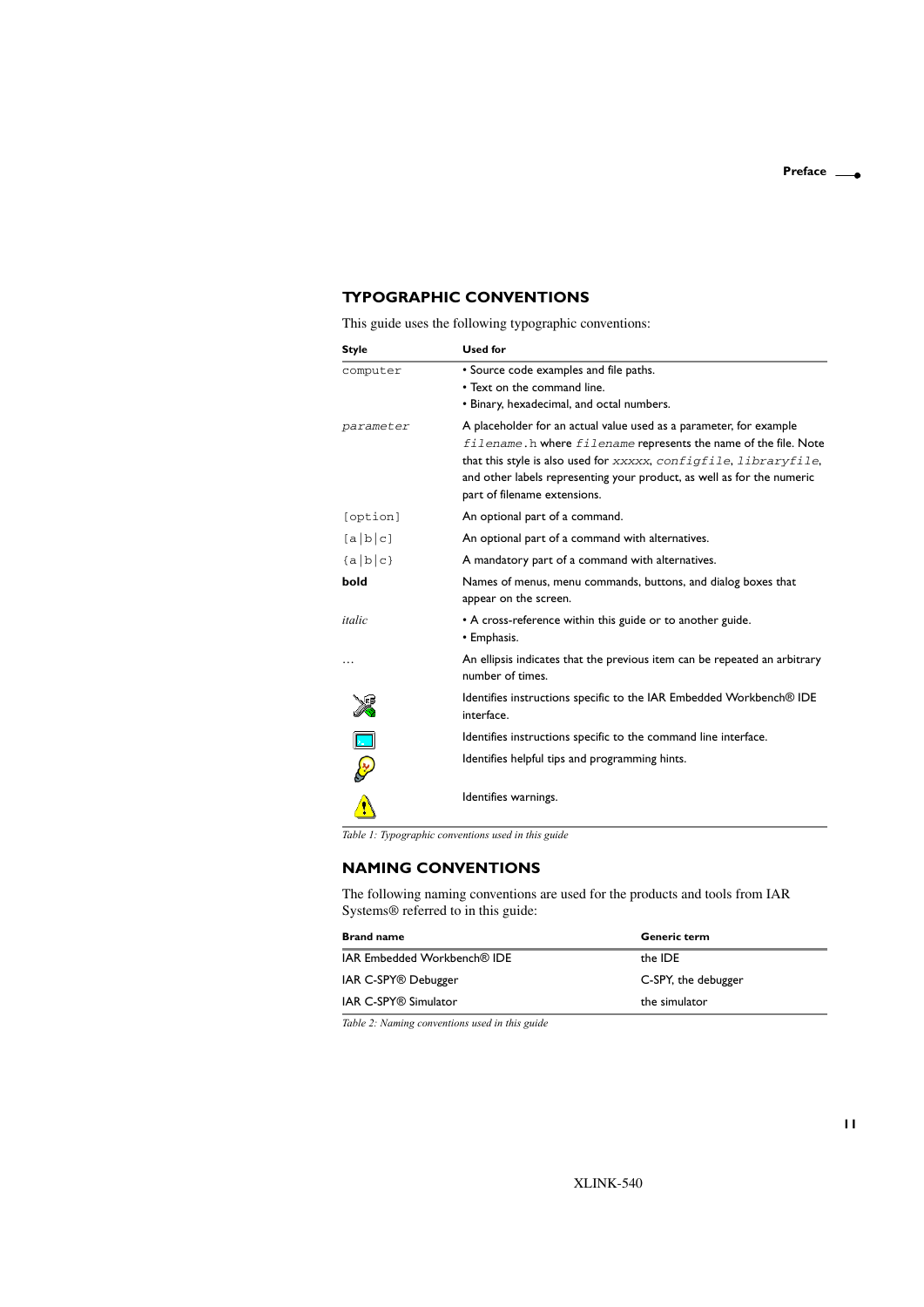| <b>Brand name</b>        | Generic term        |
|--------------------------|---------------------|
| IAR C/C++ Compiler™      | the compiler        |
| IAR Assembler™           | the assembler       |
| IAR XLINK™ Linker        | XLINK, the linker   |
| IAR XAR Library builder™ | the library builder |
| IAR XLIB Librarian™      | the librarian       |
| IAR DLIB Library™        | the DLIB library    |
| IAR CLIB Library™        | the CLIB library    |

*Table 2: Naming conventions used in this guide (Continued)*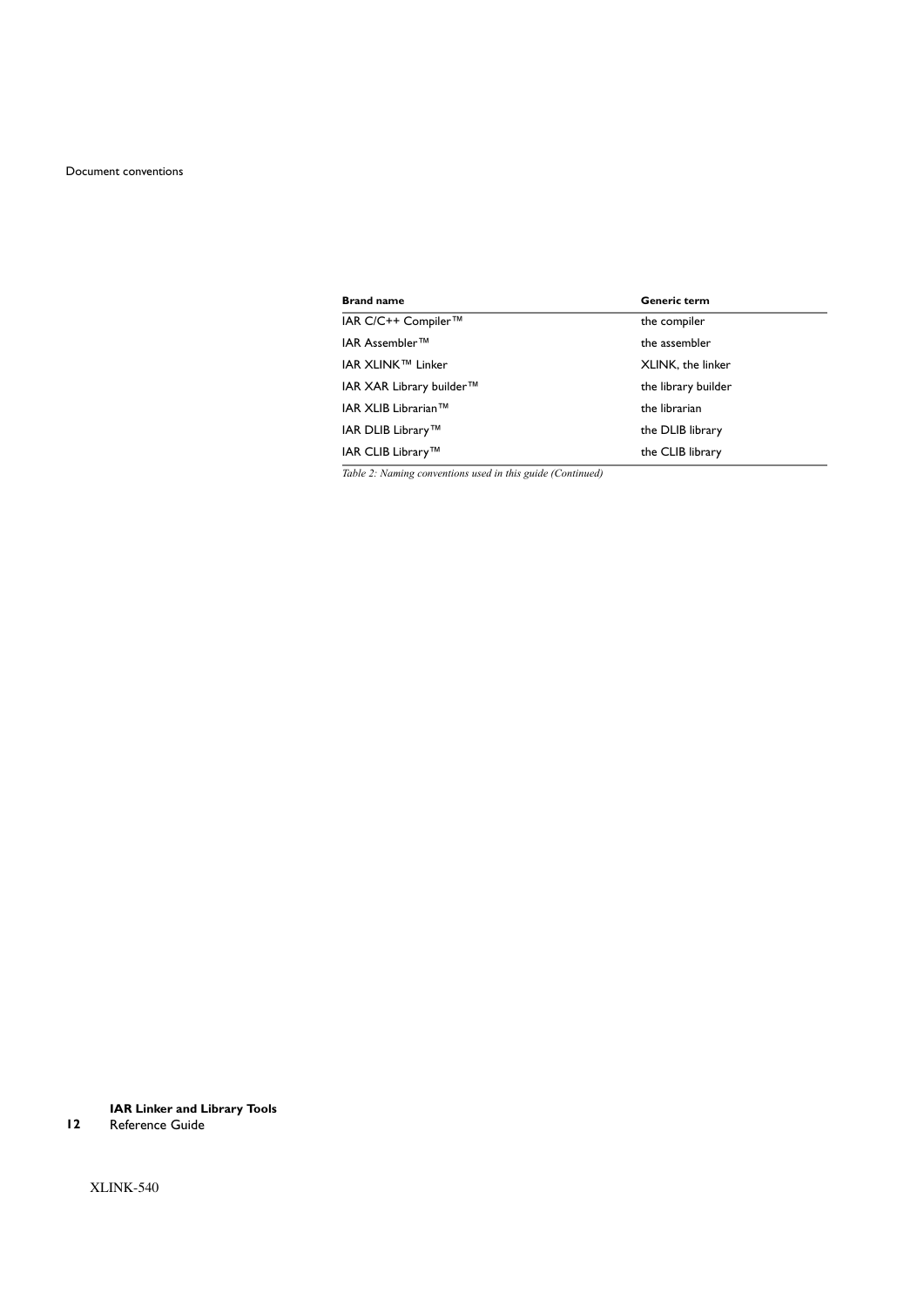# <span id="page-12-1"></span><span id="page-12-0"></span>**Part 1: The IAR XLINK Linker**

This part of the IAR Linker and Library Tools Reference Guide contains the following chapters:

- [Introduction to the IAR XLINK Linker](#page-14-3)
- [XLINK options](#page-40-4)
- [XLINK output formats](#page-76-3)
- [XLINK environment variables](#page-88-3)
- [XLINK diagnostics.](#page-92-6)

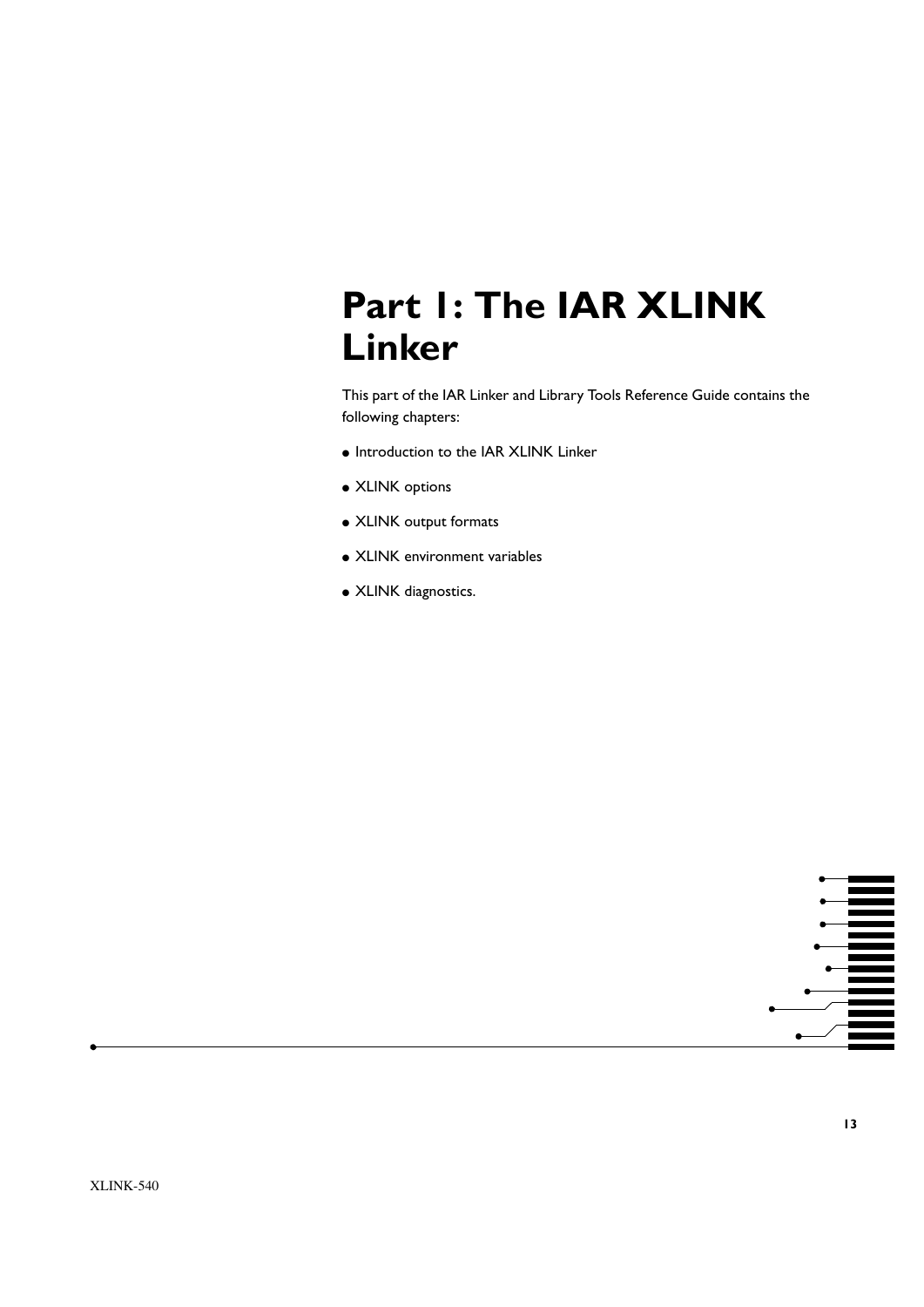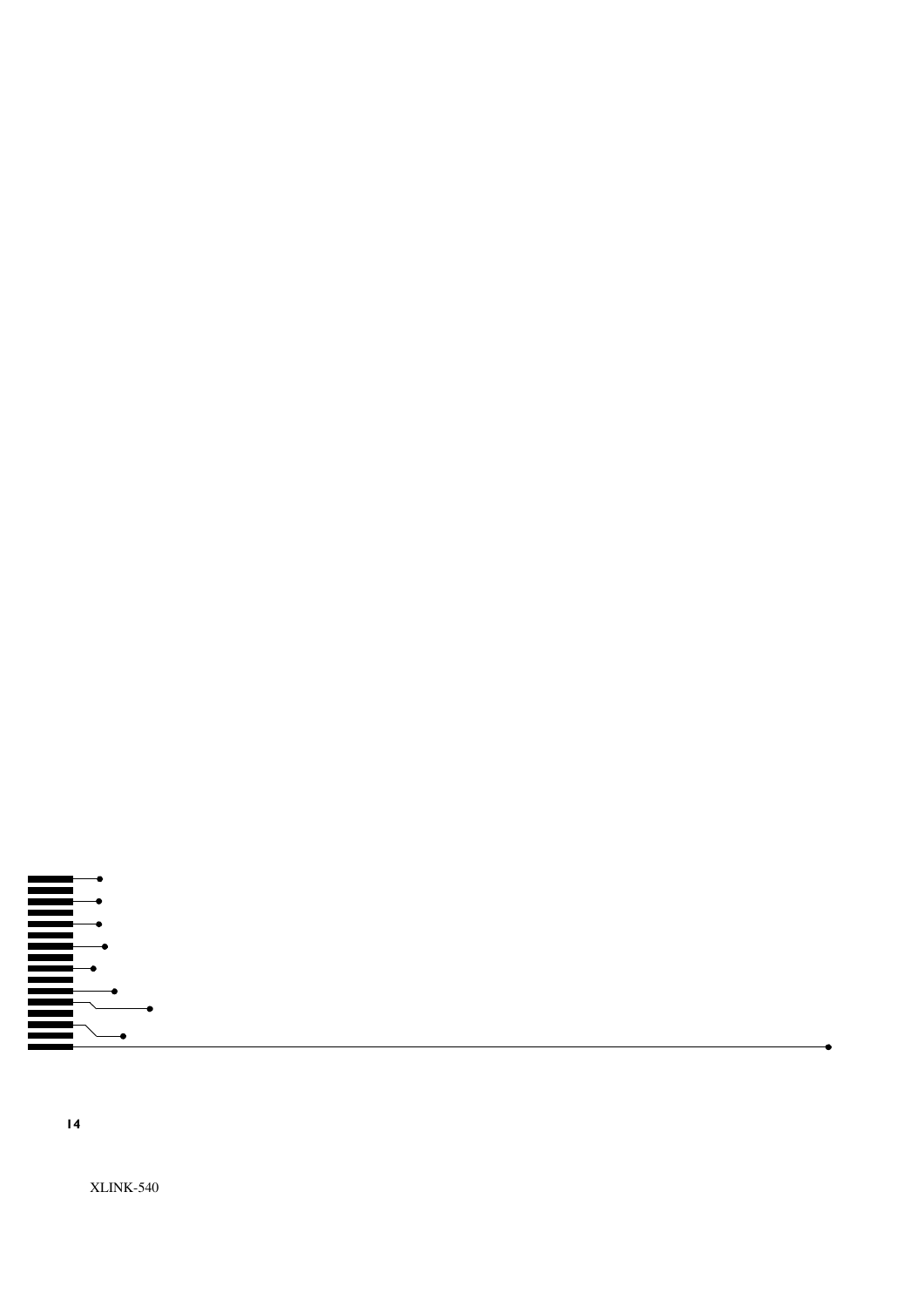# <span id="page-14-3"></span><span id="page-14-0"></span>**Introduction to the IAR XLINK Linker**

The following chapter describes the IAR XLINK Linker, and gives examples of how it can be used.

*Note*: The IAR XLINK Linker is a general tool. Therefore, some of the options and segment types described in the following chapters may not be relevant for your product.

# <span id="page-14-1"></span>**Key features**

The IAR XLINK Linker converts one or more relocatable object files produced by the IAR Systems Assembler or Compiler to machine code for a specified target processor. It supports a wide range of industry-standard loader formats, in addition to the IAR Systems debug format used by the IAR C-SPY® Debugger.

The IAR XLINK Linker supports user libraries, and will load only those modules that are actually needed by the program you are linking.

The final output produced by the IAR XLINK Linker is an absolute, target-executable object file that can be programmed into an EPROM, downloaded to a hardware emulator, or run directly on the host computer using the IAR C-SPY Debugger Simulator.

The IAR XLINK Linker offers the following important features:

- Unlimited number of input files.
- Searches user-defined library files and loads only those modules needed by the application.
- Symbols may be up to 255 characters long with all characters being significant. Both uppercase and lowercase may be used.
- Global symbols can be defined at link time.
- Flexible segment commands allow full control of the locations of relocatable code and data in memory.
- Support for over 30 output formats.

# <span id="page-14-2"></span>**LARGE ADDRESS AWARENESS**

XLINK is *Large Address Aware*, which means that XLINK can address 3 Gbytes of memory instead of the normal 2 if the host computer is prepared for this. Large Address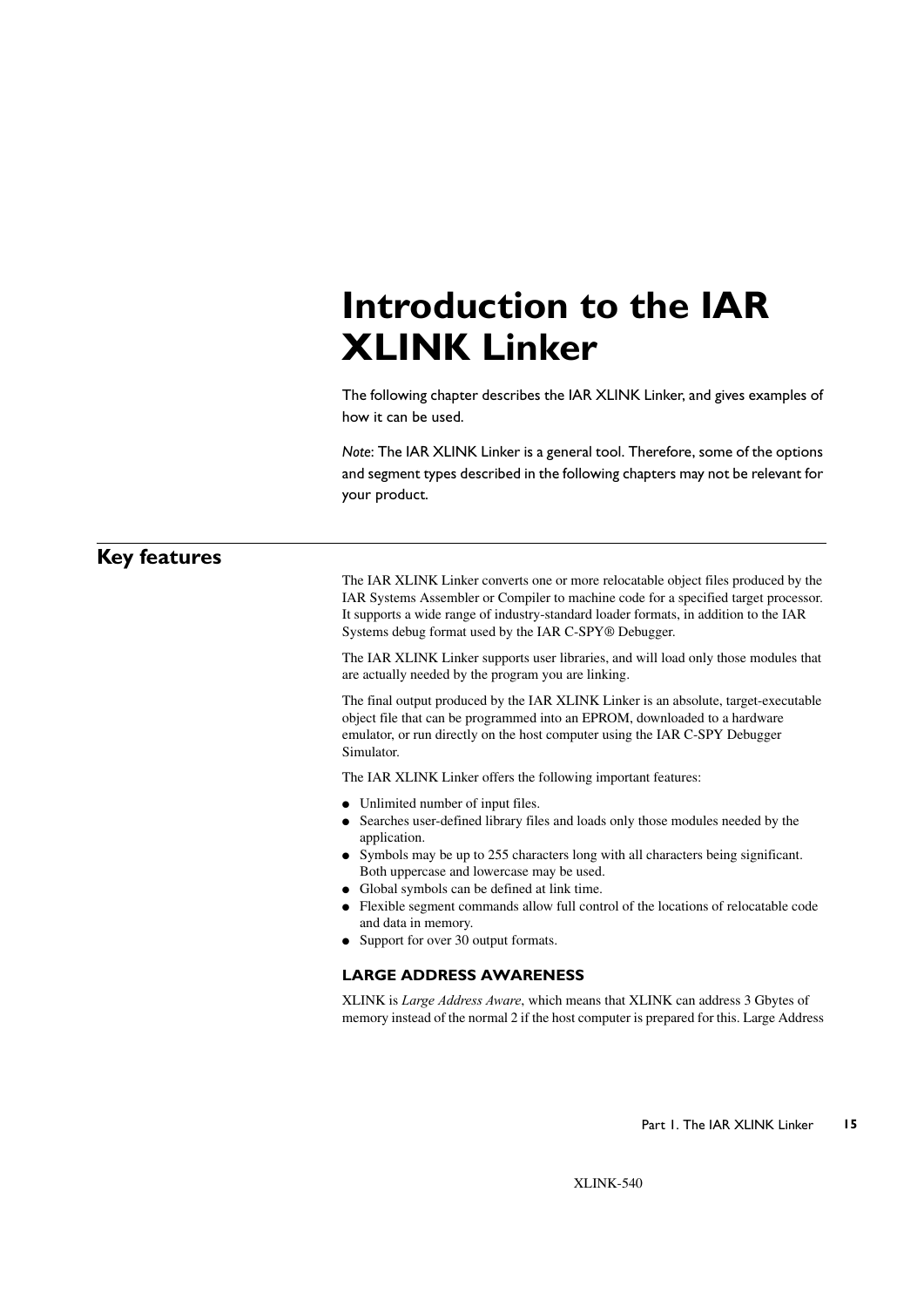Awareness is only relevant when linking very large projects where the memory requirements can exceed 2 Gbytes. Refer to Microsoft (*Memory Support and Windows Operating Systems*) for more details about this.

#### <span id="page-15-0"></span>**LINKING PROTECTED FILES**

XLINK can link files protected by the License Management System. A protected file can only be successfully linked if a valid license can be found for that file. In the linker, it is only the IAR PowerPac™ object files that require a valid license. If one or more of the protected files contains a license requirement that cannot be satisfied, XLINK will generate error 160. License management in the linker is active only for protected files.

#### <span id="page-15-1"></span>**MISRA C**

XLINK supports both MISRA C:2004 and MISRA C:1998. However, MISRA C:2004 does not introduce any new rules, only the rule numbers have been changed since MISRA C:1998.

MISRA C is a subset of C, suited for use when developing safety-critical systems, supported by some versions of IAR Embedded Workbench. The rules that make up MISRA C were published in "Guidelines for the Use of the C Language in Vehicle Based Software", and are meant to enforce measures for stricter safety in the ISO standard for the C programming language [ISO/IEC 9899:1990].

If your version of IAR Embedded Workbench supports checking for adherence to the MISRA C rules, you can set up the linker to perform these checks, see the *IAR Embedded Workbench® MISRA C:1998 Reference Guide* and the *IAR Embedded Workbench® MISRA C:2004 Reference Guide*.

The implementation of the MISRA C rules does not affect code generation, and has no significant effect on the performance of IAR Embedded Workbench. The rules apply to the source code of the applications that you write and not to the code generated by the compiler. The compiler and linker only generate error messages, they do not actually prevent you from breaking the rules you are checking for.

# <span id="page-15-2"></span>**The linking process**

The IAR XLINK Linker is a powerful, flexible software tool for use in the development of embedded-controller applications. XLINK reads one or more relocatable object files produced by the IAR Systems Assembler or Compiler and produces absolute, machine-code programs as output.

It is equally well suited for linking small, single-file, absolute assembler programs as it is for linking large, relocatable, multi-module, C/C++, or mixed C/C++ and assembler programs.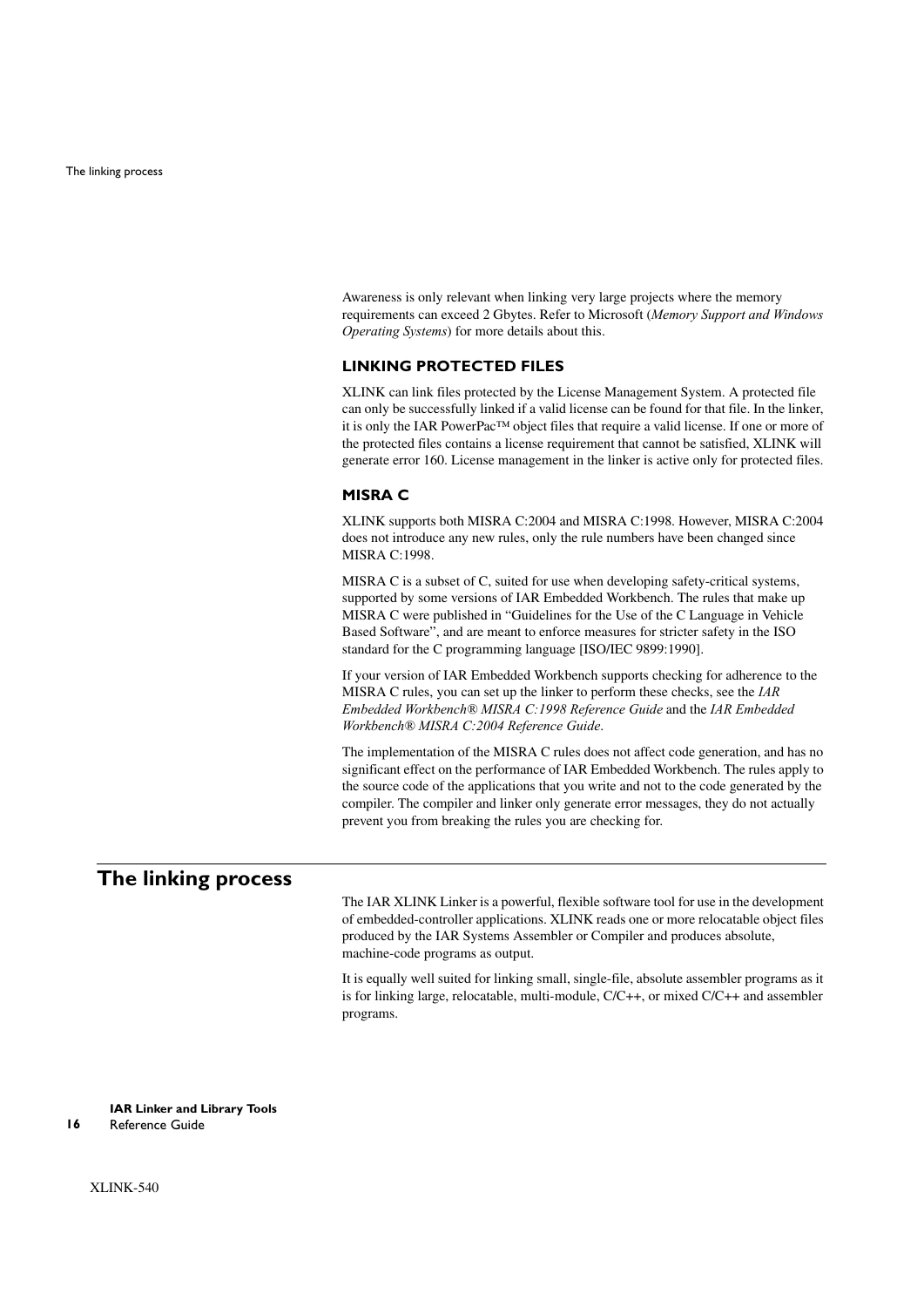

The following diagram illustrates the linking process:

#### <span id="page-16-0"></span>**OBJECT FORMAT**

The object files produced by the IAR Systems Assembler and Compiler use a proprietary format called UBROF, which stands for Universal Binary Relocatable Object Format. An application can be made up of any number of UBROF relocatable files, in any combination of assembler and C/C++ programs.

#### <span id="page-16-1"></span>**XLINK FUNCTIONS**

The IAR XLINK Linker performs four distinct functions when you link a program:

- $\bullet$  It loads modules containing executable code or data from the input file(s).
- It links the various modules together by resolving all global (i.e. non-local, program-wide) symbols that could not be resolved by the assembler or compiler.
- It loads modules needed by the program from user-defined or IAR-supplied libraries.
- It locates each segment of code or data at a user-specified address.

#### <span id="page-16-2"></span>**LIBRARIES**

When the IAR XLINK Linker reads a library file (which can contain multiple C/C++ or assembler modules) it will only load those modules which are actually needed by the program you are linking. The IAR XLIB Librarian is used for managing these library files.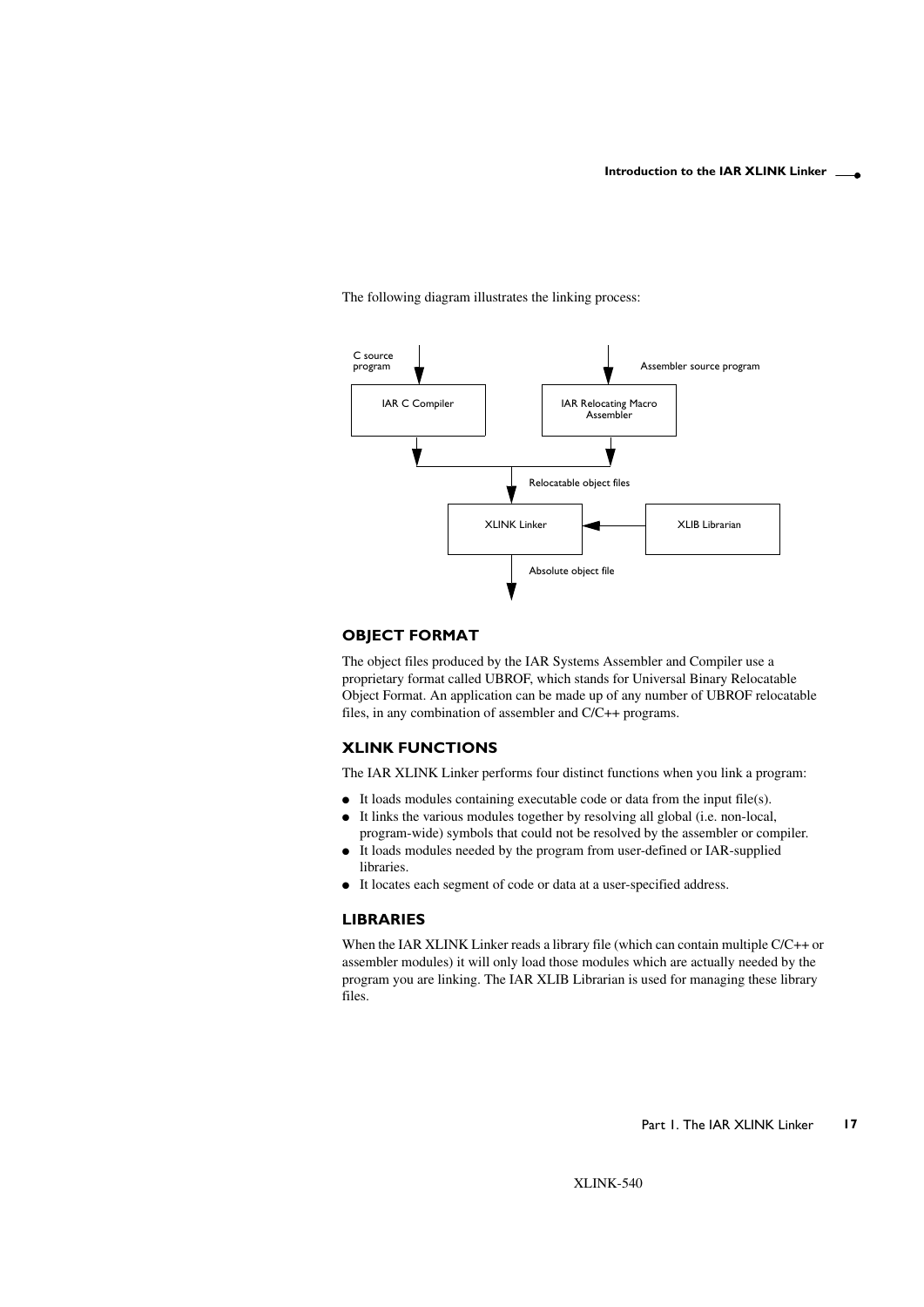#### <span id="page-17-0"></span>**OUTPUT FORMAT**

The final output produced by the IAR XLINK Linker is an absolute, executable object file that can be put into an EPROM, downloaded to a hardware emulator, or executed on your PC using the IAR C-SPY Debugger Simulator.

**Note:** The default output format in IAR Embedded Workbench is DEBUG.

# <span id="page-17-1"></span>**Input files and modules**

The following diagram shows how the IAR XLINK Linker processes input files and load modules for a typical assembler or C/C++ program:



The main program has been assembled from two source files, module\_ $a$ .snn and module\_b.snn, to produce two relocatable files. Each of these files consists of a single module, module\_a and module\_b. By default, the assembler assigns the PROGRAM attribute to both module\_a and module\_b. This means that they will always be loaded and linked whenever the files they are contained in are processed by the IAR XLINK Linker.

The code and data from a single C/C++ source file ends up as a single module in the file produced by the compiler. In other words, there is a one-to-one relationship between C/C++ source files and C/C++ modules. By default, the compiler gives this module the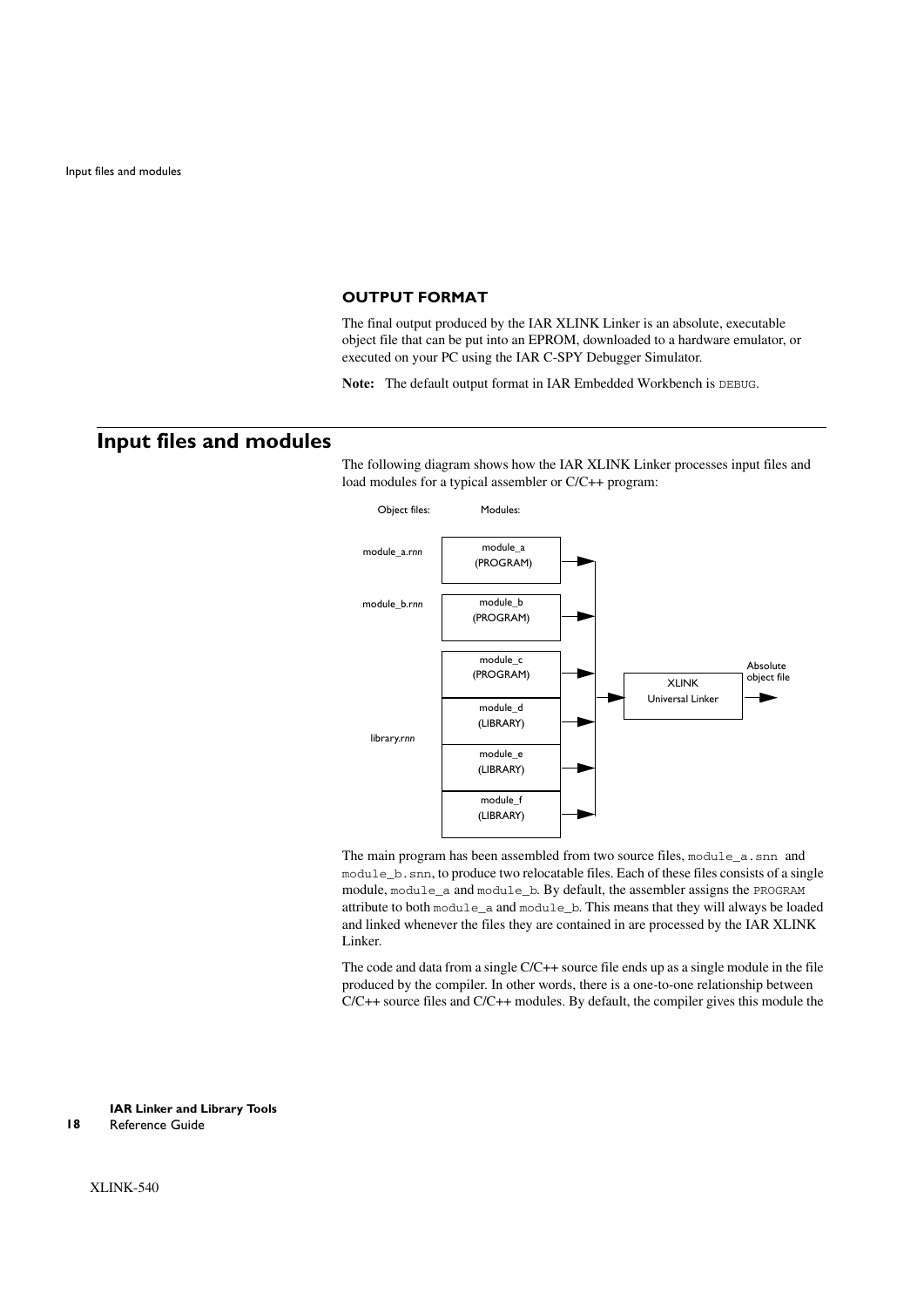same name as the original C/C++ source file. Libraries of multiple C/C++ modules can only be created using the IAR XAR Library Builder or the IAR XLIB Librarian.

Assembler programs can be constructed so that a single source file contains multiple modules, each of which can be a program module or a library module.

### <span id="page-18-0"></span>**LIBRARIES**

In the previous diagram, the file library.rnn consists of multiple modules, each of which could have been produced by the assembler or the compiler.

The module module\_c, which has the PROGRAM attribute will *always* be loaded whenever the library.rnn file is listed among the input files for the linker. In the run-time libraries, the startup module cstartup (which is a required module in all C/C++ programs) has the PROGRAM attribute so that it will always get included when you link a C/C++ project.

The other modules in the library.rnn file have the LIBRARY attribute. Library modules are only loaded if they contain an entry (a function, variable, or other symbol declared as PUBLIC) that is referenced in some way by another module that is loaded. This way, the IAR XLINK Linker only gets the modules from the library file that it needs to build the program. For example, if the entries in module  $e$  are not referenced by any loaded module, module\_e will not be loaded.

This works as follows:

If module\_a makes a reference to an external symbol, the IAR XLINK Linker will search the other input files for a module containing that symbol as a PUBLIC entry; in other words a module where the entry itself is located. If it finds the symbol declared as PUBLIC in module c, it will then load that module (if it has not already been loaded). This procedure is iterative, so if module\_c makes a reference to an external symbol the same thing happens.

It is important to understand that a library file is just like any other relocatable object file. There is really no distinct type of file called a library (modules have a LIBRARY or PROGRAM attribute). What makes a file a library is what it contains and how it is used. Put simply, a library is an rnn file that contains a group of related, often-used modules, most of which have a LIBRARY attribute so that they can be loaded on a demand-only basis.

#### **Creating libraries**

You can create your own libraries, or extend existing libraries, using C/C++ or assembler modules. The compiler option --library\_module (-b for some IAR Systems products) can be used for making a  $C/C++$  module have a LIBRARY attribute instead of the default PROGRAM attribute. In assembler programs, the MODULE directive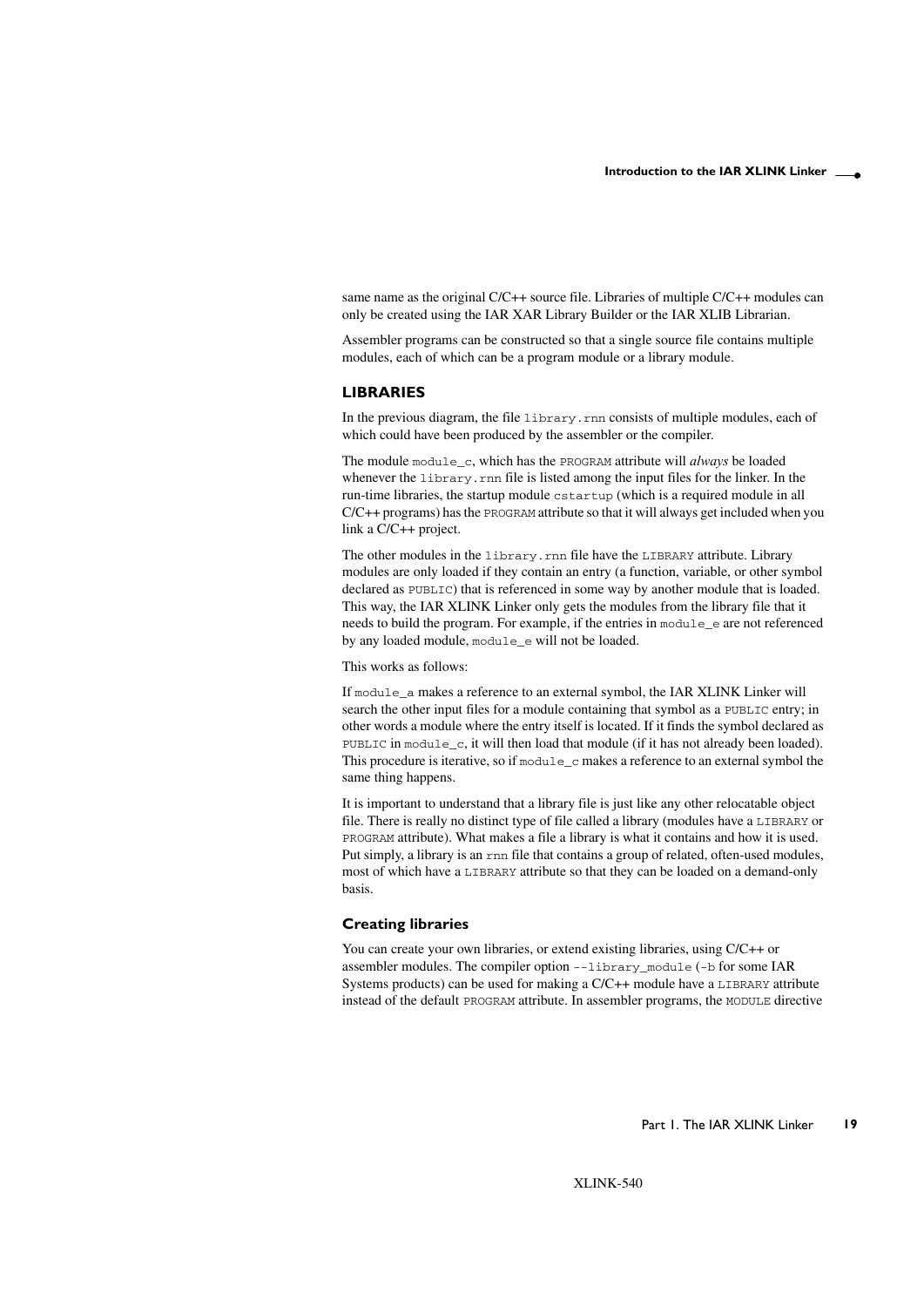is used for giving a module the LIBRARY attribute, and the NAME directive is used for giving a module the PROGRAM attribute.

The IAR XLIB Librarian is used for creating and managing libraries. Among other tasks, it can be used for altering the attribute (PROGRAM/LIBRARY) of any other module after it has been compiled or assembled.

#### <span id="page-19-0"></span>**FORMATTERS FOR PRINTF AND SCANF**

The linker supports automatic selection of the most suitable formatter for printf- and scanf-related functions, based on your application's requirements and on information from the compiler. This feature requires support in the compiler and in the library; see your compiler documentation for information about whether this support exists. If no function satisfies all the requirements of the application, error 177 is generated.

You can override this automatic selection by choosing a formatter manually, using the option -e. When automatic selection is used, the map file lists which formatters that were chosen.

## <span id="page-19-1"></span>**SEGMENTS**

Once the IAR XLINK Linker has identified the modules to be loaded for a program, one of its most important functions is to assign load addresses to the various code and data segments that are being used by the program.

In assembler language programs the programmer is responsible for declaring and naming relocatable segments and determining how they are used. In C/C++ programs the compiler creates and uses a set of predefined code and data segments, and the programmer has only limited control over segment naming and usage.

Each module contains a number of segment parts. Each segment part belongs to a segment, and contains either bytes of code or data, or reserves space in RAM. Using the XLINK segment control command line options  $(-z \text{ or } -P)$ , you can cause load addresses to be assigned to segments and segment parts.

After module linking is completed, XLINK removes the segment parts that were not required. It accomplishes this by first including all ROOT segment parts in loaded modules, and then adding enough other segment parts to satisfy all dependencies. Dependencies are either references to external symbols defined in other modules or segment part references within a module. The ROOT segment parts normally consists of the root of the C runtime boot process and any interrupt vector elements.

Compilers and assemblers that produce UBROF 7 or later can put individual functions and variables into separate segment parts, and can represent all dependencies between segment parts in the object file. This enables XLINK to exclude functions and variables that are not required in the build process.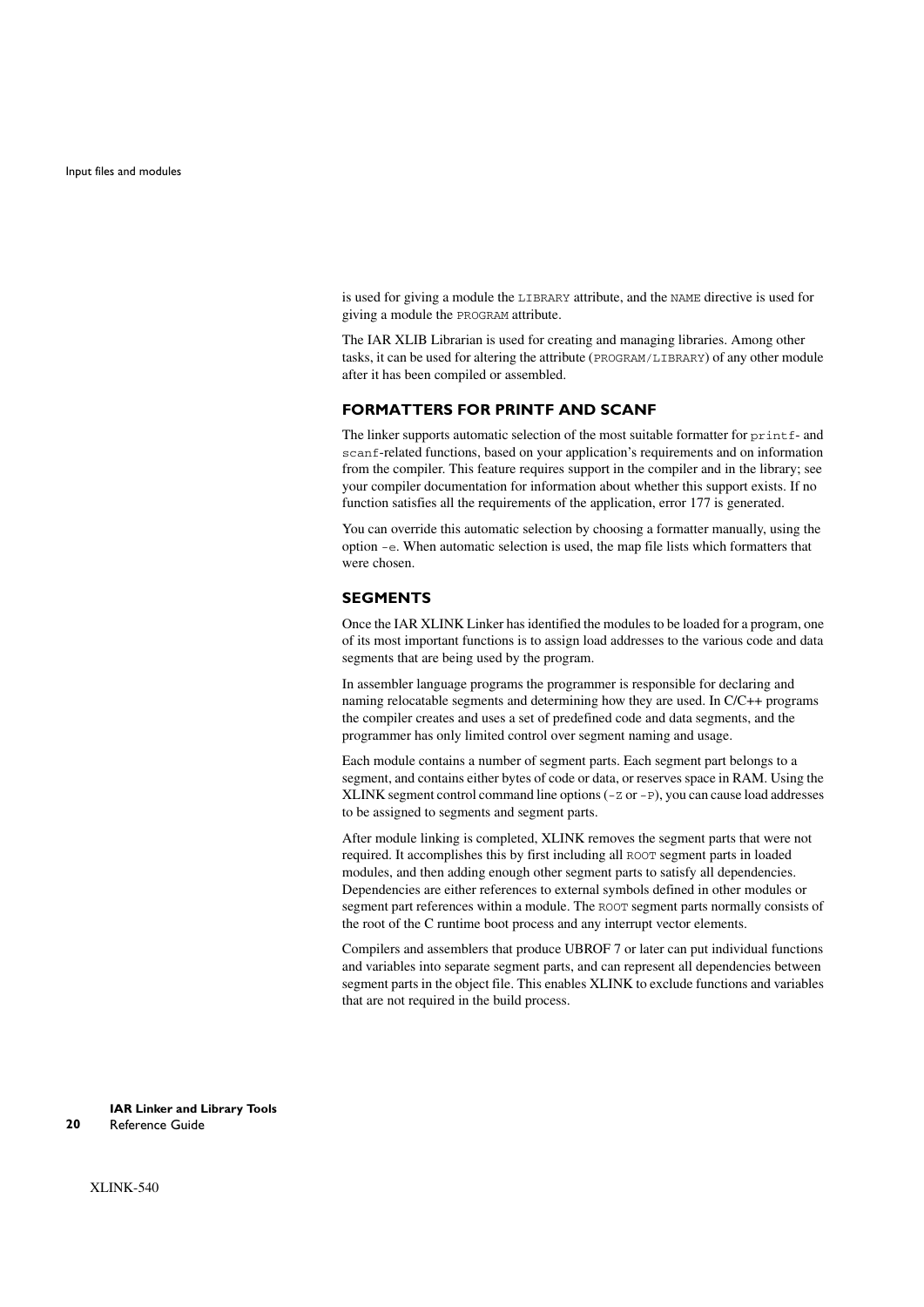# <span id="page-20-0"></span>**Segment control**

The following options control the allocation of segments.

| -Ksegs=inc, count | Duplicate code.                              |
|-------------------|----------------------------------------------|
| -Ppack def        | Define packed segments.                      |
| -Zseg def         | Define segments.                             |
| $-Mrange\_def$    | Map logical addresses to physical addresses. |

For detailed information about the options, see the chapter *[XLINK options](#page-40-4)*, page 41.

Segment placement using  $-z$  and  $-p$  is performed one placement command at a time, taking previous placement commands into account. As each placement command is processed, any part of the ranges given for that placement command that is already in use is removed from the considered ranges. Memory ranges can be in use either by segments placed by earlier segment placement commands, by segment duplication, or by objects placed at absolute addresses in the input fields.

For example, if there are two data segments  $(21, 22)$  that must be placed in the zero page  $(0 - FF)$  and three  $(A1, A2, A3)$  that can be placed anywhere in available RAM, they can be placed like this:

 $-Z(DATA)Z1,ZZ=0-FF$ -Z(DATA)A1,A2,A3=0-1FFF

This will place  $Z_1$  and  $Z_2$  from 0 and up, giving an error if they do not fit into the range given, and then place A1, A2, and A3 from the first address not used by Z1 and Z2.

The  $-P$  option differs from  $-Z$  in that it does not necessarily place the segments (or segment parts) sequentially. See [page 59](#page-58-0) for more information about the -P option. With -P it is possible to put segment parts into holes left by earlier placements.

Use the  $-z$  option when you need to keep a segment in one consecutive chunk, when you need to preserve the order of segment parts in a segment, or, more unlikely, when you need to put segments in a specific order. There can be several reasons for doing this, but most of them are fairly obscure.

The most important is to keep variables and their initializers in the same order and in one block. Compilers using UBROF 7 or later, output attributes that direct the linker to keep segment parts together, so for these compilers -Z is no longer required for variable initialization segments.

Use -P when you need to put things into several ranges, for instance when banking.

Bit segments are always placed first, regardless of where their placement commands are given.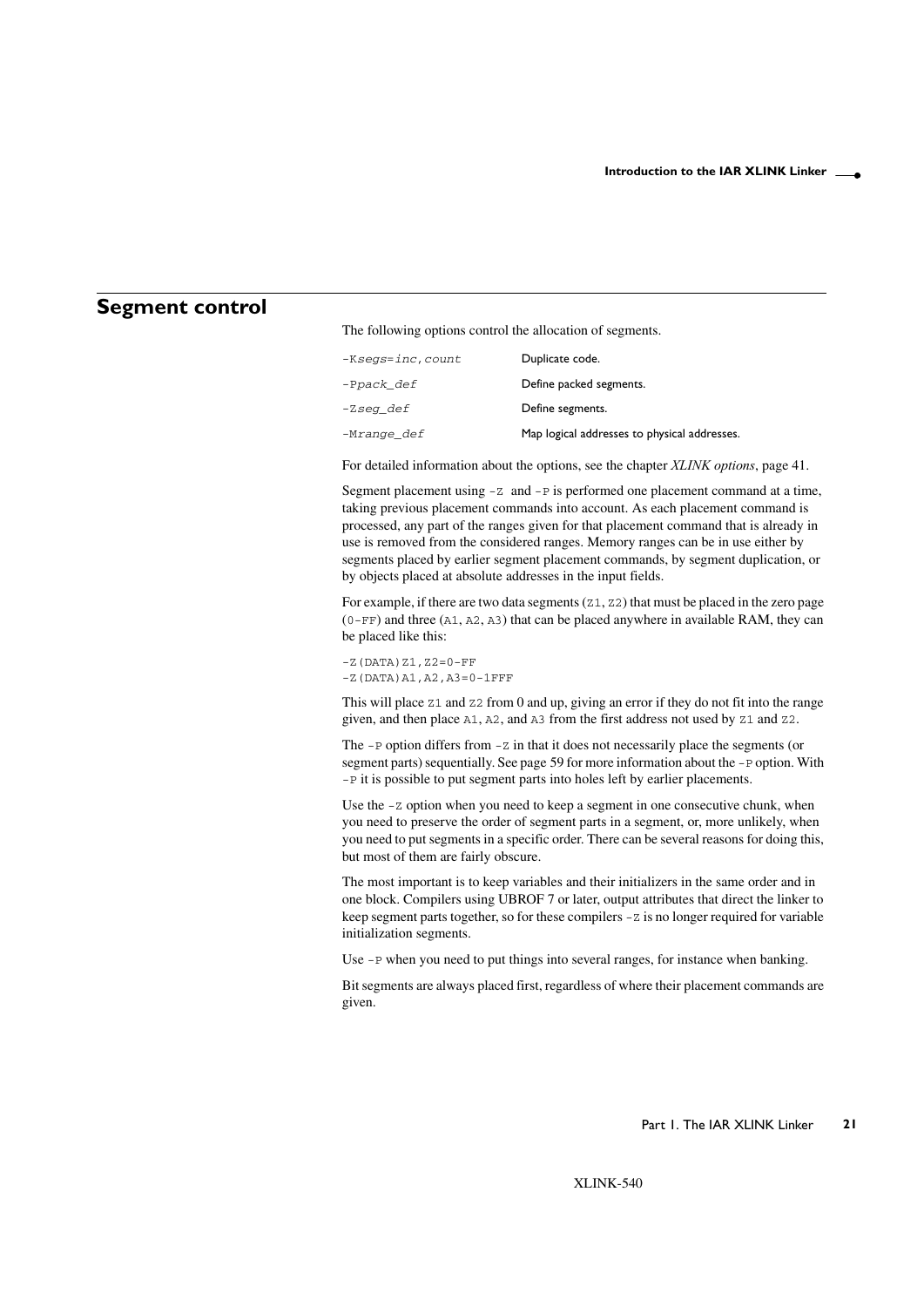#### <span id="page-21-0"></span>**ADDRESS TRANSLATION**

XLINK can do logical to physical address translation on output for some output formats. Logical addresses are the addresses as seen by the program, and these are the addresses used in all other XLINK command line options. Normally these addresses are also used in the output object files, but by using the -M option a mapping from the logical addresses to physical addresses as used in the output object file is established.

## <span id="page-21-1"></span>**ALLOCATION SEGMENT TYPES**

The following table lists the different types of segments that can be processed by XLINK:

| <b>Segment type</b> | <b>Description</b>                                                                                                                                                                                        |
|---------------------|-----------------------------------------------------------------------------------------------------------------------------------------------------------------------------------------------------------|
| STACK               | Allocated from high to low addresses by default. The aligned<br>segment size is subtracted from the load address before<br>allocation, and successive segments are placed below the<br>preceding segment. |
| RELATIVE            | Allocated from low to high addresses by default.                                                                                                                                                          |
| COMMON              | All segment parts are located at the same address.                                                                                                                                                        |
|                     |                                                                                                                                                                                                           |

<span id="page-21-3"></span>*Table 3: Allocation segment types*

If stack segments are mixed with relative or common segments in a segment definition, the linker will produce a warning message but will allocate the segments according to the default allocation set by the first segment in the segment list.

Common segments have a size equal to the largest declaration found for the particular segment. That is, if module A declares a common segment COMSEG with size 4, while module B declares this segment with size 5, the latter size will be allocated for the segment.

Be careful not to overlay common segments containing code or initializers.

Relative and stack segments have a size equal to the sum of the different (aligned) declarations.

## <span id="page-21-2"></span>**MEMORY SEGMENT TYPES**

The optional *type* parameter is used for assigning a type to all of the segments in the list. The *type* parameter affects how XLINK processes the segment overlaps.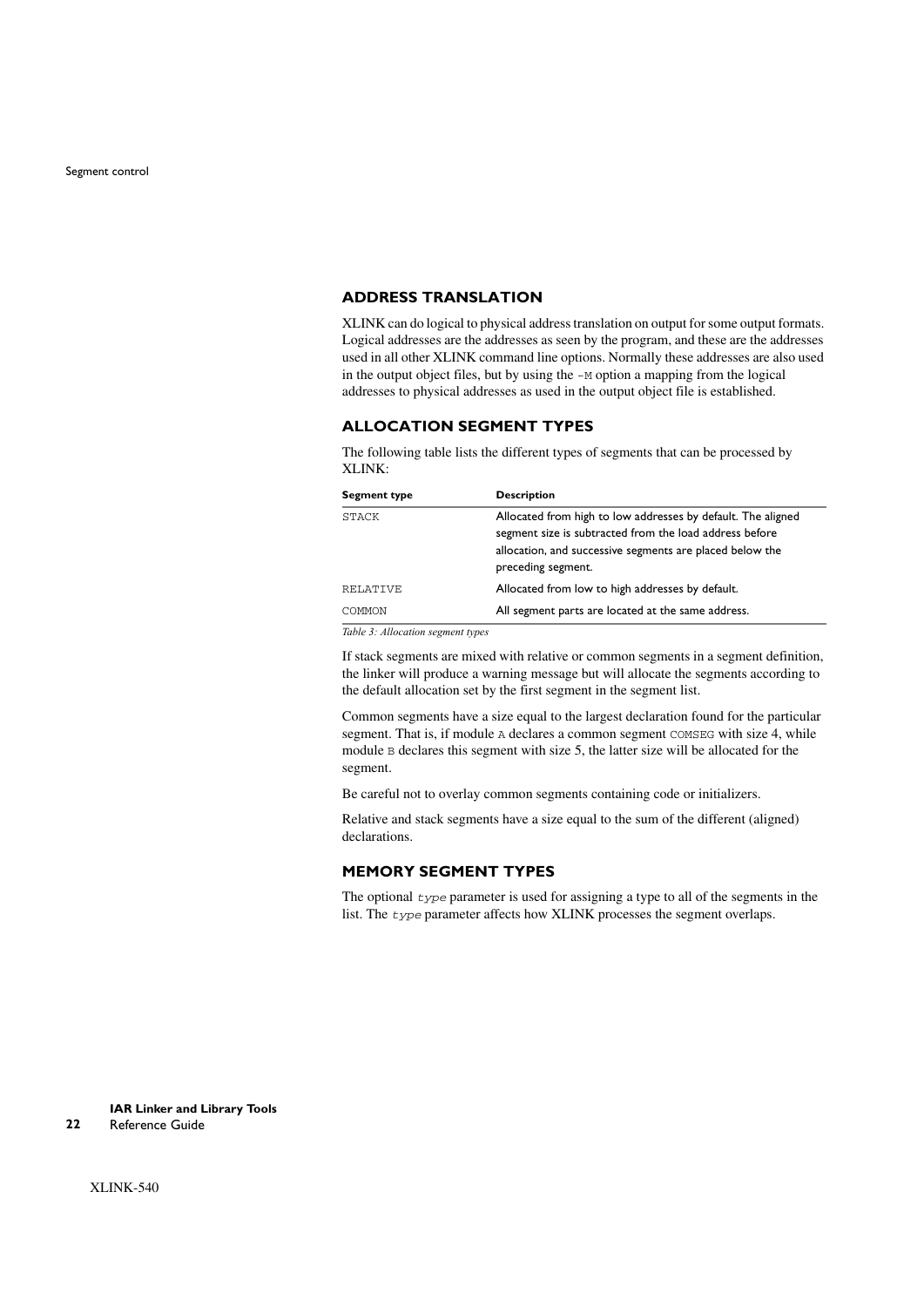÷

| <b>Description</b>                                                                                                                                                  |
|---------------------------------------------------------------------------------------------------------------------------------------------------------------------|
| Bit memory.*                                                                                                                                                        |
| Code memory.                                                                                                                                                        |
| Constant memory.                                                                                                                                                    |
| Data memory.                                                                                                                                                        |
| Data in FAR memory. XLINK will not check access to it, and a part of<br>a segment straddling a 64 Kbyte boundary will be moved upwards to<br>start at the boundary. |
| Constant in FAR memory (behaves as above).                                                                                                                          |
| Code in FAR memory.                                                                                                                                                 |
| Data in HUGE memory. No straddling problems.                                                                                                                        |
| Constant in HUGE memory.                                                                                                                                            |
| Code in HUGE memory.                                                                                                                                                |
| Internal data memory.                                                                                                                                               |
| Data memory. This segment type is only used with the OKI 65000<br>microcontroller.                                                                                  |
| Internal data memory. This segment type is only used with the OKI<br>65000 microcontroller.                                                                         |
| Data in NEAR memory. Accessed using 16-bit addressing, this segment<br>can be located anywhere in the 32-bit address space.                                         |
| Constant in NEAR memory.                                                                                                                                            |
| Code in NEAR memory.                                                                                                                                                |
| External data memory. This segment type is only used with the<br>Mitsubishi 740 and Western Design Center 6502 microcontrollers.                                    |
| Default type.                                                                                                                                                       |
| External data memory.                                                                                                                                               |
| Data memory.                                                                                                                                                        |
|                                                                                                                                                                     |

Additionally, it generates information in some of the output formats that are used by some hardware emulators and by C-SPY.

<span id="page-22-1"></span>*Table 4: Memory segment types*

**\* The address of a** BIT **segment is specified in bits, not in bytes.** BIT **memory is allocated first.**

#### <span id="page-22-0"></span>**OVERLAP ERRORS**

By default, XLINK checks to be sure that the various segments that have been defined (by the segment placement option and absolute segments) do not overlap in memory.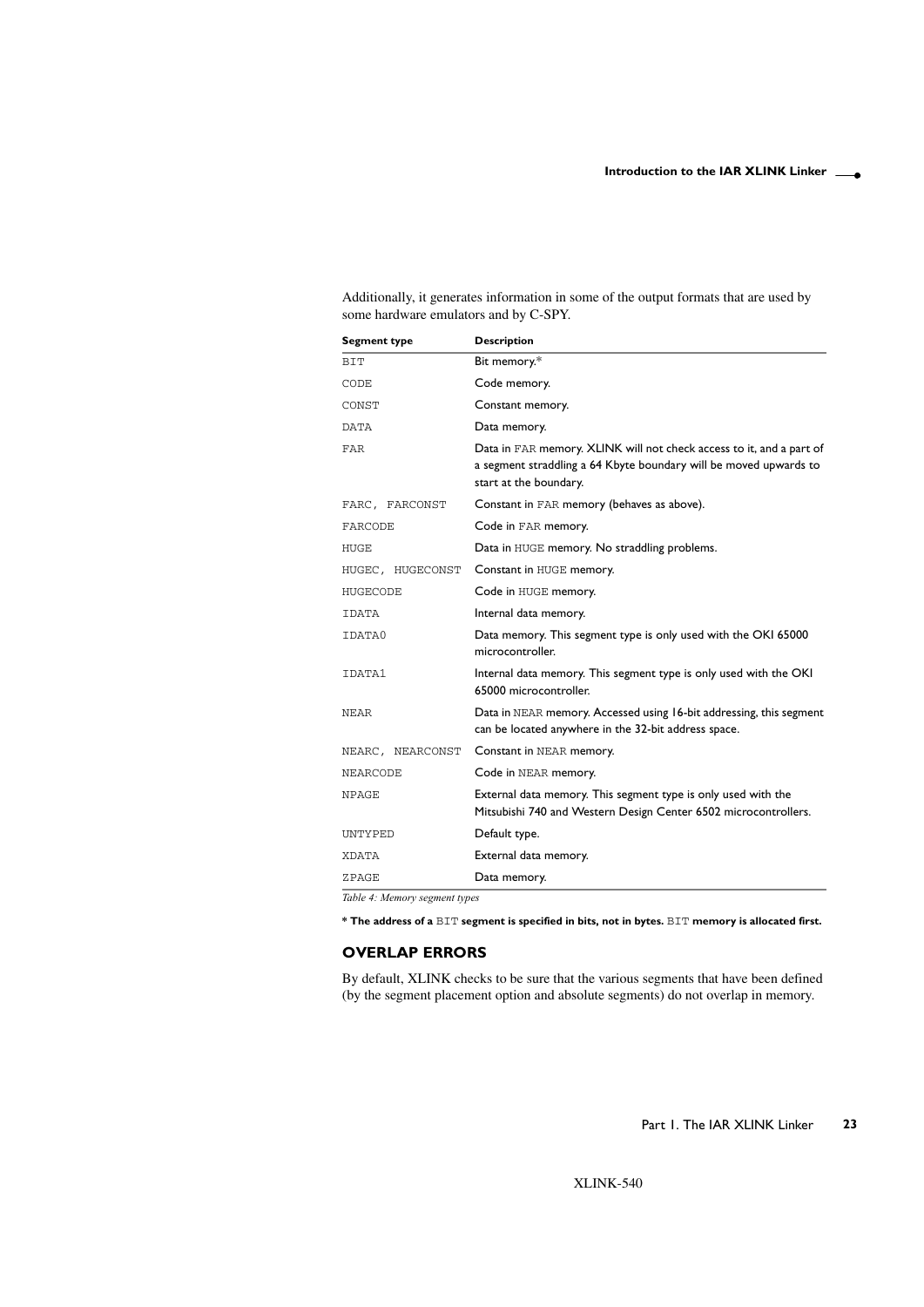If any segments overlap, it will cause error 24: Segment *segment* overlaps segment *segment*. These errors can be reduced to warnings, see the description of *-z*[, page 74](#page-73-0).

## <span id="page-23-0"></span>**RANGE ERRORS**

Some instructions do not work unless a certain condition holds after linking, for example, that a branch target must be within a certain distance or that an address must be even. The compiler or assembler generates tests and XLINK verifies that the conditions hold when the files are linked. If a condition is not satisfied, XLINK generates a range error or warning and prints a description of the error.

#### **Example**

```
Error[e18]: Range error, chip's branch target is out of range
  Where \frac{1}{5} = vectorSubtraction + 0xC [0x804C]
             in module "vectorRoutines" (vectorRoutines.r99),
             offset 0xC in segment part 5, segment NEARFUNC_A
 What: vectorNormalization - (S + 8) [0x866B3FC] Allowed range: 0xFDFFFFFC - 0x2000000
  Operand: vectorNormalization [0x8673450]
            in module VectorNorm (vectorNormalization.r99),
            Offset 0x0 in segment part 0, segment NEARFUNC_V
```
#### *Error[e18]: Range error*

The first section is often the most important. The text after Range error is generated by the compiler and describes of what is being tested. In this case XLINK tests if the target of a branch instruction is in range.

#### *Where*

This is the location of the instruction that caused the range error. \$, the address of the instruction, is 0x804c, or 0xC bytes after the label vectorSubtraction.

The instruction is in the module vectorRoutines in the object file vectorRoutines.r99. Another way to express the address where the instruction is located is as  $0 \times C$  bytes into segment part 5 of segment NEARFUNC A of the vectorRoutines module. This can be helpful in locating the instruction in the rare cases when no label can be supplied.

#### *What*

This is the symbolic expression that XLINK evaluated and the value it resulted in. In this case, XLINK performs the calculation  $0 \times 8673450 - (0 \times 804C + 8)$  and gets the result 0x866B3FC.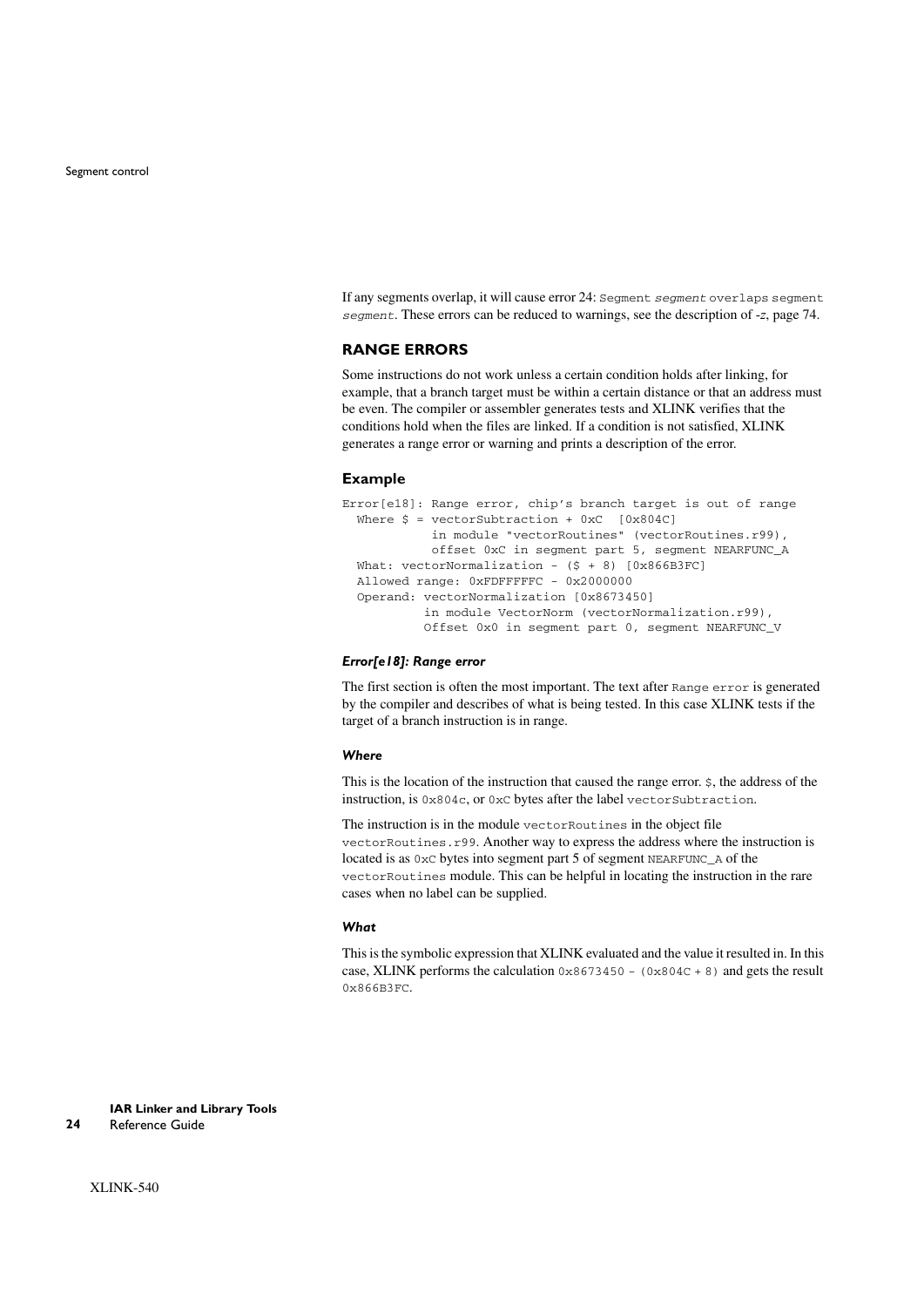#### *Allowed range*

This is the range that the computed value was permitted to fall within. If the left hand side of the expression is greater than the right hand side, it should be interpreted as a negative value. In this case the range is -0x2000004–0x2000000 and represents the reach of the processor's branch and link instruction.

#### *Operand*

Each symbolic operand in the expression is described in detail here. The format used is the same as in the definition of \$.

#### **Possible solutions**

In this case the distance from the instruction in vectorSubtraction to vectorNormalization is too large for the branch instruction.

Possible solutions include placing the NEARFUNC\_V segment closer to the segment NEARFUNC\_A or using some other calling mechanism that can reach the required distance. It is also possible that the referring function tried to refer to the wrong target and that this caused the range error.

Different range errors have different solutions. Usually the solution is a variant of the ones presented above, in other words modifying either the code or the segment placement mechanism.

**Note:** Range error messages are not issued for references to segments of all types. See *-R*[, page 64,](#page-63-0) for more information.

#### <span id="page-24-0"></span>**SEGMENT PLACEMENT EXAMPLES**

To locate SEGA at address 0, followed immediately by SEGB:

-Z(CODE)SEGA, SEGB=0

To allocate SEGA downwards from FFFH, followed by SEGB below it:

-Z(CODE) SEGA, SEGB#FFF

To allocate specific areas of memory to SEGA and SEGB:

-Z(CODE)SEGA,SEGB=100-1FF,400-6FF,1000

In this example SEGA will be placed between address 100 and 1FF, if it fits in that amount of space. If it does not, XLINK will try the range 400–6FF. If none of these ranges are large enough to hold SEGA, it will start at 1000.

SEGB will be placed, according to the same rules, after segment SEGA. If SEGA fits the 100–1FF range then XLINK will try to put SEGB there as well (following SEGA).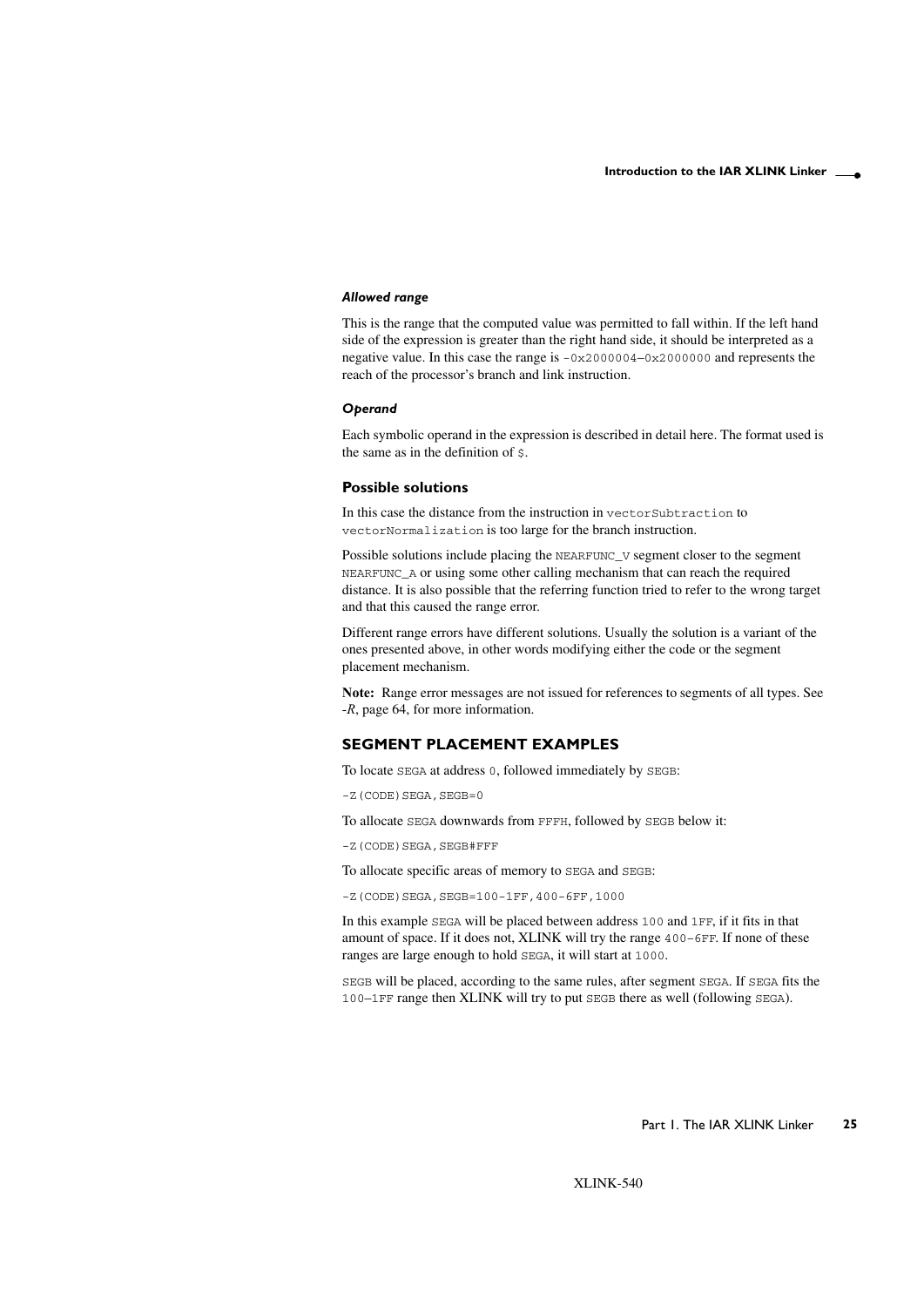Otherwise, SEGB will go into the 400 to 6FF range if it is not too large, or else it will start at 1000.

-Z(NEAR) SEGA, SEGB=19000-1FFFF

The segments SEGA and SEGB will be dumped at addresses 19000 to 1FFFF but the default 16-bit addressing mode will be used for accessing the data (i.e. 9000 to FFFF).

# <span id="page-25-0"></span>**Listing format**

The default XLINK listing consists of the sections below. Note that the examples given here are still generic. They are only used for purposes of illustration.

#### <span id="page-25-1"></span>**HEADER**

Shows the command-line options selected for the XLINK command:

|                                       | #                                                       | # |  |  |  |
|---------------------------------------|---------------------------------------------------------|---|--|--|--|
|                                       | TAR Universal Linker Vx.xx                              |   |  |  |  |
|                                       |                                                         |   |  |  |  |
| Link time                             | Link time<br>dd/Mmm/yyyy<br>hh:mm:ss<br>$=$             |   |  |  |  |
| Target CPU type                       | chipname<br>Target CPU<br>$\quad =$                     |   |  |  |  |
| Output or device name for the listing | List file<br>demo.map<br>$=$                            |   |  |  |  |
|                                       | Output file $1 =$<br>aout.ann                           |   |  |  |  |
| Output file format                    | Output format =<br>motorola                             |   |  |  |  |
| Full list of options                  | $Command line =$<br>demo.rnn                            |   |  |  |  |
|                                       |                                                         |   |  |  |  |
|                                       | Copyright 1987-2004 IAR Systems. All rights reserved. # |   |  |  |  |
|                                       |                                                         |   |  |  |  |
|                                       |                                                         |   |  |  |  |

The full list of options shows the options specified on the command line. Options in command files specified with the -f option are also shown, in brackets.

## <span id="page-25-2"></span>**CROSS-REFERENCE**

The cross-reference consists of the entry list, module map and/or the segment map. It includes the program entry point, used in some output formats for hardware emulator support; see the assembler END directive in the *IAR Assembler Reference Guide*.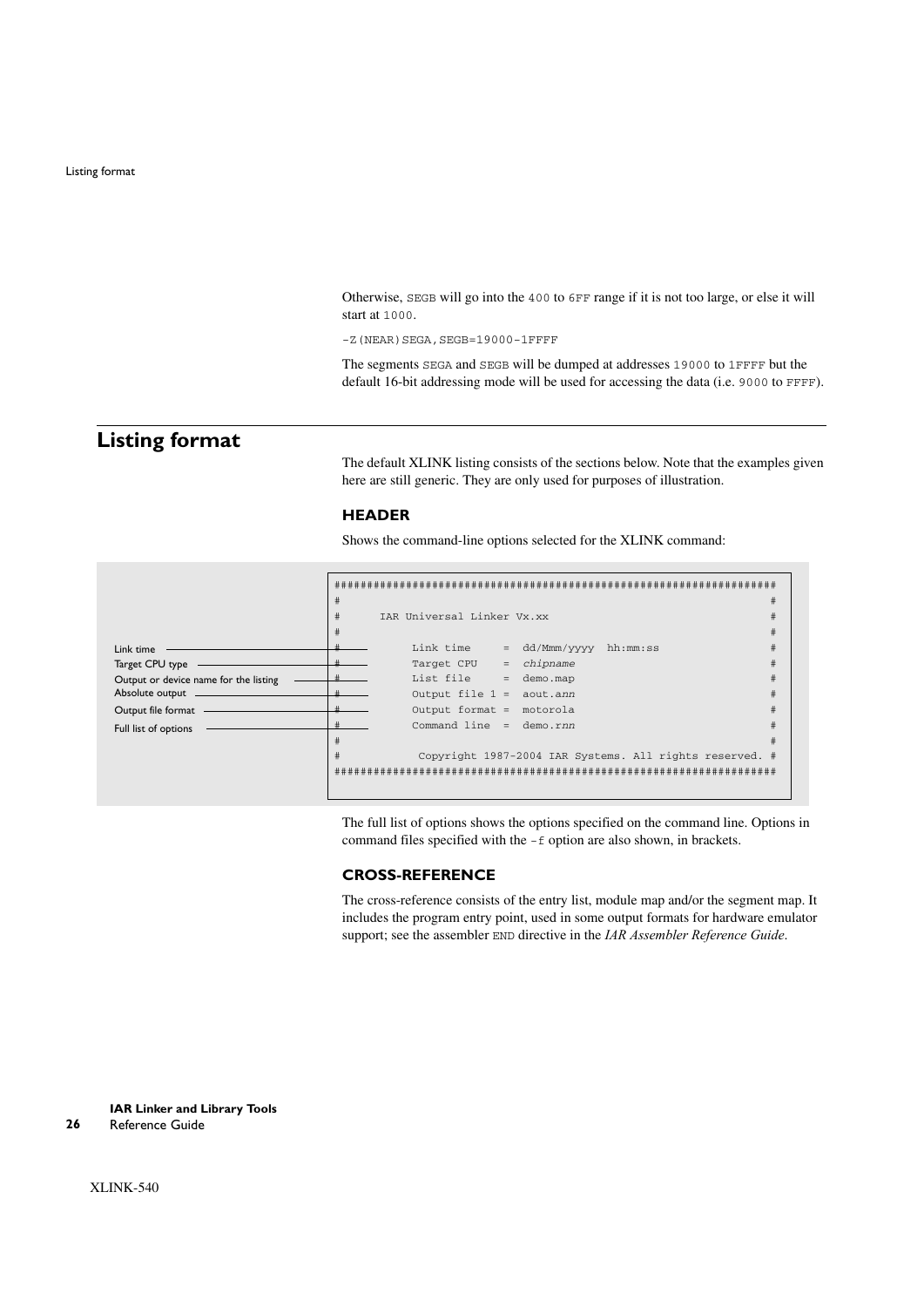#### **Module map (-xm)**

The module map contains a list of files. For each file, those modules that were needed are listed. For each module, those segment parts that were included are listed. To also list the segment parts that were not included, use the -xi option. See *-x*[, page 70.](#page-69-0)

The module map also contains a full cross reference, indicating for each segment part or symbol all references to it.

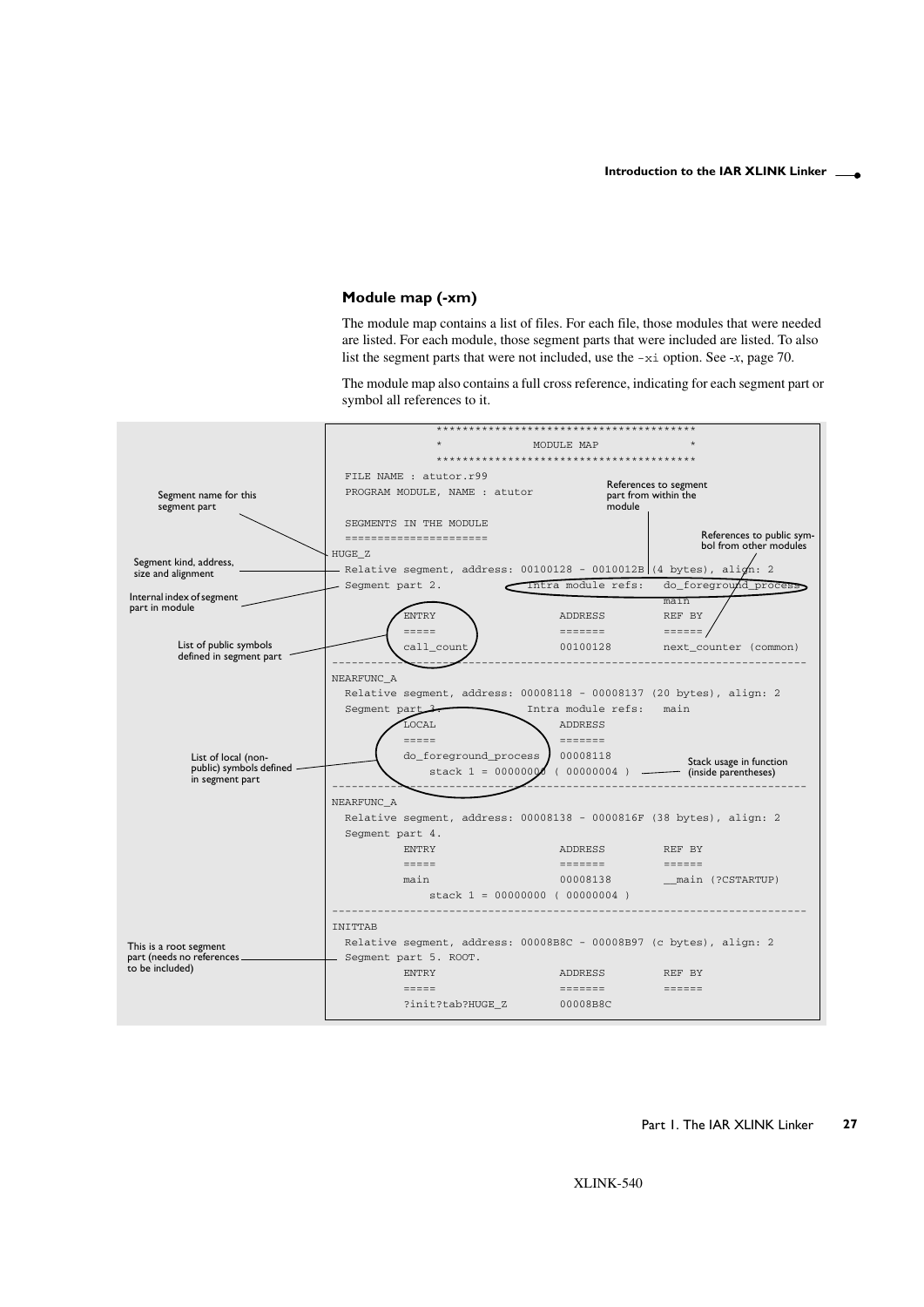If the module contains any non-relocatable parts, they are listed before the segments.

## **Segment map (-xs)**

The segment list gives the segments in increasing address order:



This lists the following:

| <b>Parameter</b> | <b>Description</b>                                                                                                            |
|------------------|-------------------------------------------------------------------------------------------------------------------------------|
| SEGMENT          | The segment name.                                                                                                             |
| <b>SPACE</b>     | The segment address space, usually CODE or DATA.                                                                              |
| START ADDRESS    | The start of the segment's load address range.                                                                                |
| ADDRESS<br>END   | The end of the segment's load address range.                                                                                  |
| TYPE.            | The type of segment:<br>$r \in \mathbb{R}$ Relative<br>stic Stack.<br>bnk Banked.<br>com Common.<br>dse Defined but not used. |
|                  |                                                                                                                               |
| AL TGN           | The segment is aligned to the next $2^{\wedge}$ ALIGN address boundary.                                                       |

<span id="page-27-0"></span>*Table 5: Segment map (-xs) XLINK option*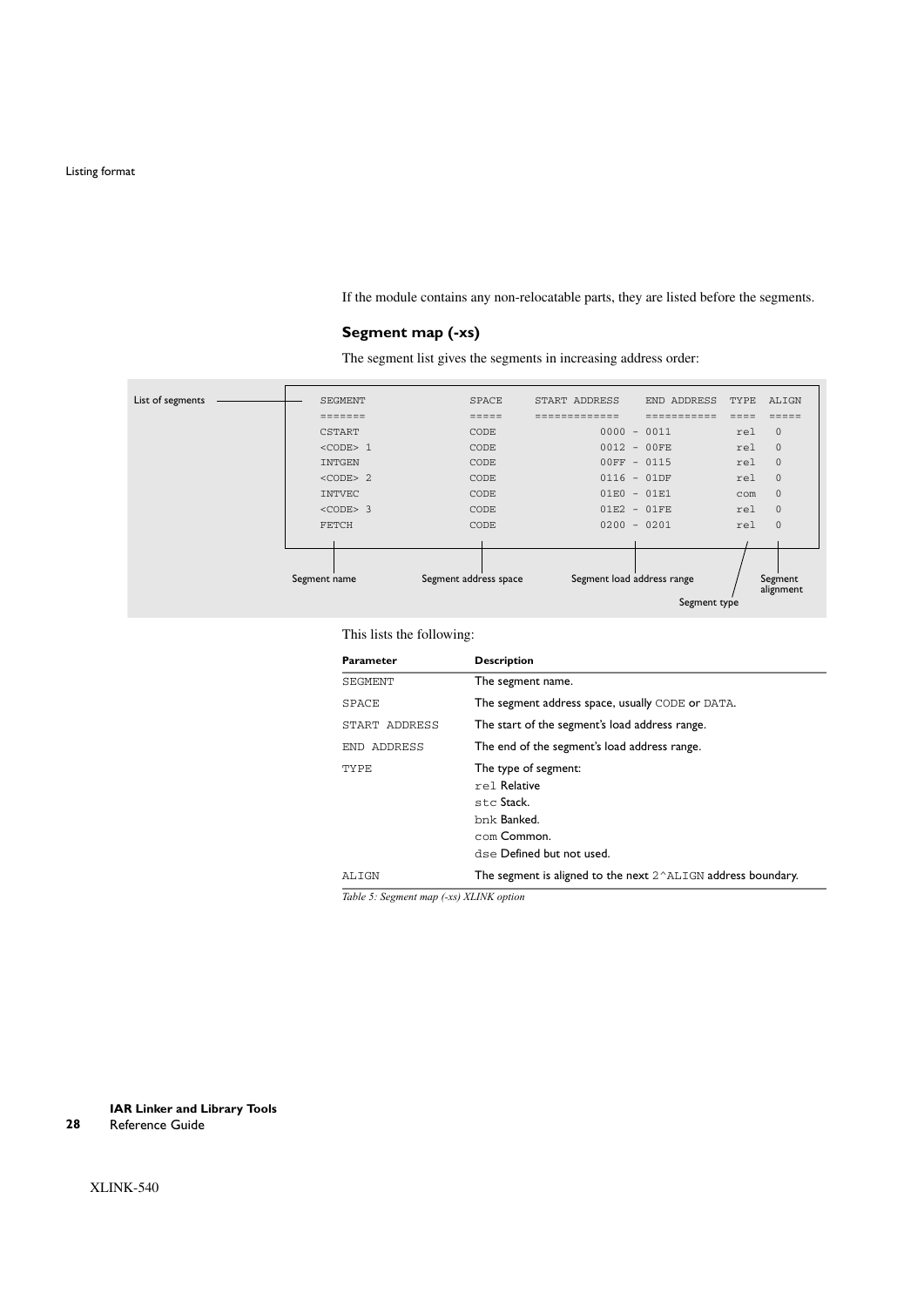# **Symbol listing (-xe)**

The symbol listing shows the entry name and address for each module and filename.

|                 | $\star$                                     | ENTRY LIST               | $\star$ |  |  |  |
|-----------------|---------------------------------------------|--------------------------|---------|--|--|--|
|                 |                                             |                          |         |  |  |  |
| Module name     | common ( c:\projects\debug\obj\common.rnn ) |                          |         |  |  |  |
|                 | root                                        | <b>DATA</b>              | 0000    |  |  |  |
|                 | init_fib                                    | CODE                     | 0116    |  |  |  |
| List of symbols | get_fib                                     | CODE                     | 0360    |  |  |  |
|                 | put_fib                                     | CODE                     | 0012    |  |  |  |
|                 | tutor ( c:\projects\debug\obj\tutor.rnn )   |                          |         |  |  |  |
|                 | call_count                                  | <b>DATA</b>              | 0014    |  |  |  |
|                 | next_counter                                | CODE                     | 0463    |  |  |  |
|                 | do_foreground_process                       | CODE                     | 01BB    |  |  |  |
|                 | main                                        | CODE                     | 01E2    |  |  |  |
|                 |                                             |                          |         |  |  |  |
|                 |                                             |                          |         |  |  |  |
|                 | Symbol                                      | Segment<br>address space | Value   |  |  |  |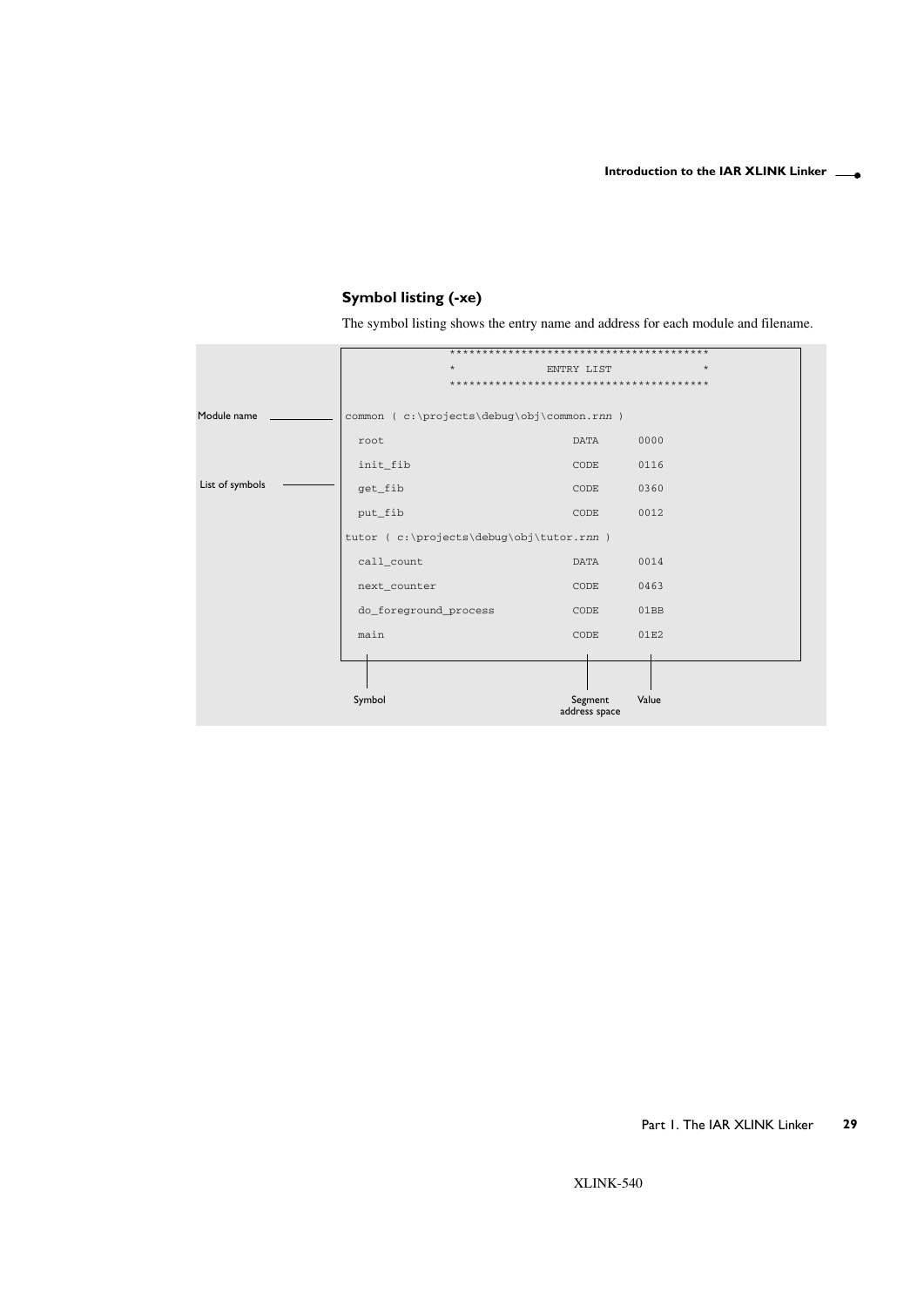## Module summary (-xn)

The module summary summarizes the contributions to the total memory use from each module. Each segment type that is used gets a separate column, with one or two sub-columns for relocatable (Re1) and absolute (Abs) contributions to memory use.

Only modules with a non-zero contribution to memory use are listed. Contributions from COMMON segments in a module are listed on a separate line, with the title  $+$  common.

Contributions for segment parts defined in more than one module and used in more than one module are listed for the module whose definition was chosen, with the title + shared:

|                 | $\star$<br>$\star$<br>MODULE SUMMARY |                         |             |  |
|-----------------|--------------------------------------|-------------------------|-------------|--|
|                 |                                      |                         |             |  |
|                 |                                      |                         |             |  |
| Module          | CODE                                 | DATA                    | CONST       |  |
| . <i>.</i> .    | $- - - -$                            | $- - - -$               | $- - - - -$ |  |
|                 |                                      | $(Rel)$ $(Rel)$ $(Rel)$ |             |  |
| ?CSTARTUP       | 152                                  |                         |             |  |
| ?Fclose         | 308                                  |                         |             |  |
| ?Fflush         | 228                                  |                         |             |  |
| ?Fputc          | 156                                  |                         |             |  |
| ?Free           | 252                                  |                         |             |  |
| ?INITTAB        |                                      |                         | 8           |  |
| ?Malloc         | 348                                  | 8                       |             |  |
| ?Memcpy         | 36                                   |                         |             |  |
| ?Memset         | 28                                   |                         |             |  |
| ?Putchar        | 28                                   |                         |             |  |
| ?RESET          |                                      |                         |             |  |
| + common        | 4                                    |                         |             |  |
| ?Xfiles         |                                      | 376                     | 296         |  |
| + shared        |                                      |                         | 12          |  |
| ?Xfwprep        | 284                                  |                         |             |  |
| ?Xgetmemchunk   | 96                                   | 1                       |             |  |
| ? EXIT          | 72                                   |                         |             |  |
| ?_dbg_Break     | $\overline{4}$                       |                         |             |  |
| ?_exit          | 28                                   |                         |             |  |
| ?close          | 36                                   |                         |             |  |
| ?cppinit        | 100                                  | 4                       |             |  |
| ?d_write        | 44                                   |                         |             |  |
| ?div_module     | 100                                  |                         |             |  |
| ?exit           | 20                                   |                         |             |  |
| ?heap           |                                      |                         | 8           |  |
| ?low_level_init | - 8                                  |                         |             |  |
| ?remove         | 36                                   |                         |             |  |
| ?segment_init   | 120                                  |                         |             |  |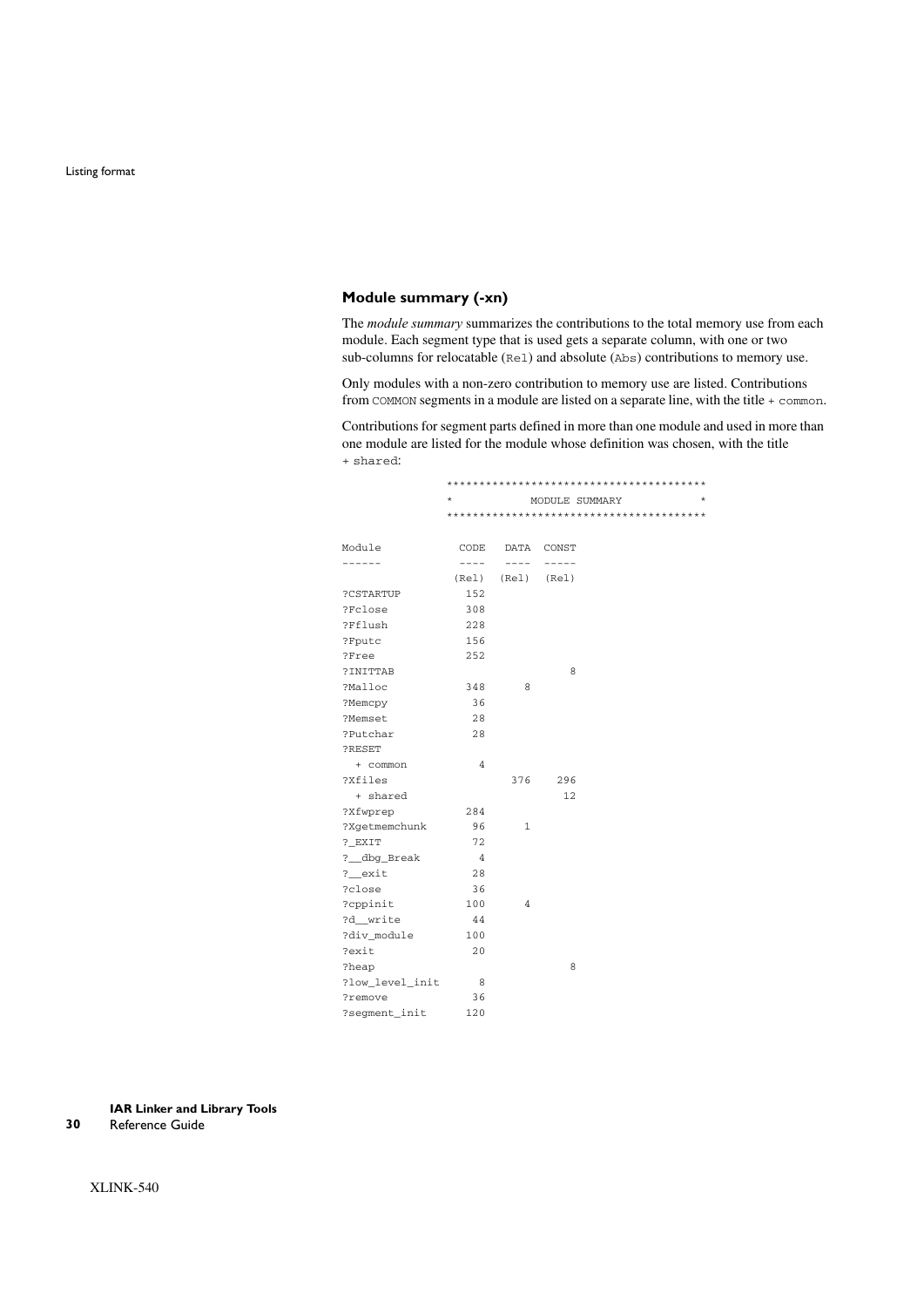| ?write   | 2.0  |     |     |
|----------|------|-----|-----|
| atutor   | 88   | 4   |     |
| + shared |      |     | 12  |
| atutor2  | 364  | 40  |     |
|          |      |     |     |
| Total:   | 2960 | 433 | 336 |
|          |      |     |     |

#### **Static overlay system map (-xo)**

If the **Static overlay system map**  $(-\infty)$  option has been specified, the list file includes a listing of the static overlay system.

Static overlay is a system used by some IAR Systems compilers, where local data and function parameters are stored at static locations in memory. The linker's static overlay process lays out the overlay areas—memory areas for parameters and local data—for each function so they do not overlap the overlay areas for other functions that might be called at the same time.

The listing is separated into one section for each sub-tree of the function call tree. At the top of each section, the stack segment and overlay segment used are listed.

Each sub-tree section shows either the functions that can be reached from a root function or the functions that can be reached from a function that can be called indirectly. Called functions are listed before the calling function, and relationships are displayed using indentation and numbering.

For each function, information is listed first about stack usage and then about the overlay area. The stack usage information includes previous stack usage and how much stack the current function block uses. The static overlay information includes the start location of the area where parameters and local data are placed, and the amount of memory used in the current function. The most important information is the static overlay address; it is used by your application and must be correct.

#### *Example of a sub-tree section:*

```
->Sub-tree of type: Function tree
                        CALLSTACK
   | Stack used (prev) : 00000000
                         <OVERLAY0,WRKSEG> 1
   | Stat overlay addr : 00000066
03 func_1
        | Stack used (prev) : 00000000
        | + function block : 00000002
        | Stat overlay addr : 00000066
        | + in function : 00000002
03 func_2
        | Stack used (prev) : 00000000
        | + function block : 00000002
```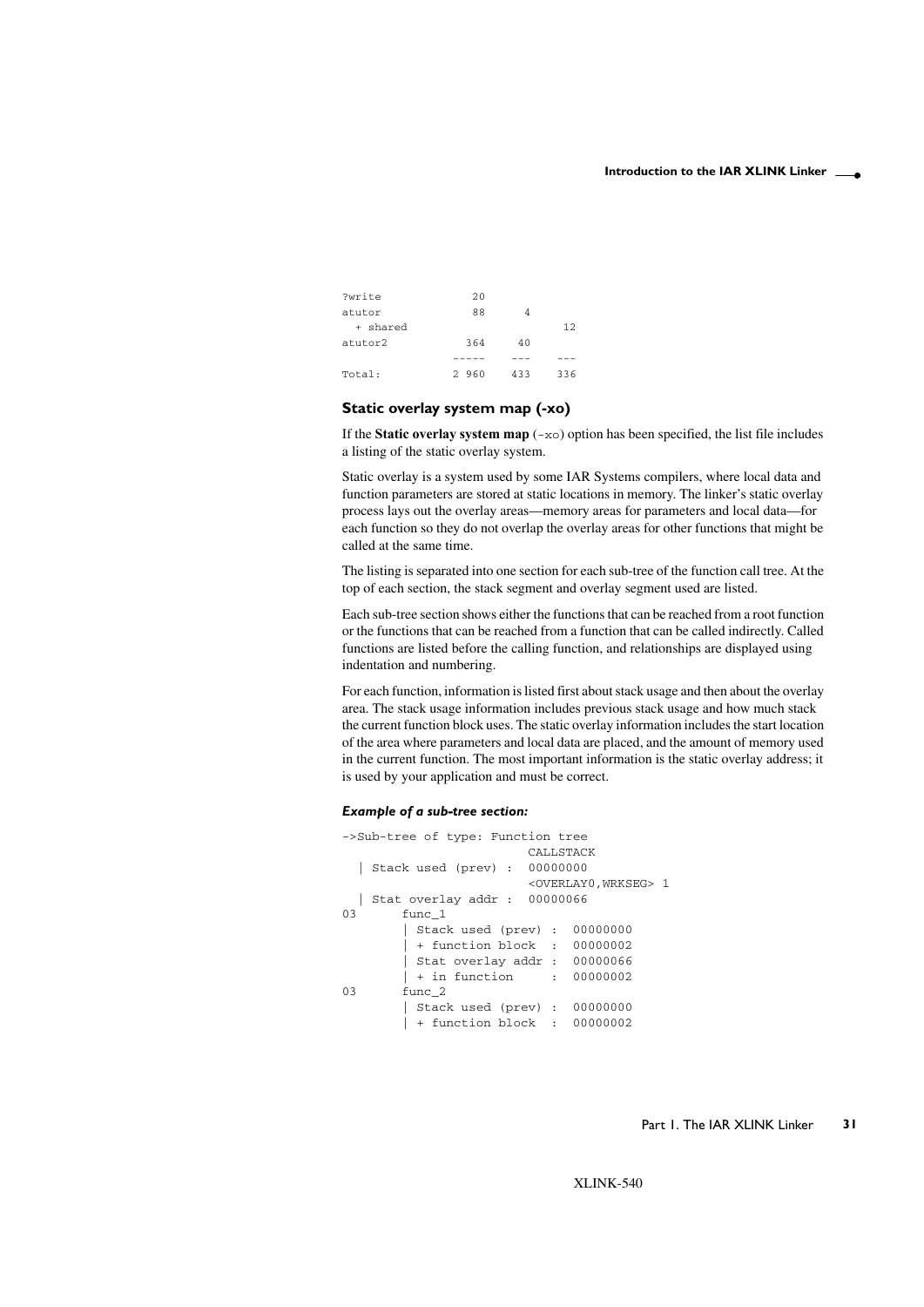```
 | Stat overlay addr : 00000066
        | + in function : 00000001
        | Already listed
02 main
     | Stack used (prev) : 00000002
      | + function block : 00000004
      | Stat overlay addr : 00000068
      | + in function : 00000006
01 CSTARTUP
     | Stack used (prev) : 00000006
   + function block : 00000000
    | Stat overlay addr : 0000006E
    | + in function : 00000000
<-Sub-tree of type: Function tree
   | Stack used : 00000006
   | Static overlay acc. : 0000006E
```
In this example, main calls the functions func\_1 and func\_2. \_\_CSTARTUP is the root of this function call sub-tree and is a function in the runtime library which calls the main function of your application.

func\_1 needs 2 bytes of stack in the stack segment—CALLSTACK—and a 2-byte overlay area in the overlay segment <OVERLAY0, WRKSEG> 1 (the result of packed placement of OVERLAY0 and WRKSEG). The parameters and local variables (2 bytes) of func\_1 are placed at address 0x66.

func\_2 also needs 2 bytes of stack, but a 1-byte overlay area. The parameters and local variables of func\_2 are also placed at address  $0x66$ , as func\_1 and func\_2 are independent of each other.

main needs 4 bytes of stack and a 6-byte overlay area. Because the overlay area of the main function must not overlap the overlay area of either func\_1 or func\_2, it is placed at address 0x68.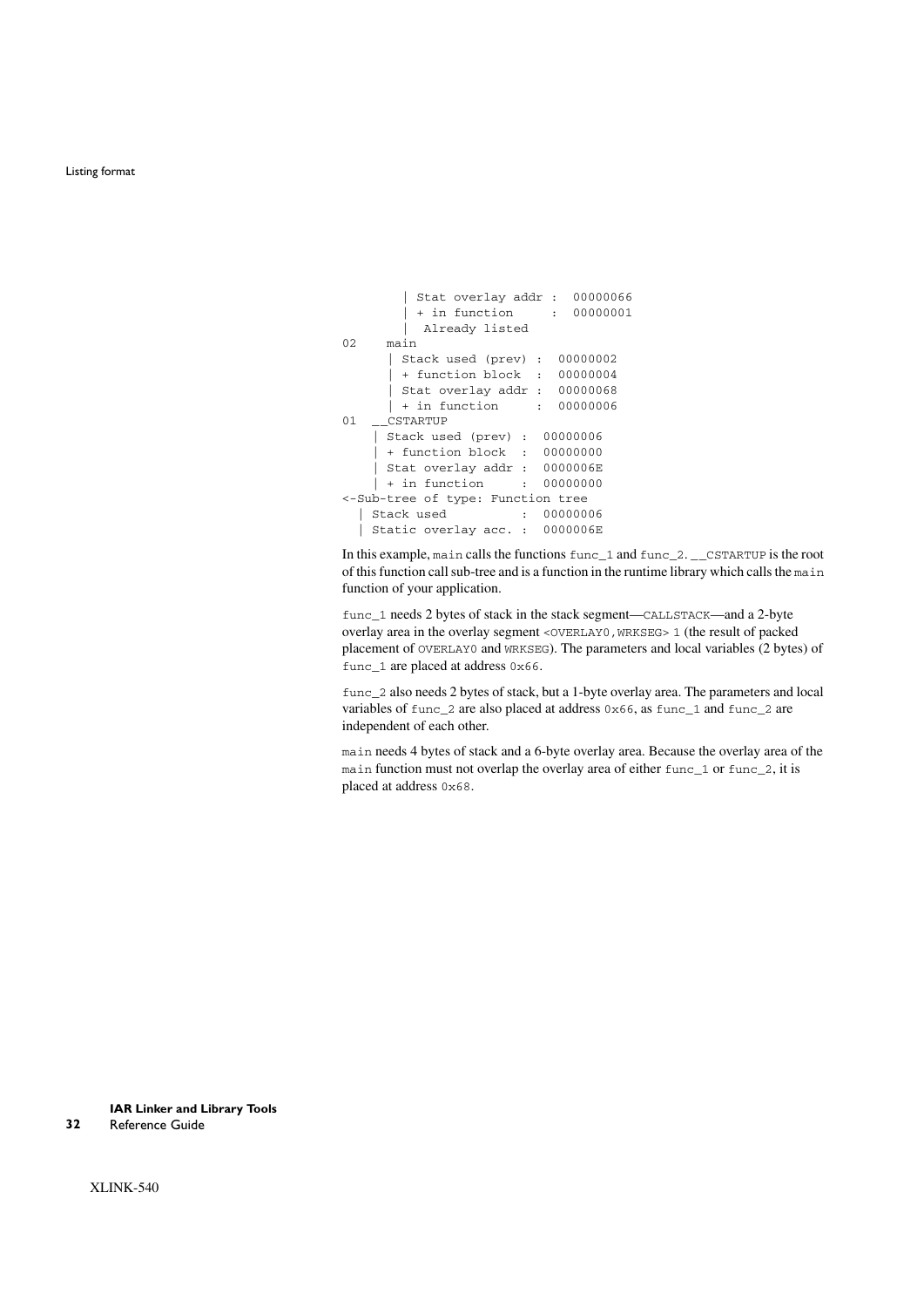## <span id="page-32-0"></span>**CHECKSUMMED AREAS AND MEMORY USAGE**

If the Generate checksum  $(-J)$  and Fill unused code memory  $(-H)$  options have been specified, the listing includes a list of the checksummed areas, in order:

```
CHECKSUMMED AREAS, IN ORDER
       **********************************
  00000000 = 00007FFFin CODE memory
  0000D414 - 0000D41Fin CODE memory
Checksum = 32e19END OF CROSS REFERENCE
       *********************************
  2068 bytes of CODE memory (30700 range fill)
  2064 bytes of DATA memory (12 range fill)
Errors: none
Warnings: none
```
This information is followed, irrespective of the options selected, by the memory usage and the number of errors and warnings.

# <span id="page-32-1"></span>**Checksum calculation**

XLINK can be set up to generate a checksum that can be compared to a checksum calculated by your application or any other checksum calculating process that can checksum the generated image.

To use checksumming to verify the integrity of your application, you must:

- Set up XLINK to generate a checksum and make sure the checksum bytes are included in the application by placing the checksum in a named segment and giving it a name, for details see the XLINK option -J, page 51. See also the option -Z, page 71 for information about placing the checksum in a segment.
- Choose a checksum algorithm and include source code for the algorithm in your application.
- Decide what memory ranges to verify and set up the source code for it in your application source code.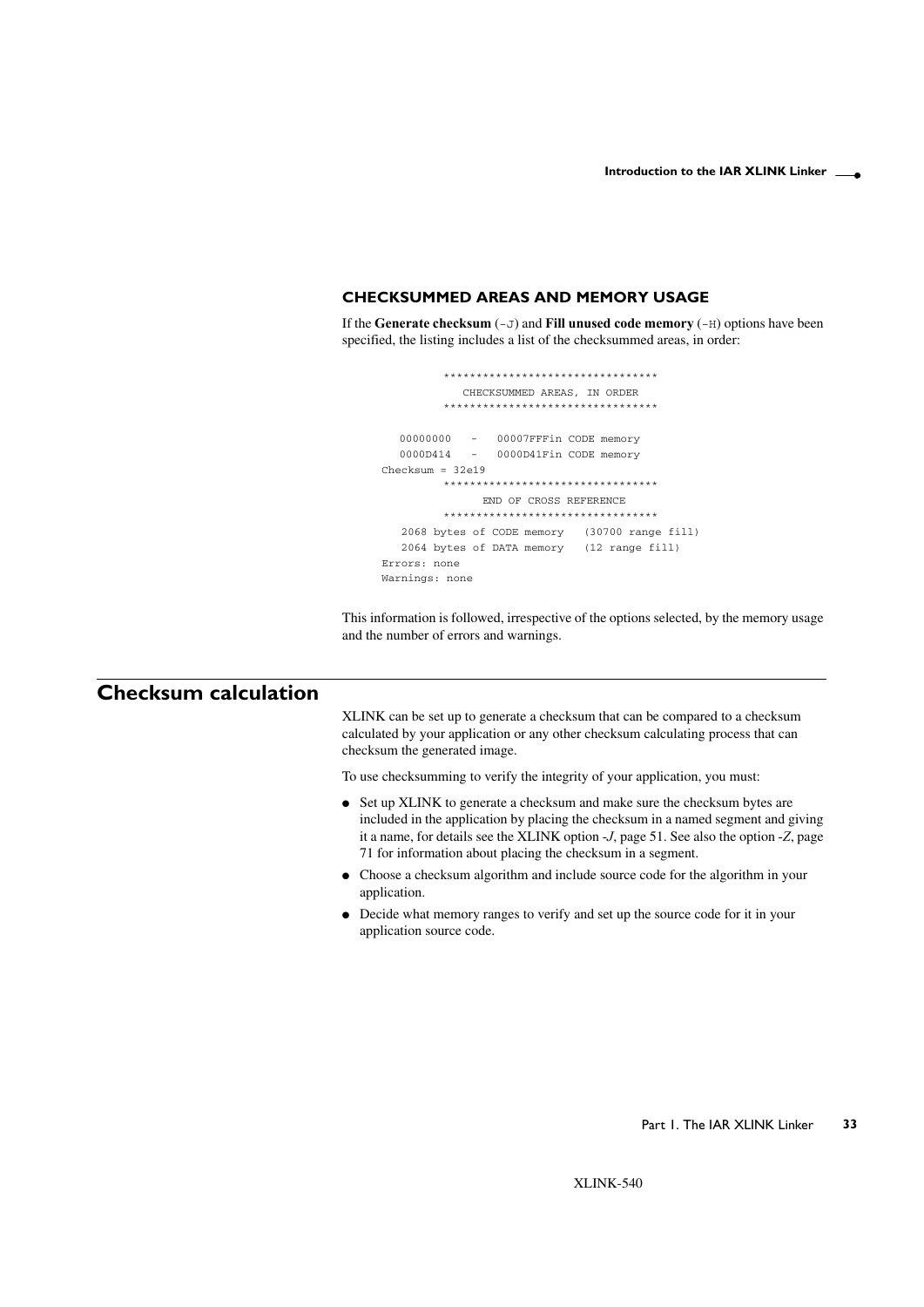## <span id="page-33-0"></span>**CHECKSUM CALCULATION BY THE LINKER**

Checksum calculation in the linker can be set up in the IDE or by using the  $-J$  option. By default the calculated checksum is placed in the segment CHECKSUM, and the symbol \_\_checksum is defined.



To set up calculation of the checksum in the IDE, choose **Project>Options>Linker>Processing**

#### **Example 1**

For example, to calculate a 2-byte checksum using the generating polynomial  $0 \times 11021$ and output the one's complement of the calculated value, specify:

```
-J2,crc16,1
```
All available bytes in the application are included in the calculation.

#### **Example 2**

-J2,crc16,2m,lowsum=(CODE)0-FF

This example calculates a checksum as above, located in a 2-byte segment part in the CHECKSUM segment, with the following differences: The output is the mirrored 2's complement of the calculation. The symbol lowsum is defined and only bytes in the range 0x0-FF in the CODE address space are included.

#### **Example 3**

-J2,crc16,,highsum,CHECKSUM2,2=(CODE)F000-FFFF;(DATA)FF00-FFFF

This example calculates a checksum as above, now based on all bytes that fall in either of the ranges given. It is placed in a 2-byte segment part with an alignment of 2 in the segment CHECKSUM2, and the symbol highsum is defined.

## <span id="page-33-1"></span>**ADDING A CHECKSUM FUNCTION TO YOUR SOURCE CODE**

To check the value of the checksum generated by XLINK, the checksum must be compared with a checksum that your application has calculated. This means that you must add a function for checksum calculation (that uses the same algorithm as the checksum generated by XLINK) to your application source code, or use some kind of hardware CRC. Your application must also include a call to this function.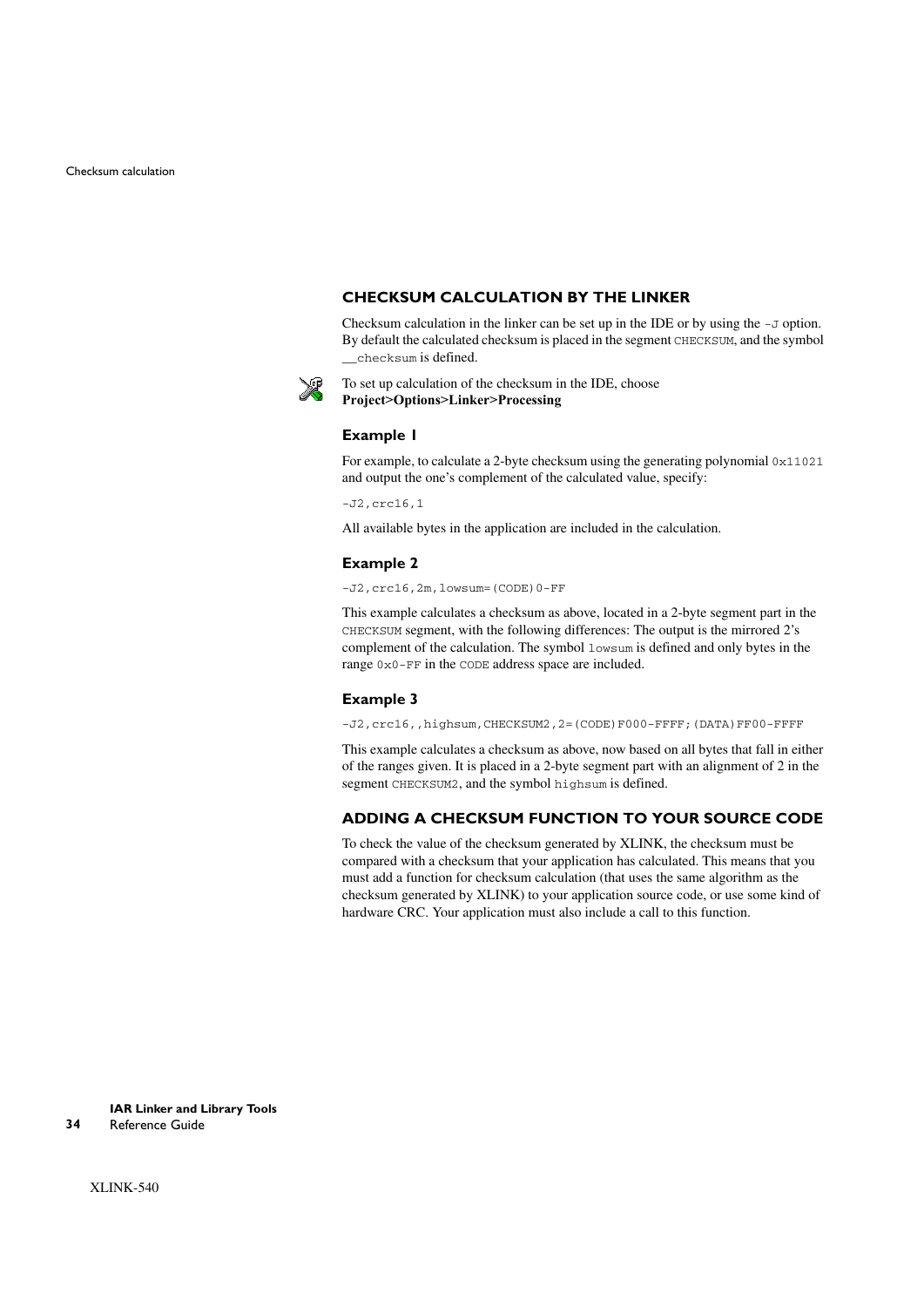## **A function for checksum calculation**

This function—a slow variant but with small memory footprint—uses the CRC16 algorithm:

```
unsigned short slow_crc16(unsigned short sum, unsigned char *p,
                             unsigned int len)
{
   while (len--)
    {
       int i;
      unsigned char byte = *(p++);
      for (i = 0; i < 8; ++i){
           unsigned long osum = sum;
          sum <<= 1;
           if (byte & 0x80)
             sum |= 1;
           if (osum & 0x8000)
            sum ^{\wedge} = POLY;
          byte <<= 1;
         }
      }
    return sum;
}
```
POLY is the generating polynomial. The checksum is the result of the final call to this routine.

In all cases it is the least significant 1, 2, or 4 bytes of the result that will be output, in the natural byte order for the processor. The CRC checksum is calculated as if the slow\_crc16 function was called for each bit in the input, with the most significant bit of each byte first as default, starting with a CRC of 0 (or the specified initial value).

#### **Calculating a checksum in your source code**

This source code gives an example of how the checksum can be calculated:

```
/* Start and end of the checksum range */
/* Must exclude the checksum itself */
unsigned long ChecksumStart = 0x8000+2;
unsigned long ChecksumEnd = 0x8FFF;
/* The checksum calculated by XLINK */
extern unsigned short __checksum;
```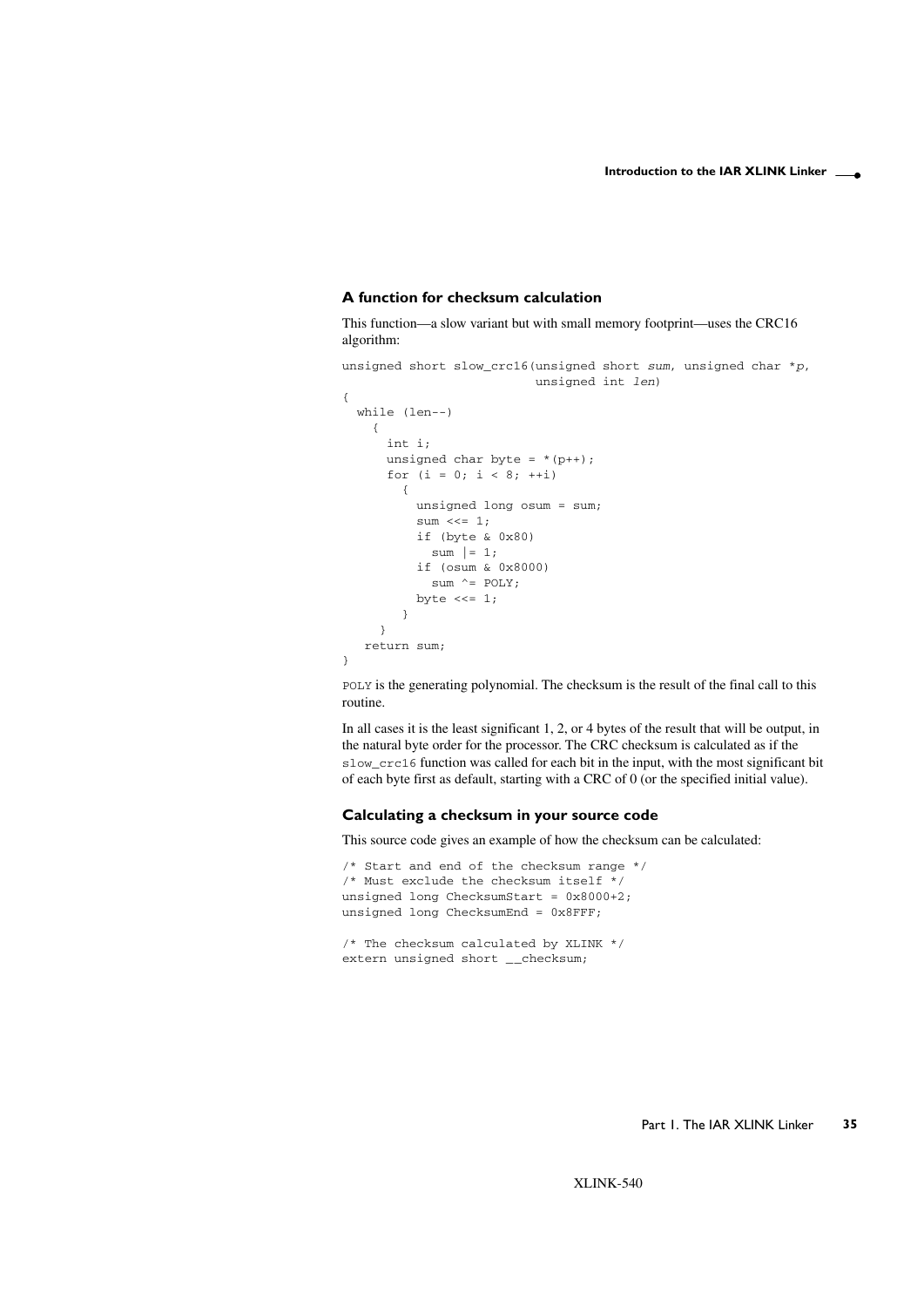```
void TestChecksum()
{
  unsigned short calc = 0;
  /* Run the checksum algorithm */
 calc = slow\_crc16(0, (unsigned char *) ChecksumStart,
                      (ChecksumEnd - ChecksumStart+1));
   /* Rotate out the answer */
 unsigned char zeros[2] = \{0, 0\};
 calc = slow\_crc16(calc, zeros, 2); /* Test the checksum */
  if (calc != __checksum)
   {
   abort(): /* Failure */
   }
}
```
## <span id="page-35-0"></span>**THINGS TO REMEMBER**

When calculating a checksum, you must remember that:

- The checksum must be calculated from the lowest to the highest address for every memory range
- Each memory range must be verified in exactly the same order as defined
- It is OK to have several ranges for one checksum
- If several checksums are used, you should place them in sections with unique names and use unique symbol names
- If the slow CRC function is used, you must make a final call to the checksum calculation with as many bytes (with the value  $0 \times 00$ ) as you have bytes in the checksum.

## <span id="page-35-1"></span>**CHECKSUM VALUE SYMBOL**

If you want to verify that the contents of the target ROM and the debug file are the same, use the *checksum value symbol*, \_\_checksum\_\_value. A generated output file in UBROF or ELF/DWARF format contains a checksum value symbol for each checksum symbol (see *sym*[, page 52](#page-51-0)). The checksum value symbol helps the debugger to see if the code in target ROM corresponds to the code in the debug file. Because this symbol is added after linking, it cannot be accessed from your application, and its only use is to verify that the ROM content in a file is identical to that of the debug file.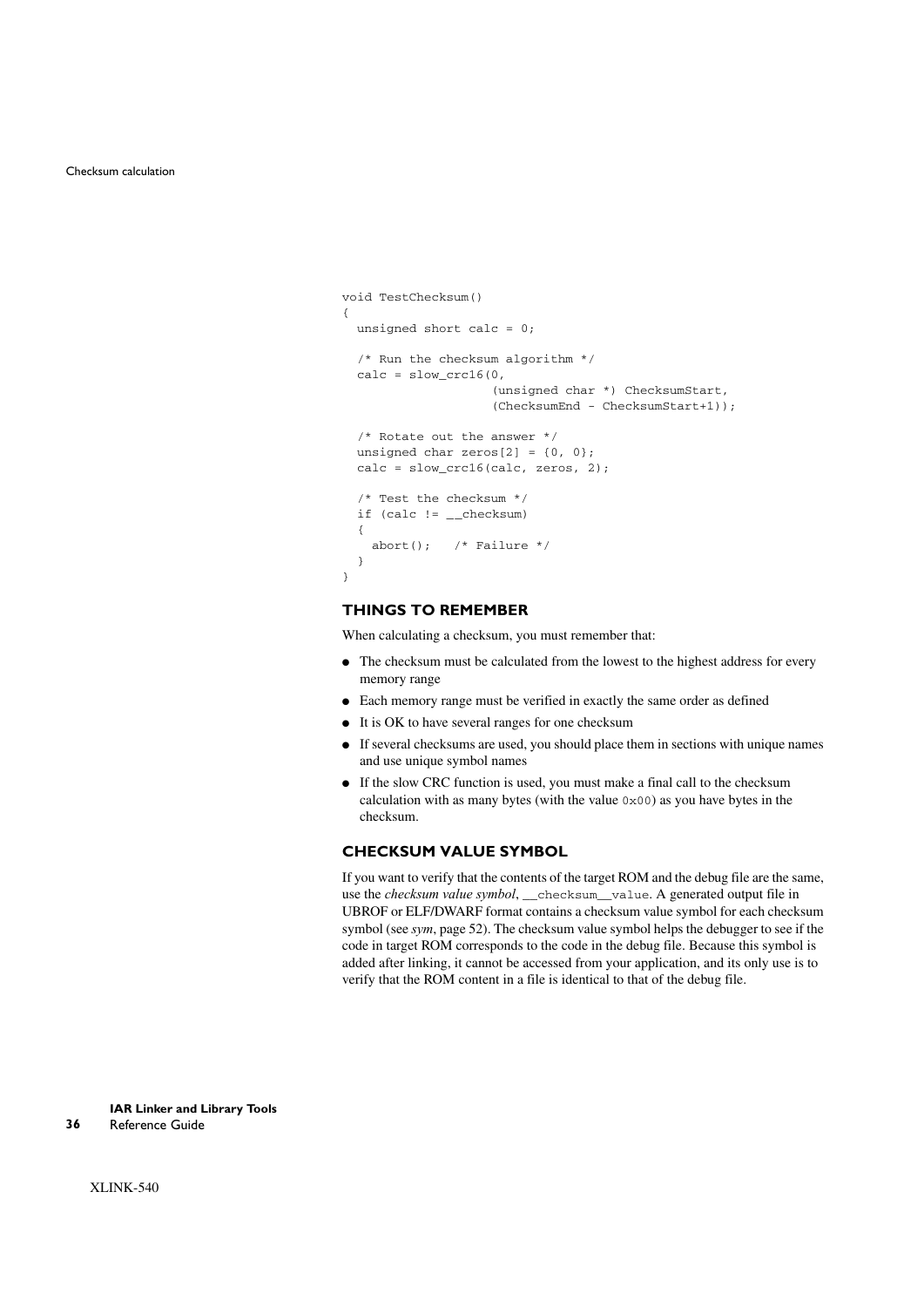The checksum value symbol has the same name as the checksum symbol, with \_\_value added at the end. For example, for the default checksum symbol \_\_checksum, the checksum value symbol will be checksum value.

The value of \_\_checksum\_\_value is the checksum generated by the checksum option -J. It is not the address of the checksum bytes, but the value of the checksum symbol.

If the CRC16 checksum for a certain application is  $0 \times 4711$ , located at address  $0 \times 7$  FFE, the output file will, by default, contain the symbol  $\epsilon$  checksum with the value 0x7FFE and the symbol \_\_checksum\_\_value with the value 0x4711.

**Note:** In some cases, the code can be different even when the values of the checksum value symbol are identical. One such case is when position-independent code is located at different addresses in different output images, as the checksum only depends on the contents of bytes and not on their addresses.

# **Bytewise and mirrored initial checksum values**

It is possible to specify bytewise initial values and mirrored initial values. Every bytewise and mirrored initial value can be expressed equally well as a bitwise non-mirrored initial value. Specifying bytewise and mirrored initial values is simply a convenient way to specify the same initial value both in XLINK and in the verification step in the application or image loader, in cases where the verification step uses bytewise or mirrored initial values. The application can checksum itself, or an image loader can checksum the application.

Mirroring is the process of reversing all the bits in a binary number, see *[Mirroring](#page-37-0)*, page [38.](#page-37-0)

## <span id="page-36-0"></span>**BITWISE INITIAL VALUES**

If a bitwise initial value is specified in the checksum command, that value is used as the initial value of sum, see the classic bit-by-bit calculation in *[A function for checksum](#page-34-0)  [calculation](#page-34-0)*, page 35.

For an *n*-byte checksum you need to feed *n* \* 8 zero bits through the bit-by-bit algorithm after the last bit has been entered. This allows the last  $n * 8$  bits of the checksum to be rotated out of the checksum algorithm.

### **Example**

This example specifies a 2-byte CRC16 checksum where the initial value of sum in the previous bit-by-bit C function is 0x4711.

-J2,crc16,,,,,0x4711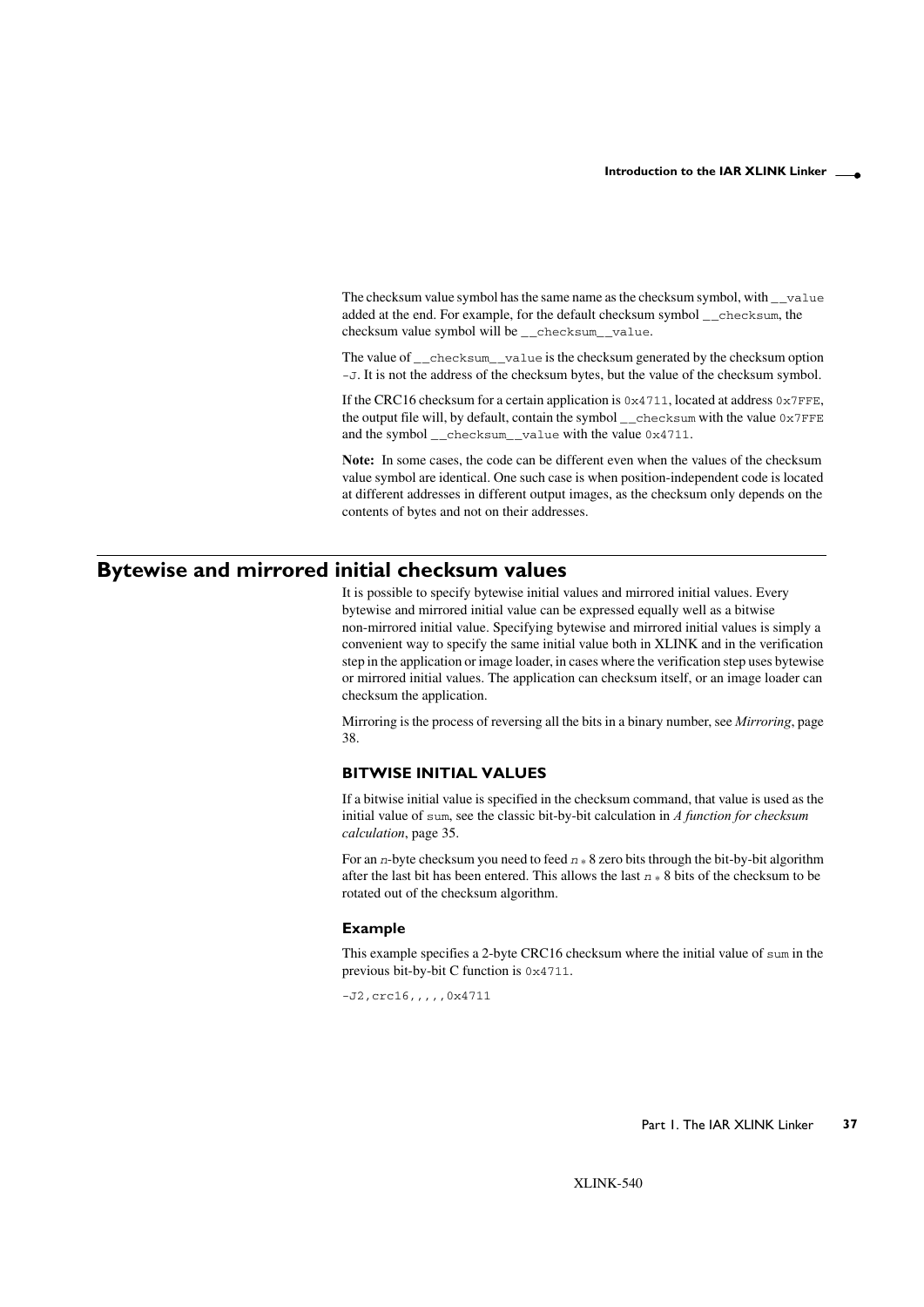**Note:** The bit-by-bit algorithm is also called *slow CRC*. Bitwise initial values are sometimes called *indirect initial values* in texts about CRC.

## <span id="page-37-2"></span>**BYTEWISE INITIAL VALUES**

If a bytewise initial value is specified on the command line, that value is used as the initial value of sum in this byte-by-byte calculation:

```
unsigned short
byte by byte crc(uint16 t sum, uint8 t *p, unsigned int len)
{
  while (len--)
    sum = table[sum >> 8) ^ *p++] ^ (sum << 8);
  return sum;
}
```
**Note:** The byte-by-byte algorithm does not need any final zero bits.

Byte-by-byte CRC algorithms execute faster than bit-by-bit CRC algorithms, but use more space. They use a table of precomputed CRC values. For more information about CRC tables, see the examples in *Technical Note 91733* available on the IAR Systems web site.

### **Example**

This example specifies a 2-byte CRC16 checksum where the initial value of sum in the byte-by-byte C function is 0x1D0F:

-J2,crc16,,,,,#0x1D0F

The byte-by-byte algorithm computes exactly the same checksum as the bit-by-bit algorithm (once the final zeroes have been fed through the bit-by-bit algorithm). They cannot use the same initial value due to differences in how the initial values are handled.

**Note:** The byte-by-byte algorithm is called *fast CRC*. Bytewise initial values are sometimes called *direct initial values* in texts about CRC.

## <span id="page-37-1"></span><span id="page-37-0"></span>**MIRRORING**

Mirroring is the process of reversing all the bits in a binary number. If the number has *n* bits, bit 0 and bit *n*-1 are swapped, as are bits 1 and *n*-2 and so on.

To specify a mirrored initial value, use the m prefix, see the option *-J*[, page 51](#page-50-0).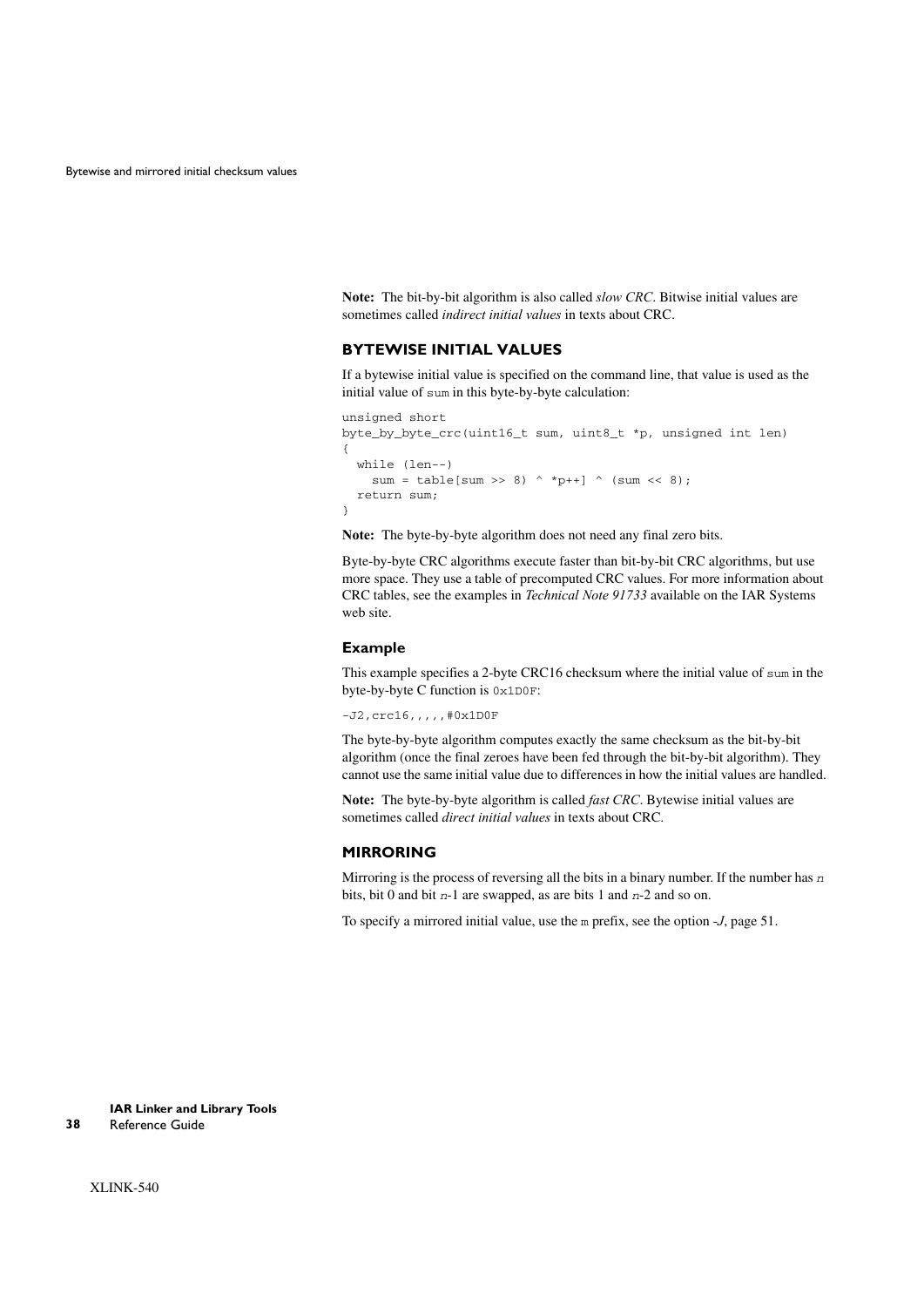## **Example 1**

```
mirror(0x8000) = 0x0001
mirror(0xF010) = 0x080Fmirror(0x00000002) = 0x40000000mirror(0x12345678) = 0x1E6A2C48
```
## **Example 2**

This example specifies a 2-byte CRC checksum with the bytewise initial value  $0 \times 5012$ (0x480A interpreted as a 16-bit binary number and mirrored):

-J2,crc16,,,,,m0x480A

In XLINK, the size of the checksum determines the number of bits in the initial value that will be mirrored.  $-J4$ , ...,  $m0x2000$  specifies the bitwise initial value 0x00040000, not 0x0004, because the initial value is treated as a 4-byte quantity when the size of the checksum is 4 bytes.

**Note:** Mirroring is sometimes called *reflection* in texts about CRC.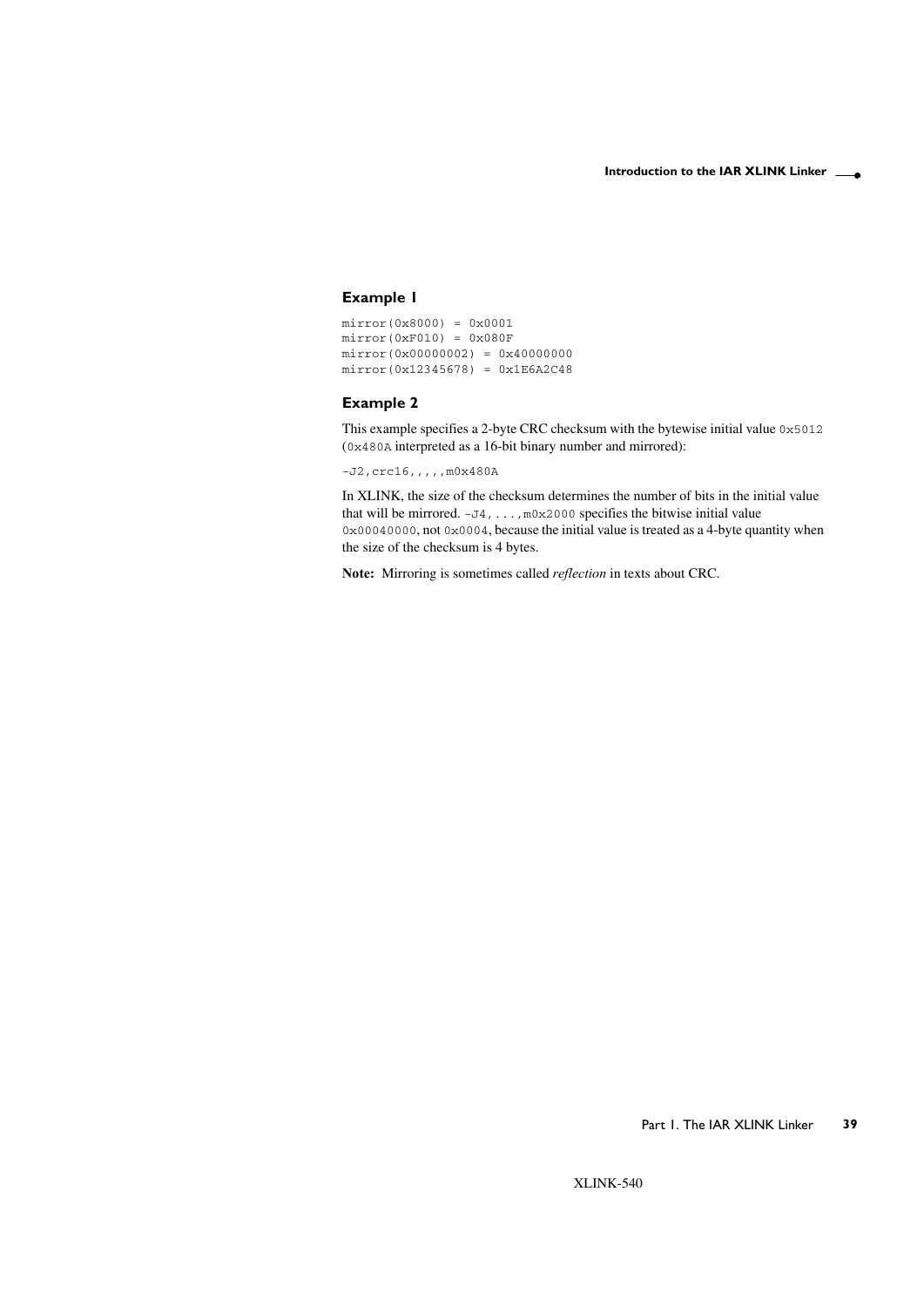Bytewise and mirrored initial checksum values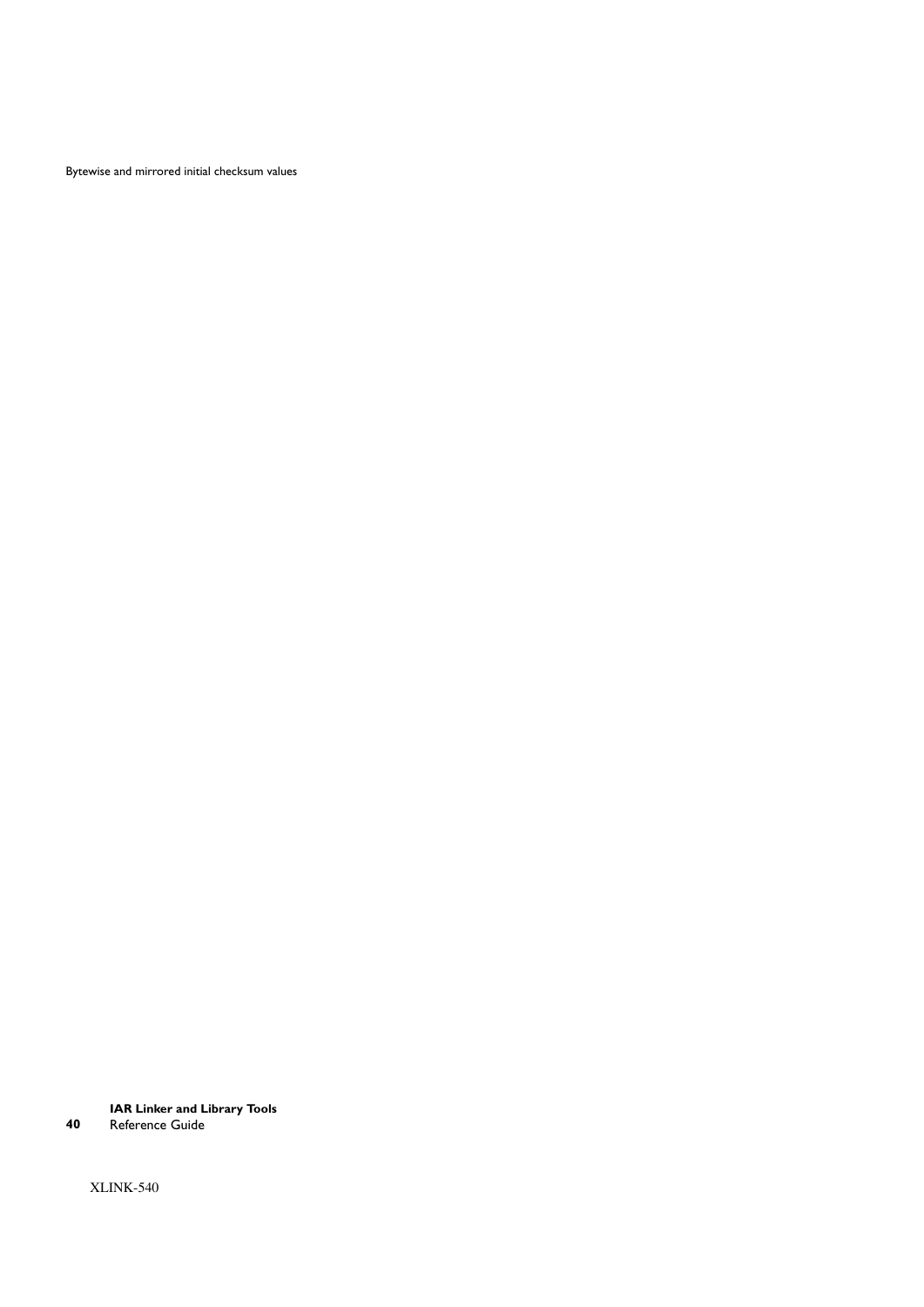# **XLINK options**

The XLINK options allow you to control the operation of the IAR XLINK Linker.



The *IAR Embedded Workbench® IDE User Guide* describes how to set XLINK options in the IAR Embedded Workbench IDE, and gives reference information about the available options.

# **Setting XLINK options**

To set options from the command line, either:

- Specify the options on the command line, after the xlink command.
- Specify the options in the XLINK\_ENVPAR environment variable; see the chapter *[XLINK environment variables](#page-88-0)*.
- Specify the options in a linker configuration  $(xc_1)$  file, and include this on the command line with the -f *file* command.

Note: You can include C-style /\*...\*/ or // comments in linker configuration files.

# **Summary of options**

The following table summarizes the XLINK command line options:

| <b>Command line option</b> | <b>Description</b>       |
|----------------------------|--------------------------|
| $-A$                       | Loads as program         |
| $-a$                       | Disables static overlay  |
| $-B$                       | Always generates output  |
| $-C$                       | Loads as library         |
| $-c$                       | Specifies processor type |
| $-D$                       | Defines symbol           |
| $-d$                       | Disables code generation |
| $-E$                       | Inherent, no object code |
| $-e$                       | Renames external symbols |
| $-F$                       | Specifies output format  |

*Table 6: XLINK options summary*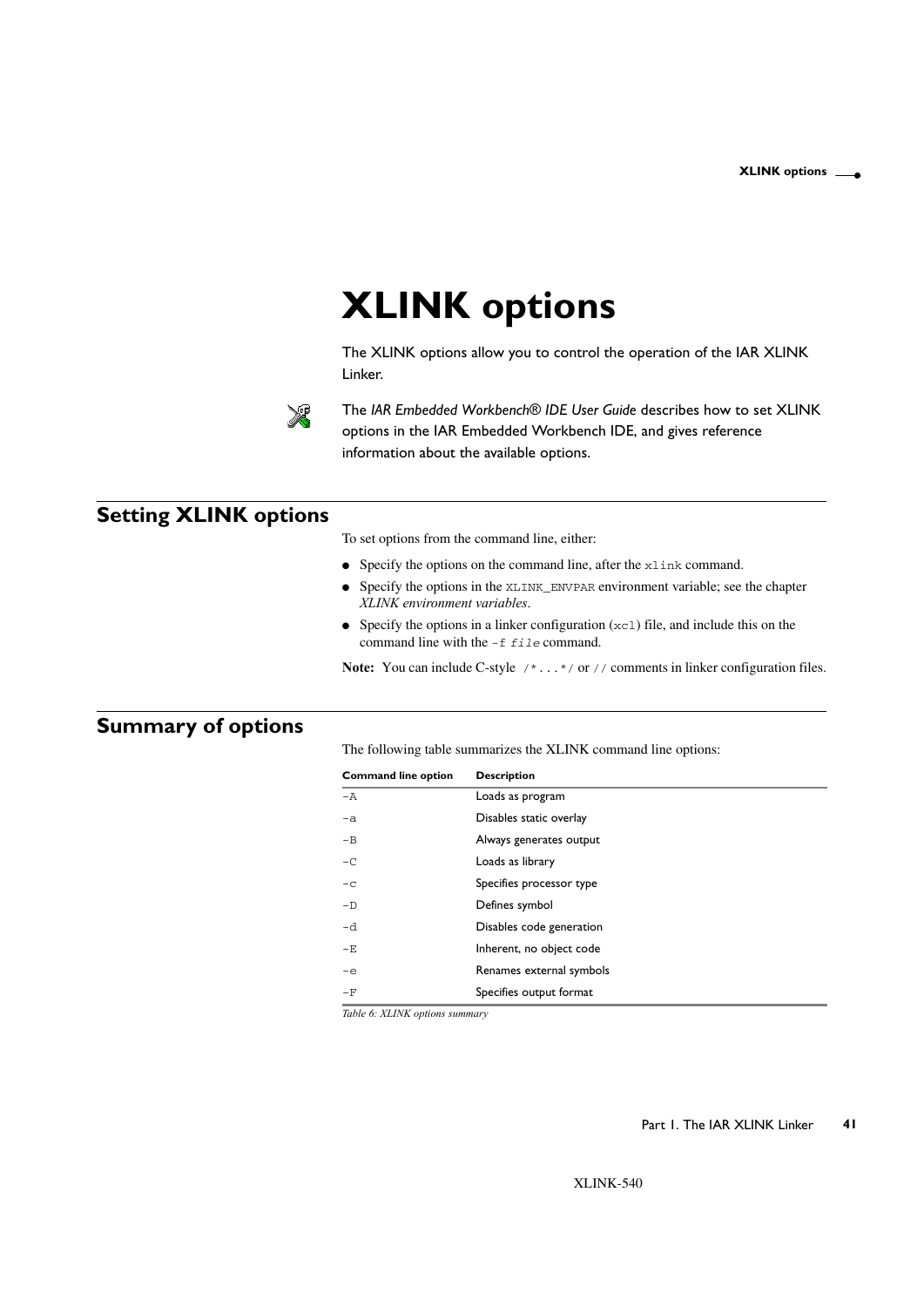| <b>Command line option</b> | <b>Description</b>                                                                                                                                                           |  |
|----------------------------|------------------------------------------------------------------------------------------------------------------------------------------------------------------------------|--|
| $-f$                       | Specifies XCL filename                                                                                                                                                       |  |
| $-G$                       | Disables global type checking                                                                                                                                                |  |
| -g                         | Requires global entries                                                                                                                                                      |  |
| – H                        | Fills unused code memory                                                                                                                                                     |  |
| -h                         | Fills ranges.                                                                                                                                                                |  |
| $-\mathbb{I}$              | Includes paths                                                                                                                                                               |  |
| --image_input              | Links pure binary files                                                                                                                                                      |  |
| – J                        | Generates a checksum                                                                                                                                                         |  |
| $-K$                       | Duplicates code                                                                                                                                                              |  |
| – L                        | Lists to directory                                                                                                                                                           |  |
| $-1$                       | Lists to named file                                                                                                                                                          |  |
| $-M$                       | Maps logical addresses to physical addresses                                                                                                                                 |  |
| --misrac                   | Enables error messages specific to MISRA-C:1998. This option is a<br>synonym of --misrac1998 and is only available for backwards<br>compatibility.                           |  |
| --misrac1998               | Enables error messages specific to MISRA-C:1998. See the IAR<br>Embedded Workbench® MISRA C:1998 Reference Guide.                                                            |  |
| $--missrac2004$            | Enables error messages specific to MISRA-C:2004. See the IAR<br>Embedded Workbench® MISRA C:2004 Reference Guide.                                                            |  |
| --misrac_verbose           | Enables verbose logging of MISRA C checking. See the IAR Embedded<br>Workbench® MISRA C:1998 Reference Guide or the IAR Embedded<br>Workbench® MISRA C:2004 Reference Guide. |  |
| -n                         | Ignores local symbols                                                                                                                                                        |  |
| $-0$                       | Multiple output files                                                                                                                                                        |  |
| $-0$                       | Output file                                                                                                                                                                  |  |
| – P                        | Defines packed segments                                                                                                                                                      |  |
| $-p$                       | Specifies lines/page                                                                                                                                                         |  |
| $-Q$                       | Scatter loading                                                                                                                                                              |  |
| $-R$                       | Disables range check                                                                                                                                                         |  |
| $-r$                       | Debug information                                                                                                                                                            |  |
| -rt.                       | Debug information with terminal I/O                                                                                                                                          |  |
| -S                         | Silent operation                                                                                                                                                             |  |
| $-\mathbf{S}$              | Specifies new application entry point                                                                                                                                        |  |

*Table 6: XLINK options summary (Continued)*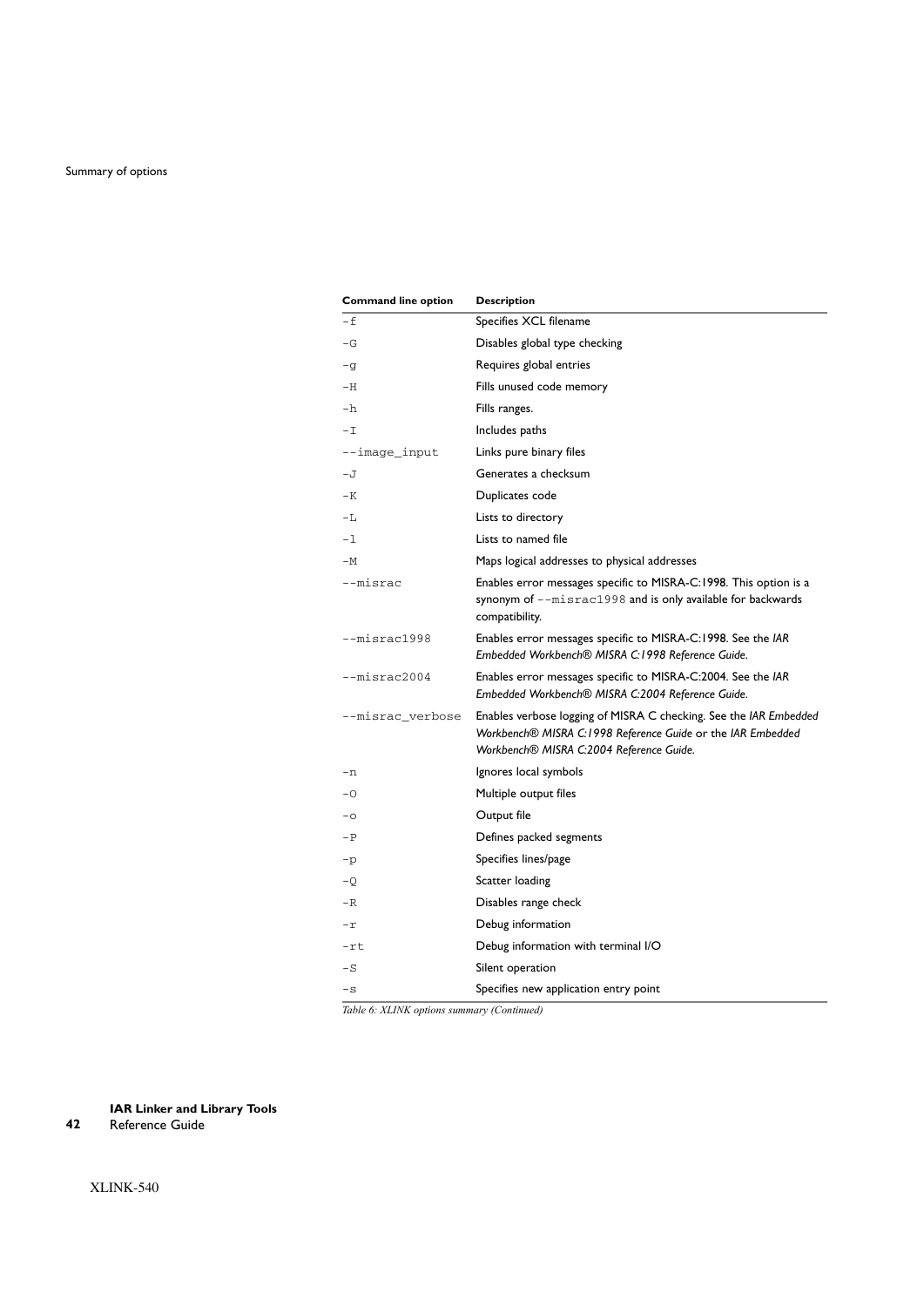| <b>Command line option</b>                 | <b>Description</b>                                                |
|--------------------------------------------|-------------------------------------------------------------------|
| --seqment mirror                           | Mirrors memory that can be accessed from two different addresses. |
| -U                                         | Address space sharing                                             |
| -V                                         | Declares relocation areas for code and data                       |
| $-w$                                       | Sets diagnostics control                                          |
| $-x$                                       | Specifies cross-reference                                         |
| $-Y$                                       | Format variant                                                    |
| $-y$                                       | Format variant                                                    |
| $-7$                                       | Defines segments                                                  |
| $-7.$                                      | Segment overlap warnings                                          |
| Table 6: XLINK options summary (Continued) |                                                                   |

**Descriptions of XLINK options**

The following sections describe each of the XLINK command line options in detail.

**-A**

**-a**

| Syntax      | $-A$ file,                                                                                                                                                                                               |                                                                                                                                                                                                                                                                                                                                                                                    |
|-------------|----------------------------------------------------------------------------------------------------------------------------------------------------------------------------------------------------------|------------------------------------------------------------------------------------------------------------------------------------------------------------------------------------------------------------------------------------------------------------------------------------------------------------------------------------------------------------------------------------|
| Description | Use this option to temporarily force all of the modules within the specified input files to<br>be loaded as if they were all program modules, even if some of the modules have the<br>LIBRARY attribute. |                                                                                                                                                                                                                                                                                                                                                                                    |
|             |                                                                                                                                                                                                          | This option is particularly suited for testing library modules before they are installed in<br>a library file, since the $-A$ option will override an existing library module with the same<br>entries. In other words, XLINK will load the module from the <i>input file</i> specified in the<br>-A argument instead of one with an entry with the same name in a library module. |
| Syntax      | $-a[i w]$ [function-list]                                                                                                                                                                                |                                                                                                                                                                                                                                                                                                                                                                                    |
| Parameters  |                                                                                                                                                                                                          |                                                                                                                                                                                                                                                                                                                                                                                    |
|             | No parameter                                                                                                                                                                                             | Disables overlaying totally, for debugging purposes.                                                                                                                                                                                                                                                                                                                               |
|             | i                                                                                                                                                                                                        | Disables indirect tree overlaying.                                                                                                                                                                                                                                                                                                                                                 |
|             | W                                                                                                                                                                                                        | Disables warning 16, Function is called from two function trees.<br>Do this only if you are sure the code is correct.                                                                                                                                                                                                                                                              |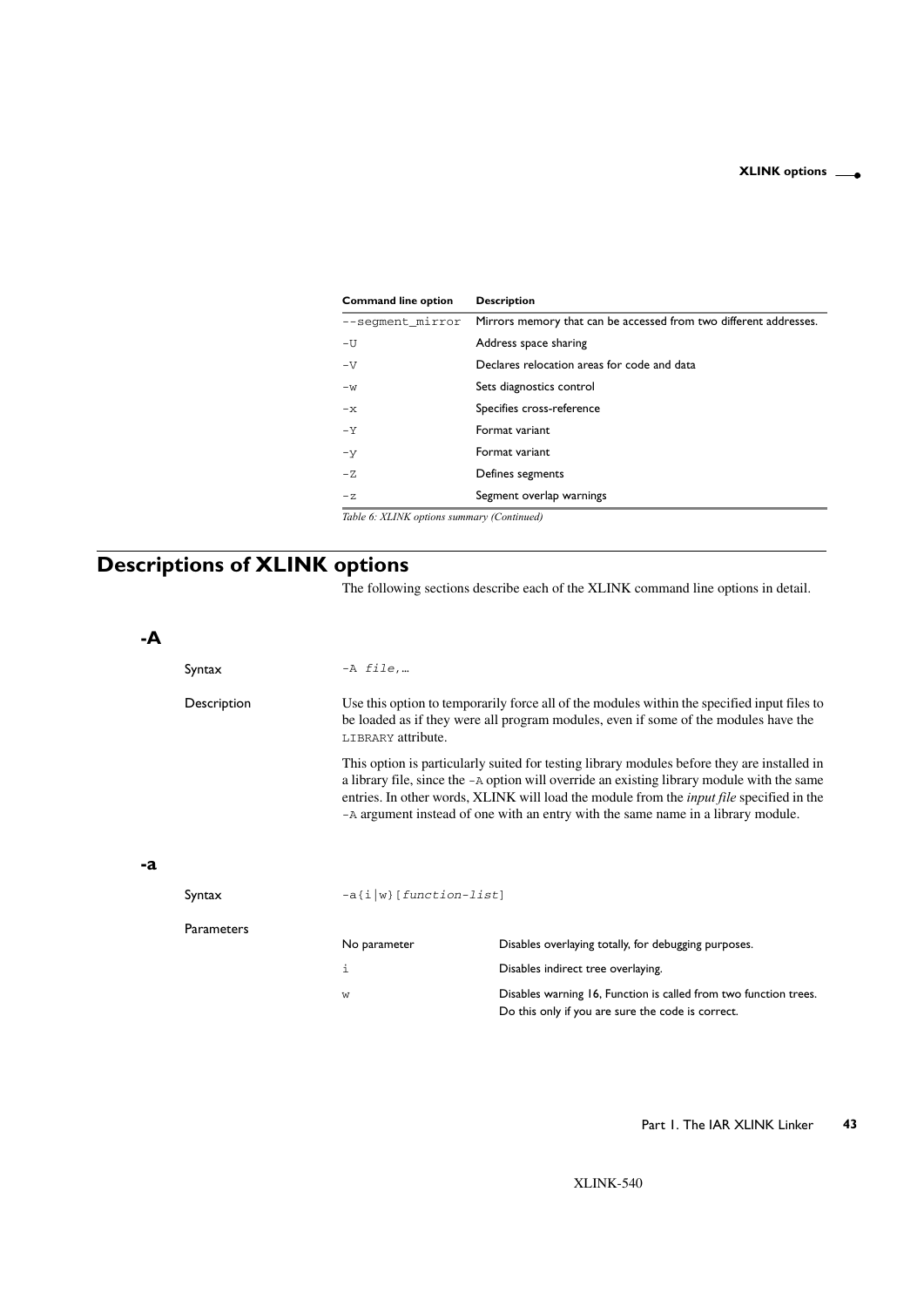|                                 | ( <i>function</i> , <i>function</i> ) Function trees will not be overlaid with another function. The (<br>and ) characters are part of the option and must be included.                                                                                                                                                              |
|---------------------------------|--------------------------------------------------------------------------------------------------------------------------------------------------------------------------------------------------------------------------------------------------------------------------------------------------------------------------------------|
|                                 | [function, function] Function trees will not be allocated unless they are called by<br>another function. The $\lceil$ and $\rceil$ characters are part of the option<br>and must be included.                                                                                                                                        |
|                                 | { function, function} Indicates that the specified functions are interrupt functions.<br>The { and } characters are part of the option and must be<br>included.                                                                                                                                                                      |
|                                 | Use this option to control the static memory allocation of variables. The option can also<br>specify one or more function lists, to specify additional options for specified functions.<br>Each function list can have the form function, function, where function<br>specifies a public function or a module: function combination. |
| in any order.                   | You can specify several –a options, and each –a option can include several parameters,                                                                                                                                                                                                                                               |
| command line.                   | <b>Note:</b> Giving a function list is optional, thus the [and ] characters in the syntax<br>description, but the brackets that surround a function list must be included on the                                                                                                                                                     |
| $-B$                            |                                                                                                                                                                                                                                                                                                                                      |
|                                 | Use this option to generate an output file even if a non-fatal error was encountered<br>during the linking process, such as a missing global entry or a duplicate declaration.<br>Normally, XLINK will not generate an output file if an error is encountered.                                                                       |
|                                 | <b>Note:</b> XLINK always aborts on fatal errors, even with $-B$ specified.                                                                                                                                                                                                                                                          |
|                                 | The $-B$ option allows missing entries to be patched in later in the absolute output image.                                                                                                                                                                                                                                          |
| the IAR Embedded Workbench IDE. | This option is identical to the <b>Always generate output</b> option in the linker category in                                                                                                                                                                                                                                       |
|                                 |                                                                                                                                                                                                                                                                                                                                      |

**-C** 

**-B** 

Syntax -C  $file, ...$ 

Description Use this option to temporarily cause all of the modules within the specified input files to be treated as if they were all library modules, even if some of the modules have the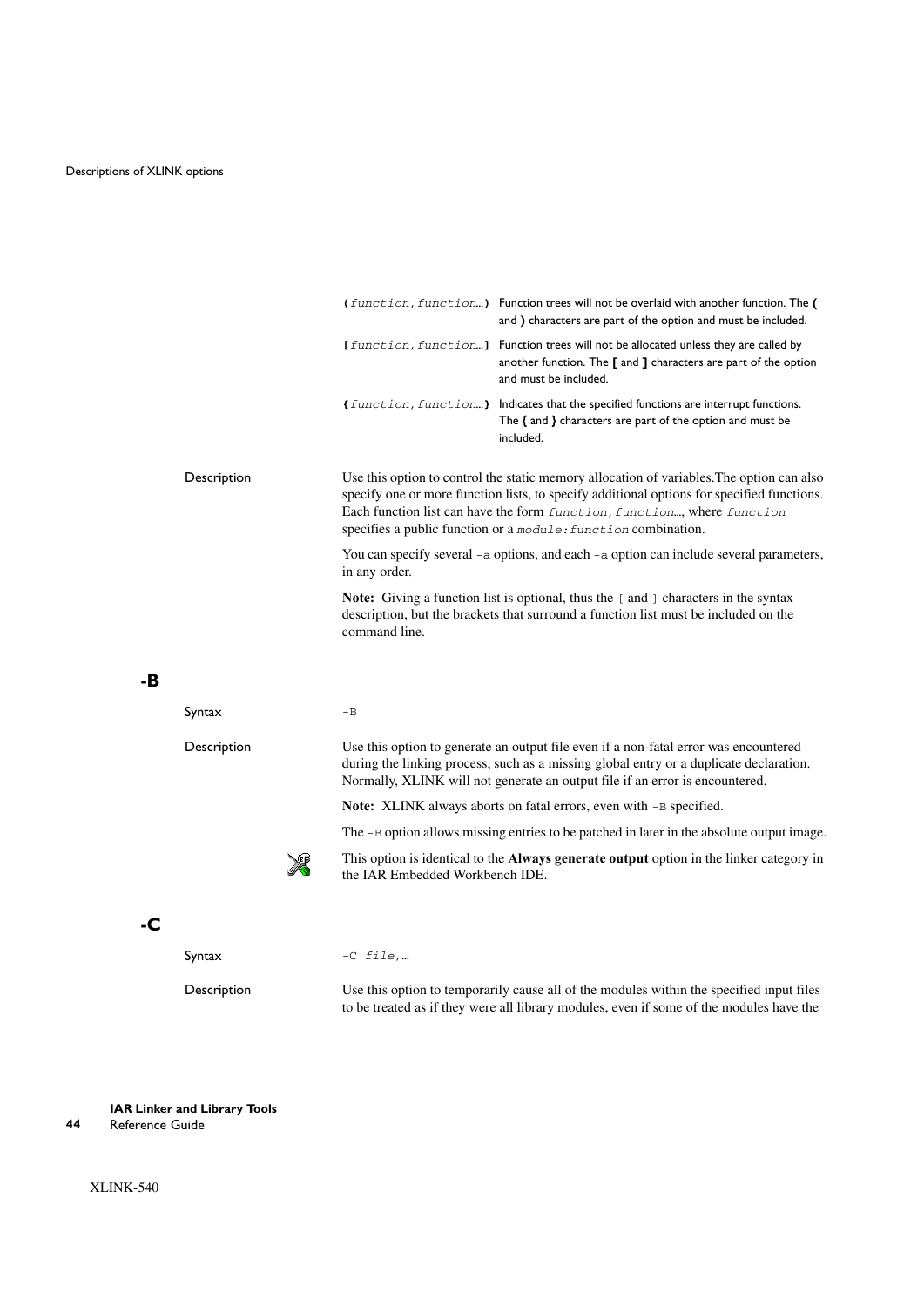PROGRAM attribute. This means that the modules in the input files will be loaded only if they contain an entry that is referenced by another loaded module.

| -C |             |   |                                                                                                                                                                                                         |
|----|-------------|---|---------------------------------------------------------------------------------------------------------------------------------------------------------------------------------------------------------|
|    | Syntax      |   | -cprocessor                                                                                                                                                                                             |
|    | Description |   | Use this option to specify the target processor.                                                                                                                                                        |
|    |             |   | The environment variable XLINK_CPU can be set to install a default for the $-c$ option<br>so that it does not have to be specified on the command line; see the chapter XLINK<br>environment variables. |
|    |             | ≫ | This option is related to the <b>Target</b> options in the General category in the IAR<br>Embedded Workbench IDE.                                                                                       |

**-D** 

| Syntax            | -Dsymbol=value |                                                                                                                                                                                                                                                                                                                  |
|-------------------|----------------|------------------------------------------------------------------------------------------------------------------------------------------------------------------------------------------------------------------------------------------------------------------------------------------------------------------|
| <b>Parameters</b> | symbol         | Any external (EXTERN) symbol in the program that is not defined<br>elsewhere.                                                                                                                                                                                                                                    |
|                   | value          | The value to be assigned to $symbol1$ .                                                                                                                                                                                                                                                                          |
| Description       |                | Use this option to define absolute symbols at link time. This is especially useful for<br>configuration purposes. Any number of symbols can be defined in a linker configuration<br>file. The symbol(s) defined in this manner will belong to a special module generated by<br>the linker called ?ABS ENTRY MOD. |
|                   |                | XLINK will display an error message if you attempt to redefine an existing symbol.                                                                                                                                                                                                                               |
|                   | Workbench IDE. | This option is identical to the #define option in the linker category in the IAR Embedded                                                                                                                                                                                                                        |
|                   |                |                                                                                                                                                                                                                                                                                                                  |

**-d** 

Syntax -d

Description Use this option to disable the generation of output code from XLINK. This option is useful for the trial linking of programs; for example, checking for syntax errors, missing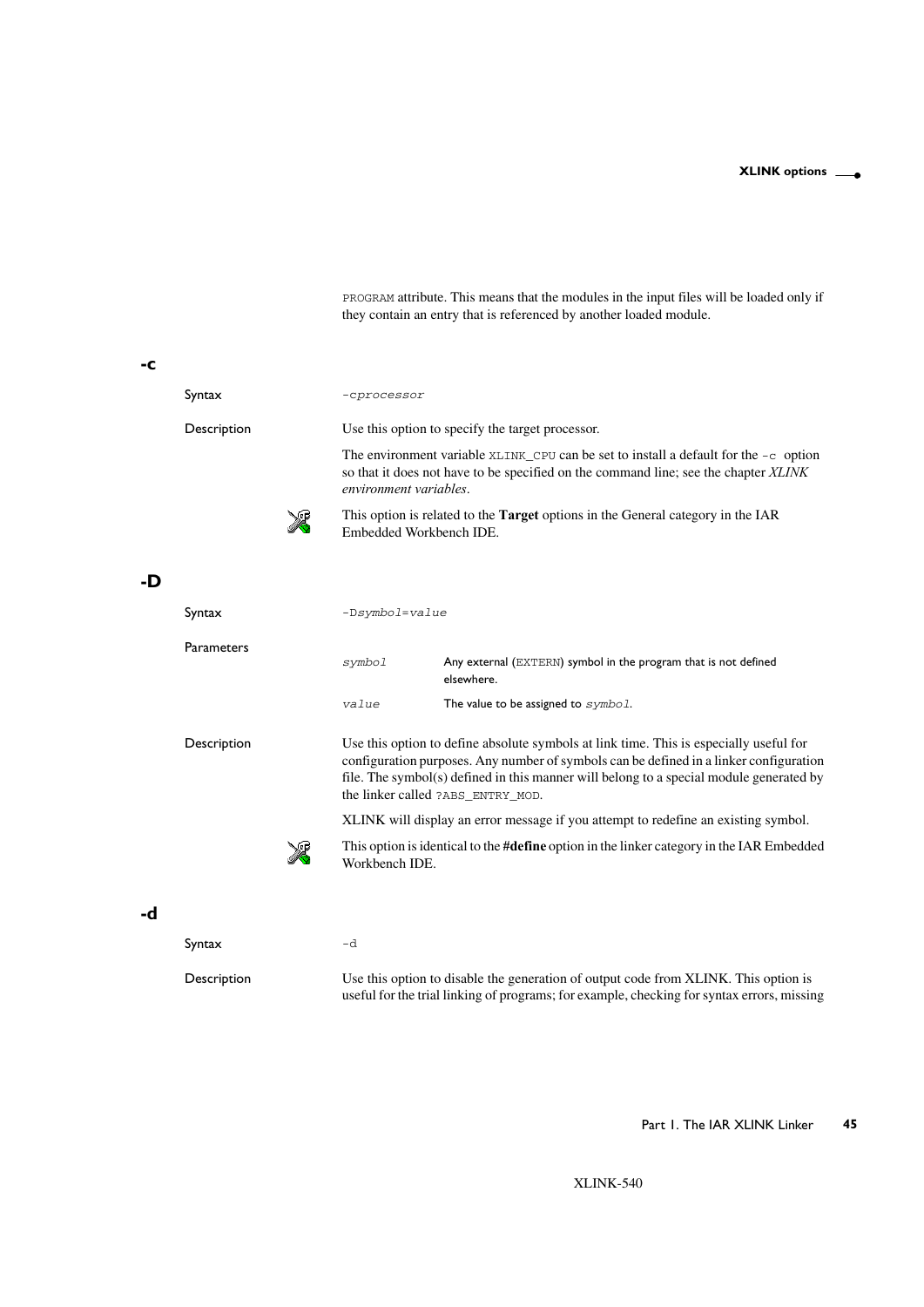symbol definitions, etc. XLINK will run slightly faster for large programs when this option is used.

# **-E**

**-e** 

<span id="page-45-0"></span>**-F** 

| Syntax      | $-E$ file,                                                                                                                                                                                                          |
|-------------|---------------------------------------------------------------------------------------------------------------------------------------------------------------------------------------------------------------------|
| Description | Use this option to empty load specified input files; they will be processed normally in<br>all regards by the linker but output code will not be generated for these files.                                         |
|             | One potential use for this feature is in creating separate output files for programming<br>multiple EPROMs. This is done by empty loading all input files except the ones you<br>want to appear in the output file. |
| Example     | In a project that consists of four files, filed to file4, we only want object code<br>generated for file4 to be put into an EPROM:                                                                                  |
|             | -E file1, file2, file3<br>file4<br>-o project.hex                                                                                                                                                                   |
|             |                                                                                                                                                                                                                     |
| Syntax      | $-$ enew=old [, old]                                                                                                                                                                                                |
| Description | Use this option to configure a program at link time by redirecting a function call from<br>one function to another.                                                                                                 |
|             | This can also be used for creating stub functions; i.e. when a system is not yet complete,<br>undefined function calls can be directed to a dummy routine until the real function has<br>been written.              |
|             |                                                                                                                                                                                                                     |
| Syntax      | $-Fformat$                                                                                                                                                                                                          |
| Parameters  | format is one of the supported XLINK output formats; see the chapter XLINK output<br>formats.                                                                                                                       |
| Description | Use this option to specify the output format.                                                                                                                                                                       |
|             | The environment variable XLINK_FORMAT can be set to install an alternate default                                                                                                                                    |

format on your system; see the chapter *[XLINK environment variables](#page-88-0)*.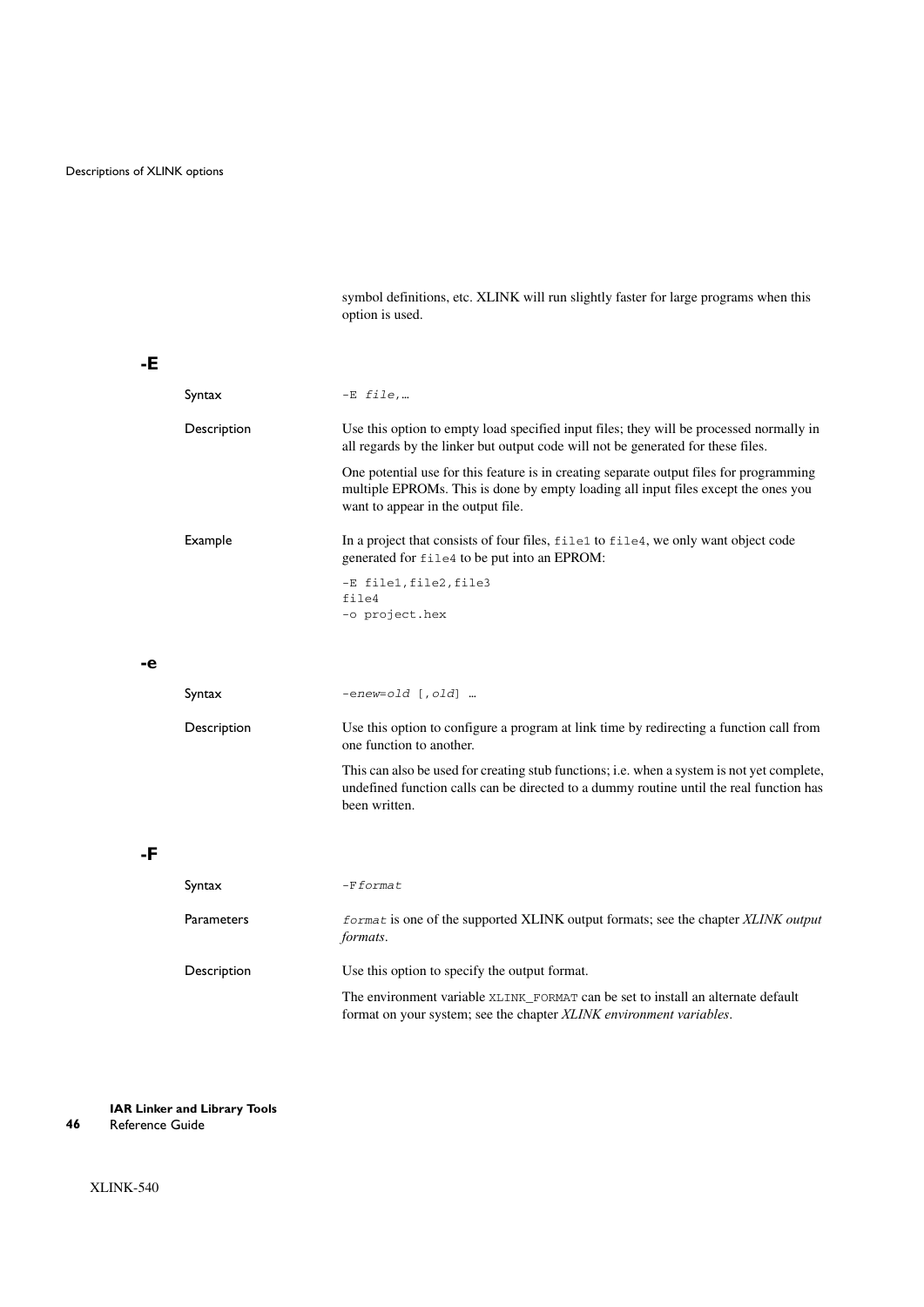**Note:** Specifying the -F option as DEBUG does not include C-SPY debug support. Use the -r option instead.



This option is related to the **Output** options in the linker category in the IAR Embedded Workbench IDE.

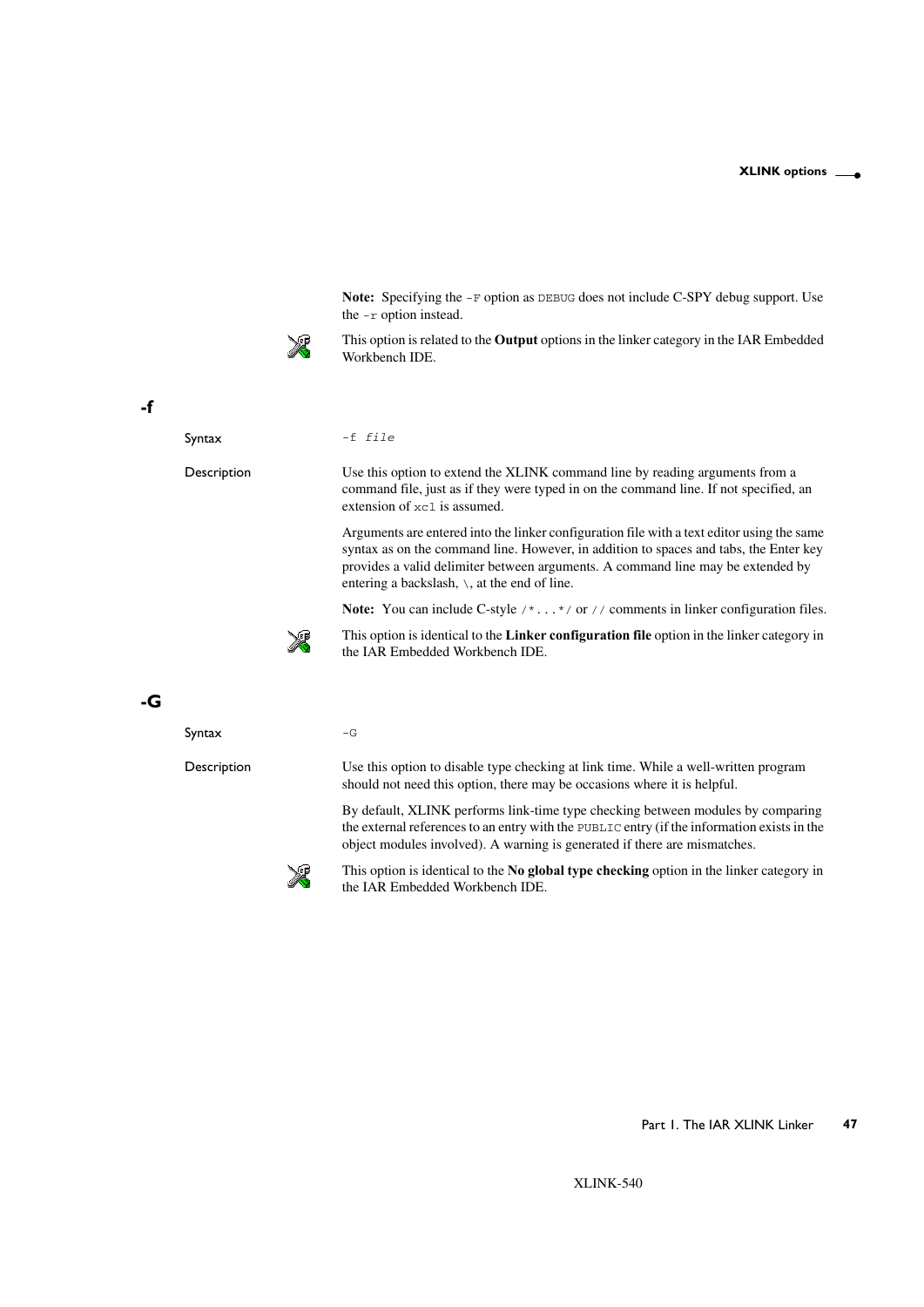<span id="page-47-0"></span>

| -g |             |  |                                                                                                                                                                                                                                                                               |
|----|-------------|--|-------------------------------------------------------------------------------------------------------------------------------------------------------------------------------------------------------------------------------------------------------------------------------|
|    | Syntax      |  | $-gsymboll[$ , $symboll2$ , $symboll3$ , ]                                                                                                                                                                                                                                    |
|    | Description |  | XLINK normally only includes segment parts (usually functions and variables) that are<br>needed, to satisfy all references from segment parts that must be included. Use this<br>option to add to this set so that something is included even if it appears not to be needed. |
| -н |             |  |                                                                                                                                                                                                                                                                               |
|    | Syntax      |  | -Hhexstring                                                                                                                                                                                                                                                                   |
|    | Description |  | Use this option to fill all gaps between segment parts introduced by the linker with the<br>repeated hexstring.                                                                                                                                                               |
|    |             |  | The linker can introduce gaps because of alignment restrictions, or to fill ranges given<br>in segment placement options. The normal behavior, when no –H option is given, is that<br>these gaps are not given a value in the output file.                                    |
|    | Example     |  | This example fills all the gaps with the value 0xbeef:                                                                                                                                                                                                                        |
|    |             |  | $-HBEEF$                                                                                                                                                                                                                                                                      |
|    |             |  | Even bytes will get the value $0 \times b$ , and odd bytes will get the value $0 \times e$ .                                                                                                                                                                                  |
|    |             |  | This option corresponds to the Fill unused code memory option in the linker category<br>in the IAR Embedded Workbench IDE.                                                                                                                                                    |

# **-h**

| Syntax            |                                            | $-h['filter']$ (seqment type) { range1, $[range2, ]$ }                                                                                                                                                                                                                     |
|-------------------|--------------------------------------------|----------------------------------------------------------------------------------------------------------------------------------------------------------------------------------------------------------------------------------------------------------------------------|
| <b>Parameters</b> | filler<br>segment_type<br>range            | A string of bytes to fill the specified range(s) with.<br>The type of segment to be filled (optional).<br>The range(s) to be filled.                                                                                                                                       |
| Description       | specified by the $-H$ option will be used. | Use this option to specify the ranges to fill. Normally, all ranges given in<br>segment-placement commands $(-z \text{ and } -P)$ into which any actual content (code or<br>constant data) is placed, are filled. If no <i>filler</i> string is specified, the fill string |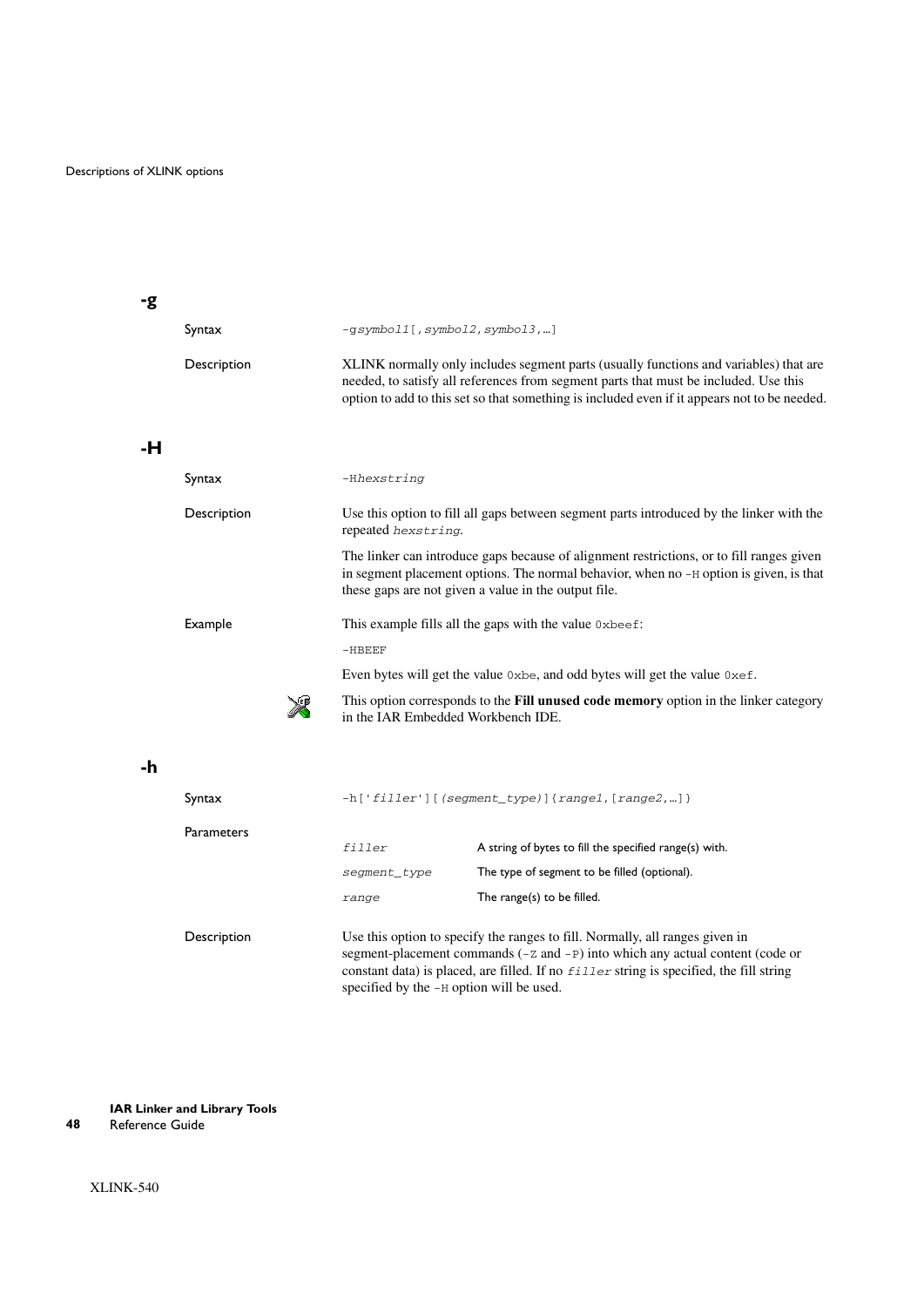|             | Using -h you can explicitly specify which ranges to fill. The syntax allows you to use<br>an optional segment type (which can be used for specifying address space for<br>architectures with multiple address spaces) and one or more address ranges.                                                |
|-------------|------------------------------------------------------------------------------------------------------------------------------------------------------------------------------------------------------------------------------------------------------------------------------------------------------|
|             | The -h option can be specified more than once, in order to specify fill ranges for more<br>than one address space. It does not restrict the ranges used for calculating checksums.                                                                                                                   |
| Examples    | In this example, all ranges given will be filled:                                                                                                                                                                                                                                                    |
|             | -Z (CODE) INTVEC=0-FF<br>-Z (CODE) RCODE, CODE, SHORTAD_ID=0-7FFF, F800-FFFF<br>-Z (DATA) SHORTAD_I, SHORTAD_Z=8000-8FFF                                                                                                                                                                             |
|             | If INTVEC contains anything, the range 0-FF will be filled. If RCODE, CODE or<br>SHORTAD_ID contains anything, the ranges 0-7FFF and F800-FFFF will be filled.<br>SHORTAD_I and SHORTAD_Z are normally only place holders for variables, which<br>means that the range 8000-8FFF will not be filled. |
|             | Using -h you can explicitly specify which ranges to fill. For example:                                                                                                                                                                                                                               |
|             | $-h$ (CODE) $0$ -FFFF                                                                                                                                                                                                                                                                                |
|             | or, equivalently, as segment type CODE is the default,                                                                                                                                                                                                                                               |
|             | $-h0-FFFF$                                                                                                                                                                                                                                                                                           |
|             | will cause the range 0-FFFF to be filled, regardless of what ranges are specified in<br>segment-placement commands. Often -h will not be needed.                                                                                                                                                     |
|             | To fill the left-over space in the $0 \times 400 - 0 \times 4$ FF range with bytes from the filler string<br>EDADBEFE, specify:                                                                                                                                                                      |
|             | -h'EDADBEFE' (CODE) 400-4FF                                                                                                                                                                                                                                                                          |
|             | And to fill the left-over space in the $0 \times 00 - 0 \times 3$ F range with bytes from the filler string<br>1895:                                                                                                                                                                                 |
|             | $-h'1895'0-3F$                                                                                                                                                                                                                                                                                       |
|             |                                                                                                                                                                                                                                                                                                      |
| Syntax      | -Ipathname                                                                                                                                                                                                                                                                                           |
| Description | Specifies a path name to be searched for object files.                                                                                                                                                                                                                                               |
|             | By default, XLINK searches for object files only in the current working directory. The<br>-I option allows you to specify the names of the directories which it will also search if                                                                                                                  |

**-I** 

This option is equivalent to the XLINK\_DFLTDIR environment variable.

it fails to find the file in the current working directory.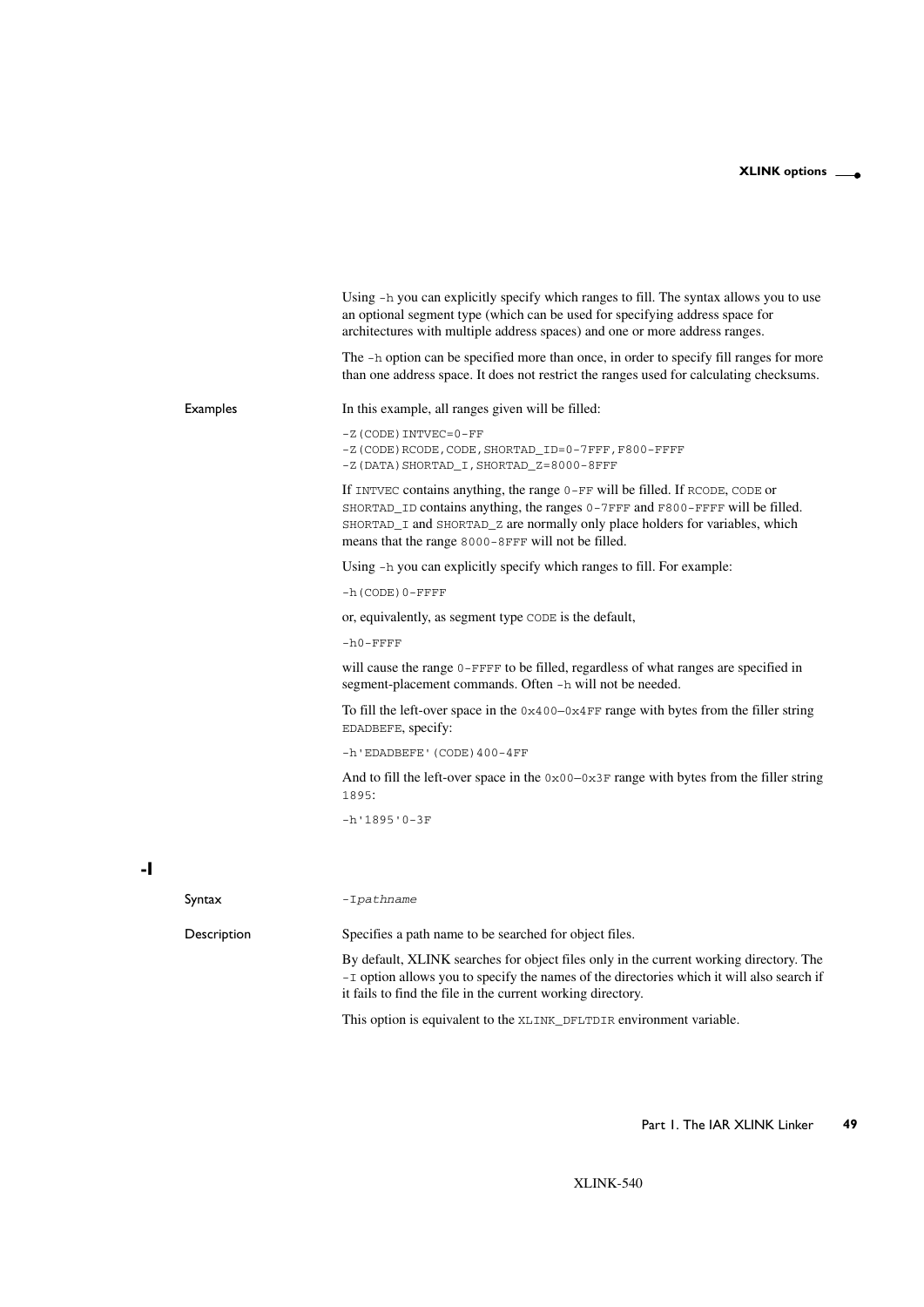| Example  | To read object files from $v: \genscript{rel}{\iota}$ and $c: \propto \tilde{\text{ls}}$ . |  |
|----------|--------------------------------------------------------------------------------------------|--|
|          | $-Iv:\qquad I\$<br>$-Ic:\project\lib$                                                      |  |
| See also | The chapter XLINK environment variables.                                                   |  |



This option is identical to the **Search paths** option in the linker category in the IAR Embedded Workbench IDE.

# **--image\_input**

| Syntax      |                                                                                                                                                                                                                                                   | --image input=filename, symbol, segment, alignment                                                                                                                                      |                                                                                                                                                                                                                                                                |  |  |
|-------------|---------------------------------------------------------------------------------------------------------------------------------------------------------------------------------------------------------------------------------------------------|-----------------------------------------------------------------------------------------------------------------------------------------------------------------------------------------|----------------------------------------------------------------------------------------------------------------------------------------------------------------------------------------------------------------------------------------------------------------|--|--|
| Parameters  |                                                                                                                                                                                                                                                   |                                                                                                                                                                                         |                                                                                                                                                                                                                                                                |  |  |
|             |                                                                                                                                                                                                                                                   | filename                                                                                                                                                                                | The pure binary file you want to link                                                                                                                                                                                                                          |  |  |
|             |                                                                                                                                                                                                                                                   | segment                                                                                                                                                                                 | The segment where the binary data will be placed.                                                                                                                                                                                                              |  |  |
|             |                                                                                                                                                                                                                                                   | symbol                                                                                                                                                                                  | The symbol defined by the segment part where the binary data is<br>placed                                                                                                                                                                                      |  |  |
|             |                                                                                                                                                                                                                                                   | alignment                                                                                                                                                                               | The alignment of the segment part where the binary data is placed                                                                                                                                                                                              |  |  |
| Description |                                                                                                                                                                                                                                                   | Use this option to link pure binary files in addition to the ordinary input files.                                                                                                      |                                                                                                                                                                                                                                                                |  |  |
|             |                                                                                                                                                                                                                                                   | The file's entire contents is placed in the segment, which means it can only contain pure<br>binary data (for instance, the raw-binary output format, see Single output file, page 77). |                                                                                                                                                                                                                                                                |  |  |
|             | The segment part where the contents of the $f$ i lename file is placed, is only included if<br>the symbol $symbo1$ is required by your application. Use the $-g$ option if you want to<br>force a reference to the segment part, see -g, page 48. |                                                                                                                                                                                         |                                                                                                                                                                                                                                                                |  |  |
|             |                                                                                                                                                                                                                                                   | <b>Example</b>                                                                                                                                                                          |                                                                                                                                                                                                                                                                |  |  |
|             |                                                                                                                                                                                                                                                   |                                                                                                                                                                                         | --image_input=bootstrap.rnn, Bootstrap, CSTARTUPCODE, 4                                                                                                                                                                                                        |  |  |
|             |                                                                                                                                                                                                                                                   | a reference to the symbol Bootstrap.                                                                                                                                                    | The contents of the pure binary file bootstrap.rnn is placed in the segment<br>CSTARTUPCODE. The segment part where the contents is placed will be 4-byte aligned<br>and will only be included if your application (or the command line option $-g$ ) includes |  |  |
|             | ৲⋒                                                                                                                                                                                                                                                |                                                                                                                                                                                         | This option corresponds to the <b>Raw hinary image</b> option in the linker category in the                                                                                                                                                                    |  |  |



This option corresponds to the **Raw binary image** option in the linker category in the IAR Embedded Workbench IDE.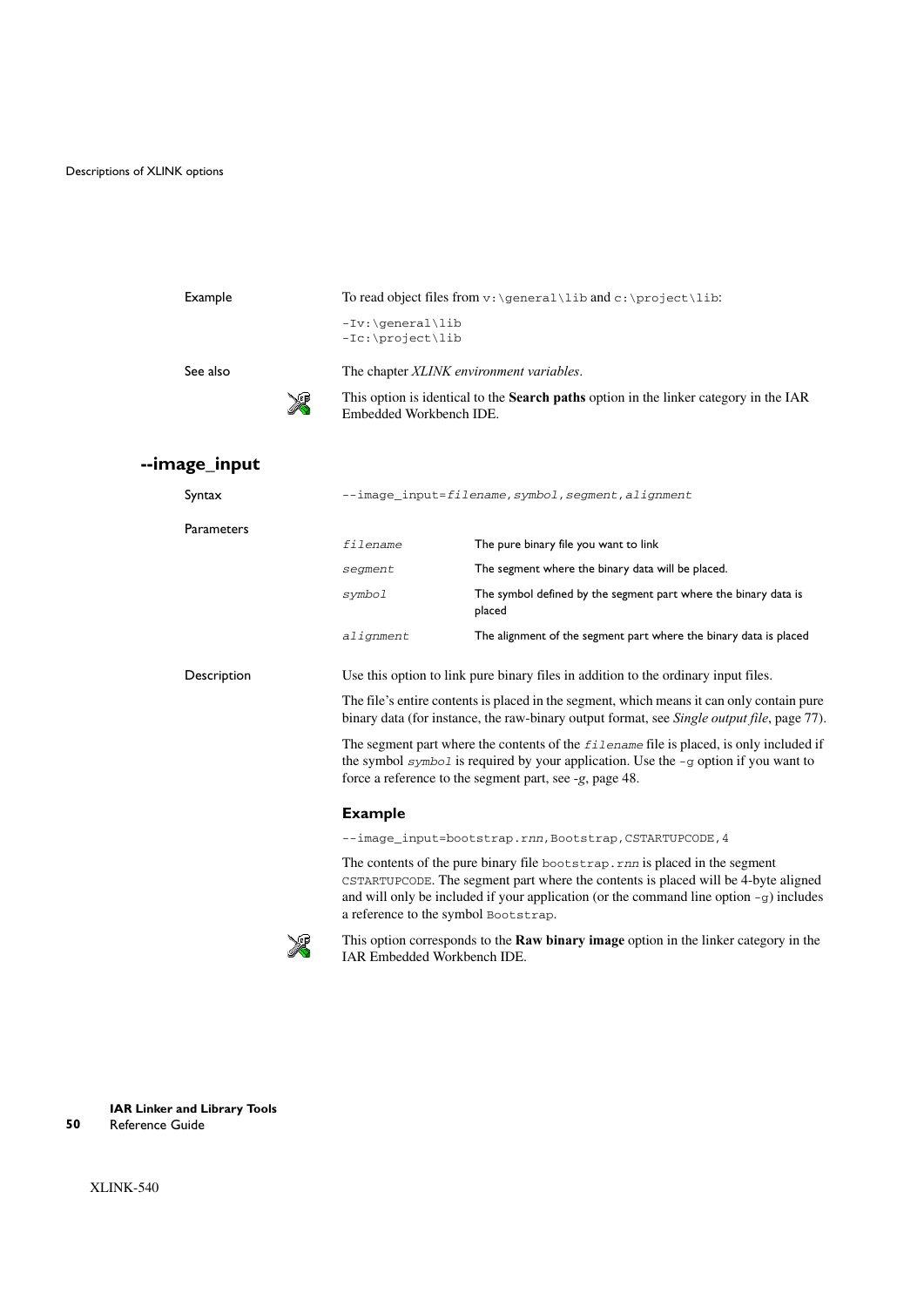# <span id="page-50-0"></span>**-J**

| Syntax      | $-Jsize$ , algo[, flag[, sym[, seg[, align[, [m][#]val]]]]][{= ==}ranges]                                                                      |
|-------------|------------------------------------------------------------------------------------------------------------------------------------------------|
| Description | Use this option to calculate a checksum for all generated raw data bytes. This option can<br>only be used if the -H option has been specified. |

## Parameters *size*

*size* specifies the number of bytes in the checksum, and can be 1, 2, or 4.

#### *algo*

*algo* specifies the algorithm used, and can be one of the following:

| Method  | <b>Description</b>                            |
|---------|-----------------------------------------------|
| sum     | Simple arithmetic sum.                        |
| crc16   | CRC16 (generating polynomial $0x11021$ ).     |
| crc32   | CRC32 (generating polynomial $0x104C11DB7$ ). |
| $crc=n$ | CRC with a generating polynomial of $n$ .     |

*Table 7: Checksumming algorithms*

## *flag*

*flag* can be used to specify complement, the bit-order of the checksum, and the number of bits that are checksummed in each iteration.

| Flag           | <b>Description</b>                                                                                                                                                             |
|----------------|--------------------------------------------------------------------------------------------------------------------------------------------------------------------------------|
| $\mathbf{1}$   | Specifies one's complement.                                                                                                                                                    |
| $\mathfrak{D}$ | Specifies two's complement.                                                                                                                                                    |
| m              | Mirrored bytes. Reverses the order of the bits within each byte when<br>calculating the checksum. You can specify just $m$ , or $m$ in combination<br>with either $1$ or $2$ . |
| L              | Checksums 32 bits in every iteration.                                                                                                                                          |
| W              | Checksums 16 bits in every iteration.                                                                                                                                          |

*Table 8: Checksumming flags*

Use the W or the L flag to make the linker produce the same checksum as some hardware CRC implementations that checksum more than 8 bits per iteration. (By default, 8-bit units are checksummed.) Using the W or the L flag does not add any additional error detection power to the checksum.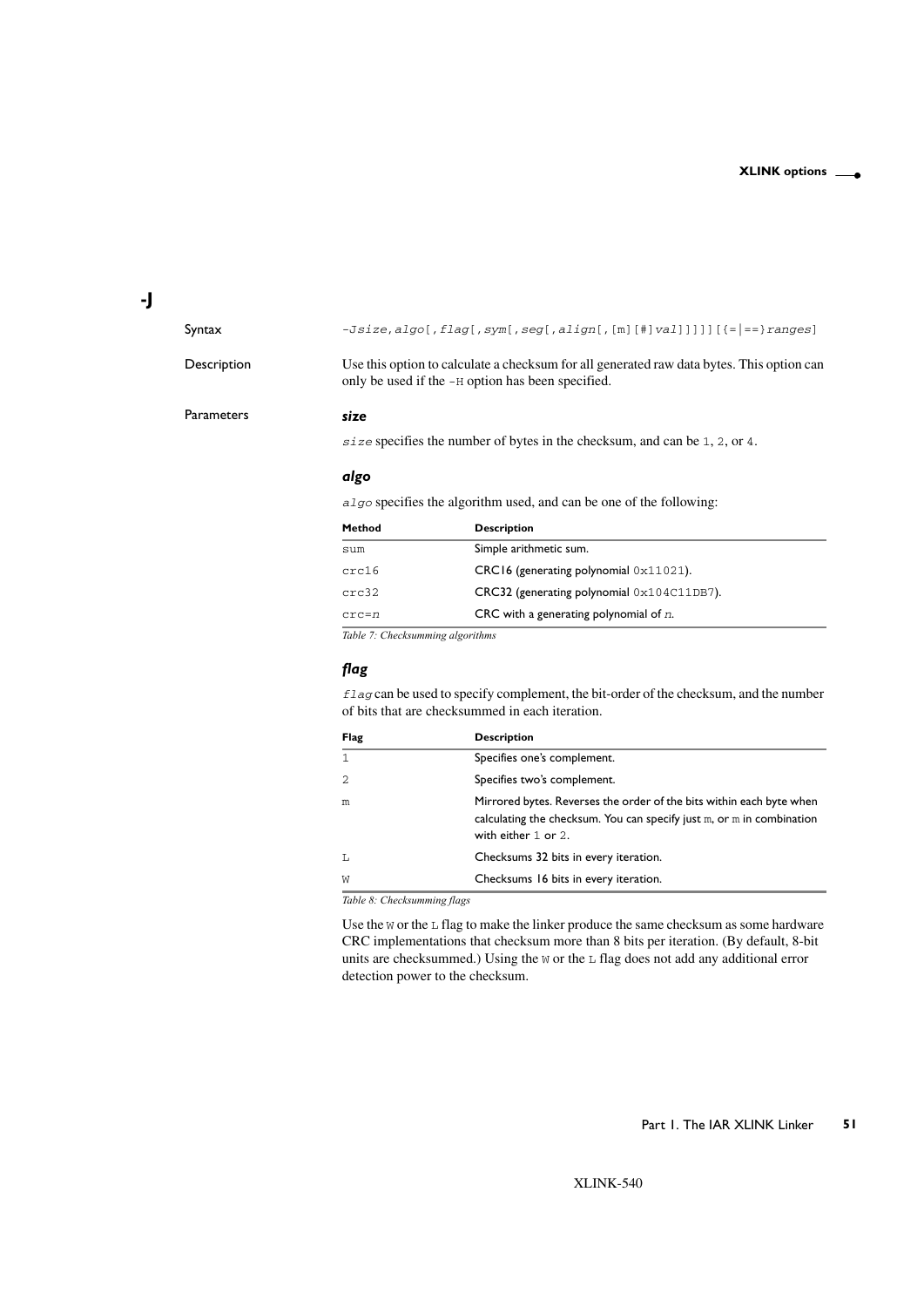#### *sym*

*sym* is an optional user-defined symbol name for the checksum. If you specify the symbol name yourself, the checksum it symbolizes is only included in the final application if it is referenced by any included parts of the application, or if the -g (require global entries) command line option is used for the symbol. If you do not specify a symbol explicitly, the name \_\_checksum is used. In this case the symbol is always included in the final application.

#### *seg*

*seg* is an optional user-defined name for the segment to put the checksum in. If you do not specify a segment name explicitly, the name CHECKSUM is used. This segment must be placed using the segment placement options like any other segment.

#### *align*

*align* is an optional user-defined alignment for the checksum. If you do not specify an alignment explicitly, an alignment of 1 is used.

#### *m*

m specifies that the initial value *val* will be mirrored before it is used. m0x2468 is a bitwise initial value that will be mirrored ( $0x2468$  before mirroring), and  $m#0x8C18$  is a bytewise initial value that will be mirrored (0x8C18 before mirroring). See *[Mirroring](#page-37-1)*, [page 38.](#page-37-1)

## *#*

# specifies that *val* is a bytewise initial value. #0x1D0F is an example of a bytewise initial value. Bytewise initial values are used if the verification step uses the byte-by-byte algorithm with non-zero initial values. See *[Bytewise initial values](#page-37-2)*, page [38.](#page-37-2)

#### *val*

*val* is the initial value in hexadecimal form. By default, the initial value of the checksum is 0. If you need to change the initial value, supply a different value for *val*. If nothing else is specified, the initial value is a bitwise initial value. For example,  $0 \times 4711$  is a bitwise initial value. See *[Bitwise initial values](#page-36-0)*, page 37.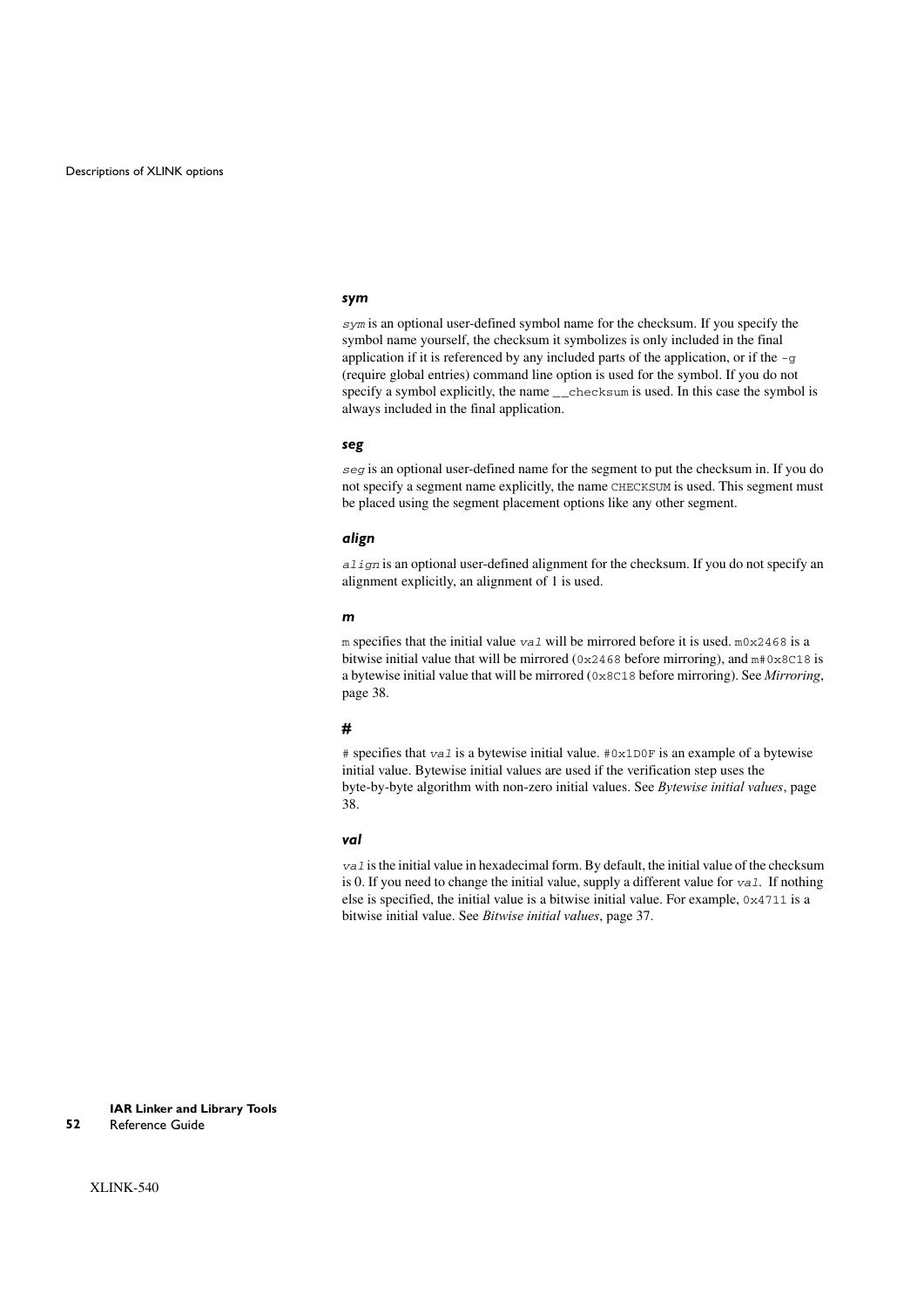#### *ranges*

*ranges* is one of:

- one or more explicit ranges of hexadecimal addresses, like 200–5FF
- one or more symbolic ranges, like CHECKSUM\_START–CHECKSUM\_END
- one or more segment names inside a  $\{ \}$  pair, like  $\{ \text{CODE} \}.$

If more than one address range is specified, the ranges are comma-separated.

**Note:** If you do not specify any ranges explicitly, all bytes in the final application are included in the calculation.

#### **=**

If one equal sign is used  $(=)$ , a range is only checksummed once, even if it is specified more than once. An example:

-J2,crc16=CRC\_START-CRC\_END,40-7F,{CODE}

If CRC\_START has the value 40, CRC\_END has the value 4F, and the segment CODE is placed in the address range 50–113, this checksum command is equivalent to:

-J2,crc16=40-4F,40-7F,50-113

The ranges overlap, so this is equivalent to:

-J2,crc16=40-113

The checksumming will start on address 40 and end on address 113. The byte on each address will be used exactly once, even though some address ranges were specified more than once.

#### **==**

If two equal signs are used  $(=)$ , a range is checksummed as many times as it is specified and in the specified order. If, for instance, two equal signs are used in the example above:

-J2,crc16==CRC\_START-CRC\_END,40-7F,{CODE}

this checksum command is equivalent to:

-J2,crc16==40-4F,40-7F,50-113

Because two equal signs are used instead of a single equal sign, the bytes will be checksummed in this order:

- 1 The bytes in 40-4F are checksummed
- 2 The bytes in  $40-4F$  are checksummed a second time (the first half of the range 40-7F)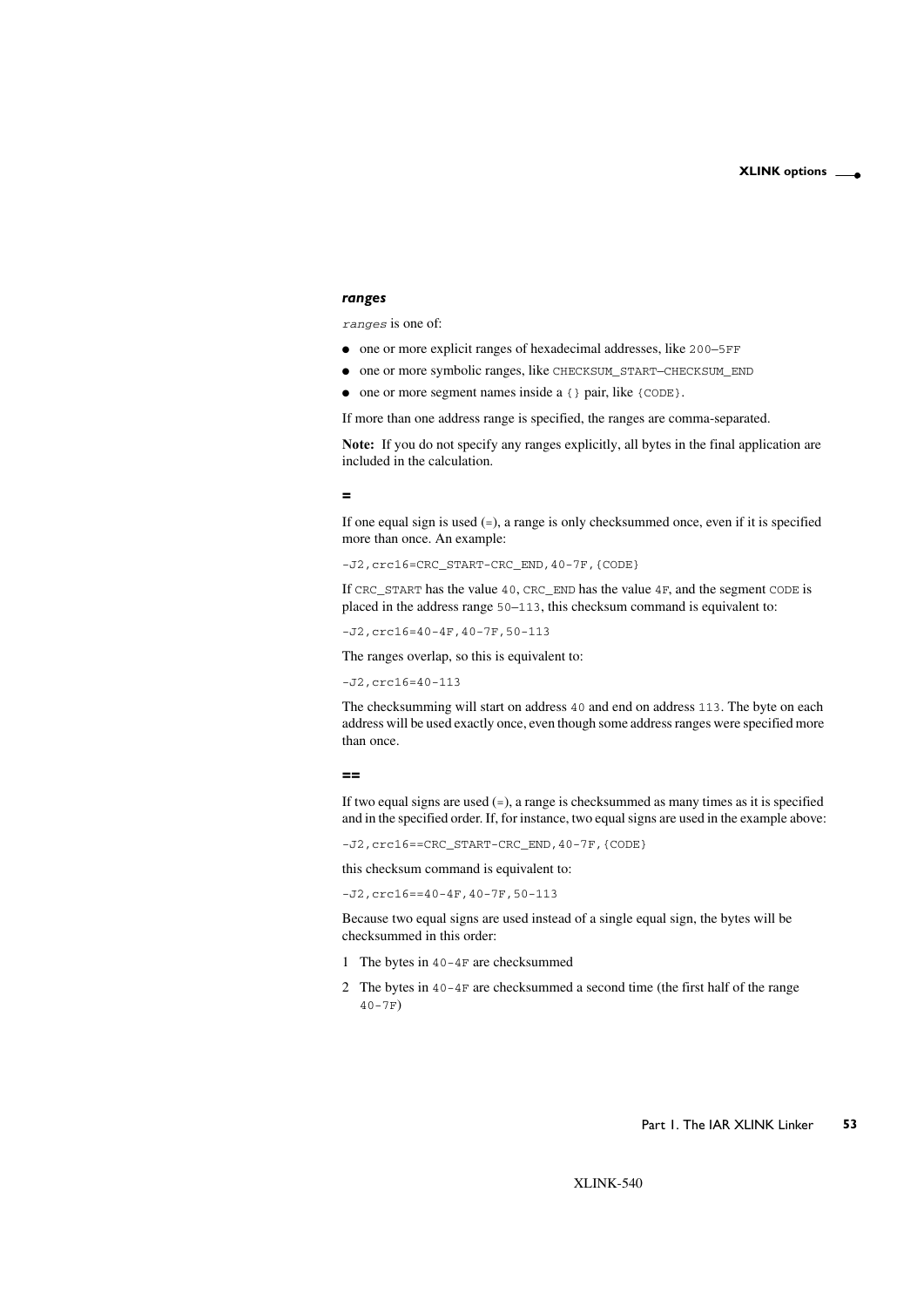- 3 The bytes in 50-7F are checksummed (the second half of the range 40-7F)
- 4 The bytes in 50-7F are checksummed a second time (the first half of the range 50-113)
- 5 The bytes in 80-113 are checksummed (the second half of the range 50-113).





| Syntax      | -Ksegment1[, segment2, ] =diff, count                                                                                                                                                                               |                                                                                                                                                                               |  |
|-------------|---------------------------------------------------------------------------------------------------------------------------------------------------------------------------------------------------------------------|-------------------------------------------------------------------------------------------------------------------------------------------------------------------------------|--|
| Parameters  |                                                                                                                                                                                                                     |                                                                                                                                                                               |  |
|             | segment                                                                                                                                                                                                             | The segment(s) to copy data bytes from.                                                                                                                                       |  |
|             | diff                                                                                                                                                                                                                | The difference in address between the original segment and where the copied<br>bytes are placed.                                                                              |  |
|             | count                                                                                                                                                                                                               | The number of times to copy data bytes from the segment(s) $segment$ .                                                                                                        |  |
| Description | Use this option to duplicate any raw data bytes from one or more segments, one or more<br>times, placing each copy at a different address. This will typically be used for segments<br>mentioned in $a - z$ option. |                                                                                                                                                                               |  |
|             | rest of the PROM.                                                                                                                                                                                                   | This can be used for making part of a PROM be non-banked even though the entire<br>PROM is physically banked. Use the $-p$ option to place the banked segments into the       |  |
| Example 1   |                                                                                                                                                                                                                     | To copy the contents of the RCODEO and RCODE1 segments four times, using addresses<br>$0 \times 20000$ higher each time, specify:                                             |  |
|             |                                                                                                                                                                                                                     | $-KRCODE0$ , $RCODE1 = 20000$ , $4$                                                                                                                                           |  |
|             |                                                                                                                                                                                                                     | This will place 5 instances of the bytes from the segments into the output file, at the<br>addresses x, x+0x20000, x+0x40000, x+0x60000, and x+0x80000.                       |  |
| Example 2   |                                                                                                                                                                                                                     | If the segment MYSEG is placed at $0 \times 10000$ , to create 4 duplicates placed at $0 \times E000$ ,<br>$0 \times 0000$ , $0 \times A000$ , and $0 \times 8000$ , specify: |  |
|             | $-KMYSEG = -0x2000, 4$                                                                                                                                                                                              |                                                                                                                                                                               |  |
| See also    | Segment control, page 21.                                                                                                                                                                                           |                                                                                                                                                                               |  |

# **-K**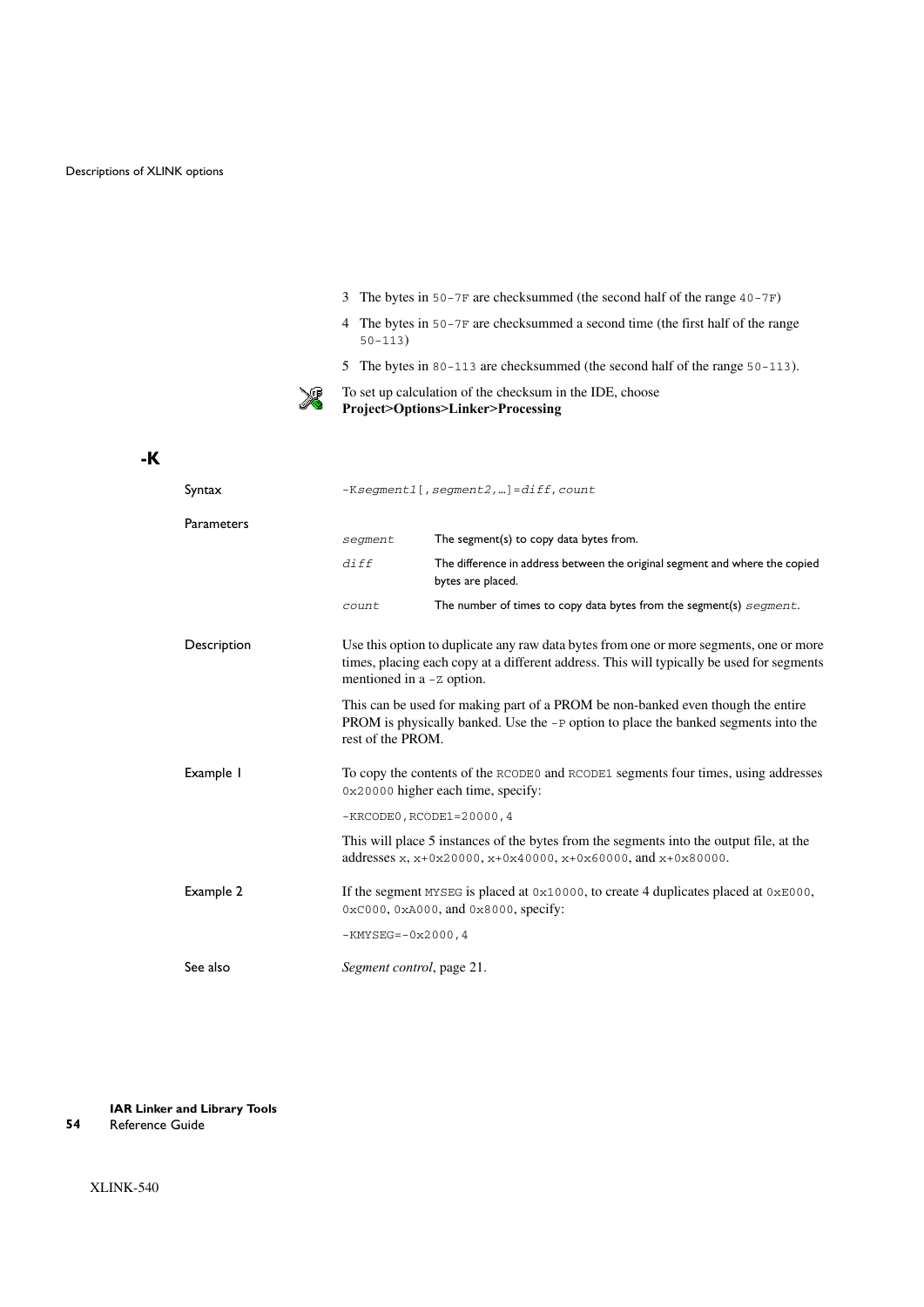## <span id="page-54-0"></span>**-L**



## <span id="page-54-1"></span>**-l**

| Syntax      |   | $-1$ file                                                                                                                                                                                                                                                  |  |  |
|-------------|---|------------------------------------------------------------------------------------------------------------------------------------------------------------------------------------------------------------------------------------------------------------|--|--|
| Description |   | Causes the linker to generate a listing and send it to the named file. If no extension is<br>specified, 1st is used by default. However, an extension of map is recommended to<br>avoid confusing linker list files with assembler or compiler list files. |  |  |
|             |   | $-1$ may not be used as the same time as $-L$ .                                                                                                                                                                                                            |  |  |
|             | X | This option is related to the <b>List</b> options in the linker category in the IAR Embedded<br>Workbench IDE.                                                                                                                                             |  |  |
|             |   |                                                                                                                                                                                                                                                            |  |  |
|             |   |                                                                                                                                                                                                                                                            |  |  |

## **-M**

Parameters

Syntax -M[(*type*)]*logical\_range*=*physical\_range* 

*type* Specifies the memory type for all segments if applicable for the target processor. If omitted it defaults to UNTYPED. *range start*-*end* The range starting at *start* and ending at *end*.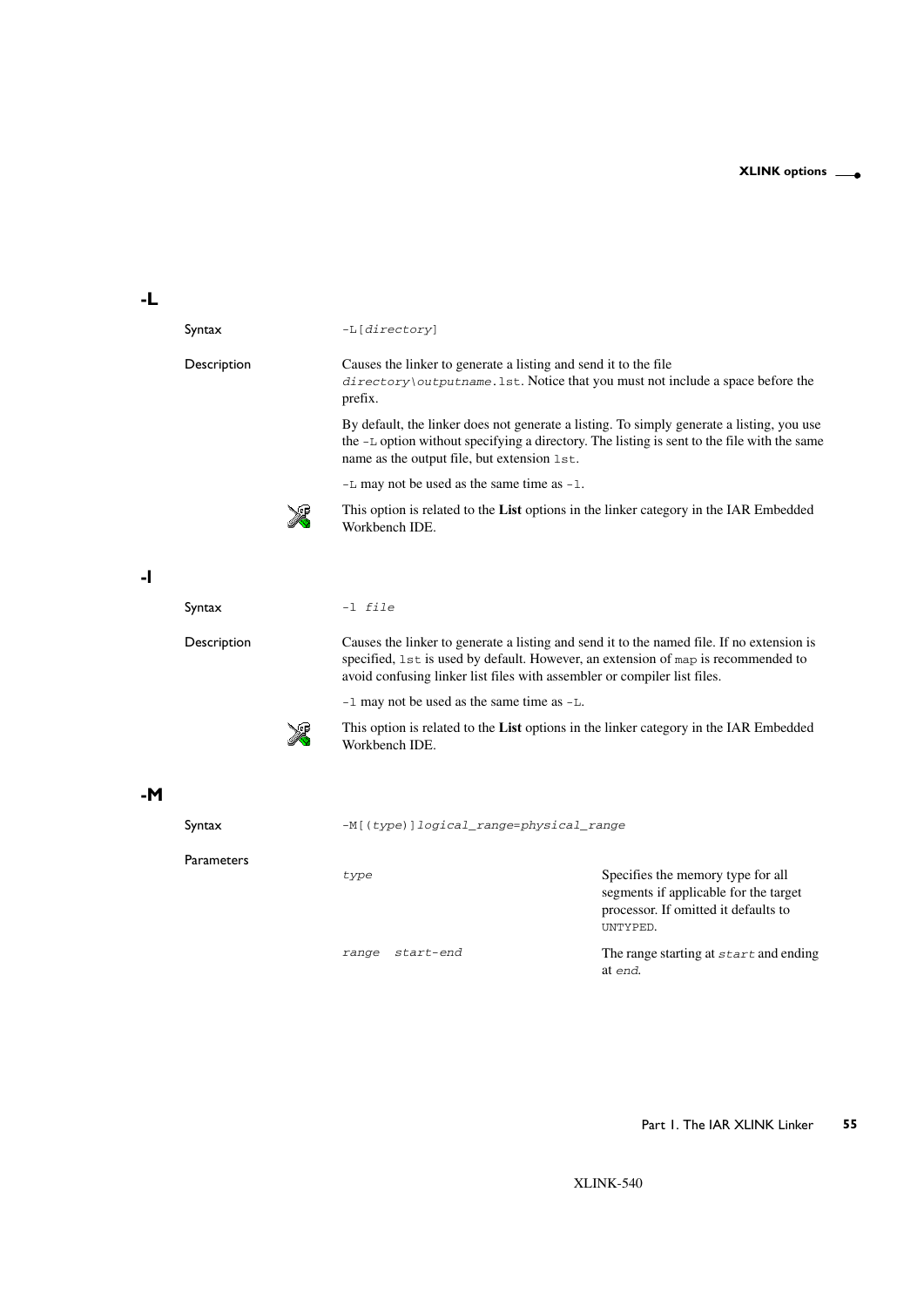|             |                                                                                                                                                                                                                                                                                                                                                                                                                                                         | [start-end]*count+offset |  | Specifies count ranges, where the first<br>is from start to end, the next is from<br>start+offset to end+offset, and<br>so on. The +offset part is optional,<br>and defaults to the length of the range. |  |
|-------------|---------------------------------------------------------------------------------------------------------------------------------------------------------------------------------------------------------------------------------------------------------------------------------------------------------------------------------------------------------------------------------------------------------------------------------------------------------|--------------------------|--|----------------------------------------------------------------------------------------------------------------------------------------------------------------------------------------------------------|--|
|             | [start-end]/pagesize                                                                                                                                                                                                                                                                                                                                                                                                                                    |                          |  | Specifies the entire range from start<br>to end, divided into pages of size and<br>alignment pagesize. Note: The start<br>and end of the range do not have to<br>coincide with a page boundary.          |  |
| Description | XLINK can do logical to physical address translation on output for some output formats.<br>Logical addresses are the addresses as seen by the program, and these are the addresses<br>used in all other XLINK command line options. Normally these addresses are also used<br>in the output object files, but by using the -M option, a mapping from the logical<br>addresses to physical addresses, as used in the output object file, is established. |                          |  |                                                                                                                                                                                                          |  |
|             | Each occurrence of -M defines a linear mapping from a list of logical address ranges to<br>a list of physical address ranges, in the order given, byte by byte.                                                                                                                                                                                                                                                                                         |                          |  |                                                                                                                                                                                                          |  |
|             | Several -M command line options can be given to establish a more complex mapping.                                                                                                                                                                                                                                                                                                                                                                       |                          |  |                                                                                                                                                                                                          |  |
|             | The -M option only supports some output formats, primarily the simple formats with no<br>debug information. The following list shows the currently supported formats:                                                                                                                                                                                                                                                                                   |                          |  |                                                                                                                                                                                                          |  |
|             | aomf80196                                                                                                                                                                                                                                                                                                                                                                                                                                               | ELF                      |  | pentica-b                                                                                                                                                                                                |  |
|             | aomf8051                                                                                                                                                                                                                                                                                                                                                                                                                                                | extended-tekhex          |  | pentica-c                                                                                                                                                                                                |  |
|             | aomf8096                                                                                                                                                                                                                                                                                                                                                                                                                                                | hp-code                  |  | pentica-d                                                                                                                                                                                                |  |
|             | ashling                                                                                                                                                                                                                                                                                                                                                                                                                                                 | intel-extended           |  | rca                                                                                                                                                                                                      |  |
|             | ashling-6301                                                                                                                                                                                                                                                                                                                                                                                                                                            | intel-standard           |  | symbolic                                                                                                                                                                                                 |  |
|             | ashling- $64180$                                                                                                                                                                                                                                                                                                                                                                                                                                        | millenium                |  | ti7000                                                                                                                                                                                                   |  |
|             | ashling-6801                                                                                                                                                                                                                                                                                                                                                                                                                                            | motorola                 |  | typed                                                                                                                                                                                                    |  |
|             | ashling-8080                                                                                                                                                                                                                                                                                                                                                                                                                                            | mpds-code                |  | zax                                                                                                                                                                                                      |  |
|             | ashling-8085                                                                                                                                                                                                                                                                                                                                                                                                                                            | mpds-symb                |  |                                                                                                                                                                                                          |  |
|             | ashling-z80                                                                                                                                                                                                                                                                                                                                                                                                                                             | pentica-a                |  |                                                                                                                                                                                                          |  |
| Example 1   | The command:                                                                                                                                                                                                                                                                                                                                                                                                                                            |                          |  |                                                                                                                                                                                                          |  |

-M0-FF,200-3FF=1000-11FF,1400-14FF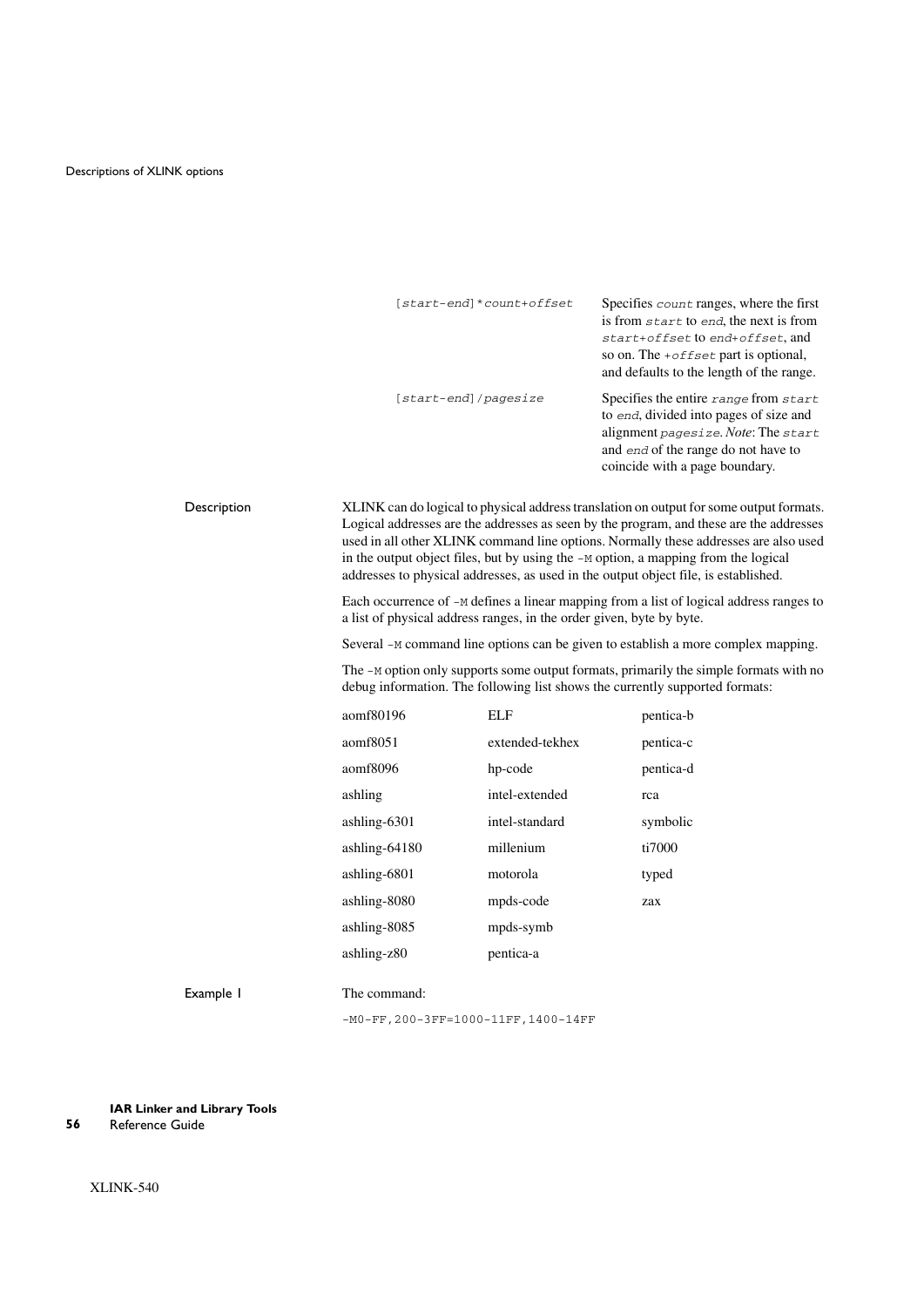### will define the following mapping:

| Logical address             | <b>Physical address</b> |
|-----------------------------|-------------------------|
| $0 \times 00 - 0 \times FF$ | $0x1000 - 0x10FF$       |
| $0x200-0x2FF$               | $0x1100 - 0x11FF$       |
| $0x300-0x3FF$               | $0x1400 - 0x14FF$       |

*Table 9: Mapping logical to physical addresses (example)*

Example 1 Address translation can be useful in banked systems. The following example assumes a code bank at address 0x8000 of size 0x4000, replicated 4 times, occupying a single physical ROM. To define all the banks using physically contiguous addresses in the output file, the following command is used:

> -P(CODE)BANKED=[8000-BFFF]\*4+10000 // Place banked code -M(CODE)[8000-BFFF]\*4+10000=10000 // Single ROM at 0x10000

**-N**

**-n** 

| Syntax      | N filename[, filename, filename, ]                                                                                                                                                                                                                                                                                                                               |  |  |
|-------------|------------------------------------------------------------------------------------------------------------------------------------------------------------------------------------------------------------------------------------------------------------------------------------------------------------------------------------------------------------------|--|--|
| Description | Use this option to specify that all content in one or more files is treated as if it had the<br>root attribute. This means that it is included in the application whether or not it is<br>referenced from the rest of the application.                                                                                                                           |  |  |
|             | <b>Note:</b> Modules will still be removed at link time if they are not referenced, so root<br>content in a non-referenced module will not be included in the application. Use the<br>linker options -A myFile.r99 and -N myFile.r99 at the same time to make sure that<br>all modules in the file are kept and that all content in the file is treated as root. |  |  |
| Syntax      | $-n[c]$                                                                                                                                                                                                                                                                                                                                                          |  |  |
| Description | Use this option to ignore all local (non-public) symbols in the input modules. This<br>option speeds up the linking process and can also reduce the amount of host memory<br>needed to complete a link. If -n is used, locals will not appear in the list file<br>cross-reference and will not be passed on to the output file.                                  |  |  |
|             | Use -nc to ignore just compiler-generated local symbols, such as jump or constant<br>labels. These are usually only of interest when debugging at assembler level.                                                                                                                                                                                               |  |  |
|             | Note: Local symbols are only included in files if they were compiled or assembled with<br>the appropriate option to specify this.                                                                                                                                                                                                                                |  |  |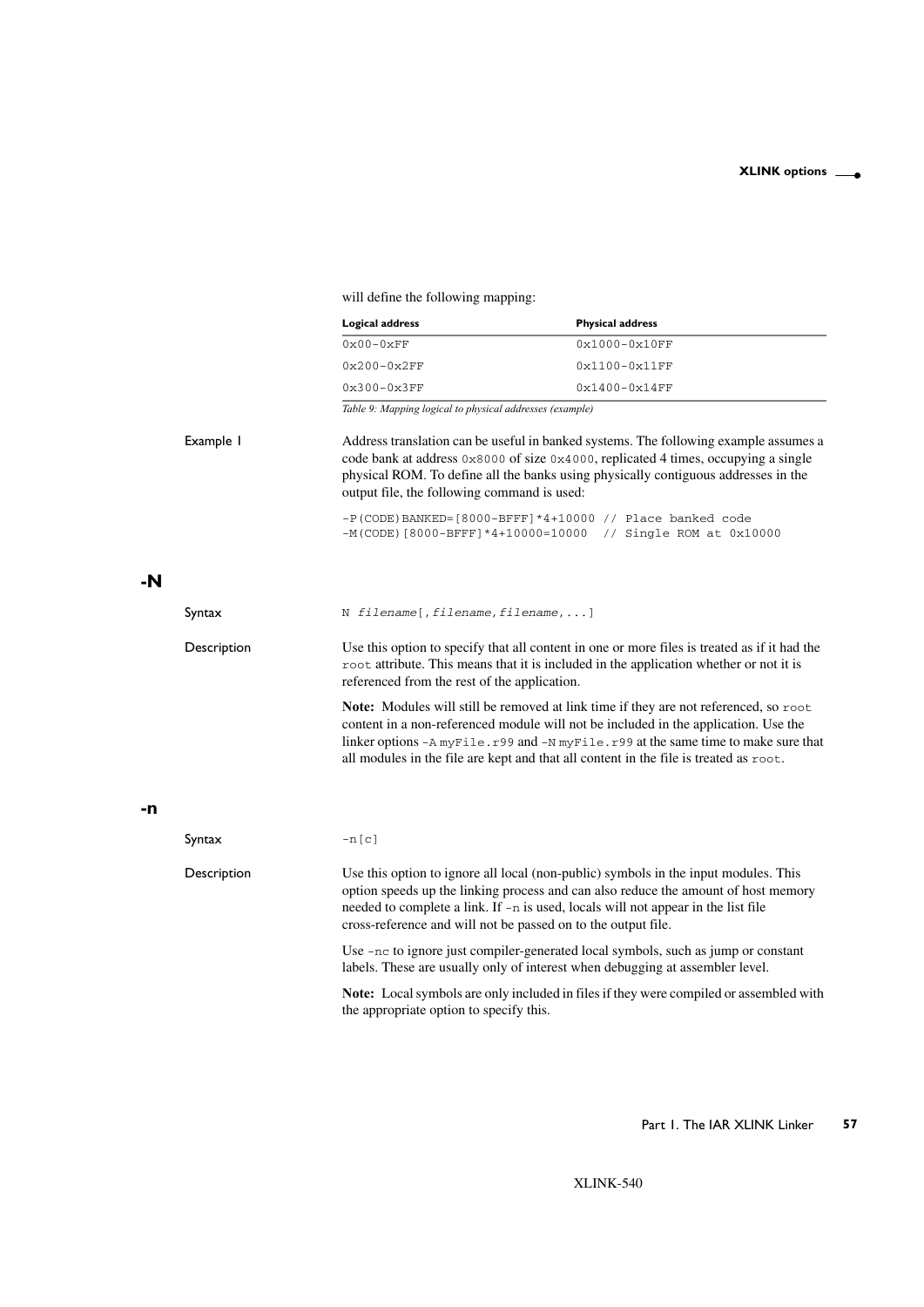

This option is related to the **Output** options in the linker category in the IAR Embedded Workbench IDE.

| . .<br>۰.<br>٠<br>۰,<br>×<br>. .<br>. . |
|-----------------------------------------|
|-----------------------------------------|

| Syntax            | -Oformat[, variant][=filename]                                                                                                                                            |                                                                                                                                                                                                                                                                                                                                                                                                                                                                                                            |  |  |
|-------------------|---------------------------------------------------------------------------------------------------------------------------------------------------------------------------|------------------------------------------------------------------------------------------------------------------------------------------------------------------------------------------------------------------------------------------------------------------------------------------------------------------------------------------------------------------------------------------------------------------------------------------------------------------------------------------------------------|--|--|
| <b>Parameters</b> |                                                                                                                                                                           |                                                                                                                                                                                                                                                                                                                                                                                                                                                                                                            |  |  |
|                   | format                                                                                                                                                                    | The format of the output file you are creating.                                                                                                                                                                                                                                                                                                                                                                                                                                                            |  |  |
|                   | variant                                                                                                                                                                   | A modifier that creates a variant of the specified <i>format</i> . This is the<br>same modifier as given after the $-Y$ or $-Y$ option.                                                                                                                                                                                                                                                                                                                                                                    |  |  |
|                   | filename                                                                                                                                                                  | The name of the output file. If no filename is specified, the output file will<br>be given the same name as a previously specified output file, or the name<br>given in a $-\circ$ option, with the default extension for the format. (Typically<br>you would want all output files specified using the $-0$ option to have the<br>same filename.) If $filename$ begins with a . (a period), it will be used as<br>the filename extension and the name of the file will be as if no name was<br>specified. |  |  |
| Description       | Use this option to create one or more output files, possibly with in a variant of the<br>specified output format. Any number of -0 command line options can be specified. |                                                                                                                                                                                                                                                                                                                                                                                                                                                                                                            |  |  |
| Example           | -Odebug=foo<br>$-Omotorola = .s99$<br>-Ointel-extended, 1=abs.x<br>-Oelf, as=\MyElfCode\myApp.elf                                                                         |                                                                                                                                                                                                                                                                                                                                                                                                                                                                                                            |  |  |
|                   | This will result in:                                                                                                                                                      |                                                                                                                                                                                                                                                                                                                                                                                                                                                                                                            |  |  |
|                   | $\bullet$ one output file named $f \circ \circ d$ abg, using the UBROF format                                                                                             |                                                                                                                                                                                                                                                                                                                                                                                                                                                                                                            |  |  |
|                   | one output file named foo.s99, using the MOTOROLA format                                                                                                                  |                                                                                                                                                                                                                                                                                                                                                                                                                                                                                                            |  |  |
|                   | one output file named abs.x, using the INTEL-EXTENDED format just as if -Y1<br>had also been specified                                                                    |                                                                                                                                                                                                                                                                                                                                                                                                                                                                                                            |  |  |
|                   | • one output file named myApp.elf created in the overlying directory MyElfCode,<br>using the ELF format just as if -yas had also been specified                           |                                                                                                                                                                                                                                                                                                                                                                                                                                                                                                            |  |  |
|                   | Workbench IDE.                                                                                                                                                            | Output files produced by using $-\circ$ will be in addition to those produced by using the $-F$ ,<br>$-\circ$ , or $-y$ options. This means that extra output files can be added to the linker<br>configuration file despite that this feature is not supported in the IAR Embedded                                                                                                                                                                                                                        |  |  |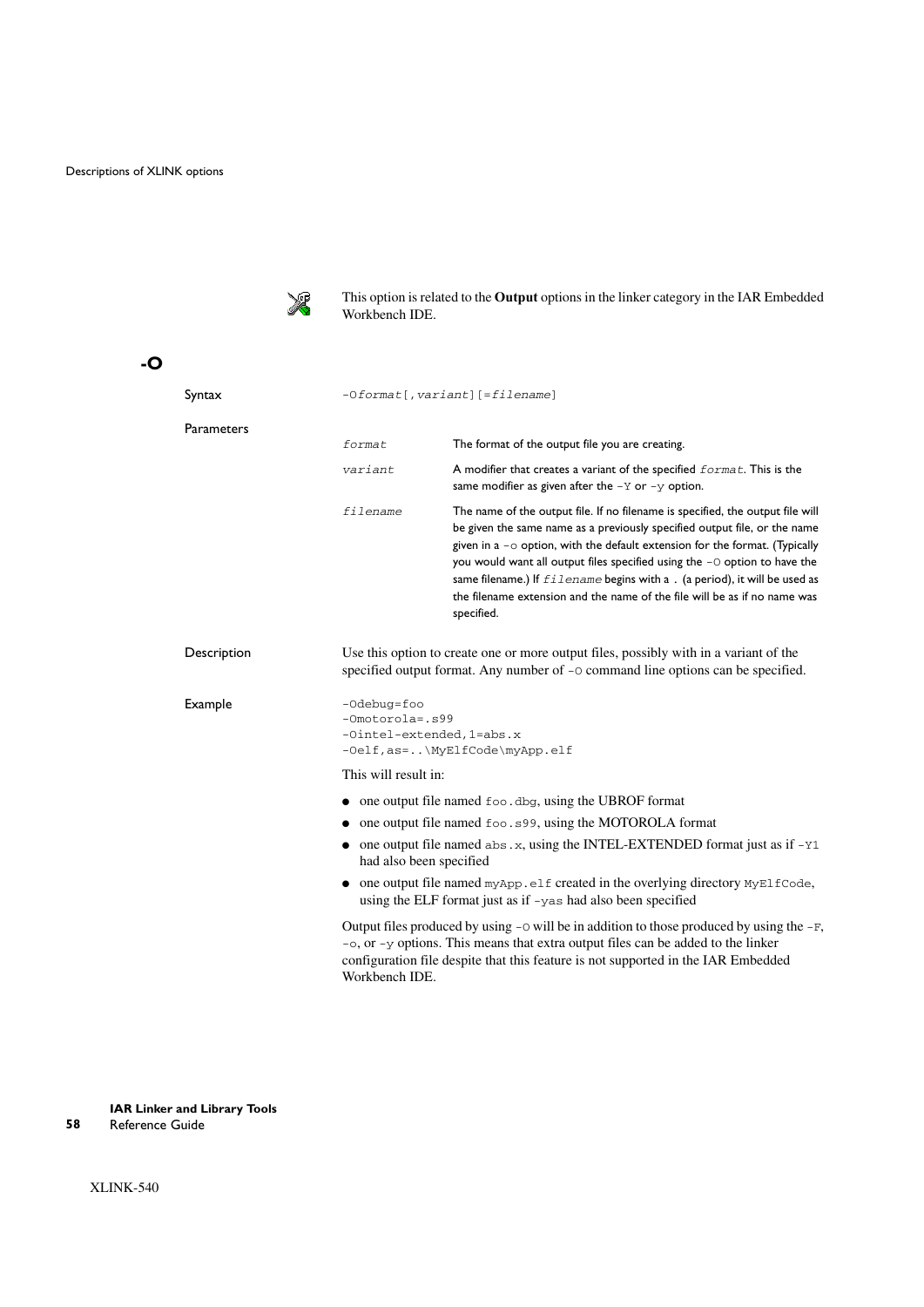<span id="page-58-0"></span>

|    |             |                | runtime library modules for IAR C-SPY.              | <b>Note:</b> If $-r$ is specified—or its corresponding option in the IAR Embedded Workbench<br>IDE—only one output file is generated, using the UBROF format and selecting special                                                                                             |
|----|-------------|----------------|-----------------------------------------------------|--------------------------------------------------------------------------------------------------------------------------------------------------------------------------------------------------------------------------------------------------------------------------------|
|    | See also    |                | -o, page 59, and Output format variants, page 81.   |                                                                                                                                                                                                                                                                                |
|    |             |                | Embedded Workbench IDE.                             | This option is related to the <b>Extra output</b> options in the linker category in the IAR                                                                                                                                                                                    |
| -0 |             |                |                                                     |                                                                                                                                                                                                                                                                                |
|    | Syntax      | $-o$ $file$    |                                                     |                                                                                                                                                                                                                                                                                |
|    | Description |                | additional information.                             | Use this option to specify the name of the XLINK output file. If a name is not specified,<br>the linker will use the name aout . hex. If a name is supplied without a file type, the<br>default file type for the selected output format will be used. See $-F$ , page 46, for |
|    |             |                | only affect the primary output file (first format). | If a format is selected that generates two output files, the user-specified file type will                                                                                                                                                                                     |
|    |             | Workbench IDE. |                                                     | This option is related to the <b>Output</b> options in the linker category in the IAR Embedded                                                                                                                                                                                 |
| -P |             |                |                                                     |                                                                                                                                                                                                                                                                                |
|    | Syntax      |                | -P [(type)]segments=range[,range]                   |                                                                                                                                                                                                                                                                                |
|    | Parameters  | type           |                                                     | Specifies the memory type for all<br>segments if applicable for the target<br>processor. If omitted it defaults to<br>UNTYPED.                                                                                                                                                 |
|    |             | segments       |                                                     | A list of one or more segments to be<br>linked, separated by commas.                                                                                                                                                                                                           |
|    |             | range          | start-end                                           | The range starting at start and                                                                                                                                                                                                                                                |

ending at *end*.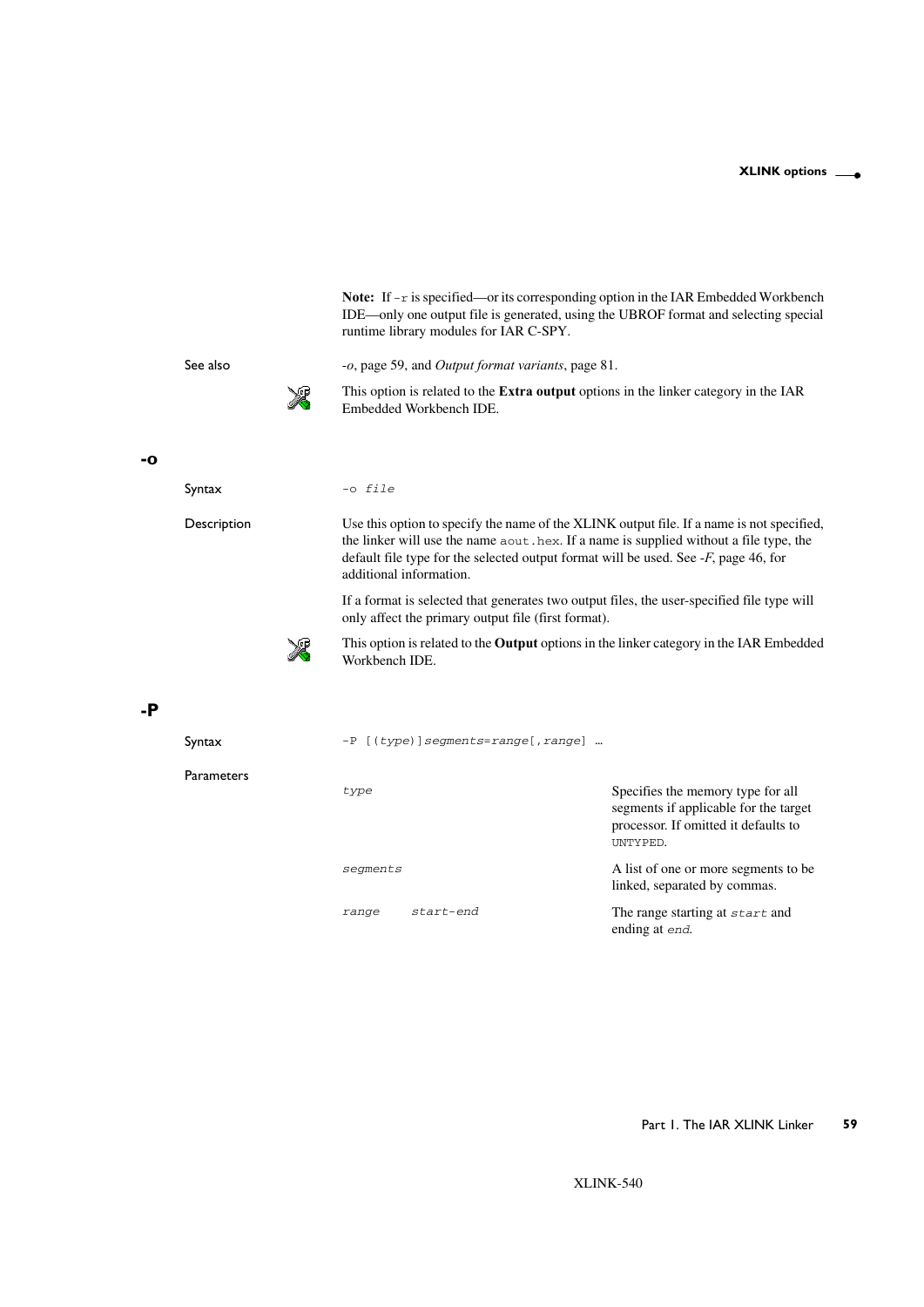|             | [start-end]*count+offset                                                                                                                                                                                                                                                                                                                                                                                                                                                        | Specifies count ranges, where the<br>first is from start to end, the next is<br>from start+offset to<br>$end+offset$ , and so on. The<br>+ of fset part is optional, and<br>defaults to the length of the range.                                                                            |
|-------------|---------------------------------------------------------------------------------------------------------------------------------------------------------------------------------------------------------------------------------------------------------------------------------------------------------------------------------------------------------------------------------------------------------------------------------------------------------------------------------|---------------------------------------------------------------------------------------------------------------------------------------------------------------------------------------------------------------------------------------------------------------------------------------------|
|             | [start-end]/pagesize                                                                                                                                                                                                                                                                                                                                                                                                                                                            | Specifies the entire range from start<br>to end, divided into pages of size and<br>alignment pagesize. Note: The<br>start and end of the range do not<br>have to coincide with a page<br>boundary.                                                                                          |
|             | $start: +size$                                                                                                                                                                                                                                                                                                                                                                                                                                                                  | The range starting at start with the<br>length $size$ .                                                                                                                                                                                                                                     |
|             |                                                                                                                                                                                                                                                                                                                                                                                                                                                                                 | [start:+size]*count+offset Specifies count ranges, where the<br>first begins at start and has the<br>length size, the next one begins at<br>start+ offset and has the same<br>length, and so on. The $\rightarrow$ of fset part<br>is optional, and defaults to the length<br>of the range. |
|             | [start:+size]/pagesize                                                                                                                                                                                                                                                                                                                                                                                                                                                          | Specifies the entire range beginning<br>at start and with the length size,<br>divided into pages of size and<br>alignment pagesize. Note: The<br>beginning and end of the range do not<br>have to coincide with a page<br>boundary.                                                         |
| Description | Use this option to pack the segment parts from the specified segments into the specified<br>ranges, where a segment part is defined as that part of a segment that originates from one<br>module. The linker splits each segment into its segment parts and forms new segments<br>for each of the ranges. All the ranges must be closed; i.e. both start and end (or size)<br>must be specified. The segment parts will not be placed in any specific order into the<br>ranges. |                                                                                                                                                                                                                                                                                             |
|             | All numbers in segment placement command line options are interpreted as                                                                                                                                                                                                                                                                                                                                                                                                        |                                                                                                                                                                                                                                                                                             |

hexadecimal unless they are preceded by a . (period). That is, the numbers written as 10 and .16 are both interpreted as sixteen. If you want, you can put 0x before the number to make it extra clear that it is hexadecimal, like this: 0x4FFF.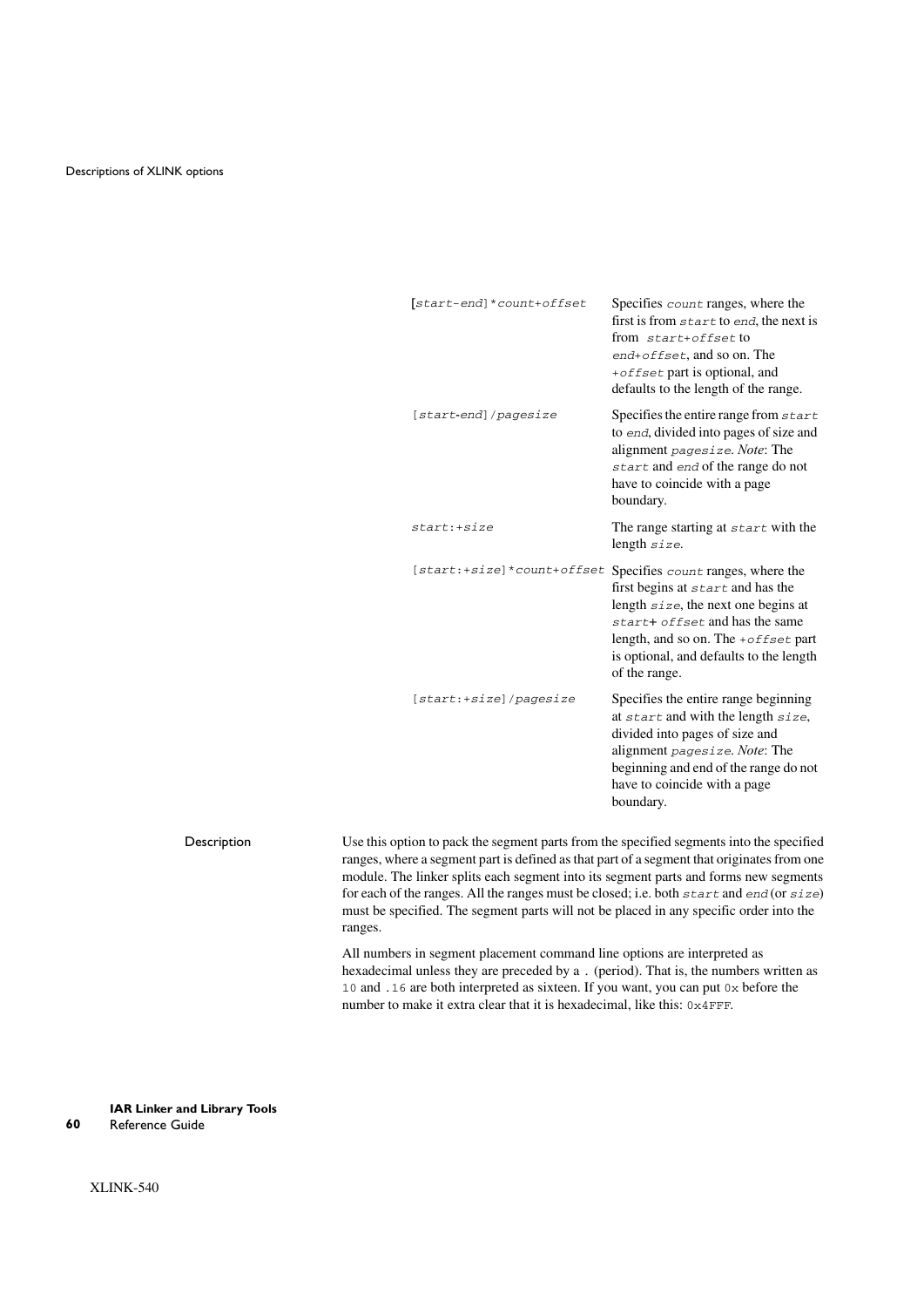| <b>Examples</b> |                           |                                                       |
|-----------------|---------------------------|-------------------------------------------------------|
|                 | $0-9F, 100-1FF$           | Two ranges, one from zero to 9F, one from 100 to 1FF. |
|                 | [1000-1FFF]*3+2000        | Three ranges: 1000-1FFF,3000-3FFF,5000-5FFF.          |
|                 | $[1000 - 1$ FFF $]$ *3    | Three ranges: 1000-1FFF, 2000-2FFF, 3000-3FFF.        |
|                 | [50-77F1/200              | Five ranges: 50-1FF,200-3FF,400-5FF,600-77F.          |
|                 | $1000: +1000$             | One range from 1000 to 1FFF.                          |
|                 | $[1000: +1000]$ *3+2000   | Three ranges: 1000-1FFF, 3000-3FFF, 5000-5FFF.        |
| See also        |                           |                                                       |
|                 | Segment control, page 21. |                                                       |

## **-p**

| Syntax      |   | -plines                                                                                                                                                |
|-------------|---|--------------------------------------------------------------------------------------------------------------------------------------------------------|
| Description |   | Sets the number of lines per page for the XLINK list files to <i>lines</i> , which must be in<br>the range $10$ to $150$ .                             |
|             |   | The environment variable XLINK PAGE can be set to install a default page length on<br>your system; see the chapter <i>XLINK</i> environment variables. |
|             | X | This option is identical to the Lines/page options in the linker category in the IAR<br>Embedded Workbench IDE.                                        |

# **-Q**

| Syntax            | -Osegment=initializer segment |                                                                                                                                                                                                                                                                                                                                                                                                                                                          |
|-------------------|-------------------------------|----------------------------------------------------------------------------------------------------------------------------------------------------------------------------------------------------------------------------------------------------------------------------------------------------------------------------------------------------------------------------------------------------------------------------------------------------------|
| <b>Parameters</b> | segment                       | The original segment that contains the data content tobe<br>copied.                                                                                                                                                                                                                                                                                                                                                                                      |
|                   | initializer segment           | The new initializer segment to hold the data content of<br>segment until the first code in segment is executed.                                                                                                                                                                                                                                                                                                                                          |
| Description       | $segment$ (in RAM).           | Use this option to do automatic setup for copy initialization of segments (scatter<br>loading). This will cause the linker to generate a new segment into which it will place<br>all data content of an existing segment segment. Everything else, e.g. symbols and<br>debugging information, will still be associated with the original segment. Code in the<br>application must at runtime copy the contents of <i>initializer_segment</i> (in ROM) to |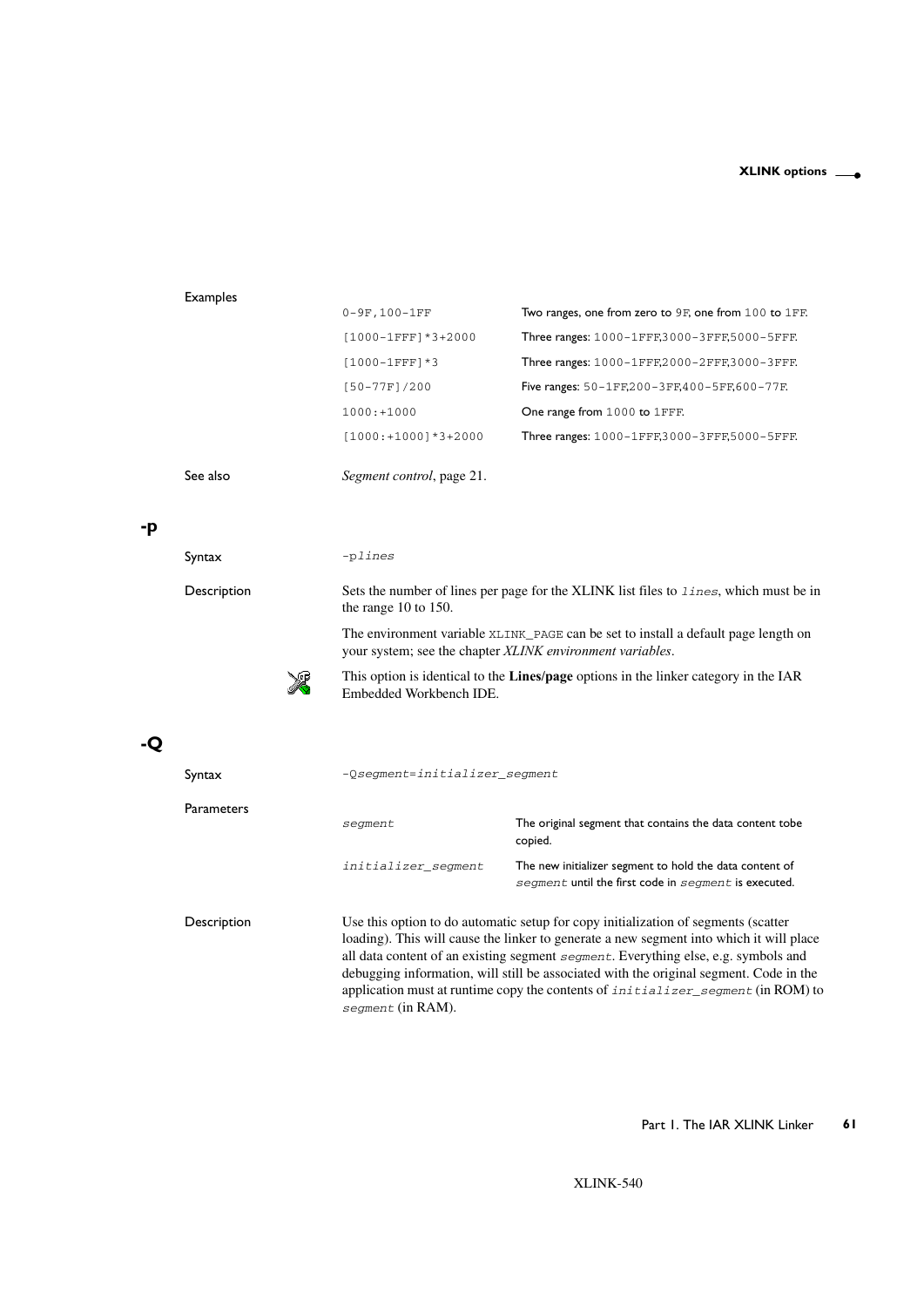|           | This is very similar to what compilers do for initialized variables and is useful for code<br>that needs to be in RAM memory.                                                                                                                                                                                                                                                               |
|-----------|---------------------------------------------------------------------------------------------------------------------------------------------------------------------------------------------------------------------------------------------------------------------------------------------------------------------------------------------------------------------------------------------|
|           | The segment <i>initializer_segment</i> must be placed like any other segment using the<br>segment placement commands.                                                                                                                                                                                                                                                                       |
| Example I | Assume that the code in the segment RAMCODE should be executed in RAM. -Q can be<br>used for making the linker transfer the contents of the segment RAMCODE (which will<br>reside in RAM) into the (new) segment ROMCODE (which will reside in ROM), like this:                                                                                                                             |
|           | -QRAMCODE=ROMCODE                                                                                                                                                                                                                                                                                                                                                                           |
|           | Then RAMCODE and ROMCODE need to be placed, using the usual segment placement<br>commands. RAMCODE needs to be placed in the relevant part of RAM, and ROMCODE in<br>ROM. Here is an example:                                                                                                                                                                                               |
|           | -Z (DATA) RAM segments, RAMCODE, Other RAM=0-1FFF<br>-Z (CODE) ROM segments, ROMCODE, Other ROM segments=4000-7FFF                                                                                                                                                                                                                                                                          |
|           | This will reserve room for the code in RAMCODE somewhere between address 0 and<br>address 0x1FFF, the exact address depending on the size of other segments placed<br>before it. Similarly, ROMCODE (which now contains all the original contents of RAMCODE)<br>will be placed somewhere between $0 \times 4000$ and $0 \times 7$ FFF, depending on what else is<br>being placed into ROM. |
|           | At some time before executing the first code in RAMCODE, the contents of ROMCODE will<br>need to be copied into it. This can be done as part of the startup code (in CSTARTUP) or<br>in some other part of the code.                                                                                                                                                                        |
| Example 2 | This example is not intended as a guide to writing code that is copied from ROM to<br>RAM, but as an example of how it <i>can</i> be done without using the assembler. All you<br>need to add to the example is the $-\Omega$ command and the placement commands for the<br>segments RAMCODE and ROMCODE.                                                                                   |
|           | $/*$ include memcpy $*/$<br>#include <string.h></string.h>                                                                                                                                                                                                                                                                                                                                  |
|           | /* declare that there exist 2 segments, RAMCODE and ROMCODE */<br>#pragma segment="RAMCODE"<br>#pragma segment="ROMCODE"                                                                                                                                                                                                                                                                    |
|           | /* place the next function in RAMCODE */<br>#pragma location="RAMCODE"                                                                                                                                                                                                                                                                                                                      |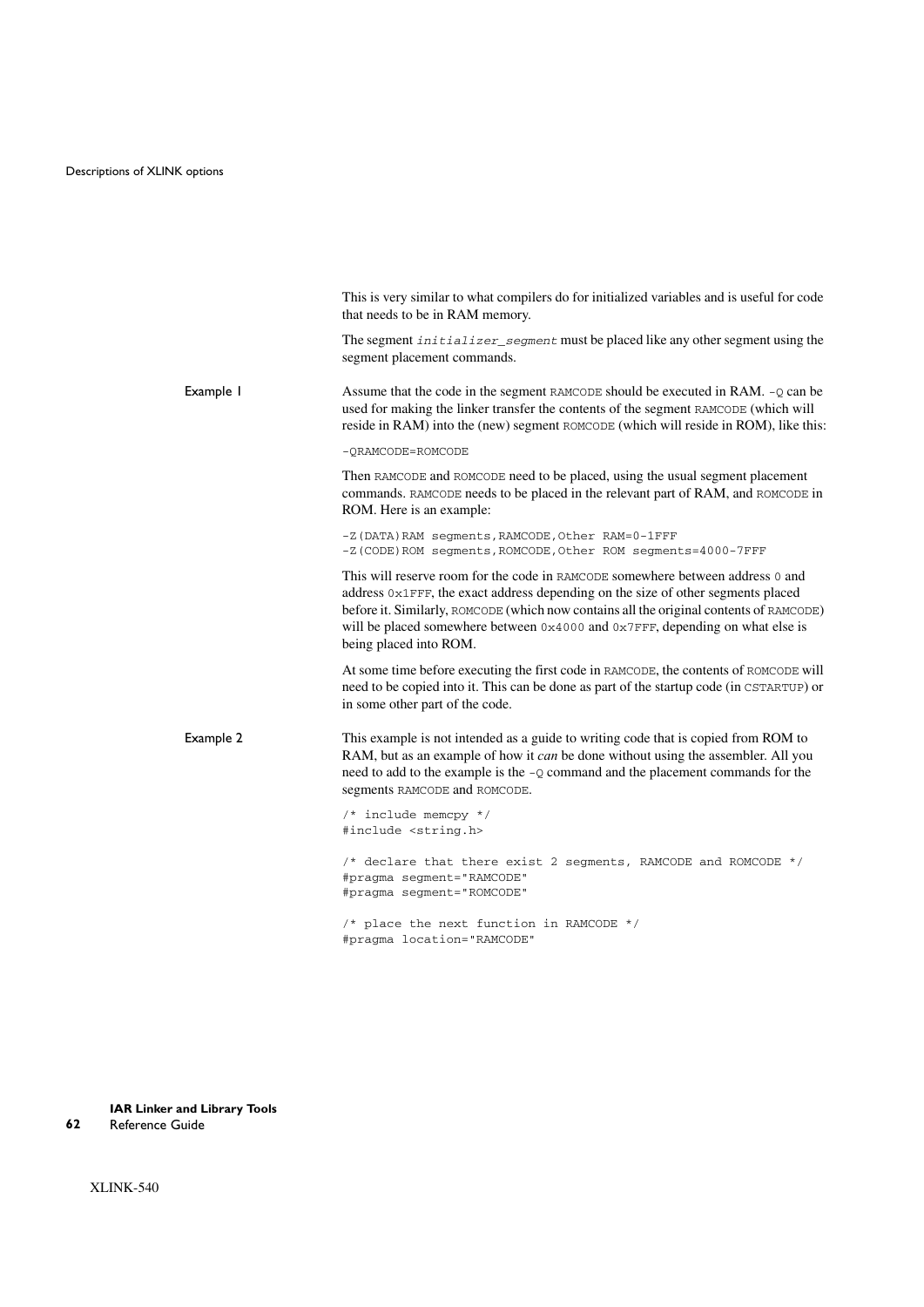```
/* this function is placed in RAMCODE, it does nothing useful,
    it's just an example of an function copied from ROM to RAM */
int adder(int a, int b)
{
  return a + b;
} 
/* enable IAR extensions, this is necessary to get __sfb and 
__sfe, it is of course possible to write this function in 
assembler instead */
#pragma language=extended
void init_ram_code()
{ 
  void * ram_start = _{-}sfb("RAMCODE"); /* start of RAMCODE */
  void * ram_end = __sfe("RAMCODE"); /* end of RAMCODE */
  void * rom_start = __sfb("ROMCODE"); /* start of ROMCODE */
   /* compute the number of bytes to copy */
   unsigned long size = (unsigned long)(ram_end) - (unsigned 
long)(ram start);
   /* copy the contents of ROMCODE to RAMCODE */
 memcpy( ram start, rom start, size );
}
/* restore the previous mode */
#pragma language=default
int main()
{
   /* copy ROMCODE to RAMCODE, this needs to be done before 
anything in RAMCODE is called or referred to */
   init_ram_code();
   /* call the function in RAMCODE */
  return adder( 4, 5 );
}
```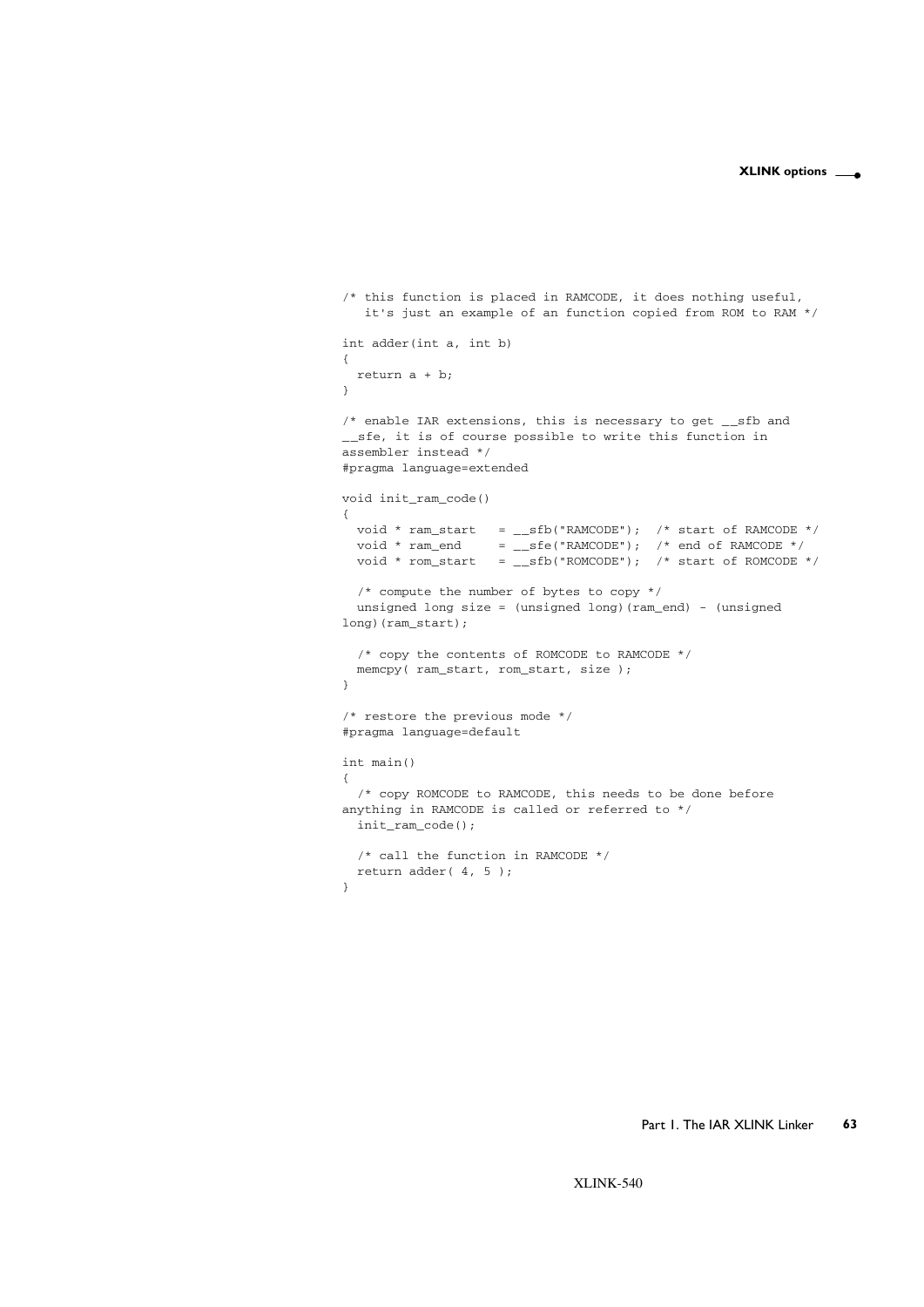## **-R**

|     | Syntax      | $-R[w]$                                    |                                                                                                                                                                                                                                                                |
|-----|-------------|--------------------------------------------|----------------------------------------------------------------------------------------------------------------------------------------------------------------------------------------------------------------------------------------------------------------|
|     | Parameters  | No parameter<br>W                          | Disables the address range checking<br>Range errors are treated as warnings                                                                                                                                                                                    |
|     | Description |                                            | By default, if an address is relocated out of the target CPU's address range (code,<br>external data, or internal data address) an error message is generated. This usually<br>indicates an error in an assembler language module or in the segment placement. |
|     |             |                                            | Use this option to disable or modify the address range check.                                                                                                                                                                                                  |
|     |             | Embedded Workbench IDE.                    | This option is related to the <b>Range checks</b> option in the linker category in the IAR                                                                                                                                                                     |
| -r  |             |                                            |                                                                                                                                                                                                                                                                |
|     | Syntax      | $-r$                                       |                                                                                                                                                                                                                                                                |
|     | Description | DEBUG format, use -F ubrof.                | Use this option to output a file in DEBUG (UBROF) format, with a dnn extension, to<br>be used with the IAR C-SPY Debugger. For emulators that support the IAR Systems                                                                                          |
|     |             | Specifying $-r$ overrides any $-F$ option. |                                                                                                                                                                                                                                                                |
|     |             | Workbench IDE.                             | This option is related to the <b>Output</b> options in the linker category in the IAR Embedded                                                                                                                                                                 |
| -rt |             |                                            |                                                                                                                                                                                                                                                                |
|     | Syntax      | $-rt$                                      |                                                                                                                                                                                                                                                                |
|     | Description | terminal I/O.                              | Use this option to use the output file with the IAR C-SPY Debugger and emulate                                                                                                                                                                                 |
|     |             | Workbench IDE.                             | This option is related to the <b>Output</b> options in the linker category in the IAR Embedded                                                                                                                                                                 |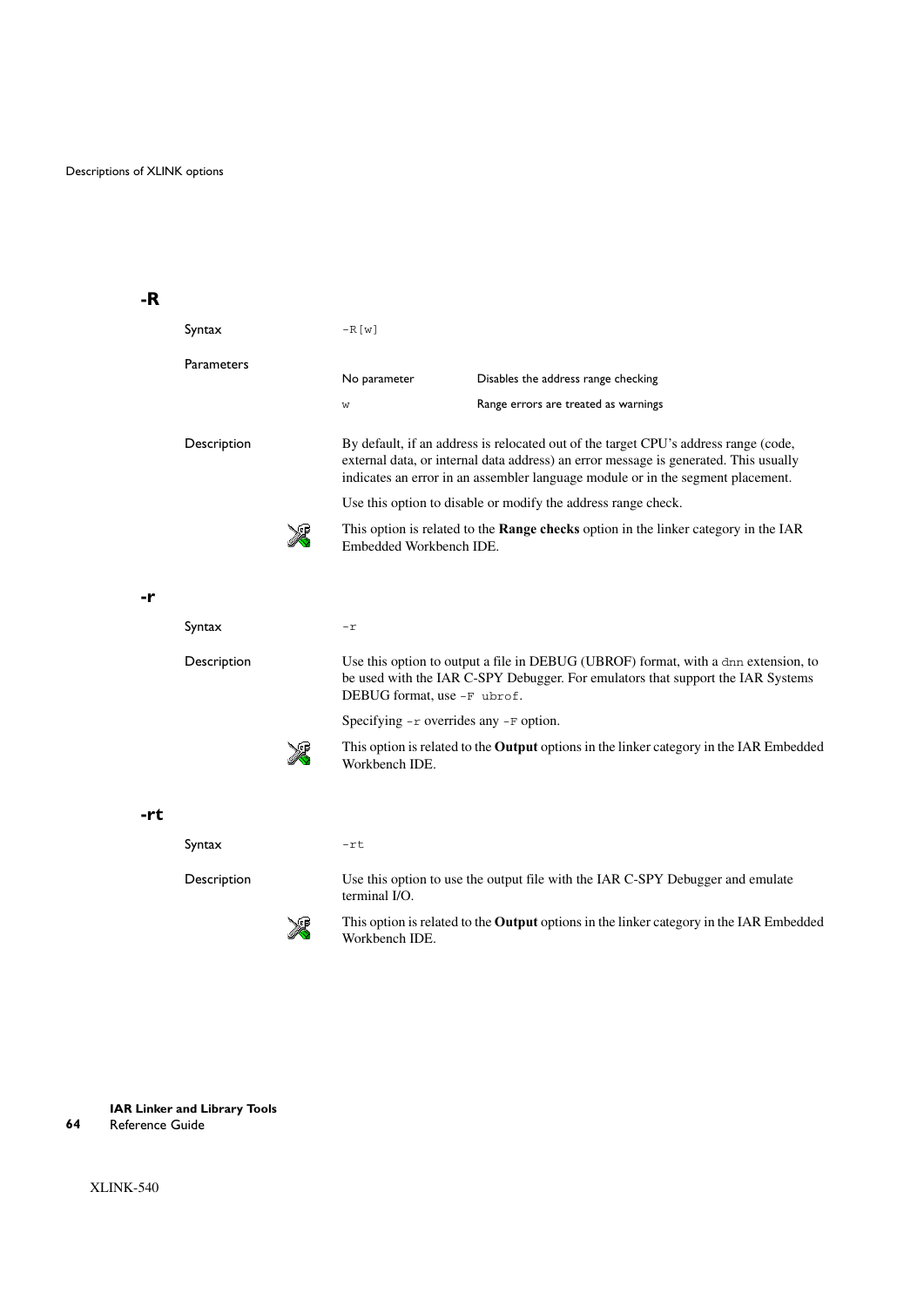# **-S**

| Syntax      | $-S$                                                                                                                                                                                                                                       |
|-------------|--------------------------------------------------------------------------------------------------------------------------------------------------------------------------------------------------------------------------------------------|
| Description | Use this option to turn off the XLINK sign-on message and final statistics report so that<br>nothing appears on your screen during execution. However, this option does not disable<br>error and warning messages or the list file output. |

# **--segment\_mirror**

| Syntax            |                                                                                                                                                                                                                                                                                                                                                                                                                        | --segment_mirror [@]segment=[@]content_segment                                                                                                                                                                                                                                                                                                                |  |
|-------------------|------------------------------------------------------------------------------------------------------------------------------------------------------------------------------------------------------------------------------------------------------------------------------------------------------------------------------------------------------------------------------------------------------------------------|---------------------------------------------------------------------------------------------------------------------------------------------------------------------------------------------------------------------------------------------------------------------------------------------------------------------------------------------------------------|--|
| <b>Parameters</b> |                                                                                                                                                                                                                                                                                                                                                                                                                        |                                                                                                                                                                                                                                                                                                                                                               |  |
|                   | a                                                                                                                                                                                                                                                                                                                                                                                                                      | Excludes the segment from the summary                                                                                                                                                                                                                                                                                                                         |  |
|                   | segment                                                                                                                                                                                                                                                                                                                                                                                                                | The segment that contains the label                                                                                                                                                                                                                                                                                                                           |  |
|                   | content_segment                                                                                                                                                                                                                                                                                                                                                                                                        | The segment that contains the actual bytes                                                                                                                                                                                                                                                                                                                    |  |
| Description       | Use this option to mirror bytes in a memory range that can be accessed from two<br>different addresses.                                                                                                                                                                                                                                                                                                                |                                                                                                                                                                                                                                                                                                                                                               |  |
|                   | A typical example is when some addresses in RAM (that do not correspond to actual<br>RAM) are mapped by the hardware to addresses in ROM. The part in RAM, segment,<br>contains the label and all debug information. The part in ROM, content_segment,<br>contains the actual bytes.<br><b>Note:</b> This option does not involve any actual copying of bytes (which makes it<br>different from the $-\Omega$ option). |                                                                                                                                                                                                                                                                                                                                                               |  |
|                   |                                                                                                                                                                                                                                                                                                                                                                                                                        |                                                                                                                                                                                                                                                                                                                                                               |  |
|                   | The segments must be placed on connected addresses. If the address range<br>0x14000-0x143FF mirrors the range 0x4000-0x43FF, you must place one segment on<br>$0 \times 14000$ and the other on $0 \times 4000$ , using the -z placement command. If you move one<br>segment from the start of the mirrored range, you must also move the other segment<br>exactly the same distance.                                  |                                                                                                                                                                                                                                                                                                                                                               |  |
|                   |                                                                                                                                                                                                                                                                                                                                                                                                                        | Use the $\epsilon$ modifier to exclude one or both of the segment names from the summary. For<br>example, if no modifier is used and the segment contains 200 bytes, 200 bytes will be<br>added to both the CONST and the DATA summary. This is typically not correct because<br>only 200 bytes of <i>address space</i> is used, not 200 actual bytes of RAM. |  |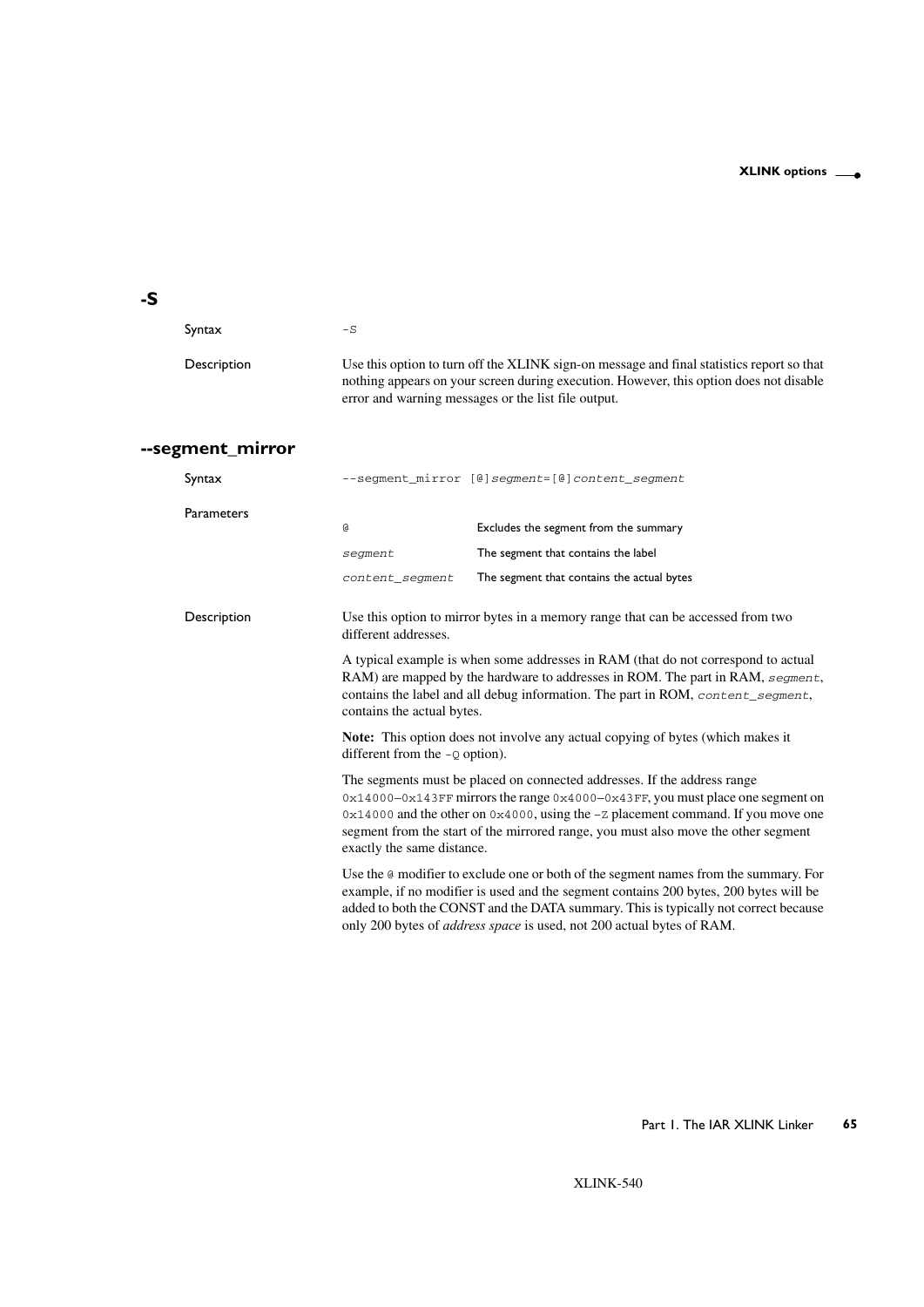| -s |             |                                                                                                                                                                                                                                                                                                          |
|----|-------------|----------------------------------------------------------------------------------------------------------------------------------------------------------------------------------------------------------------------------------------------------------------------------------------------------------|
|    | Syntax      | -s symbol                                                                                                                                                                                                                                                                                                |
|    | Description | This option adds a new way to specify the entry point for an application.                                                                                                                                                                                                                                |
|    |             | If the option is used, the specified $symbo1$ will be used as the application entry point,<br>and there must be a definition for the symbol in the application, or an Undefined<br>External error (error 46) will be generated. This symbol definition will also be<br>included in the final link image. |
|    |             | This option is identical to the <b>Override default program entry</b> option in the linker<br>category in the IAR Embedded Workbench IDE.                                                                                                                                                                |
|    |             |                                                                                                                                                                                                                                                                                                          |

| Syntax            | -U[(address_space)]range=[(address_space)]range                                                                                                                                                                                                                                                                                                                      |                                           |                                                                                                                                                                               |
|-------------------|----------------------------------------------------------------------------------------------------------------------------------------------------------------------------------------------------------------------------------------------------------------------------------------------------------------------------------------------------------------------|-------------------------------------------|-------------------------------------------------------------------------------------------------------------------------------------------------------------------------------|
| <b>Parameters</b> | address_space                                                                                                                                                                                                                                                                                                                                                        |                                           | Specifies the address space if<br>applicable for the target processor. If<br>omitted it defaults to CODE.                                                                     |
|                   | range                                                                                                                                                                                                                                                                                                                                                                | start-end                                 | The range starting at start and<br>ending at end.                                                                                                                             |
| Description       | Each -u command line option declares that the memory given by the range on the left<br>side of the $=$ is the same memory as that given by the range on the right side. This has<br>the effect that, during segment placement, anything occupying some part of either<br>memory will be considered to reserve the corresponding part of the other memory as<br>well. |                                           |                                                                                                                                                                               |
|                   | address spaces.                                                                                                                                                                                                                                                                                                                                                      |                                           | The optional segment type parameter (address_space) that can be included on each<br>side of the = can be used to specify the address space for architectures with multiple    |
| Example 1         | the data address space.                                                                                                                                                                                                                                                                                                                                              |                                           | This example assumes an architecture with separate code and address spaces, where the<br>CODE segment type corresponds to the code address space and the DATA segment type to |
|                   | -P (CODE) MYCODE=4000-5FFF<br>-P(DATA) MYCONST=11000-12FFF                                                                                                                                                                                                                                                                                                           | $-U$ (CODE) 4000-5FFF= (DATA) 11000-12FFF |                                                                                                                                                                               |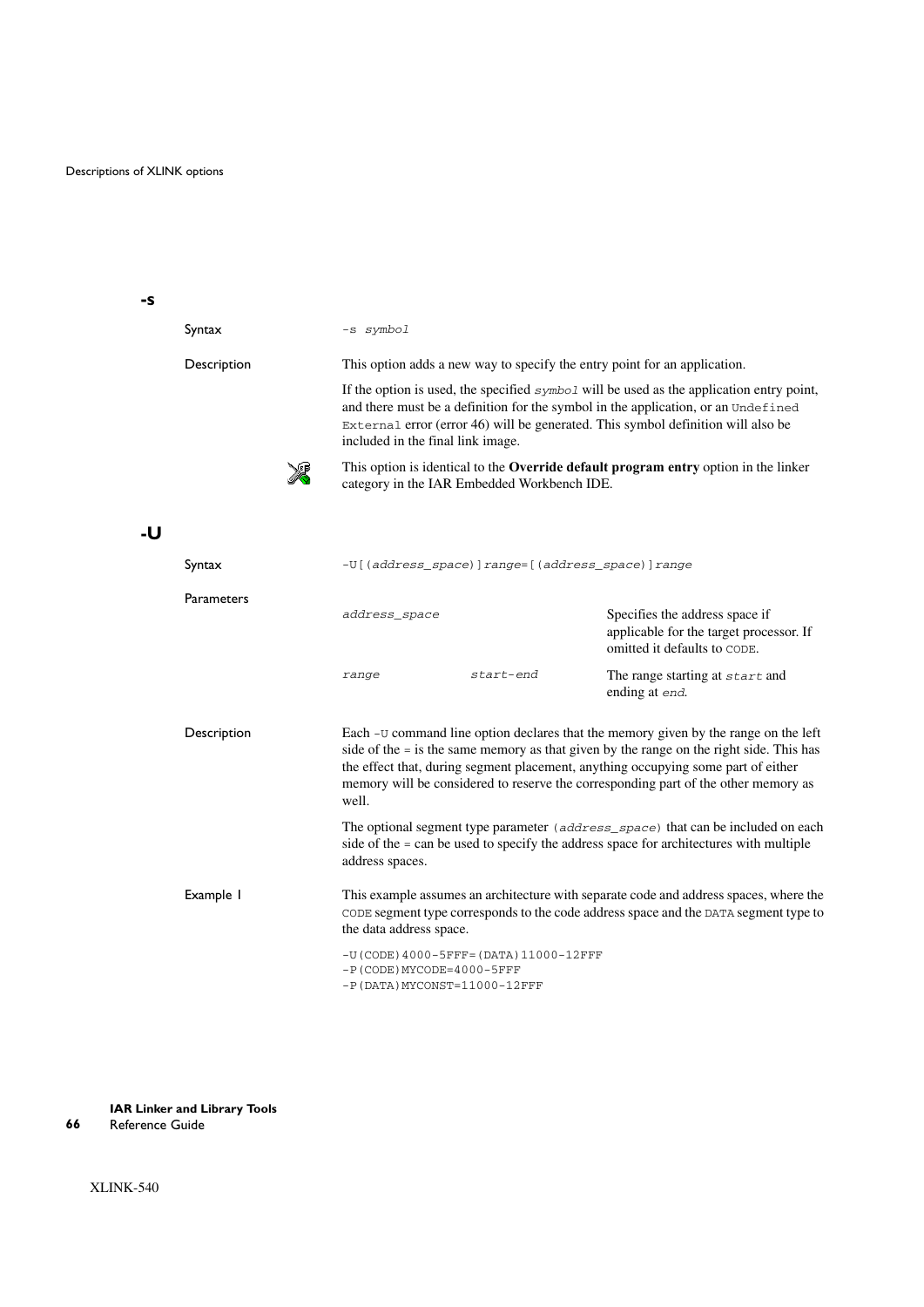|           | The first line declares that the memory at 4000–5FFF in the code address space is also<br>mapped at 11000–12FFF in the data address space.                                                                                                                                                   |
|-----------|----------------------------------------------------------------------------------------------------------------------------------------------------------------------------------------------------------------------------------------------------------------------------------------------|
|           | The second line places the MYCODE segment at 4000–5FFF in the code address space.<br>The corresponding bytes in the data address space will also be reserved. If MYCODE<br>occupies the addresses $4000-473F$ , the range $11000-1173F$ in the data address space<br>will also be reserved.  |
|           | The third line will place the MYCONST segment into whatever parts of the 11000–12FFF<br>memory range are not reserved. In this case it will behave as if we had written:                                                                                                                     |
|           | $-P(DATA) MYCONST = 11740 - 12FFF$                                                                                                                                                                                                                                                           |
| Example 2 | - <i>v</i> is not transitive. This means that overlapping address spaces specified by the same<br>placement option will not be distributed correctly to all involved address ranges. See this<br>example:                                                                                    |
|           | -U (CODE) 1000-1FFF= (DATA) 20000-20FFF<br>-U (DATA) 20000-20FFF= (CONST) 30000-30FFF                                                                                                                                                                                                        |
|           | In this example, if some bytes are placed in the CODE space at address 1000, the<br>corresponding bytes in the DATA space will be reserved, but not the corresponding bytes<br>in the CONST space. The workaround is to specify the third ("missing", so to speak)<br>address space sharing: |
|           | -U (CODE) 1000-1FFF= (CONST) 30000-30FFF                                                                                                                                                                                                                                                     |

**-V**

| Syntax            | $-V(type)$ name [, align] |                                                                                                                                                                                                                                                                                                                                       |
|-------------------|---------------------------|---------------------------------------------------------------------------------------------------------------------------------------------------------------------------------------------------------------------------------------------------------------------------------------------------------------------------------------|
| <b>Parameters</b> | type                      | Specifies the memory type for all segments placed into the<br>relocation area, if applicable for the target processor. If omitted<br>it defaults to UNTYPED.                                                                                                                                                                          |
|                   | name                      | The name you give the area you are defining.                                                                                                                                                                                                                                                                                          |
|                   | align                     | The minimum power of two alignment of the relocation area.<br>For instance, a value of 2 means that the area will always be<br>placed at an address that is an even multiple of 4 bytes. This<br>value must be <i>at least</i> as high as that of any segment that will<br>be placed into the relocation area, but preferably higher. |
| Description       |                           | The -v option specifies a relocation area to place memory segments in.                                                                                                                                                                                                                                                                |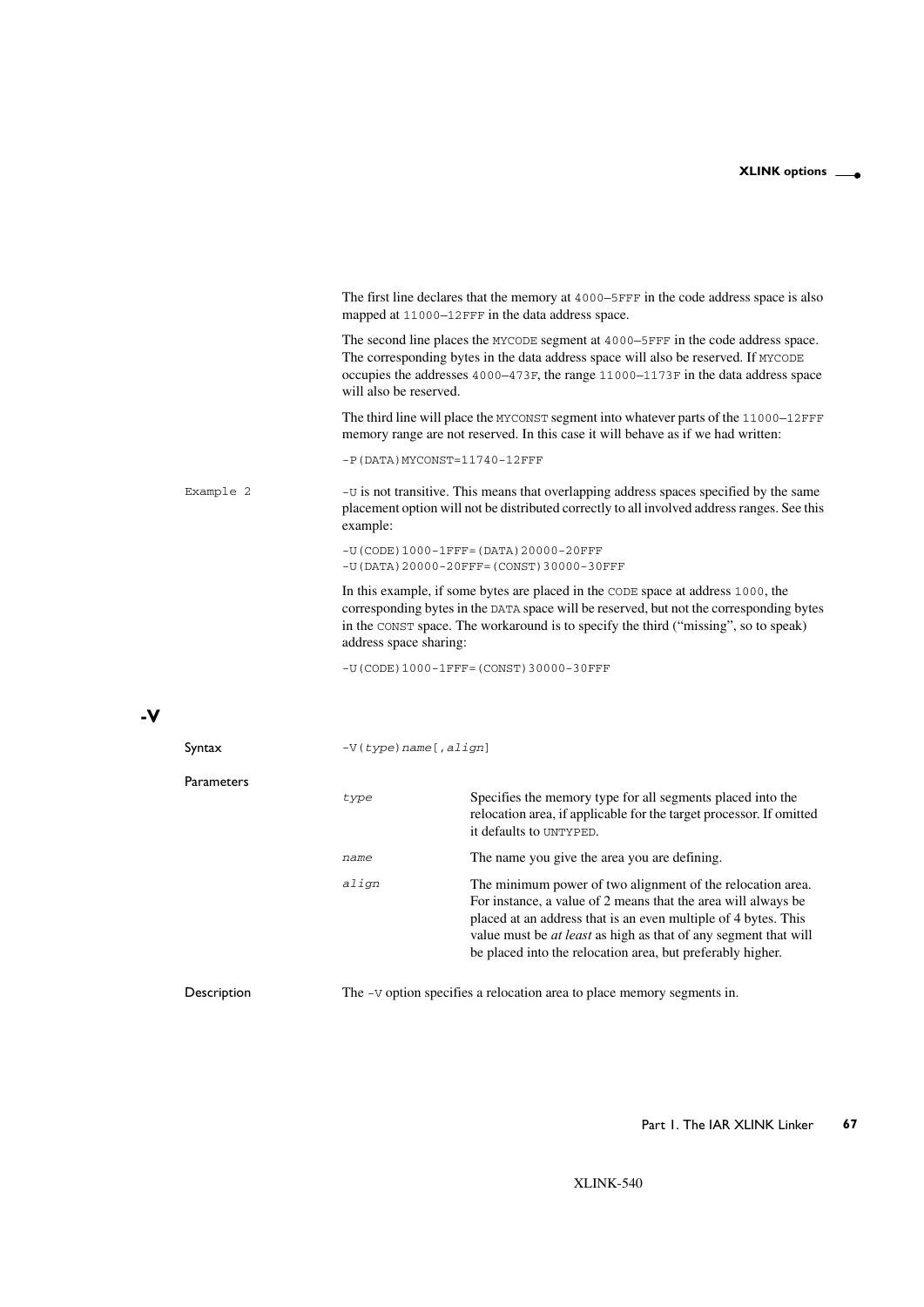Relocation areas are a way of partitioning the set of segments in such a way that a loader can place them in different parts of memory. Each relocation area has a start address that is assigned a value at load time.

When producing non-relocatable output, XLINK assigns addresses to all symbols and segment parts. When producing *relocatable* output, however, each symbol and segment part can instead be assigned an offset from the start of a relocation area. This is then turned into a regular address at load time, when the loader determines the location of each relocation area.

Relocation areas can be used instead of segment types in segment placement commands  $(-Z, -P)$ .

Example  $\frac{1}{2}$  // Declare relocation areas for code, constants and data. -V(CODE)CODE\_AREA, 12 -V(CONST)CONST\_AREA, 12 -V(DATA)DATA\_AREA,12 // Place segments into the relocation areas -Z(CODE\_AREA)RCODE, CODE=0-FFFFFF -Z(CONST\_AREA)DATA\_C,DATA\_ID=0-FFFFFF -Z(DATA\_AREA)DATA\_Z,DATA\_I=0-FFFFFF

> If the relocation areas share the same memory, this must be explicitly declared using the -U option, for example like this:

-U(CODE\_AREA)0-FFFF=(CONST\_AREA)0-FFFF

**Note:** Avoid mixing segment placement using relocation areas with placement using segment types. This would result in an executable file where parts are relocatable and parts are absolute, which is unlikely to be very useful.

**-w** 

Syntax  $-w[n] s | t | ID[=severity]$ 

#### Parameters

| No parameter | Disables all warning messages.                                                                                                       |
|--------------|--------------------------------------------------------------------------------------------------------------------------------------|
| n            | Disables warning $n$ , where $n$ is the number of the warning.                                                                       |
| s            | If there are warnings but no errors, the linker's return value is changed from<br>$0$ to $1$ .                                       |
| t            | Suppresses the detailed type information given for warning 6 (type conflict)<br>and warning 35 (multiple structs with the same tag). |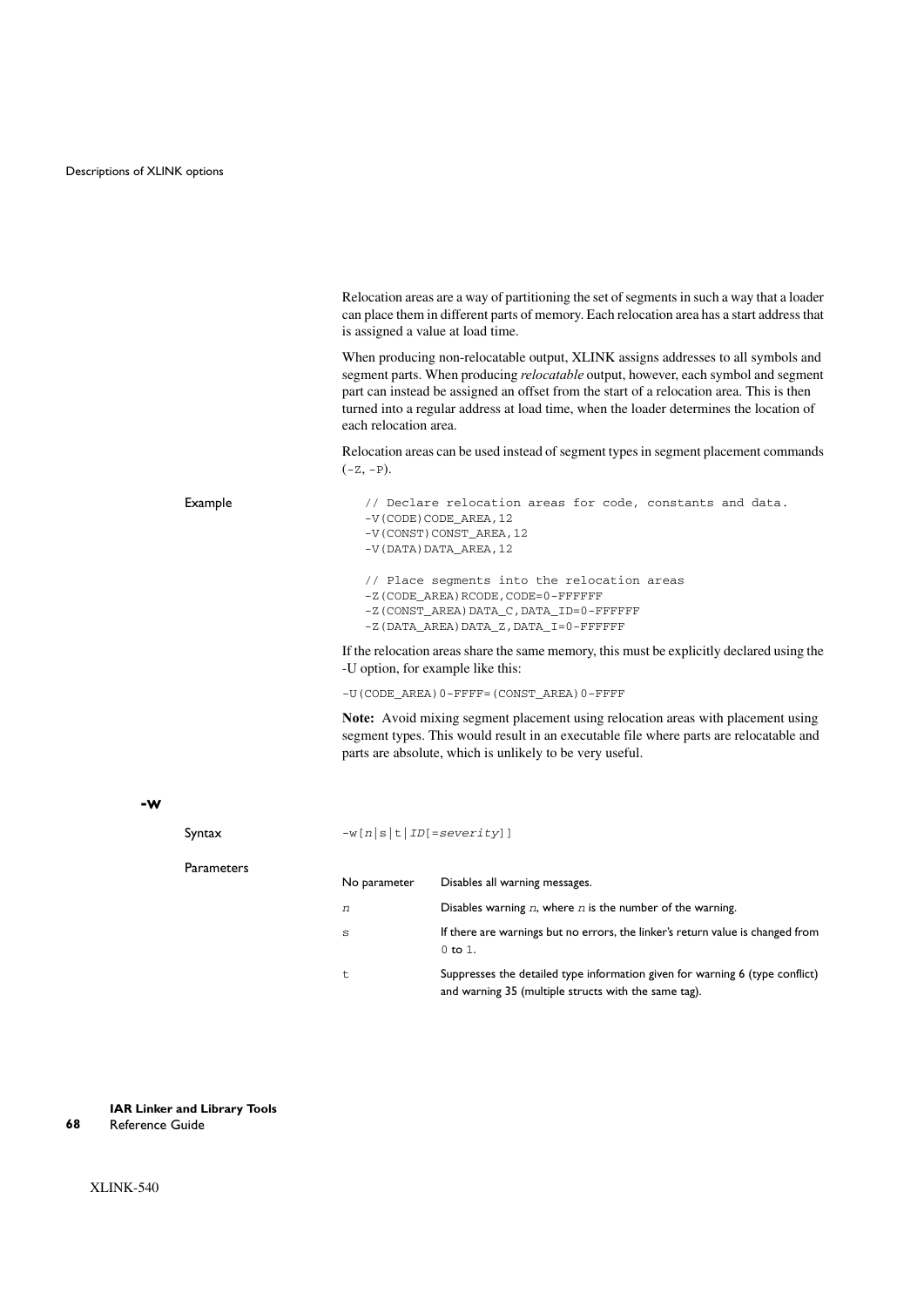|                                             | ID                         | Changes the severity of the diagnostic message $ID$ , which is either the letter<br>$e$ followed by an error number, the letter $w$ followed by a warning number,<br>or just a warning number.                                                 |  |  |  |
|---------------------------------------------|----------------------------|------------------------------------------------------------------------------------------------------------------------------------------------------------------------------------------------------------------------------------------------|--|--|--|
|                                             | severity                   | The severity of the diagnostic message. Choose between:<br>i - Ignore this diagnostic message. No diagnostic output. (Default.)<br>$w$ – Classify this diagnostic message as a warning.<br>$e$ – Classify this diagnostic message as an error. |  |  |  |
| Description                                 |                            | This option disables or reclassifies diagnostic messages. The $-w$ option can be used<br>several times in order to change the severity of more than one diagnostic message. If no<br>argument is given, all warnings are disabled.             |  |  |  |
|                                             |                            | Fatal errors are not affected by this option.                                                                                                                                                                                                  |  |  |  |
|                                             |                            | Because the severity of diagnostic messages can be changed, the identity of a particular<br>diagnostic message includes its original severity as well as its number. That is,<br>diagnostic messages will typically be output as:              |  |  |  |
|                                             |                            | Warning [w6]: Type conflict for external/entry                                                                                                                                                                                                 |  |  |  |
|                                             |                            | Error [e46]: Undefined external                                                                                                                                                                                                                |  |  |  |
| Example I                                   | $-w3 - w7$                 |                                                                                                                                                                                                                                                |  |  |  |
|                                             | Disables warnings 3 and 7. |                                                                                                                                                                                                                                                |  |  |  |
| Example 2<br>$-w26$<br>$-ww26$<br>$-ww26=i$ |                            |                                                                                                                                                                                                                                                |  |  |  |
|                                             |                            | These three are equivalent and turn off warning 26.                                                                                                                                                                                            |  |  |  |
| Example 3                                   | $-$ we $106$ =w            |                                                                                                                                                                                                                                                |  |  |  |
|                                             |                            | This causes error 106 to be reported as a warning.                                                                                                                                                                                             |  |  |  |
|                                             | Embedded Workbench IDE.    | This option is related to the <b>Diagnostics</b> options in the linker category in the IAR                                                                                                                                                     |  |  |  |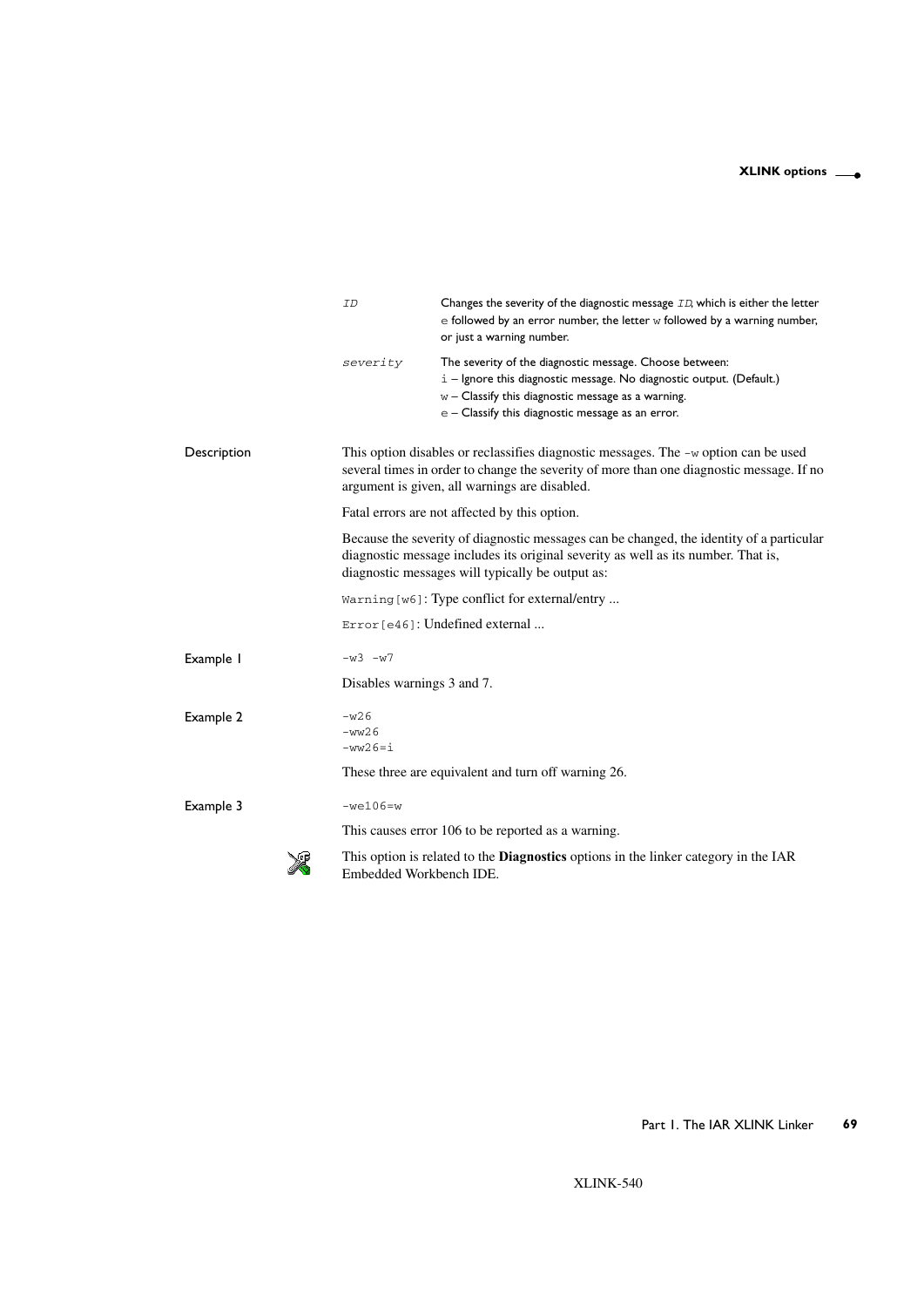#### **-x**

| Syntax      |                 | -x[e][h][i][m][n][s][o]                                                                                                                                                                                            |  |  |
|-------------|-----------------|--------------------------------------------------------------------------------------------------------------------------------------------------------------------------------------------------------------------|--|--|
| Parameters  | e               | An abbreviated list of every entry (global symbol) in every module. This entry<br>map is useful for quickly finding the address of a routine or data element. See<br>Symbol listing (-xe), page 29.                |  |  |
|             | ħ               | The list file will be in HTML format, with hyperlinks.                                                                                                                                                             |  |  |
|             | i               | Includes all segment parts in a linked module in the list file, not just the<br>segment parts that were included in the output. This makes it possible to<br>determine exactly which entries that were not needed. |  |  |
|             | m               | A list of all segments, local symbols, and entries (public symbols) for every<br>module in the program. See Module map (-xm), page 26.                                                                             |  |  |
|             | n               | Generates a module summary. See Module summary (-xn), page 30.                                                                                                                                                     |  |  |
|             | S               | A list of all the segments in dump order. See Segment map (-xs), page 28.                                                                                                                                          |  |  |
|             | $\circ$         | If the compiler uses static overlay, this parameter includes a listing of the static<br>overlay system in the list file. See Static overlay system map (-xo), page 31.                                             |  |  |
| Description |                 | Use this option to include a segment map in the XLINK list file. This option is used with<br>the list options $-L$ or $-1$ .                                                                                       |  |  |
|             |                 | When the $-x$ option is specified without any of the optional parameters, a default<br>cross-reference list file will be generated which is equivalent to -xms. This includes:                                     |  |  |
|             |                 | • A header section with basic program information.                                                                                                                                                                 |  |  |
|             |                 | • A module load map with symbol cross-reference information.                                                                                                                                                       |  |  |
|             |                 | A segment load map in dump order.                                                                                                                                                                                  |  |  |
|             | been specified. | Cross-reference information is listed to the screen if neither of the $-1$ or $-L$ options has                                                                                                                     |  |  |
| See also    |                 | $-L$ , page 55, and $-l$ , page 55.                                                                                                                                                                                |  |  |
|             | Warkhangh IDE   | This option is related to the List options in the linker category in the IAR Embedded                                                                                                                              |  |  |

Workbench IDE.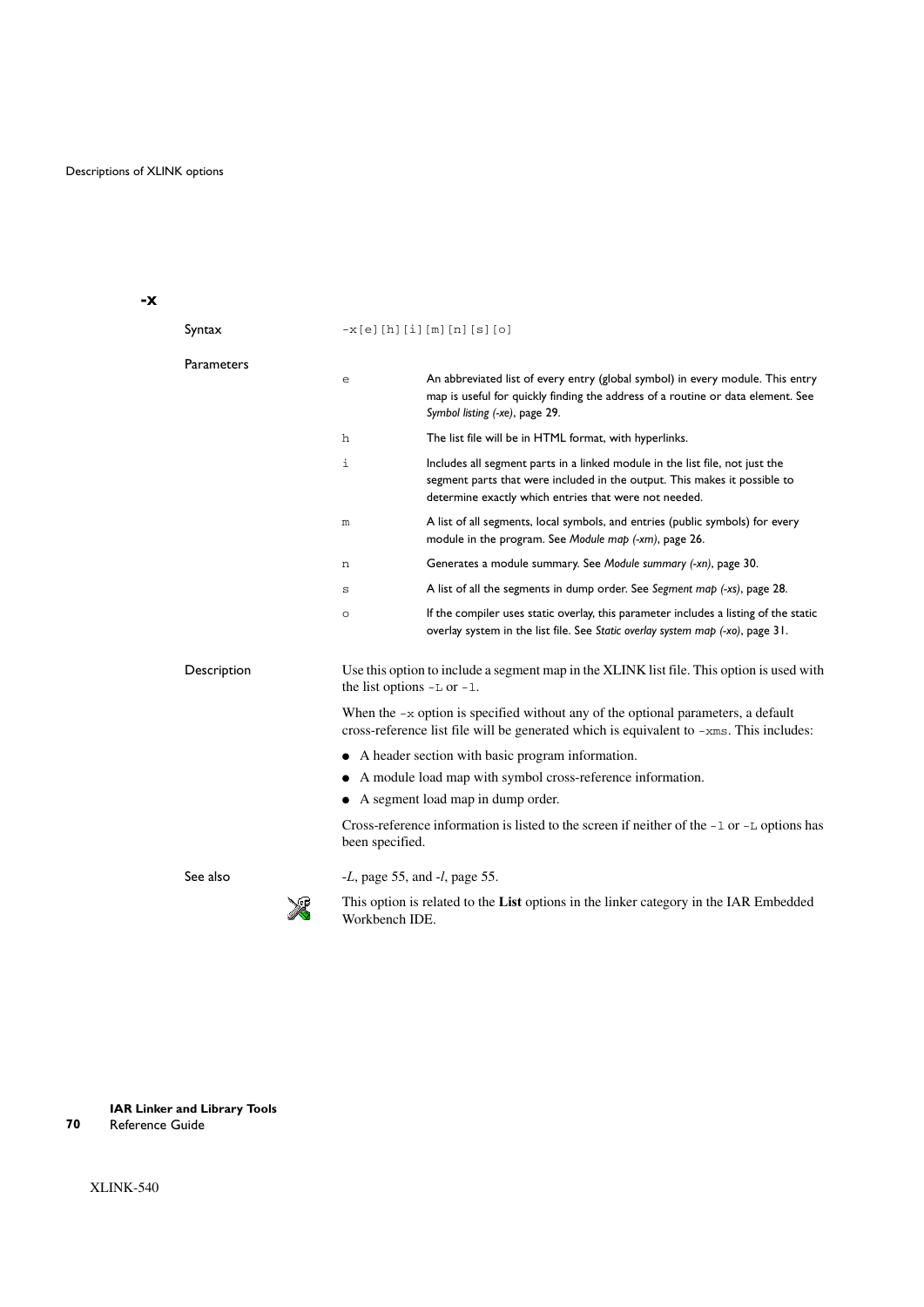# **-Y**

| Syntax      | $-Y[char]$                                                                                                                                                                                            |
|-------------|-------------------------------------------------------------------------------------------------------------------------------------------------------------------------------------------------------|
| Description | Use this option to select enhancements available for some output formats. The affected<br>formats are PENTICA, MPDS-SYMB, AOMF8051, INTEL-STANDARD, MPDS-CODE,<br>DEBUG, and INTEL-EXTENDED.          |
| See also    | The chapter <i>XLINK output formats</i> .                                                                                                                                                             |
|             | This option is related to the <b>Output</b> options in the linker category in the IAR Embedded<br>Workbench IDE.                                                                                      |
| Syntax      | $-y[chars]$                                                                                                                                                                                           |
| Description | Use this option to specify output format variants for some formats. A sequence of flag<br>characters can be specified after the option $-y$ . The affected formats are ELF, IEEE695,<br>and XCOFF78K. |
| See also    | The chapter XLINK output formats.                                                                                                                                                                     |
|             | This option is related to the <b>Output</b> options in the linker category in the IAR Embedded<br>Workbench IDE.                                                                                      |

## **-Z**

**-y** 

| Syntax            |      | $-Z[0]$ [(type)]segment1[ align[ ]][,segment2[ align[ ]],<br>$segmentn[ align[ ]][= !] \nmapsto [range], range]$                                                           |  |
|-------------------|------|----------------------------------------------------------------------------------------------------------------------------------------------------------------------------|--|
| <b>Parameters</b> | e    | Allocates the segments without taking<br>into account any other use of the address<br>ranges given. This is useful if you for some<br>reason want the segments to overlap. |  |
|                   | type | Specifies the memory type for all<br>segments if applicable for the target<br>processor. If omitted it defaults to<br>UNTYPED.                                             |  |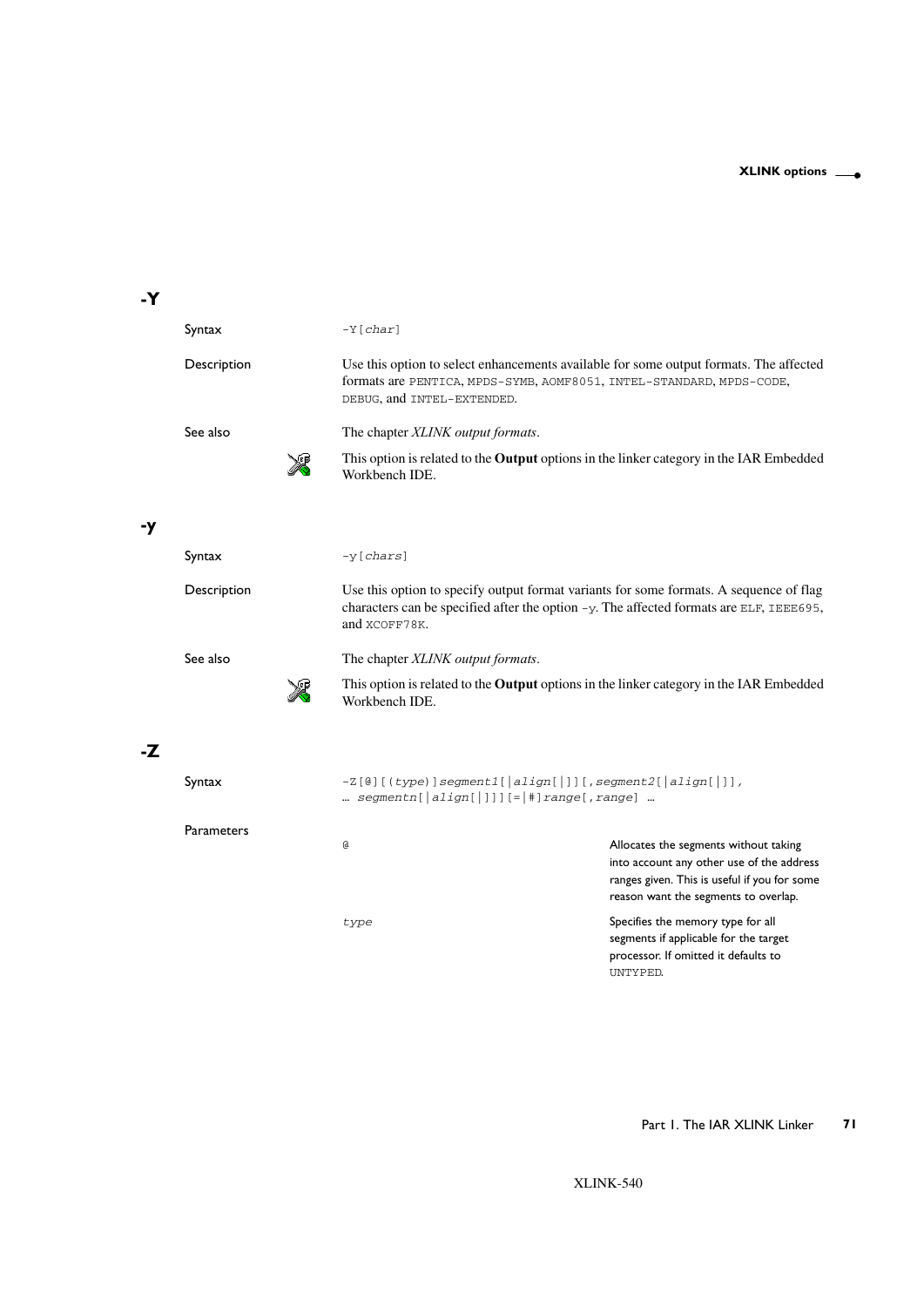| segmentl<br>segment2<br>,<br>segmentn |                                                                                                                                                                                                         | A list of one or more segments to be<br>linked, separated by commas.<br>The segments are allocated in memory in<br>the same order as they are listed.<br>Appending +nnnn to a segment name<br>increases the amount of memory that<br>XLINK will allocate for that segment by<br>nnnn bytes. |
|---------------------------------------|---------------------------------------------------------------------------------------------------------------------------------------------------------------------------------------------------------|---------------------------------------------------------------------------------------------------------------------------------------------------------------------------------------------------------------------------------------------------------------------------------------------|
| align                                 |                                                                                                                                                                                                         | Increases the alignment of the segment,<br>see Specifying the alignment of a segment,<br>page 74.                                                                                                                                                                                           |
| $=$ or $\#$                           | Specifies how segments are allocated:                                                                                                                                                                   |                                                                                                                                                                                                                                                                                             |
|                                       | $\equiv$                                                                                                                                                                                                | Allocates the segments so they begin at<br>the start of the specified range (upward<br>allocation).                                                                                                                                                                                         |
|                                       | $\#$                                                                                                                                                                                                    | Allocates the segment so they finish at the<br>end of the specified range (downward<br>allocation).                                                                                                                                                                                         |
|                                       | If an allocation operator (and range) is<br>not specified, the segments will be<br>allocated upwards from the last<br>segment that was linked, or from<br>address 0 if no segments have been<br>linked. |                                                                                                                                                                                                                                                                                             |
| range                                 | start-end                                                                                                                                                                                               | The range starting at $start$ and ending<br>at end.                                                                                                                                                                                                                                         |
|                                       | [start-end]*count+offset                                                                                                                                                                                | Specifies <i>count</i> ranges, where the first is<br>from start to end, the next is from<br>start+offset to end+offset, and<br>so on. The +offset part is optional, and<br>defaults to the length of the range.                                                                             |
|                                       | [start-end]/pagesize                                                                                                                                                                                    | Specifies the entire range from start<br>to end, divided into pages of size and<br>alignment pagesize. Note: The start<br>and end of the range do not have to<br>coincide with a page boundary.                                                                                             |
|                                       | start:+size                                                                                                                                                                                             | The range starting at $start$ with the<br>length $size$ .                                                                                                                                                                                                                                   |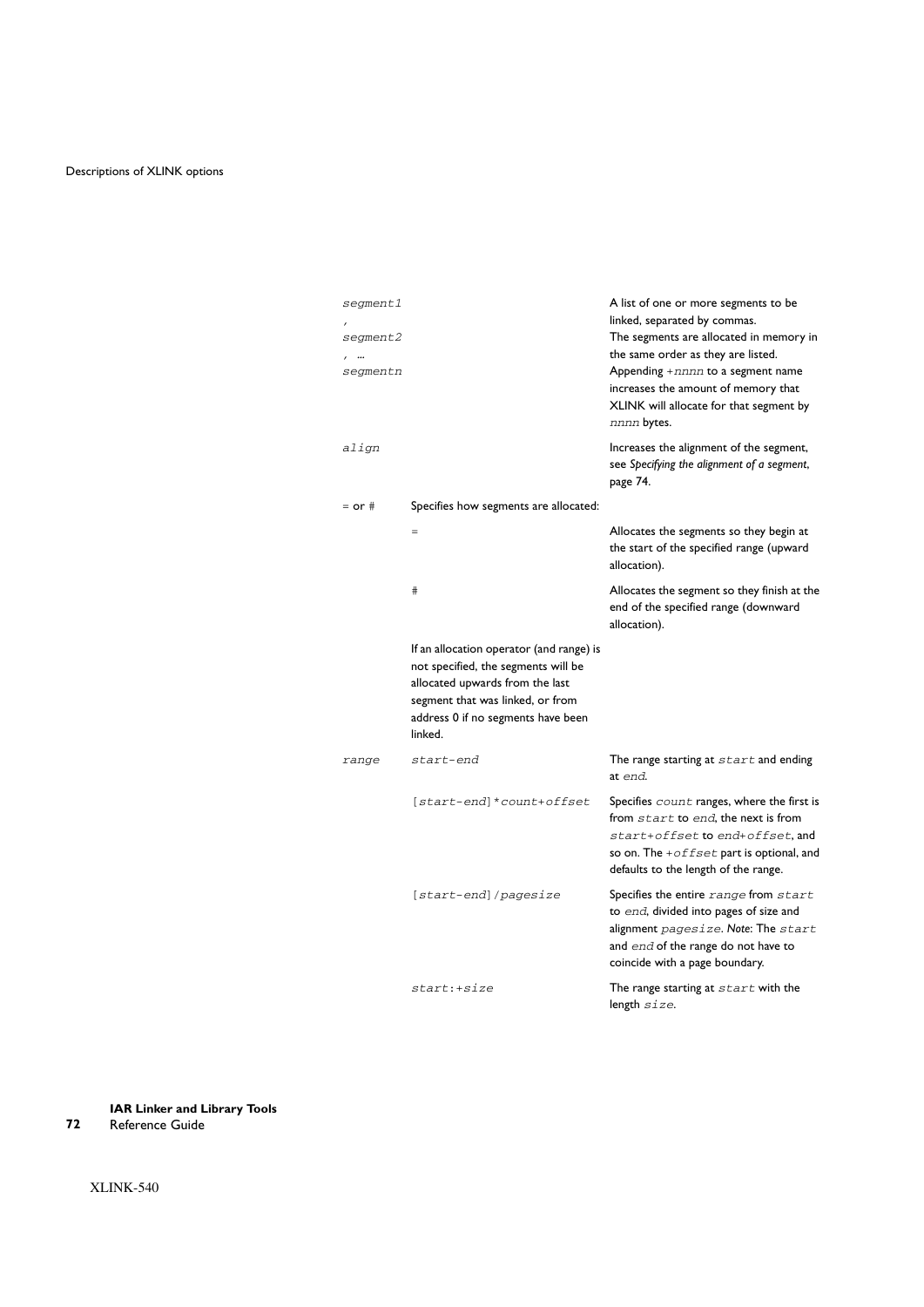| [start:+size]*count+offse<br>t | Specifies count ranges, where the first<br>begins at $start$ and has the length<br>$size$ , the next one begins at $start+$<br>$offset$ and has the same length, and so<br>on. The $+offset$ part is optional, and<br>defaults to the length of the range. |
|--------------------------------|------------------------------------------------------------------------------------------------------------------------------------------------------------------------------------------------------------------------------------------------------------|
| $[start; + size]/pagesize$     | Specifies the entire range beginning at<br>$start$ and with the length $size$ , divided<br>into pages of size and alignment<br>$pagesize$ . Note: The beginning and end<br>of the range do not have to coincide with<br>a page boundary.                   |

Description Use this option to specify how and where segments will be allocated in the memory map. If the linker finds a segment in an input file that is not defined either with  $-z$  or  $-p$ , an error is reported. There can be more than one -Z definition. Placement into far memory (the FAR, FARCODE, and FARCONST segment types) is treated separately. Using the  $-z$  option for far memory, places the segments that fit entirely into the first page and range sequentially, and then places the rest using a special variant of sequential placement that can move an individual segment part into the next range if it did not fit. This means that far segments can be split into several memory ranges, but it is guaranteed that a far segment has a well-defined start and end.

The following examples show the address range syntax:

| $0-9F, 100-1FF$         | Two ranges, one from zero to 9F, one from 100 to 1FF. |
|-------------------------|-------------------------------------------------------|
| $[1000-1$ FFF] *3+2000  | Three ranges: 1000-1FFF, 3000-3FFF, 5000-5FFF.        |
| $[1000-1$ FFF] *3       | Three ranges: 1000-1FFF,2000-2FFF,3000-3FFF.          |
| $[50-77F]/200$          | Five ranges: 50-1FF,200-3FF,400-5FF,600-77F.          |
| $1000: +1000$           | One range from 1000 to 1FFF.                          |
| $[1000: +1000]$ *3+2000 | Three ranges: 1000-1FFF, 3000-3FFF, 5000-5FFF.        |

All numbers in segment placement command-line options are interpreted as hexadecimal unless they are preceded by a . (period). That is, the numbers written as 10 and .16 are both interpreted as sixteen. If you want, you can put 0x before the number to make it extra clear that it is hexadecimal, like this:  $0 \times 4$ FFF.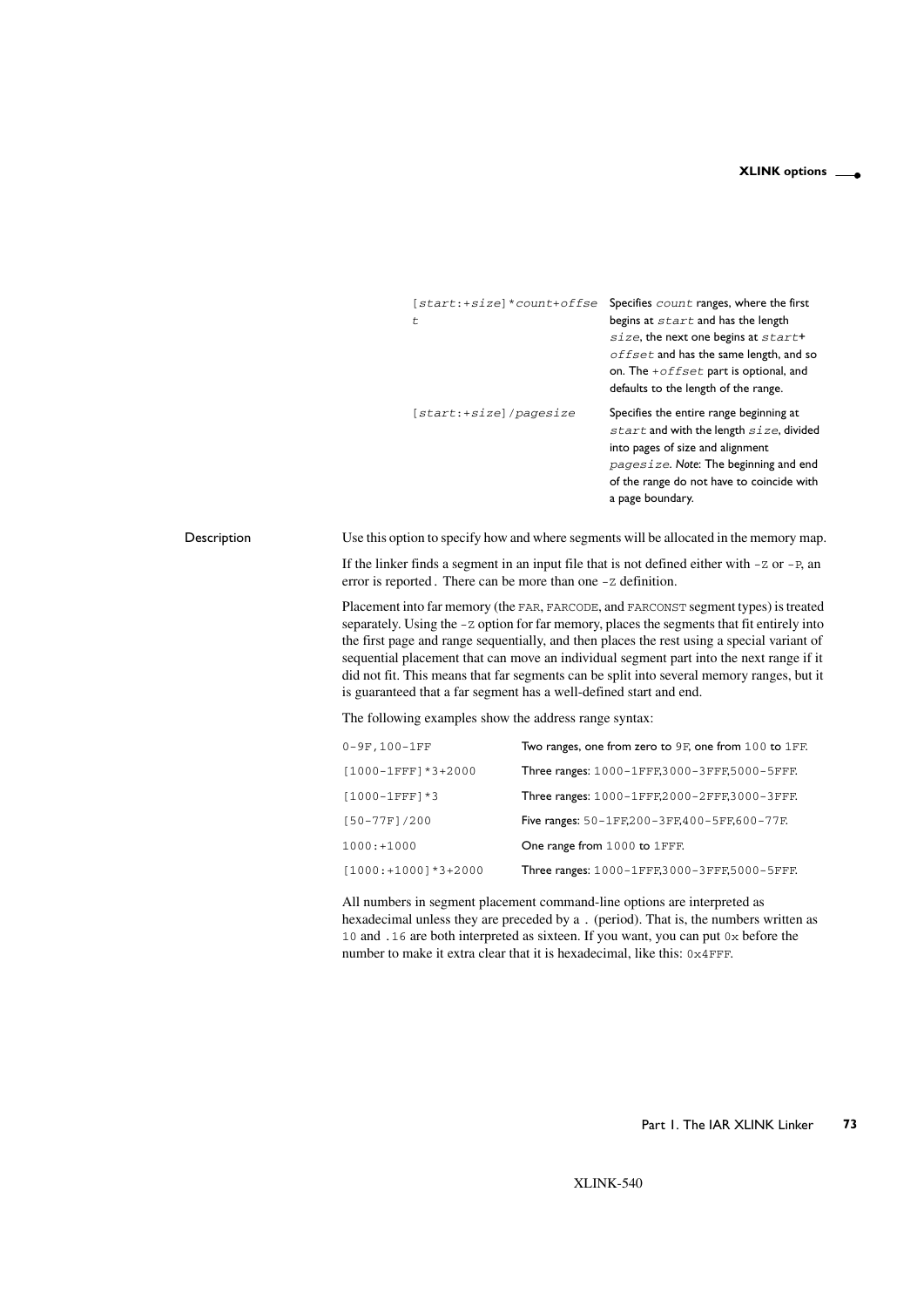|           | Specifying the alignment of a segment                                                                                                                                                                                                                                                                                                                                                                                                                                                                                                                  |
|-----------|--------------------------------------------------------------------------------------------------------------------------------------------------------------------------------------------------------------------------------------------------------------------------------------------------------------------------------------------------------------------------------------------------------------------------------------------------------------------------------------------------------------------------------------------------------|
|           | If a segment is placed using the $-z$ placement command, you can increase its alignment.                                                                                                                                                                                                                                                                                                                                                                                                                                                               |
|           | -Z[(type)]segment1[ align[ ]][,segment2][=ranges]                                                                                                                                                                                                                                                                                                                                                                                                                                                                                                      |
|           | align can be any integer in the range $0-31$                                                                                                                                                                                                                                                                                                                                                                                                                                                                                                           |
|           | $a$ 1 i gn is treated as a decimal number (XLINK uses hexadecimal notation by default, so<br>this is an exception). align does not specify the desired alignment in bytes, but the<br>number of bits that are forced to zero, starting from the least significant bit of the<br>address. The alignment thus becomes 2 raised to the power of $align$ , so 0 means no<br>alignment (or 1-byte aligned), 1 means 2-byte aligned, 2 means 4-byte aligned, and so<br>on. XLINK reports alignment in the segment map part of linker list files in this way. |
| Example 1 | -Z (CODE) MY_ALIGNED_CODE   2=ROMSTART-ROMEND                                                                                                                                                                                                                                                                                                                                                                                                                                                                                                          |
|           | This aligns the start of the segment MY_ALIGNED_CODE to be 4-byte aligned.                                                                                                                                                                                                                                                                                                                                                                                                                                                                             |
| Example 2 | -Z (DATA) MY_ALIGNED_DATA   8, MY_OTHER_DATA=RAMSTART-RAMEND                                                                                                                                                                                                                                                                                                                                                                                                                                                                                           |
|           | This aligns the start of the segment MY_ALIGNED_DATA to be 256-byte aligned. The<br>alignment of the MY_OTHER_DATA segment is not affected.                                                                                                                                                                                                                                                                                                                                                                                                            |
|           | This option has no effect if the specified alignment is less than or equal to the natural<br>alignment of the segment.                                                                                                                                                                                                                                                                                                                                                                                                                                 |
|           | If all ign is surrounded by vertical bars on both sides (like $ 2 $ ), the size of the segment<br>will become a multiple of the segment's alignment in addition to the segment getting the<br>alignment set by align.                                                                                                                                                                                                                                                                                                                                  |
| Example 3 | -Z (CODE) ALIGNED_CODE   2   , OTHER_ALIGNED   3 , MORE_CODE=ROMSTART-ROMEND                                                                                                                                                                                                                                                                                                                                                                                                                                                                           |
|           | This will result in ALIGNED_CODE becoming 4-byte aligned, and its size will be a<br>multiple of 4. OTHER_ALIGNED becomes 8-byte aligned, but its size is not affected.<br>MORE_CODE is not affected by the alignment of the others.                                                                                                                                                                                                                                                                                                                    |
|           |                                                                                                                                                                                                                                                                                                                                                                                                                                                                                                                                                        |

| Syntax     |         | $-z[a][b][o][p][s]$                 |  |
|------------|---------|-------------------------------------|--|
| Parameters | a       | Ignore overlapping absolute entries |  |
|            | b       | Ignore overlaps for bit areas       |  |
|            | $\circ$ | Check overlaps for bit areas        |  |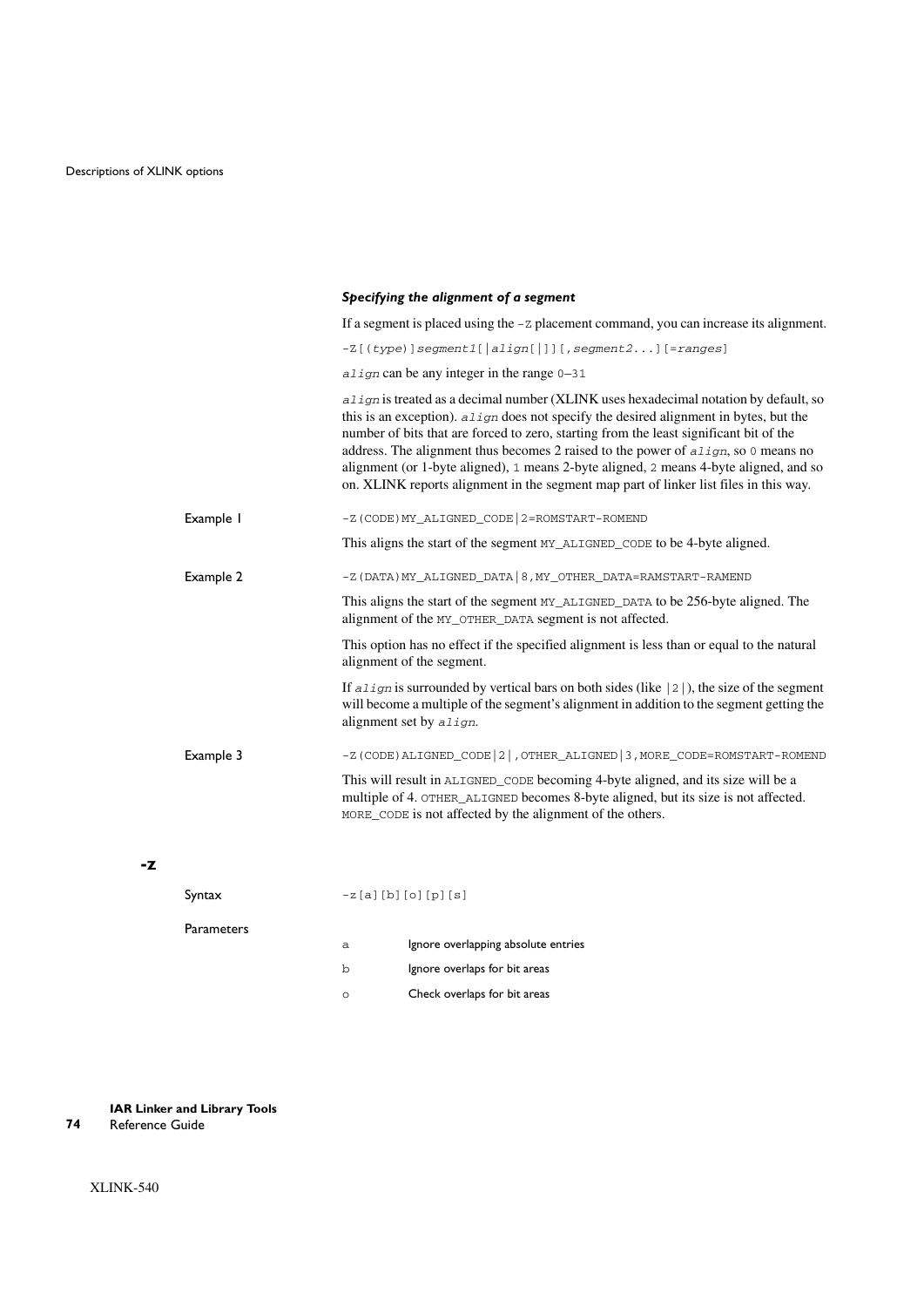|             | Check overlaps for SFR areas<br>p                                                                                                                                                                                                                                                                                   |
|-------------|---------------------------------------------------------------------------------------------------------------------------------------------------------------------------------------------------------------------------------------------------------------------------------------------------------------------|
|             | Ignore overlaps for the SFR area<br>S                                                                                                                                                                                                                                                                               |
| Description | Use this option to reduce segment overlap errors to warnings, making it possible to<br>produce cross-reference maps, etc.                                                                                                                                                                                           |
|             | -za suppresses overlap errors between absolute entries. This is useful if you, for<br>example, have several absolutely placed variables on the same address. Note that -za<br>only ignores overlaps where both entries are absolutely placed.                                                                       |
|             | All overlaps are reported by default. You can specify $-zb$ and $-zs$ to ignore overlaps to<br>the bit and SFR area respectively.                                                                                                                                                                                   |
|             | For the 8051 processor, only overlaps that do not involve bit segments or SFRs are<br>reported. You can specify $-z_0$ and $-z_p$ to report overlaps.                                                                                                                                                               |
|             | Using the $-zs$ option requires that the used processor has a dedicated SFR area that<br>XLINK has been made aware of. The only processor that has a dedicated SFR area for<br>these purposes is the 8051. Using the $-zs$ option for any other processor will generate<br>warning 68 but otherwise have no effect. |
|             | Use $-zb$ to suppress error 24 (segment overlap) for segment overlaps where at least one<br>of the involved segments is a bit segment.                                                                                                                                                                              |
| ╲╔⋻         | This option is identical to the <b>Segment overlan warnings</b> option in the linker category                                                                                                                                                                                                                       |



This option is identical to the **Segment overlap warnings** option in the linker category in the IAR Embedded Workbench IDE.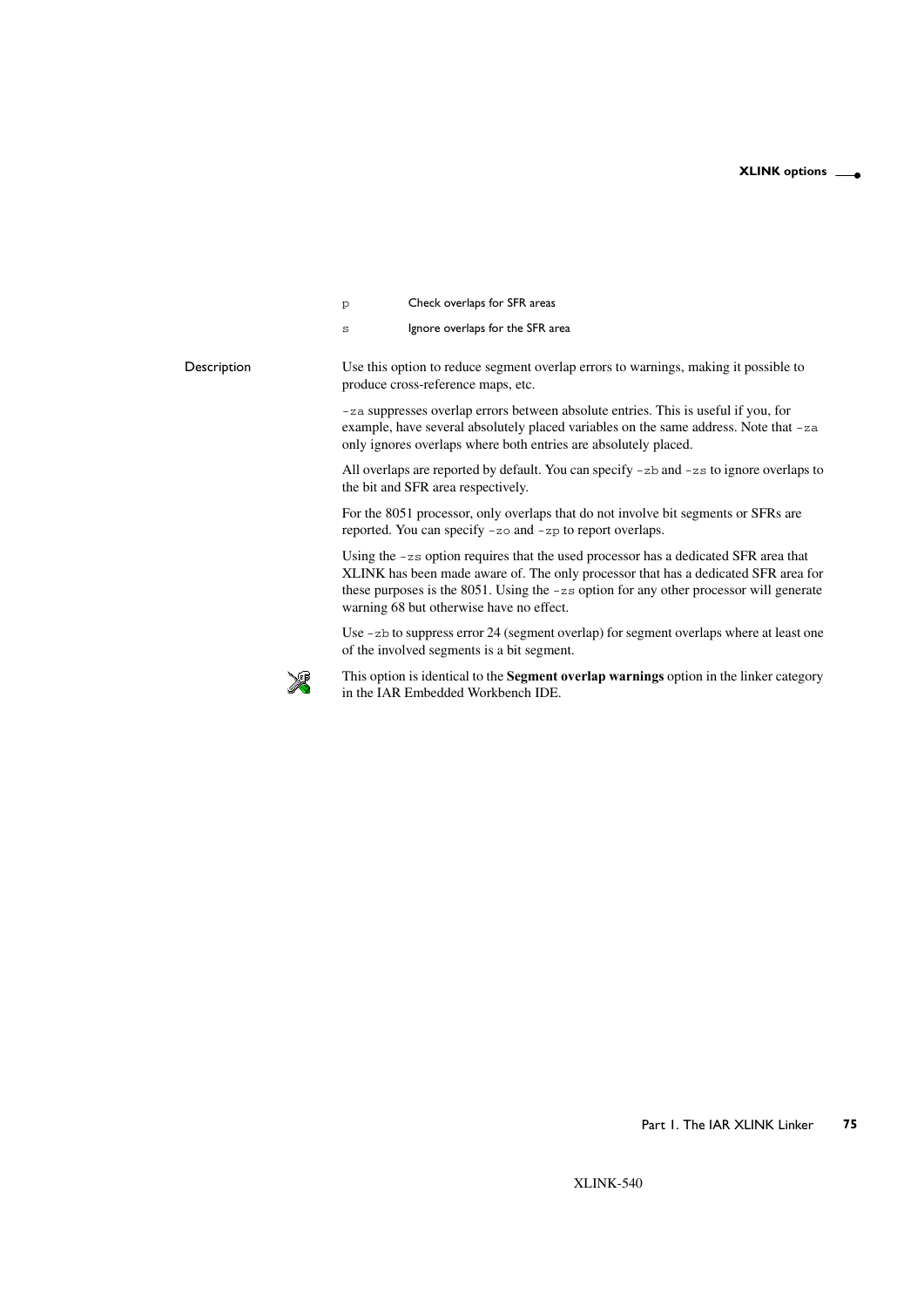Descriptions of XLINK options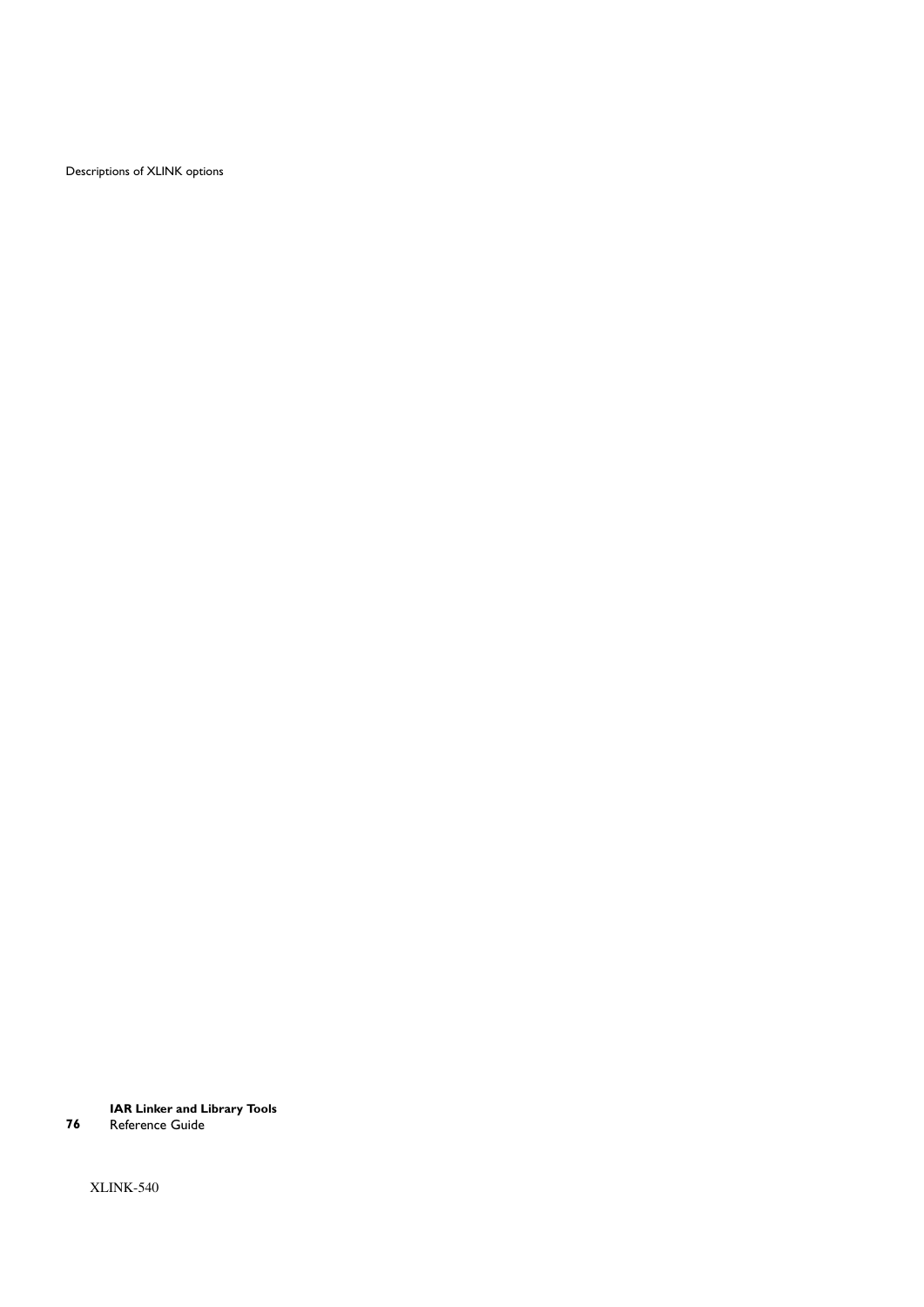# <span id="page-76-0"></span>**XLINK output formats**

This chapter gives a summary of the IAR XLINK Linker output formats.

# **Single output file**

The following formats result in the generation of a single output file:

| Format                | <b>Type</b>  | <b>Filename</b><br>extension | <b>Address translation Addressing</b><br>support | capability |
|-----------------------|--------------|------------------------------|--------------------------------------------------|------------|
| AOMF8051              | binary       | from CPU                     | Yes                                              | 16 bits    |
| AOMF8096              | binary       | from CPU                     | Yes                                              | 16 bits    |
| AOMF80196             | binary       | from CPU                     | Yes                                              | 32 bits    |
| AOMF80251             | binary       | from CPU                     | No                                               | 32 bits    |
| ASHLING               | binary       | none                         | Yes                                              | 16 bits    |
| ASHLING-6301          | binary       | from CPU                     | Yes                                              | 16 bits    |
| ASHLING-64180         | binary       | from CPU                     | Yes                                              | 16 bits    |
| ASHLING-6801          | binary       | from CPU                     | Yes                                              | 16 bits    |
| ASHLING-8080          | binary       | from CPU                     | Yes                                              | 16 bits    |
| ASHLING-8085          | binary       | from CPU                     | Yes                                              | 16 bits    |
| ASHLING-Z80           | binary       | from CPU                     | Yes                                              | 16 bits    |
| DEBUG (UBROF)         | binary       | dbg                          | No                                               | 32 bits    |
| ELF*                  | binary       | e1f                          | Yes                                              | 32 bits    |
| EXTENDED-TEKHEX       | <b>ASCII</b> | from CPU                     | Yes                                              | 32 bits    |
| HP-CODE               | binary       | $\mathbf{x}$                 | Yes                                              | 32 bits    |
| HP-SYMB               | binary       | 1.                           | Yes                                              | 32 bits    |
| IEEE695*              | binary       | 695                          | Nο                                               | 32 bits    |
| INTEL-EXTENDED        | <b>ASCII</b> | from CPU                     | Yes                                              | 32 bits    |
| INTEL-STANDARD        | <b>ASCII</b> | from CPU                     | Yes                                              | 16 bits    |
| MILLENIUM (Tektronix) | <b>ASCII</b> | from CPU                     | Yes                                              | 16 bits    |
| MOTOROLA **           | <b>ASCII</b> | from CPU                     | Yes                                              | 32 bits    |
| MOTOROLA-S19 **       | <b>ASCII</b> | from CPU                     | Yes                                              | 16 bits    |
| MOTOROLA-S28 **       | <b>ASCII</b> | from CPU                     | Yes                                              | 32 bits    |
| MOTOROLA-S37**        | <b>ASCII</b> | from CPU                     | Yes                                              | 32 bits    |

*Table 10: XLINK formats generating a single output file*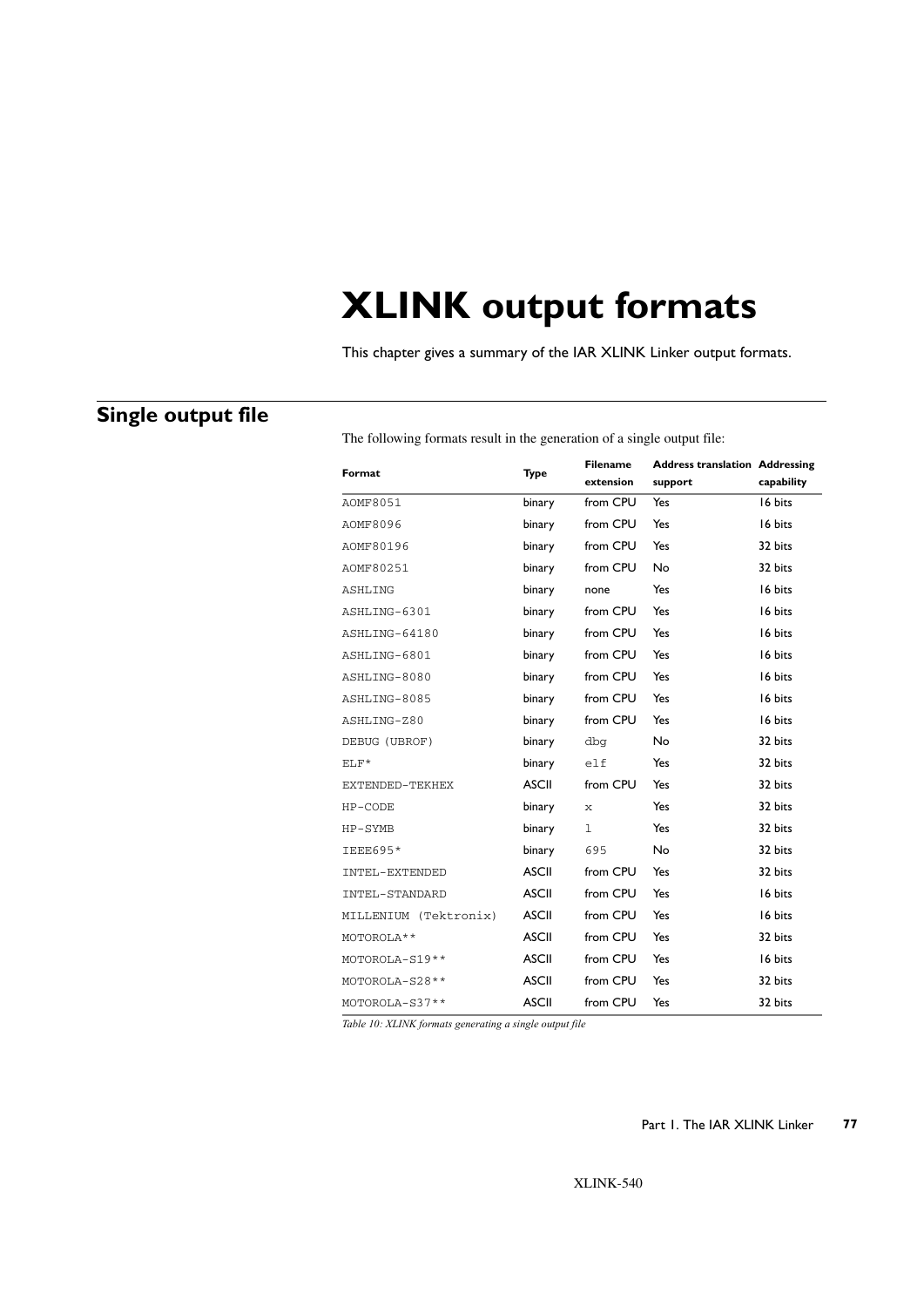| Format                | Type         | <b>Filename</b> | <b>Address translation Addressing</b> |            |
|-----------------------|--------------|-----------------|---------------------------------------|------------|
|                       |              | extension       | support                               | capability |
| MPDS-CODE             | binary       | tsk             | Yes                                   | 32 bits    |
| MPDS-SYMB             | binary       | sym             | Yes                                   | 32 bits    |
| MSD                   | <b>ASCII</b> | sym             | No                                    | 16 bits    |
| MSP430_TXT            | <b>ASCII</b> | txt             | No                                    | 16 bits    |
| NEC-SYMBOLIC          | <b>ASCII</b> | sym             | No                                    | 16 bits    |
| NEC2-SYMBOLIC         | ASCII        | sym             | No                                    | 16 bits    |
| NEC78K-SYMBOLIC       | ASCII        | sym             | No                                    | 16 bits    |
| PENTICA-A             | <b>ASCII</b> | sym             | Yes                                   | 32 bits    |
| PENTICA-B             | <b>ASCII</b> | sym             | Yes                                   | 32 bits    |
| PENTICA-C             | <b>ASCII</b> | sym             | Yes                                   | 32 bits    |
| PENTICA-D             | <b>ASCII</b> | sym             | Yes                                   | 32 bits    |
| RAW-BINARY+           | binary       | bin             | Yes                                   | 32 bits    |
| <b>RCA</b>            | <b>ASCII</b> | from CPU        | Yes                                   | 16 bits    |
| SIMPLE                | binary       | raw             | No                                    | 32 bits    |
| SIMPLE-CODE           | binary       | sim             | No                                    | 32 bits    |
| SYMBOLIC              | <b>ASCII</b> | from CPU        | Yes                                   | 32 bits    |
| SYSROF                | binary       | abs             | No                                    | 32 bits    |
| TEKTRONIX (Millenium) | <b>ASCII</b> | hex             | Yes                                   | 16 bits    |
| TI7000 (TMS7000)      | <b>ASCII</b> | from CPU        | Yes                                   | 16 bits    |
| TYPED                 | <b>ASCII</b> | from CPU        | Yes                                   | 32 bits    |
| UBROF † †             | binary       | dba             | No                                    | 32 bits    |
| UBROF5                | binary       | dba             | No                                    | 32 bits    |
| UBROF6                | binary       | dbg             | No                                    | 32 bits    |
| UBROF7                | binary       | dbg             | No                                    | 32 bits    |
| UBROF8                | binary       | dba             | No                                    | 32 bits    |
| UBROF9                | binary       | dbg             | No                                    | 32 bits    |
| UBROF10               | binary       | dbg             | No                                    | 32 bits    |
| XCOFF78k*             | binary       | lnk             | No                                    | 32 bits    |
| ZAX                   | <b>ASCII</b> | from CPU        | Yes                                   | 32 bits    |

*Table 10: XLINK formats generating a single output file (Continued)*

\* The format is supported only for certain CPUs and debuggers. See xlink.htm and xman.htm for more information.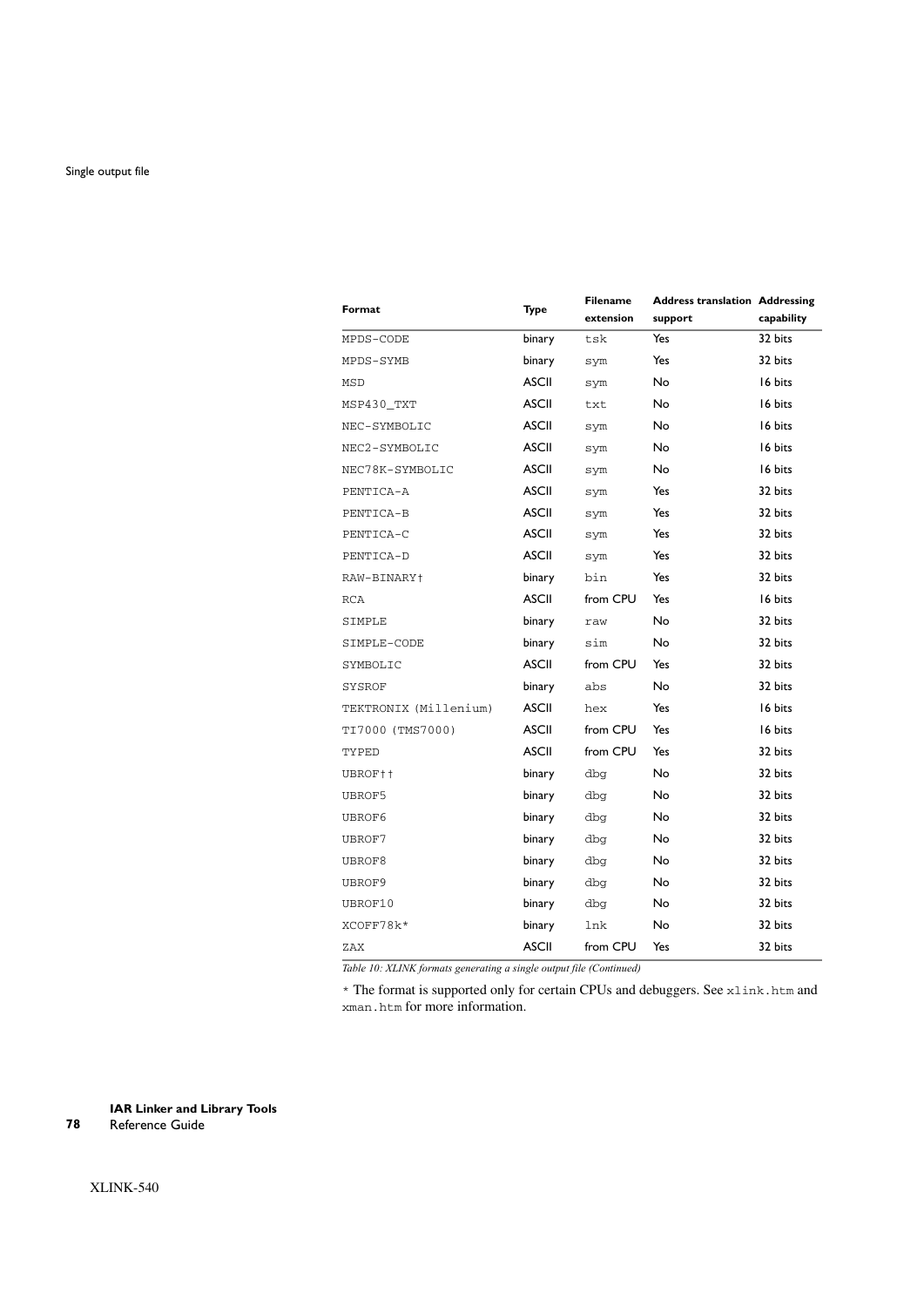\*\* The MOTOROLA output format uses a mixture of the record types S1, S2, S3 (any number of each),  $57$ ,  $58$ , and  $59$  (only one of these record types can be used, and no more than once), depending on the range of addresses output.

XLINK can generate three variants of the MOTOROLA output format, each using only a specific set of record types:

MOTOROLA-S19 uses the S1 and S9 record types, which use 16-bit addresses.

MOTOROLA-S28 uses the S2 and S8 record types, which use 24-bit addresses.

MOTOROLA-S37 uses the S3 and S7 record types, which use 32-bit addresses.

† RAW-BINARY is a binary image format. It contains no header, starting point, or address information, only pure binary data. The first byte of the file is the first byte in the application. A .bin file contains all bytes between the first and the last byte in the application, including any and all gaps. Note that there is no way to identify the entry address of the application from the contents of the file. This information must tracked of in some other way, for instance, in the filename. To link raw binary files with your application, see *[--image\\_input](#page-49-0)*, page 50.

†† Using -FUBROF (or -FDEBUG) will generate UBROF output matching the latest UBROF format version in the input. Using -FUBROF5 – -FUBROF9 will force output of the specified version of the format, irrespective of the input.

#### **UBROF VERSIONS**

XLINK reads all UBROF versions from UBROF 3 onwards, and can output all UBROF versions from UBROF 5 onwards. There is also support for outputting something called *Old UBROF* which is an early version of UBROF 5, close to UBROF 4. See *[Output](#page-80-0)  [format variants](#page-80-0)*, page 81.

Normally, XLINK outputs the same version of UBROF that is used in its input files, or the latest version if more than one version is found. If you have a debugger that does not support this version of UBROF, XLINK can be directed to use another version. See *[-F](#page-45-0)*, [page 46.](#page-45-0)

For the IAR C-SPY® Debugger, this is not a problem. The command line option -r—which in addition to specifying UBROF output also selects C-SPY-specific library modules from the IAR Systems standard library—always uses the same UBROF version as found in the input.

## **Debug information loss**

When XLINK outputs a version of UBROF that is earlier than the one used in its input, there is almost always some form of debug information loss, though this is often minor.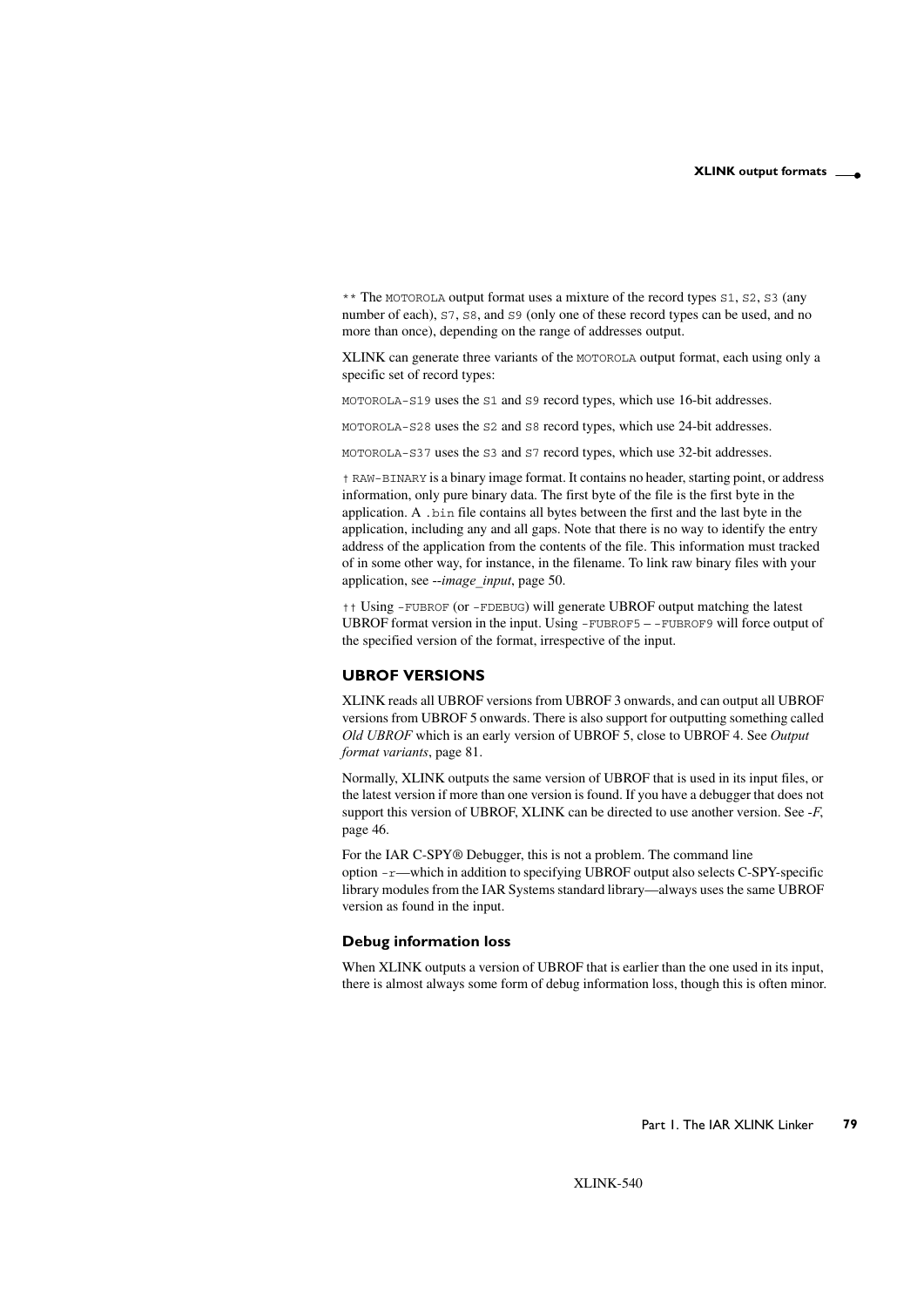|    | UBROF version Information that cannot be fully represented in earlier versions                                                                                                                                                                                |
|----|---------------------------------------------------------------------------------------------------------------------------------------------------------------------------------------------------------------------------------------------------------------|
| 5. | Up to 16 memory keywords resulting in different pointer types and different<br>function calling conventions.                                                                                                                                                  |
| 6  | Source in header files.<br>Assembler source debug.                                                                                                                                                                                                            |
| 7  | Support for up to 255 memory keywords.<br>Support for target type and object attributes.<br>Enum constants connected to enum types.<br>Arrays with more than 65535 elements.<br>Anonymous structs/unions.<br>Slightly more expressive variable tracking info. |
| 8  | C++ object names.<br>Added base types.<br>Typedefs used in the actual types.<br>C++ types: references and pointers to members.<br>Class members.<br>Target defined base types.                                                                                |
| 9  | Call frame information.<br>Function call step points.<br>Inlined function instances.                                                                                                                                                                          |
| 10 | C++ template information.                                                                                                                                                                                                                                     |

This debug information loss can consist of some of the following items:

*Table 11: Possible information loss with UBROF version mismatch*

In each case, XLINK attempts to convert the information to something that is representable in an earlier version of UBROF, but this conversion is by necessity incomplete and can cause inconsistencies. However, in most cases the result is almost indistinguishable from the original as far as debugging is concerned.

# **Two output files**

The following formats result in the generation of two output files:

| Format          | Code format  | Ext. | <b>Symbolic format</b> | Ext. |
|-----------------|--------------|------|------------------------|------|
| DEBUG-MOTOROLA  | <b>DEBUG</b> | ann  | MOTOROLA               | obj  |
| DEBUG-INTEL-EXT | <b>DEBUG</b> | ann  | TNTEL-EXT              | hex  |
| DEBUG-INTEL-STD | <b>DEBUG</b> | ann  | INTEL-STD              | hex  |
| ΗP              | HP-CODE      | X    | HP-SYMB                |      |

*Table 12: XLINK formats generating two output files*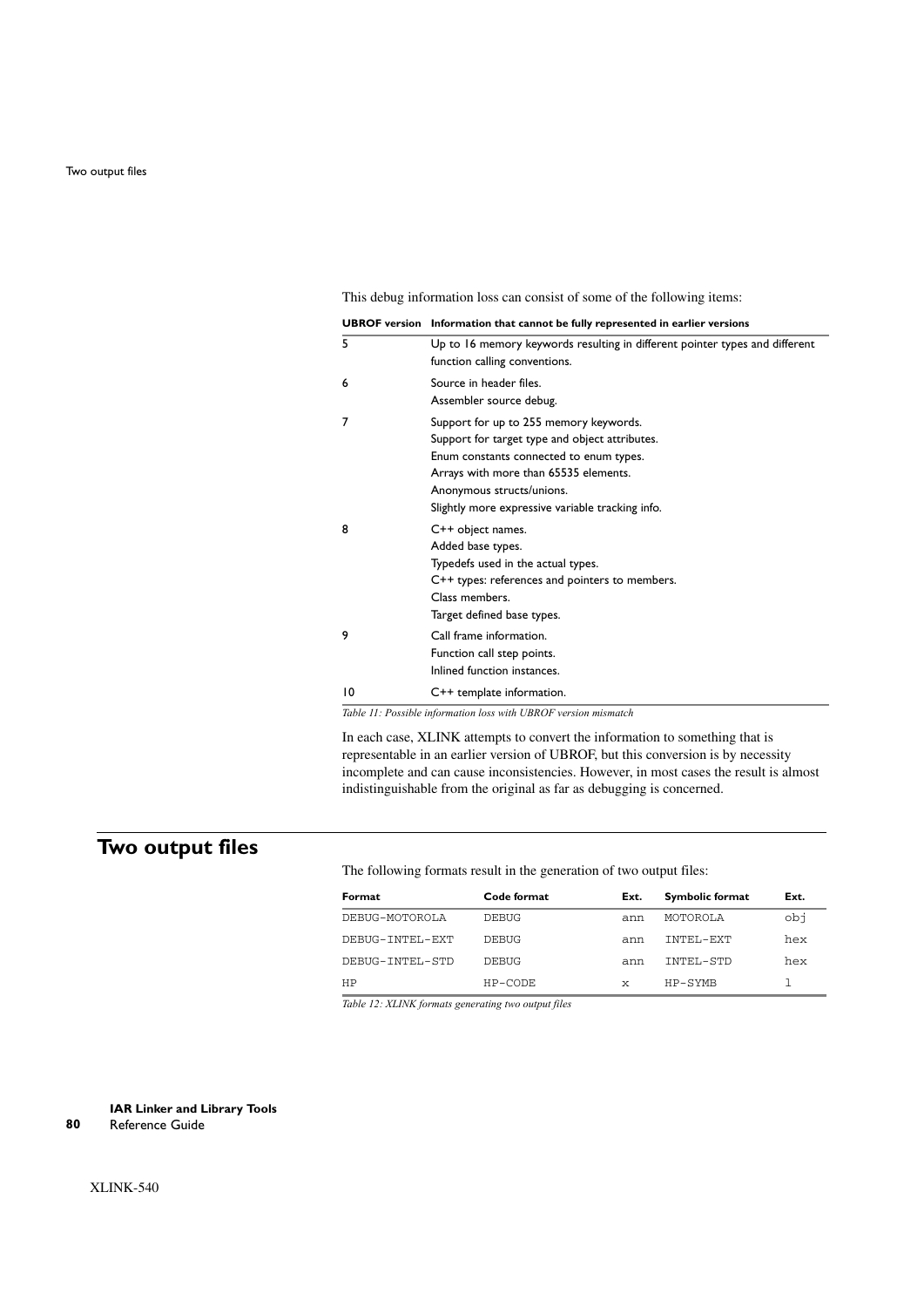٠

÷

| Format           | Code format    | Ext. | Symbolic format | Ext. |
|------------------|----------------|------|-----------------|------|
| MPDS             | MPDS-CODE      | tsk  | MPDS-SYMB       | sym  |
| $MPDS-I$         | INTEL-STANDARD | hex  | MPDS-SYMB       | sym  |
| MPDS-M           | Motorola       | s19  | MPDS-SYMB       | sym  |
| $MSD-I$          | INTEL-STANDARD | hex  | MSD             | sym  |
| MSD-M            | Motorola       | hex  | MSD             | sym  |
| $MSD-T$          | MILLENIUM      | hex  | MSD             | sym  |
| NEC              | INTEL-STANDARD | hex  | NEC-SYMB        | sym  |
| NEC <sub>2</sub> | INTEL-STANDARD | hex  | NEC2-SYMB       | sym  |
| NEC78K           | INTEL-STANDARD | hex  | NEC78K-SYMB     | sym  |
| PENTICA-AI       | INTEL-STANDARD | rdo  | Pentica-a       | sym  |
| PENTICA-AM       | Motorola       | cbi  | Pentica-a       | sym  |
| PENTICA-BI       | INTEL-STANDARD | rdo  | Pentica-b       | sym  |
| PENTICA-BM       | Motorola       | rdo  | Pentica-b       | sym  |
| PENTICA-CI       | INTEL-STANDARD | rdo  | Pentica-c       | sym  |
| PENTICA-CM       | Motorola       | ido  | Pentica-c       | sym  |
| PENTICA-DI       | INTEL-STANDARD | rdo  | Pentica-d       | sym  |
| PENTICA-DM       | Motorola       | rdo  | Pentica-d       | sym  |
| ZAX-I            | INTEL-STANDARD | hex  | ZAX             | sym  |
| $ZAX-M$          | Motorola       | hex  | ZAX             | sym  |

*Table 12: XLINK formats generating two output files (Continued)*

# <span id="page-80-0"></span>**Output format variants**

The following enhancements can be selected for the specified output formats, using the **Format variant** (-Y) option:

| <b>Output format</b> | <b>Option</b> | <b>Description</b>                         |
|----------------------|---------------|--------------------------------------------|
| PENTICA-A, B, C, D   | YO            | Symbols as module: symbolname.             |
| and MPDS-SYMB        | Y1            | Labels and lines as $module: symbolname$ . |
|                      | Y2            | Lines as module: symbolname.               |

*Table 13: XLINK output format variants*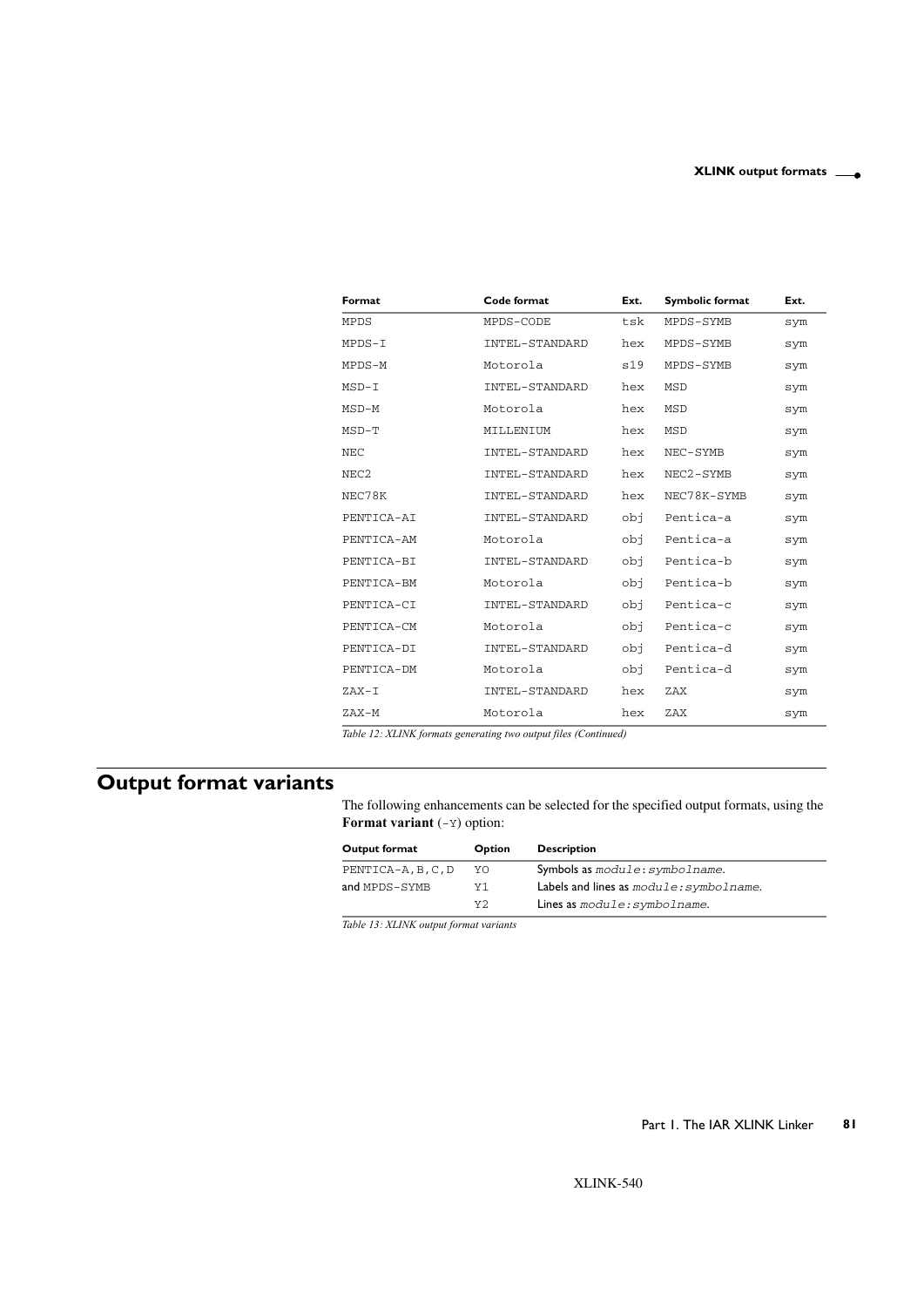| Output format  | Option | <b>Description</b>                                                                                                                                                                                                                              |
|----------------|--------|-------------------------------------------------------------------------------------------------------------------------------------------------------------------------------------------------------------------------------------------------|
| AOMF8051       | Y0     | Extra type of information for Hitex.                                                                                                                                                                                                            |
|                | Y1     | This non-standard extension of the format can be<br>specified to make XLINK use the SEGID field to contain<br>the bank number $(0x0-0xFF)$ of addresses greater than<br>OXFFFF. If the option is not used, the SEGID field will<br>always be 0. |
| INTEL-STANDARD | Y0     | End only with $:00000001$ FF.                                                                                                                                                                                                                   |
|                | Y1     | End with PGMENTRY, else: 0000001FF.                                                                                                                                                                                                             |
| MPDS-CODE      | Y0     | Fill with $0 \times FF$ instead.                                                                                                                                                                                                                |
| DEBUG, $-r$    | Y#     | Old UBROF version.                                                                                                                                                                                                                              |
| INTEL-EXTENDED | Y0     | 20-bit segmented addresses                                                                                                                                                                                                                      |
|                | Y1     | 32 bit linear addresses                                                                                                                                                                                                                         |
|                | Y2.    | 32 bit linear addresses with no entry point                                                                                                                                                                                                     |
|                | Y3     | 20-bit segmented addresses with no entry point                                                                                                                                                                                                  |

*Table 13: XLINK output format variants (Continued)*

Refer to the file xlink.htm for information about additional options that may have become available since this guide was published.

Use **Format variant** (-y) to specify output format variants for some formats. A sequence of flag characters can be specified after the option -y. The affected formats are IEEE695 (see [page 82](#page-81-0)), ELF (see [page 84](#page-83-0)), and XCOFF78K (see [page 86\)](#page-85-0).

# <span id="page-81-0"></span>**IEEE695**

For IEEE695 the available format modifier flags are:

| Modifier | <b>Description</b>                                                                                                                                                                                                                           |
|----------|----------------------------------------------------------------------------------------------------------------------------------------------------------------------------------------------------------------------------------------------|
| -yd      | Do not emit any #define constant records. This can sometimes drastically<br>reduce the size of the output file.                                                                                                                              |
| -yg      | Output globally visible types in a BB2 block at the beginning of the output file.                                                                                                                                                            |
| $-y1$    | Output the globally visible types in a BBI block at the beginning of each module<br>in the output file.                                                                                                                                      |
| $-yb$    | XLINK supports the use of IEEE-695 based variables to represent bit variables,<br>and the use of bit addresses for bit-addressable sections. Turning on this<br>modifier makes XLINK treat these as if they were byte variables or sections. |
| $-ym$    | Turning on this modifier adjusts the output in some particular ways for the<br>Mitsubishi PDB30 debugger.<br>Note: You will need to use the 1 and b modifiers as well $(-y1bm)$ .                                                            |

*Table 14: IEEE695 format modifier flags*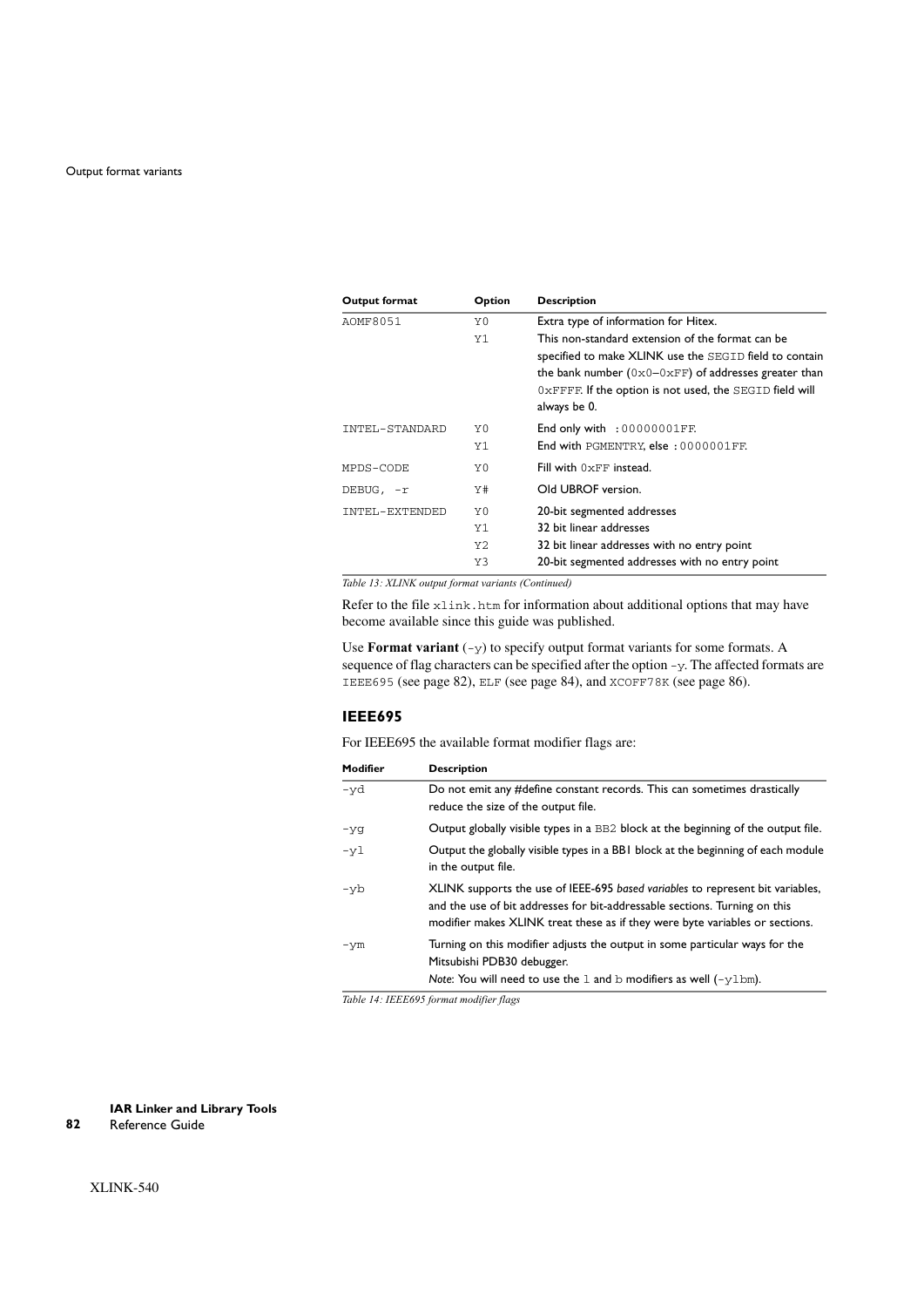$\bullet$ 

| Modifier | <b>Description</b>                                                                                                                                                   |
|----------|----------------------------------------------------------------------------------------------------------------------------------------------------------------------|
| $-ye$    | Using this modifier will cause XLINK to not emit any block-local constant in<br>the output file. One way these can occur is if an enum is declared in a block.       |
| $-vv$    | Use the variable life time support in IEEE-695 to output more accurate debug<br>information for variables whose location vary.                                       |
| $-VS$    | Output IEEE-695 stack adjust records to indicate the offset from the stack<br>pointer of a virtual frame pointer.                                                    |
| -ya      | Output information about module local symbols in BB10 (assembler level)<br>blocks as well as in the BB3 (high level) blocks, if any.                                 |
| $-yr$    | Change the source line information for the last return statement in a function<br>to refer to the last line of the function instead of the line where it is located. |

*Table 14: IEEE695 format modifier flags (Continued)*

The following table shows the recommended IEEE695 format variant modifiers for some specific debuggers:

| <b>Processor family</b> | <b>Debugger</b>                    | Format variant modifier |
|-------------------------|------------------------------------|-------------------------|
| 6812                    | Noral debugger                     | -ygvs                   |
| 68HC16                  | Microtek debugger                  | -ylb                    |
| 740                     | Mitsubishi PD38                    | -ylbma                  |
| 7700                    | HP RTC debugger                    | -ygbr                   |
| 7700                    | Mitsubishi PD77                    | $-y1$ bm                |
| H8300                   | HP RTC debugger                    | -ygbr                   |
| H8300H                  | HP RTC debugger                    | -ygbr                   |
| H8S                     | HP RTC debugger                    | -ygbr                   |
| MI6C                    | HP RTC debugger                    | -ygbr                   |
| MI6C                    | Mitsubishi PD30/PDB30/KDB30        | $-v1$ bm                |
| R32C                    | PD30, PD308, PD77, PD100 debuggers | $-y1$ bm                |
| T900                    | Toshiba RTE900 m25                 | -ygbe                   |
| T900                    | Toshiba RTE900 m15                 | -ygbed                  |
|                         |                                    |                         |

*Table 15: IEEE695 format variant modifiers for specific debuggers*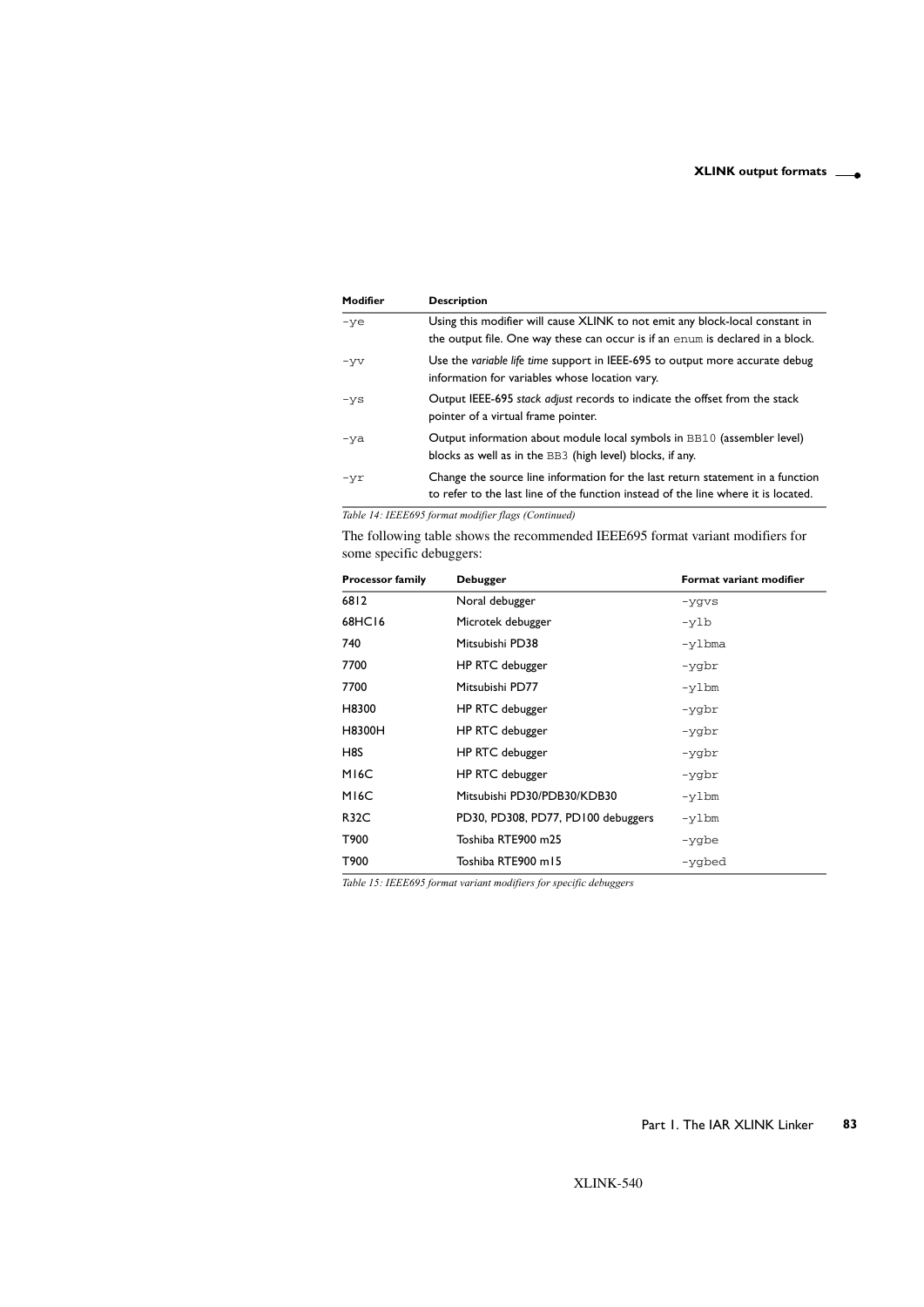# <span id="page-83-0"></span>**ELF**

For ELF the available format modifier flags are:

| Modifier | <b>Description</b>                                                                                                                                                                                                                                                                                                                                                                                                                                                                                                         |
|----------|----------------------------------------------------------------------------------------------------------------------------------------------------------------------------------------------------------------------------------------------------------------------------------------------------------------------------------------------------------------------------------------------------------------------------------------------------------------------------------------------------------------------------|
| -ya      | Adjusts the output to suit ARM Ltd. debuggers. This changes the flag values for<br>some debug sections in ELF and pads all sections to an even multiple of four<br>bytes. It also has the effect of setting the $-y$ option.                                                                                                                                                                                                                                                                                               |
| -yb      | Suppresses the generation of the . debug_pubnames section in the output<br>file.                                                                                                                                                                                                                                                                                                                                                                                                                                           |
| $-yc$    | Outputs an address_class attribute for pointer types based on the UBROF<br>memory attribute number. This format variant option requires a DWARF<br>reader (debugger) that understands these attributes.                                                                                                                                                                                                                                                                                                                    |
| -yf      | Prevents the output of a . debug_frame section (DWARF call frame<br>information). Note that a .debug_frame section is only generated if enough<br>information is present in the linker input files.                                                                                                                                                                                                                                                                                                                        |
| -ym      | Normally, all types are output once, in the first compilation unit, and global<br>debug info references are used to refer to them in the rest of the debug<br>information. If $-\gamma m$ is specified, all types are output in each compilation unit,<br>and compilation unit relative references are used to refer to them.                                                                                                                                                                                              |
| -yn      | Outputs an ELF/DWARF file without debug information.                                                                                                                                                                                                                                                                                                                                                                                                                                                                       |
| $-yo$    | Generates DWARF call frame information sections that use non-factored CFA<br>offsets instead of factored ones. Information about this will be included in the<br>.note.iar section.                                                                                                                                                                                                                                                                                                                                        |
| $-YP$    | Outputs one ELF program section for each segment, instead of one section for<br>all segments combined.                                                                                                                                                                                                                                                                                                                                                                                                                     |
| -yr      | When this option is specified XLINK produces a relocatable executable ELF file,<br>a file that is both executable but also contains relocation directives to make it<br>possible to execute the image at an address other than that at which it was<br>linked. You also need a compiler that supports relocation (consult your<br>compiler reference guide if in doubt).<br>Note: To be able to use relocatable output you also need an ELF-reader capable<br>of reading relocatable ELF files and placing them in memory. |
| -ys      | Normally, global debug information references (used for references to type<br>records when $-\gamma m$ is not specified) are offsets into the entire file, in compliance<br>with the DWARF specification. Specifying $-ys$ causes XLINK to use<br>. debug_info section offsets for these references, instead. This was the<br>default behavior in previous XLINK versions (up to version 4.51R). Information<br>about this will be included in the .note.iar section.                                                      |

*Table 16: ELF format modifier flags*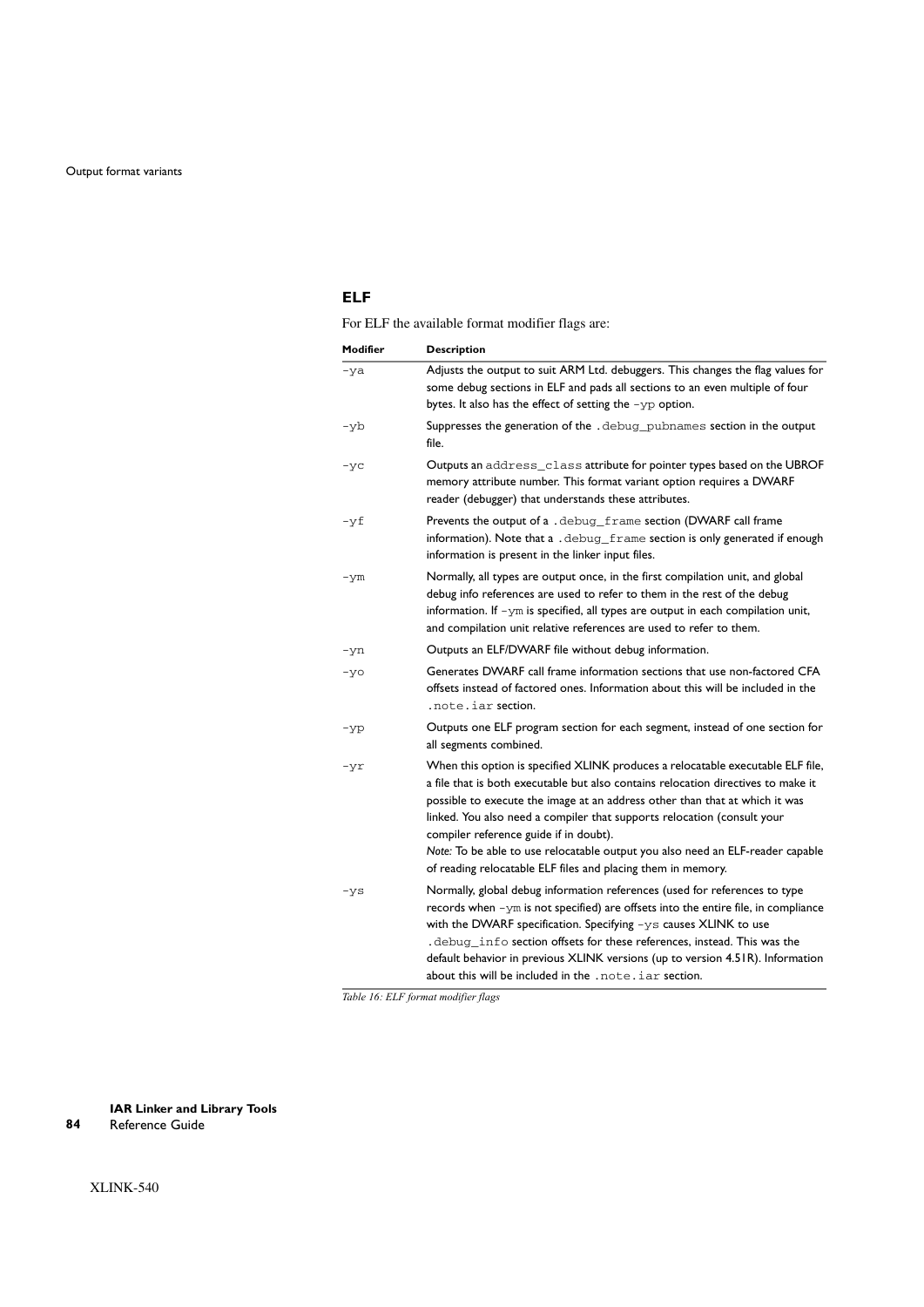| Modifier | <b>Description</b>                                                                                                                                                                                                                                                                                                                                                                        |
|----------|-------------------------------------------------------------------------------------------------------------------------------------------------------------------------------------------------------------------------------------------------------------------------------------------------------------------------------------------------------------------------------------------|
| $-vv$    | The DWARF standard specifies a use_location semantics that requires<br>passing complete objects on the DWARF expression stack, which is ill-defined.<br>Specifying this option causes XLINK to emit use_location attributes where<br>the addresses of the objects are passed instead. This format variant option<br>requires a DWARF reader (debugger) that understands these attributes. |
| $-yw$    | Specify the -yw format variant modifier to suppress the . debug_aranges<br>section in the output file. This section contains information about which<br>addresses that a compilation unit places bytes at.                                                                                                                                                                                |
| $-yx$    | Strips the file path of all path information so the reference is only a filename,<br>C:\MySource\MyProject\MyFile.cand<br>/home/myuser/mysource/myproject/MyFile.cwouldboth<br>become references to MyFile.c.                                                                                                                                                                             |

*Table 16: ELF format modifier flags (Continued)*

The XLINK ELF/DWARF format output includes module-local symbols. The command line option -n can be used for suppressing module-local symbols in any output format.

The following table shows the recommended ELF format variant modifiers for some specific debuggers:

| <b>Processor family</b> | <b>Debugger</b>        | <b>Format variant modifier</b> |
|-------------------------|------------------------|--------------------------------|
| ARM                     | Any ELF/DWARF debugger | -yas                           |
| H <sub>8</sub>          | <b>Renesas HEW</b>     | -yspcb                         |
| MI6C                    | Mitsubishi PD30        | $-V$ spc                       |
| <b>M32C</b>             | Mitsubishi KD30        | $-V$ spc                       |

*Table 17: ELF format variant modifiers for specific debuggers*

The XLINK output conforms to ELF as described in *Executable and Linkable Format (ELF)* and to DWARF version 2, as described in *DWARF Debugging Information Format,* revision 2.0.0 (July 27, 1993); both are parts of the Tools Interface Standard Portable Formats Specification, version 1.1.

**Note:** The ELF format is currently supported for the 68HC11, 68HC12, 68HC16, ARM®, ColdFire®, H8, M16C, MC80, M32C, R32C, RX, SH, and V850 products.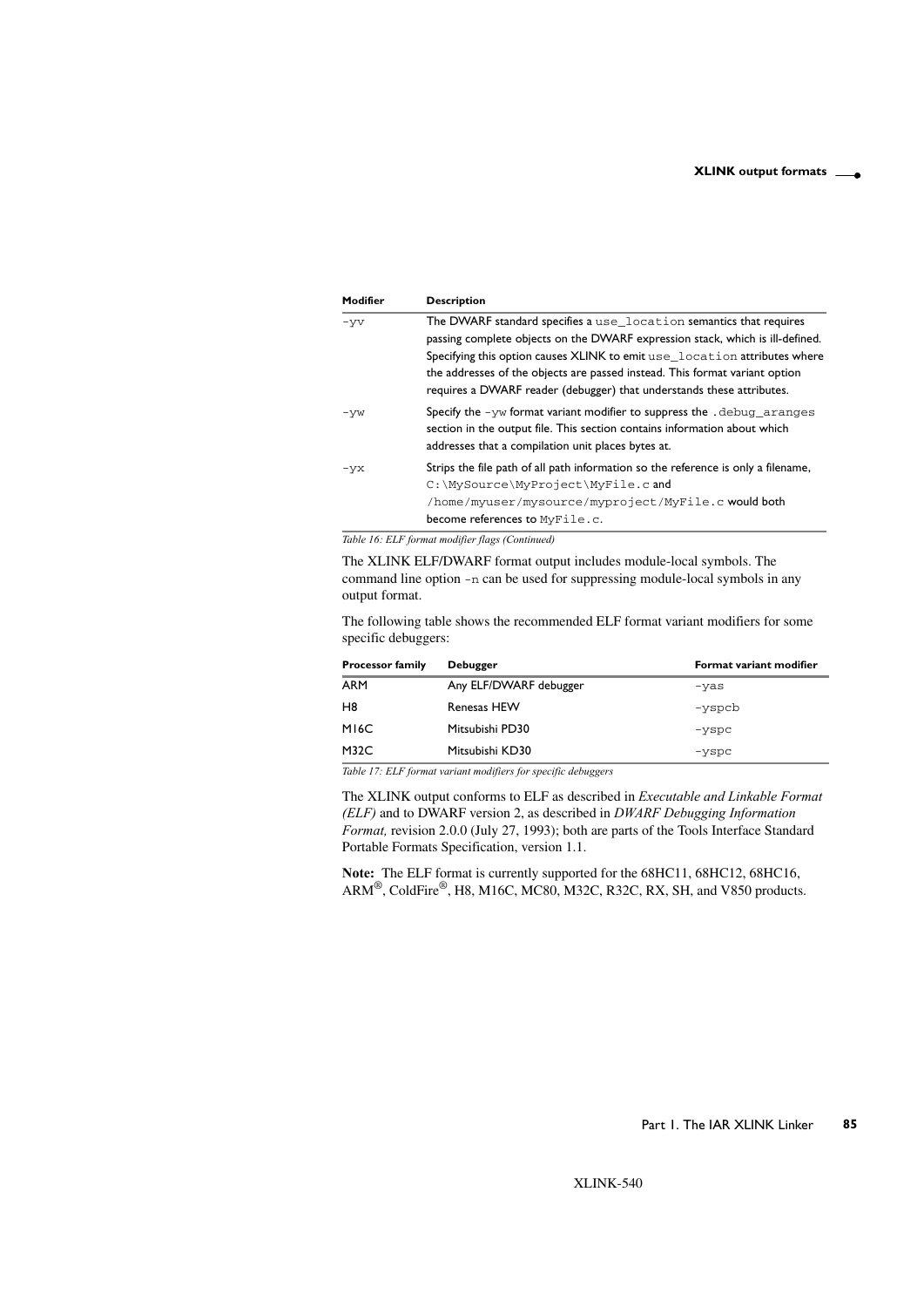# <span id="page-85-0"></span>**XCOFF78K**

For XCOFF78K the available format modifier flags are:

| Modifier | <b>Description</b>                                                                                                                                                                                                                                                                                                                                           |
|----------|--------------------------------------------------------------------------------------------------------------------------------------------------------------------------------------------------------------------------------------------------------------------------------------------------------------------------------------------------------------|
| $-ys$    | Truncates names.<br>Use this modifier flag to truncate names longer than 31 characters to 31<br>characters.<br>Irrespective of the setting of this modifier, section names longer than 7<br>characters are always truncated to 7 characters and module names are truncated<br>to 31 characters.                                                              |
| $-yp$    | Strips source file paths from source file references.<br>Use this modifier flag to strip source file paths from source file references, if<br>there are any, leaving only the file name and extension.                                                                                                                                                       |
| -ye      | Includes module enums.<br>Normally XLINK does not output module-local constants in the XCOFF78K file.<br>The way IAR Systems compilers currently work these include all #define<br>constants as well as all SFRs. Use this modifier flag to have them included.                                                                                              |
| $-y1$    | Hobbles line number info.<br>When outputting debug information, use this modifier flag to ignore any source<br>file line number references that are not in a strictly increasing order within a<br>function.                                                                                                                                                 |
| -yn      | Sorts line numbers in ascending order.<br>Normally, XLINK will output the debug information for each function in<br>ascending address order. Some debuggers prefer to have the debug information in<br>ascending line number order instead. Use this modifier flag to make XLINK<br>produce debug information that is sorted in ascending line number order. |

*Table 18: XCOFF78K format modifiers*

If you want to specify more than one flag, all flags must be specified after the same -y option; for example, -ysp.

The following table shows the recommended XCOFF78K format variant modifiers for some specific debuggers:

| <b>Processor family</b> | Debugger       | Format variant modifier |
|-------------------------|----------------|-------------------------|
| 78K0R                   | NEC ID78K0R-OB | -ysp                    |

*Table 19: XCOFF78K format variant modifiers for specific debuggers*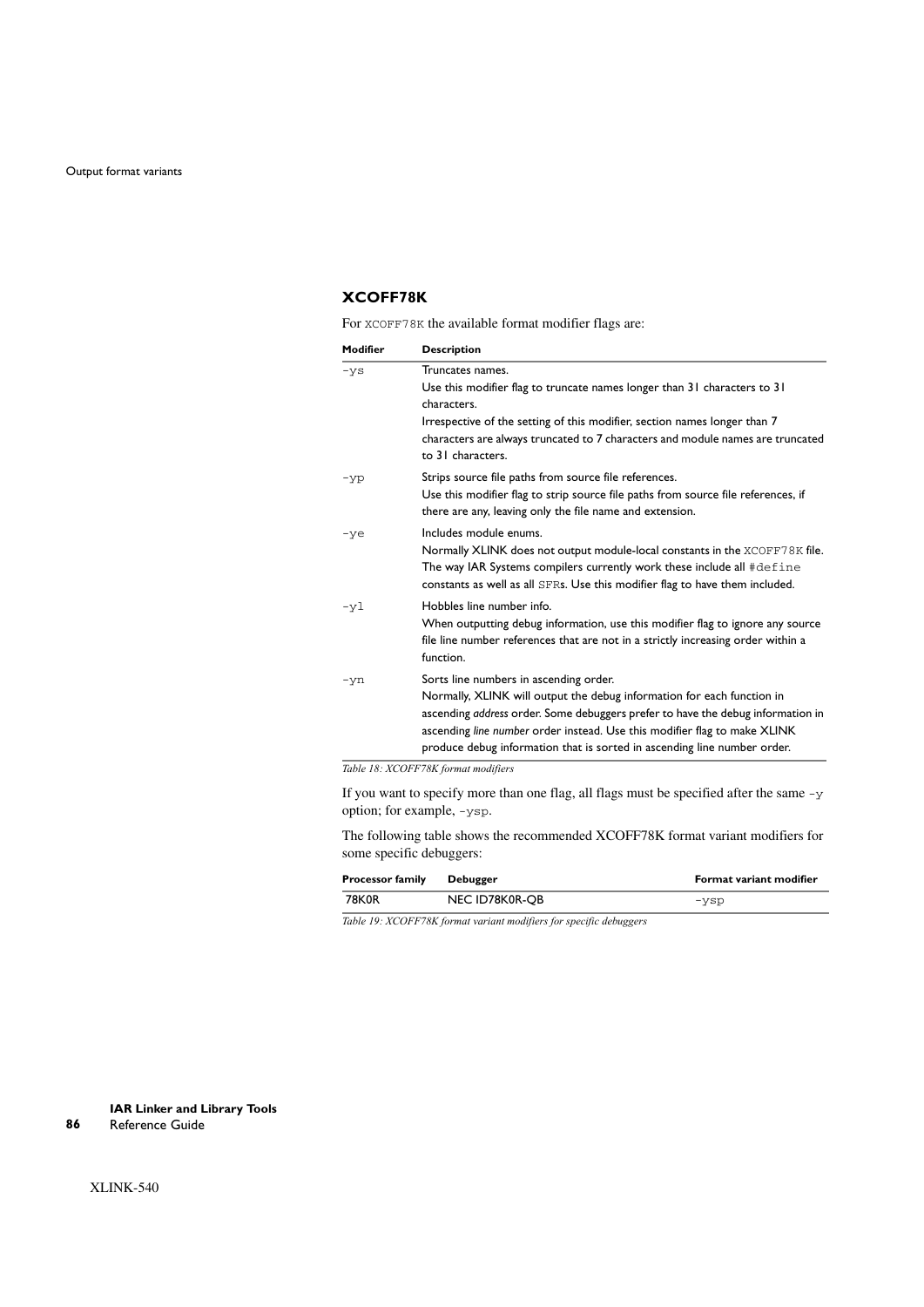# <span id="page-86-0"></span>**Restricting the output to a single address space**

It is possible to restrict output in the simple ROM output formats—intel-standard, intel-extended, motorola, motorola-s19, motorola-s28, motorola-s37, millenium, ti7000, rca, tektronix, extended-tekhex, hp-code, and mpds-code—to include only bytes from a single address space. You do this by prefixing a segment type in parentheses to the format variant. This segment type specifies the desired address space. This feature is particularly useful when used in combination with the multiple output files option, see *-O*[, page 58.](#page-57-0)

#### *Example*

-Ointel-extended,(CODE)=file1 -Ointel-extended,(DATA)=file2

This will result in two output files, both using the INTEL-EXTENDED output format. The first (named file1) will contain only bytes in the address space used for the CODE segment type, while the second (named file2) will contain only bytes in the address space used for the DATA segment type. If these address spaces are not the same, the content of the two files will be different.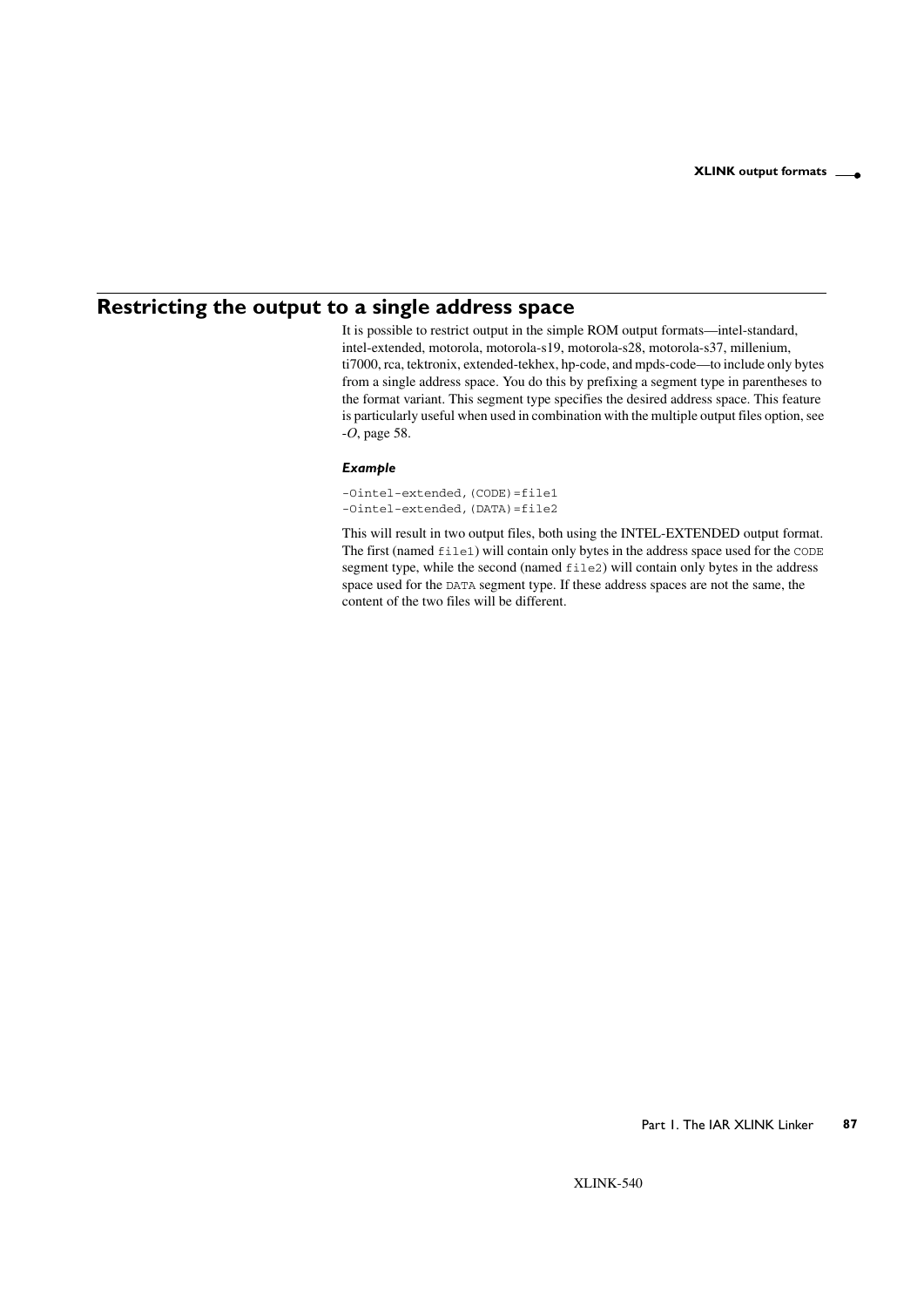Restricting the output to a single address space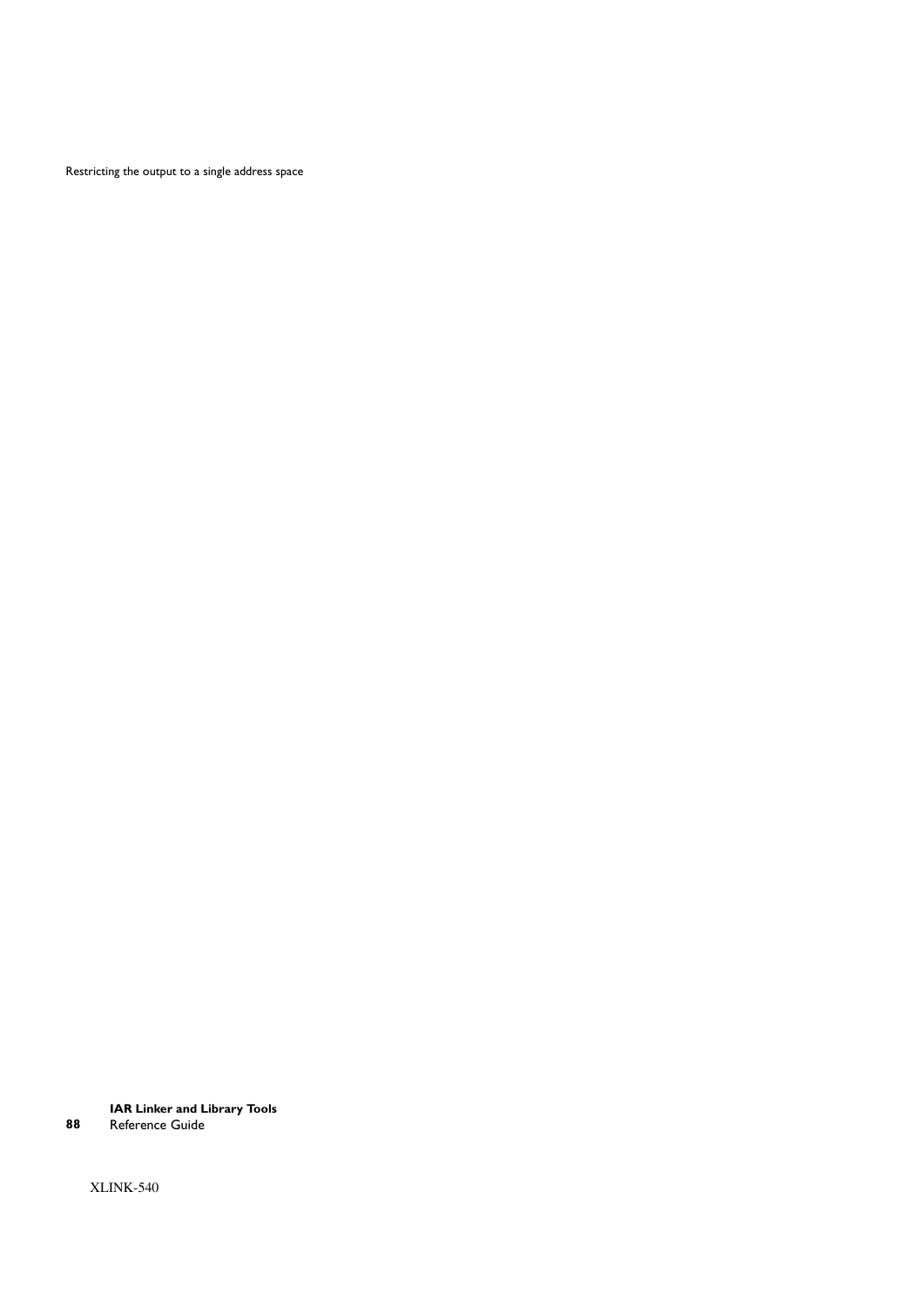# **XLINK environment variables**

The IAR XLINK Linker supports a number of environment variables. These can be used for creating defaults for various XLINK options so that they do not have to be specified on the command line.

Except for the XLINK\_ENVPAR environment variable, the default values can be overruled by the corresponding command line option. For example, the -FMPDS command line argument will supersede the default format selected with the XLINK\_FORMAT environment variable.

# **Summary of XLINK environment variables**

The following environment variables can be used by the IAR XLINK Linker:

| <b>Environment variable</b> | <b>Description</b>                                   |
|-----------------------------|------------------------------------------------------|
| XLINK COLUMNS               | Sets the number of columns per line.                 |
| XLINK CPU                   | Sets the target CPU type.                            |
| XLINK DFLTDIR               | Sets a path to a default directory for object files. |
| XLINK ENVPAR                | Creates a default XLINK command line.                |
| XLINK FORMAT                | Sets the output format.                              |
| XLINK PAGE                  | Sets the number of lines per page.                   |

*Table 20: XLINK environment variables*

XLINK\_COLUMNS Sets the number of columns per line.

Use XLINK\_COLUMNS to set the number of columns in the list file. The default is 80 columns.

#### *Example*

To set the number of columns to 132:

set XLINK\_COLUMNS=132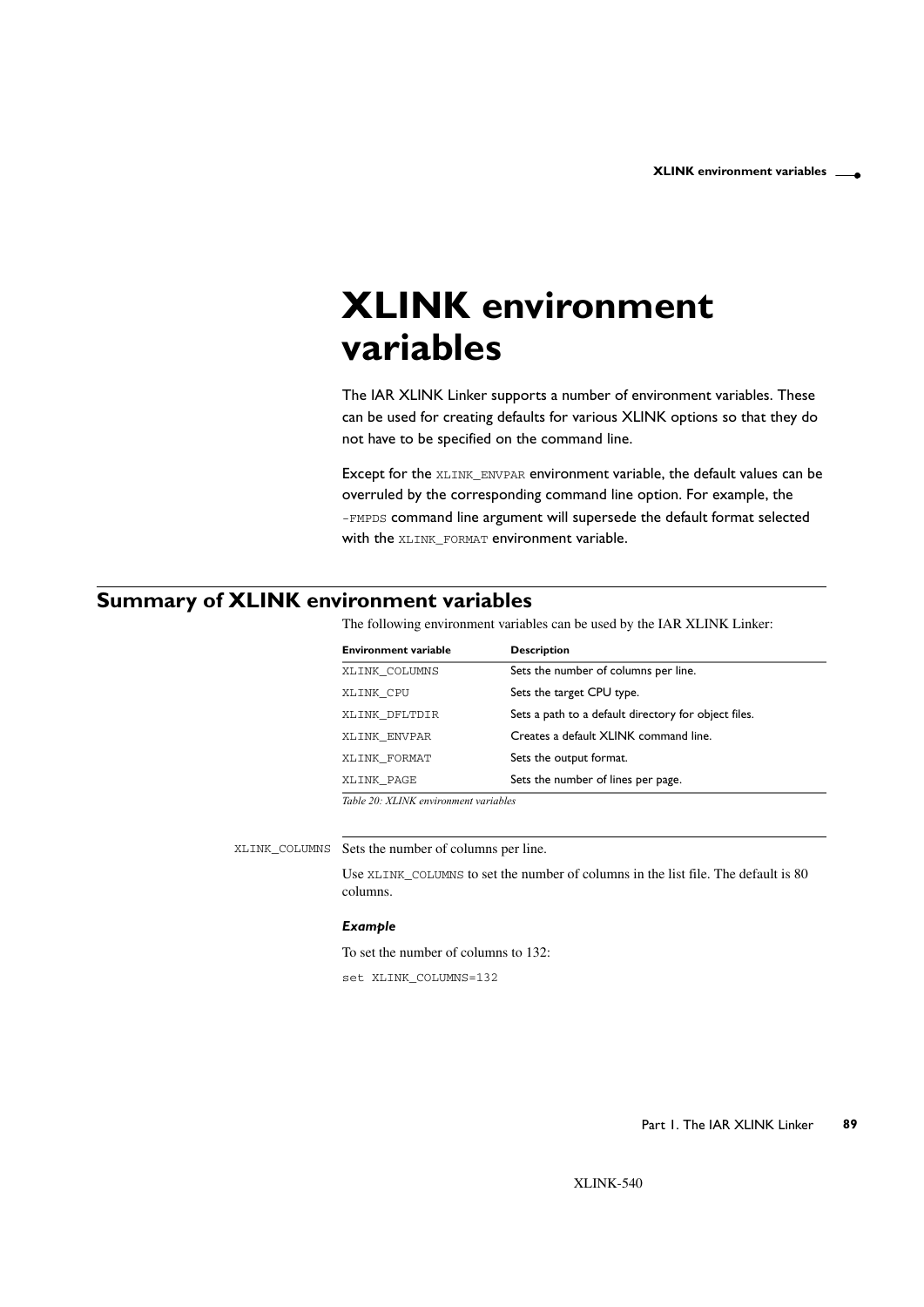|               | XLINK_CPU Sets the target processor.                                                                                                               |
|---------------|----------------------------------------------------------------------------------------------------------------------------------------------------|
|               | Use XLINK CPU to set a default for the $-c$ option so that it does not have to be specified<br>on the command line.                                |
|               | <b>Example</b>                                                                                                                                     |
|               | To set the target processor to <i>Chipname</i> :                                                                                                   |
|               | set XLINK_CPU=chipname                                                                                                                             |
|               | <b>Related commands</b>                                                                                                                            |
|               | This is equivalent to the XLINK $-c$ option; see $-c$ , page 45.                                                                                   |
| XLINK_DFLTDIR | Sets a path to a default directory for object files.                                                                                               |
|               | Use XLINK_DFLTDIR to specify a path for object files. The specified path, which should<br>end with $\lambda$ , is prefixed to the object filename. |
|               | <b>Example</b>                                                                                                                                     |
|               | To specify the path for object files as $c:\iota x\iota b$ :                                                                                       |
|               | set XLINK_DFLTDIR=c:\iar\lib\                                                                                                                      |
|               | XLINK_ENVPAR Creates a default XLINK command line.                                                                                                 |
|               | Use XLINK_ENVPAR to specify XLINK commands that you want to execute each time<br>you run XLINK.                                                    |
|               | <b>Example</b>                                                                                                                                     |
|               | To create a default XLINK command line:                                                                                                            |
|               | set XLINK_ENVPAR=-FMOTOROLA                                                                                                                        |
|               | <b>Related commands</b>                                                                                                                            |
|               | For more information about reading linker commands from a file, see -f, page 47.                                                                   |
| XLINK_FORMAT  | Sets the output format.                                                                                                                            |
|               |                                                                                                                                                    |

Use XLINK\_FORMAT to set the format for linker output. For a list of the available output formats, see the chapter *[XLINK output formats](#page-76-0)*.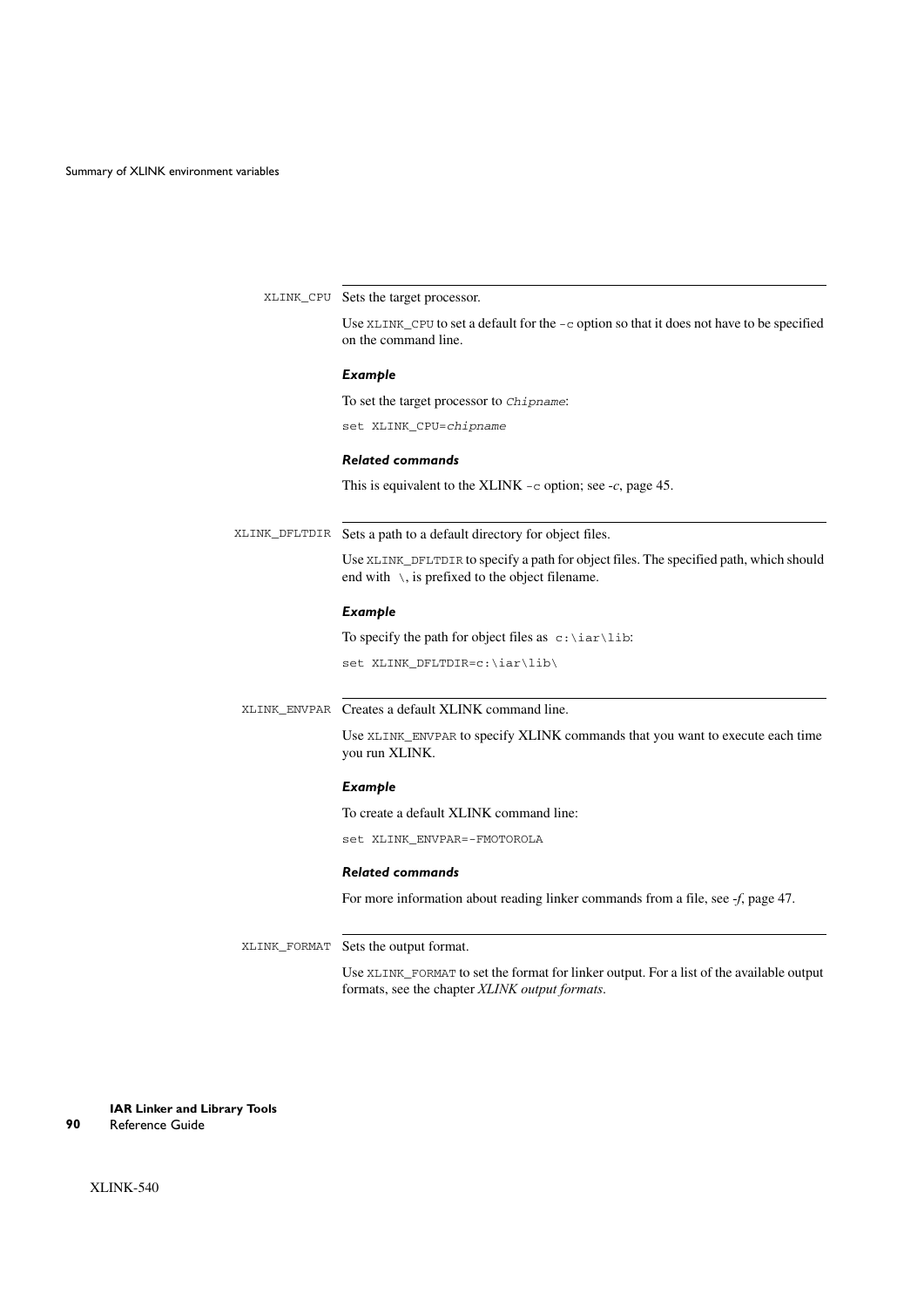#### *Example*

To set the output format to Motorola:

set XLINK\_FORMAT=MOTOROLA

#### *Related commands*

This is equivalent to the XLINK -F option; see *-F*[, page 46.](#page-45-0)

XLINK\_PAGE Sets the number of lines per page.

Use XLINK\_PAGE to set the number of lines per page (20–150). The default is a list file without page breaks.

### *Examples*

To set the number of lines per page to 64:

set XLINK\_PAGE=64

## *Related commands*

This is equivalent to the XLINK -p option; see *-p*[, page 61](#page-60-0).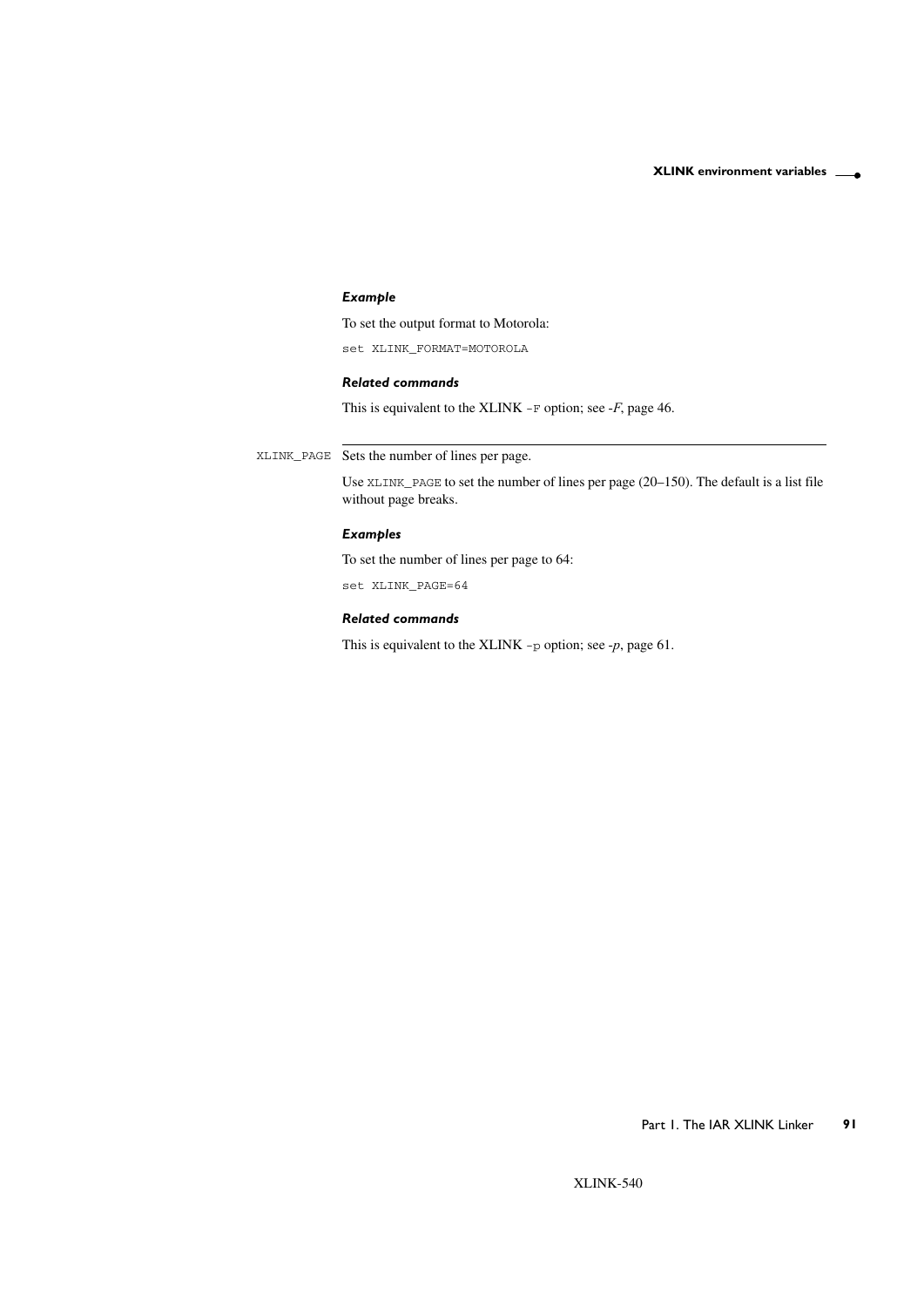Summary of XLINK environment variables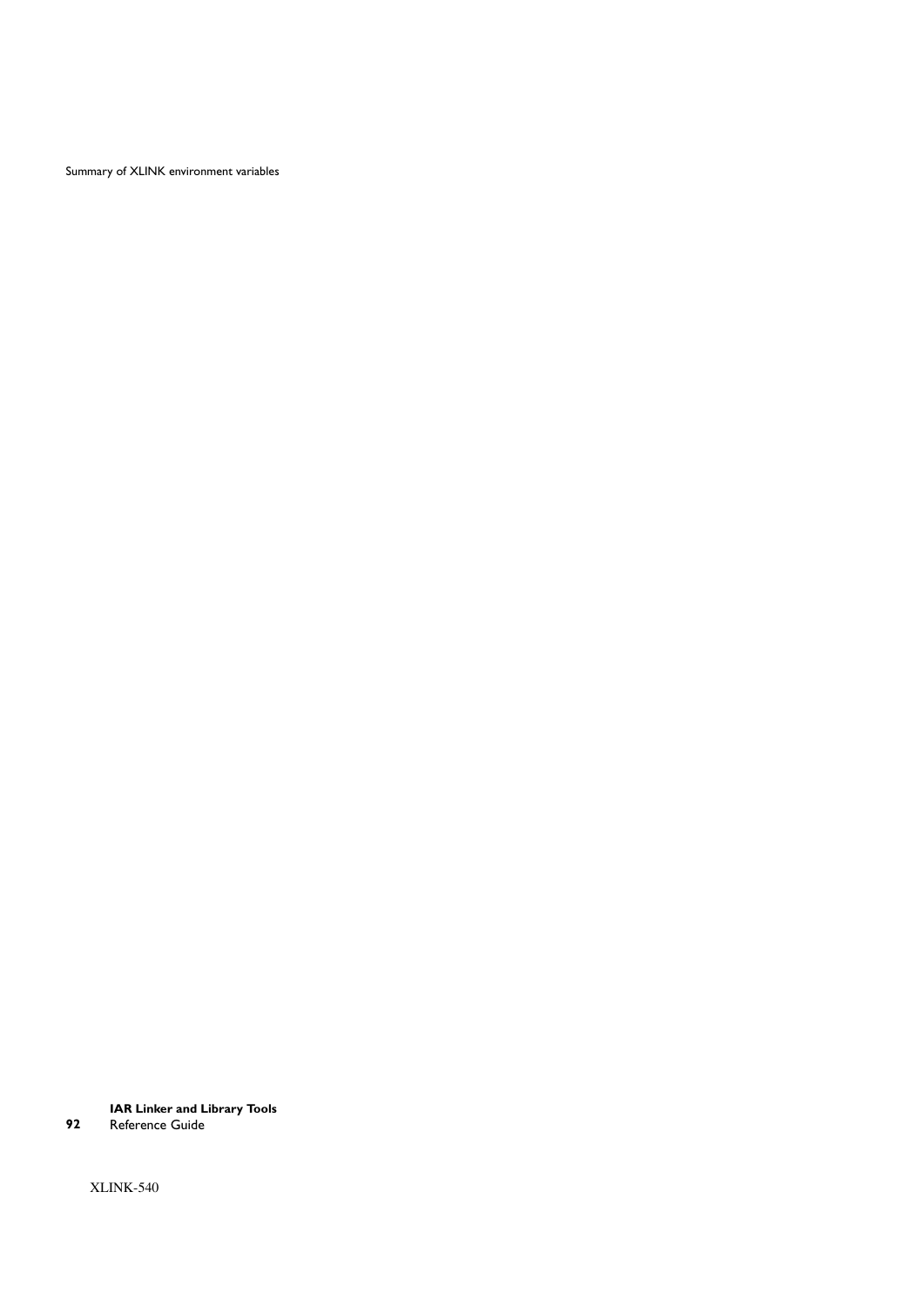# **XLINK diagnostics**

This chapter describes the errors and warnings produced by the IAR XLINK Linker.

# **Introduction**

The error messages produced by the IAR XLINK Linker fall into the following categories:

- XLINK error messages
- XLINK warning messages
- XLINK fatal error messages
- XLINK internal error messages.

# **XLINK WARNING MESSAGES**

XLINK warning messages will appear when XLINK detects something that may be wrong. The code that is generated may still be correct.

# **XLINK ERROR MESSAGES**

XLINK error messages are produced when XLINK detects that something is incorrect. The linking process will be aborted unless the **Always generate output**  $(-B)$  option is specified. The code produced is almost certainly faulty.

# **XLINK FATAL ERROR MESSAGES**

XLINK fatal error messages abort the linking process. They occur when continued linking is useless, i.e. the fault is irrecoverable.

# **XLINK INTERNAL ERROR MESSAGES**

During linking, a number of internal consistency checks are performed. If any of these checks fail, XLINK will terminate after giving a short description of the problem. These errors will normally not occur, but if they do you should report them to the IAR Systems Technical Support group. Please include information enough to reproduce the problem from both source and object code. This would typically include:

- The exact internal error message text.
- The object code files, as well as the corresponding source code files, of the program that generated the internal error. If the file size total is very large, please contact IAR Systems Technical Support before sending the files.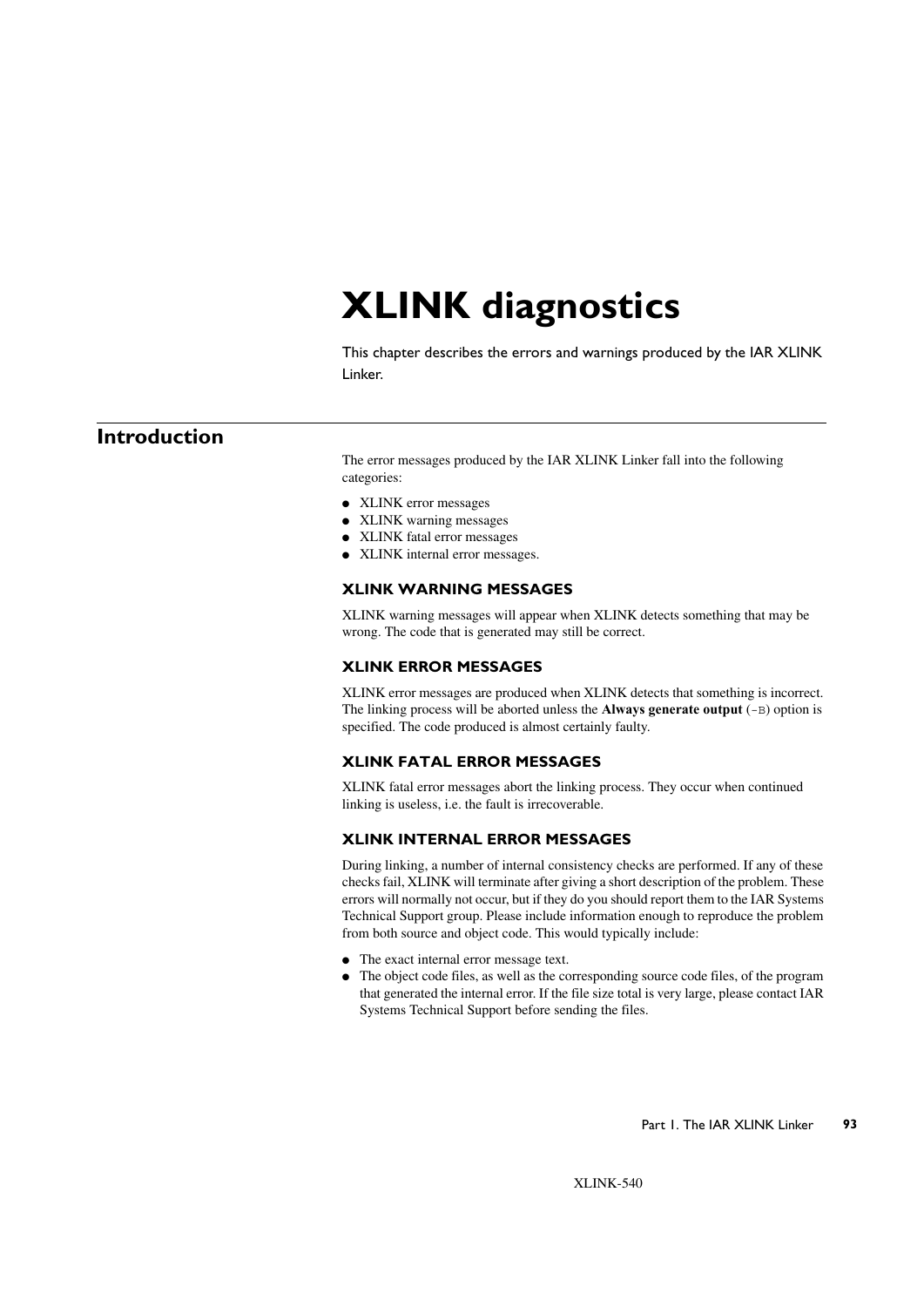- A list of the compiler/assembler and XLINK options that were used when the internal error occurred, including the linker configuration file. If you are using the IAR Embedded Workbench IDE, these settings are stored in the prj/pew/ewp and dtp files of your project. See the *IAR Embedded Workbench® IDE User Guide* for information about how to view and copy that information.
- Product names and version numbers of the IAR Systems development tools that were used.

# **Error messages**

If you get a message that indicates a corrupt object file, reassemble or recompile the faulty file since an interrupted assembly or compilation may produce an invalid object file.

The following table lists the IAR XLINK Linker error messages:

| $\mathbf 0$  | Format chosen cannot support banking<br>Format unable to support banking.                                                                                                                     |
|--------------|-----------------------------------------------------------------------------------------------------------------------------------------------------------------------------------------------|
| ı            | Corrupt file. Unexpected end of file in module module (file)<br>encountered<br>XLINK aborts immediately. Recompile or reassemble, or check the<br>compatibility between XLINK and C compiler. |
| $\mathbf{2}$ | Too many errors encountered (>100)<br>XLINK aborts immediately.                                                                                                                               |
| 3            | Corrupt file. Checksum failed in module module (file). Linker<br>checksum is linkcheck, module checksum is modcheck<br>XLINK aborts immediately. Recompile or reassemble.                     |
| 4            | Corrupt file. Zero length identifier encountered in module module<br>(file)<br>XLINK aborts immediately. Recompile or reassemble.                                                             |
| 5            | Address type for CPU incorrect. Error encountered in module<br>module (file)<br>XLINK aborts immediately. Check that you are using the right files and<br>libraries.                          |
| 6            | Program module module redeclared in file file. Ignoring second<br>module<br>XLINK will not produce code unless the <b>Always generate output</b> $(-B)$ option<br>(forced dump) is used.      |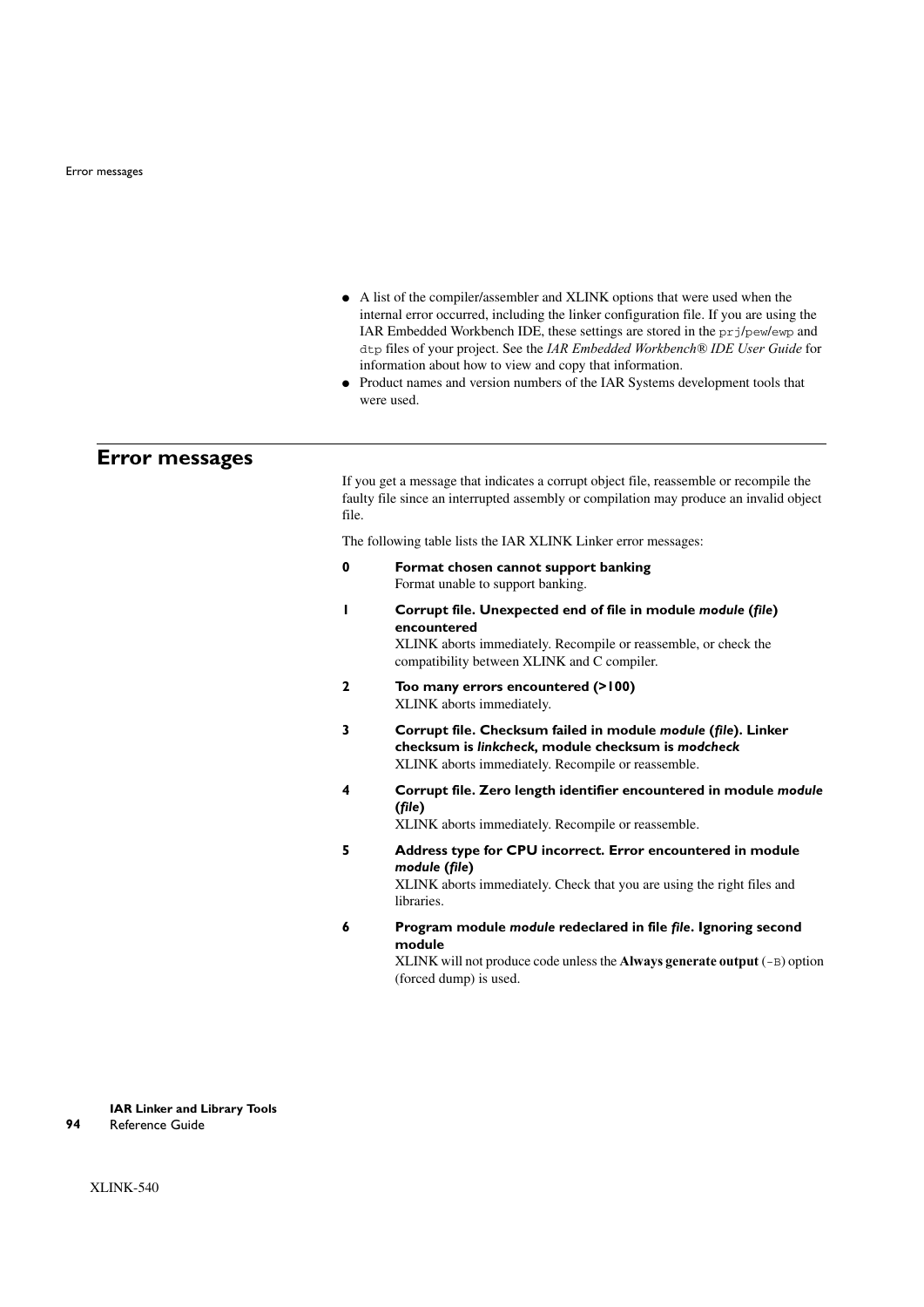- **7 Corrupt file. Unexpected UBROF format end of file encountered in module** *module* **(***file***)** XLINK aborts immediately. Recompile or reassemble.
- **8 Corrupt file. Unknown or misplaced tag encountered in module**  *module* **(***file***). Tag** *tag* XLINK aborts immediately. Recompile or reassemble.
- **9 Corrupt file. Module** *module* **start unexpected in file** *file* XLINK aborts immediately. Recompile or reassemble.
- **10 Corrupt file. Segment no.** *segno* **declared twice in module** *module* **(***file***)** XLINK aborts immediately. Recompile or reassemble.
- **11 Corrupt file. External no.** *ext no* **declared twice in module** *module* **(***file***)** XLINK aborts immediately. Recompile or reassemble.

# **12 Unable to open file** *file*

XLINK aborts immediately. If you are using the command line, check the environment variable XLINK\_DFLTDIR.

- **13 Corrupt file. Error tag encountered in module** *module* **(***file***)** A UBROF error tag was encountered. XLINK aborts immediately. Recompile or reassemble.
- **14 Corrupt file. Local** *local* **defined twice in module** *module* **(***file***)** XLINK aborts immediately. Recompile or reassemble.
- **15 This is no error message with this number.**
- **16 Segment** *segment* **is too long for segment definition** The segment defined does not fit into the memory area reserved for it. XLINK aborts immediately.
- **17 Segment** *segment* **is defined twice in segment definition -Z***segdef* XLINK aborts immediately.

## **18 Range error,** *compiler/assembler\_message*

Some instructions do not work unless a certain condition holds after linking. XLINK has verified that the conditions do not hold when the files are linked. For information about how to interpret the error message, see *[Range errors](#page-23-0)*, [page 24.](#page-23-0)

The check can be suppressed by the -R option.

**19 Corrupt file. Undefined segment referenced in module** *module* **(***file***)** XLINK aborts immediately. Recompile or reassemble.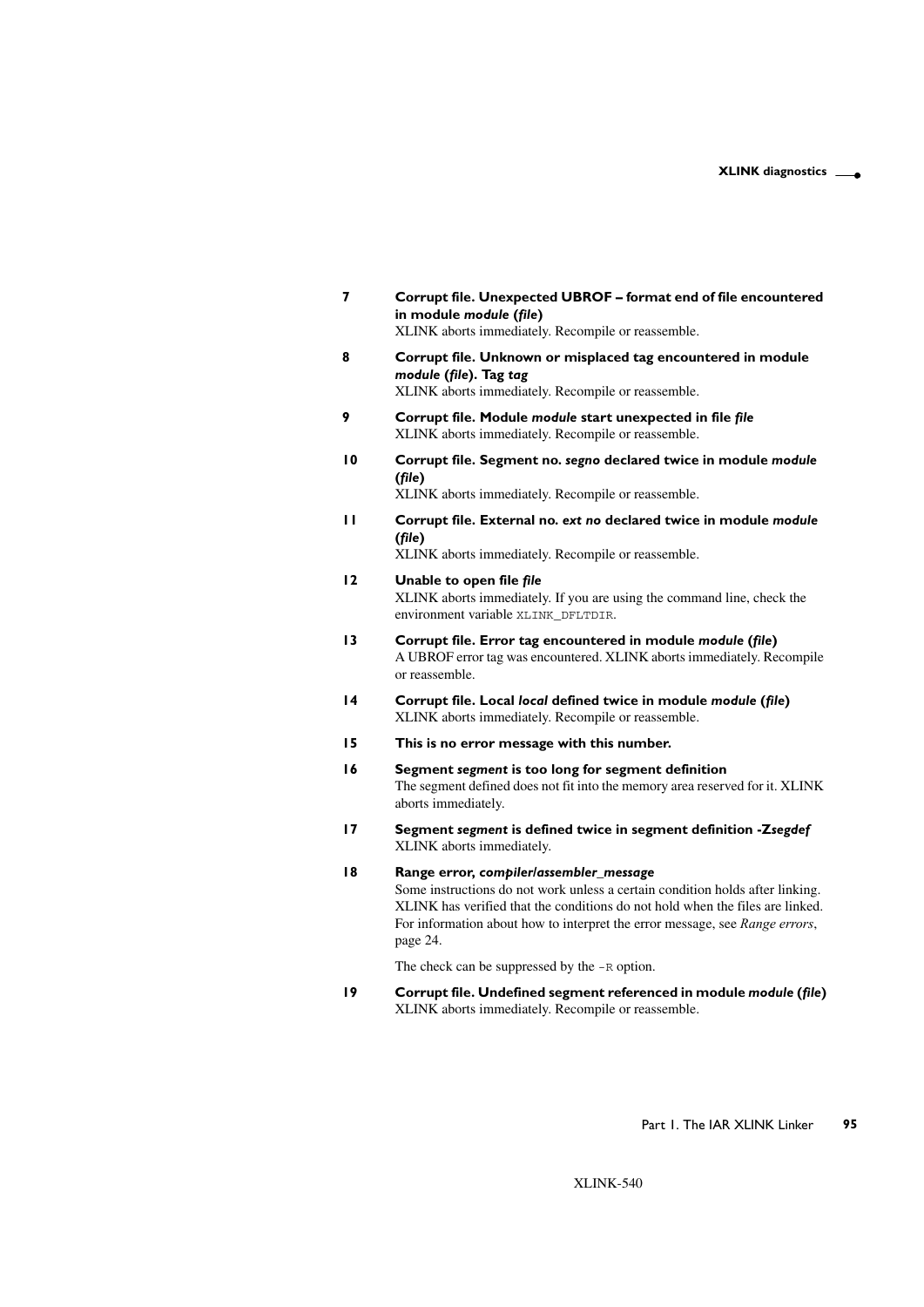- **20 Corrupt file. External index out of range in module** *module* **(***file***)** The object file is corrupt. Contact IAR Systems Technical support.
- **21 Segment** *segment* **in module** *module* **does not fit bank** The segment is too long. XLINK aborts immediately.
- **22 Paragraph no. is not applicable for the wanted CPU. Tag encountered in module** *module* **(***file***)** XLINK aborts immediately. Delete the paragraph number declaration in the xcl file.
- **23 Corrupt file. T\_REL\_FI\_8 or T\_EXT\_FI\_8 is corrupt in module**  *module* **(***file***)** The tag T\_REL\_FI\_8 or T\_EXT\_FI\_8 is faulty. XLINK aborts immediately. Recompile or reassemble.

**24 The absolute segment on the address** *addressrange* **in the module**  *module* **(***file***) overlaps the segment** *segmentname* **(from module**  *module2***, address [***addressrange2***])**

> An absolute segment overlaps a relocatable segment. You must move either the absolute segment or the relocatable segment. You move an absolute segment by modifying the source code. You move relocatable segments by modifying the segment placement command.

**25 Corrupt file. Unable to find module** *module* **(***file***)**

A module is missing. XLINK aborts immediately.

#### **26 Segment** *segment* **is too long**

This error should never occur unless the program is extremely large. XLINK aborts immediately.

## **27 Entry entry in module** *module* **(***file***) redefined in module** *module* **(***file***)**

There are two or more entries with the same name. XLINK aborts immediately.

- **28 File** *file* **is too long** The program is too large. Split the file. XLINK aborts immediately.
- **29 No object file specified in command-line** There is nothing to link. XLINK aborts immediately.
- **30 Option** *option* **also requires the** *option* **option** XLINK aborts immediately.
- **31 Option** *option* **cannot be combined with the** *option* **option** XLINK aborts immediately.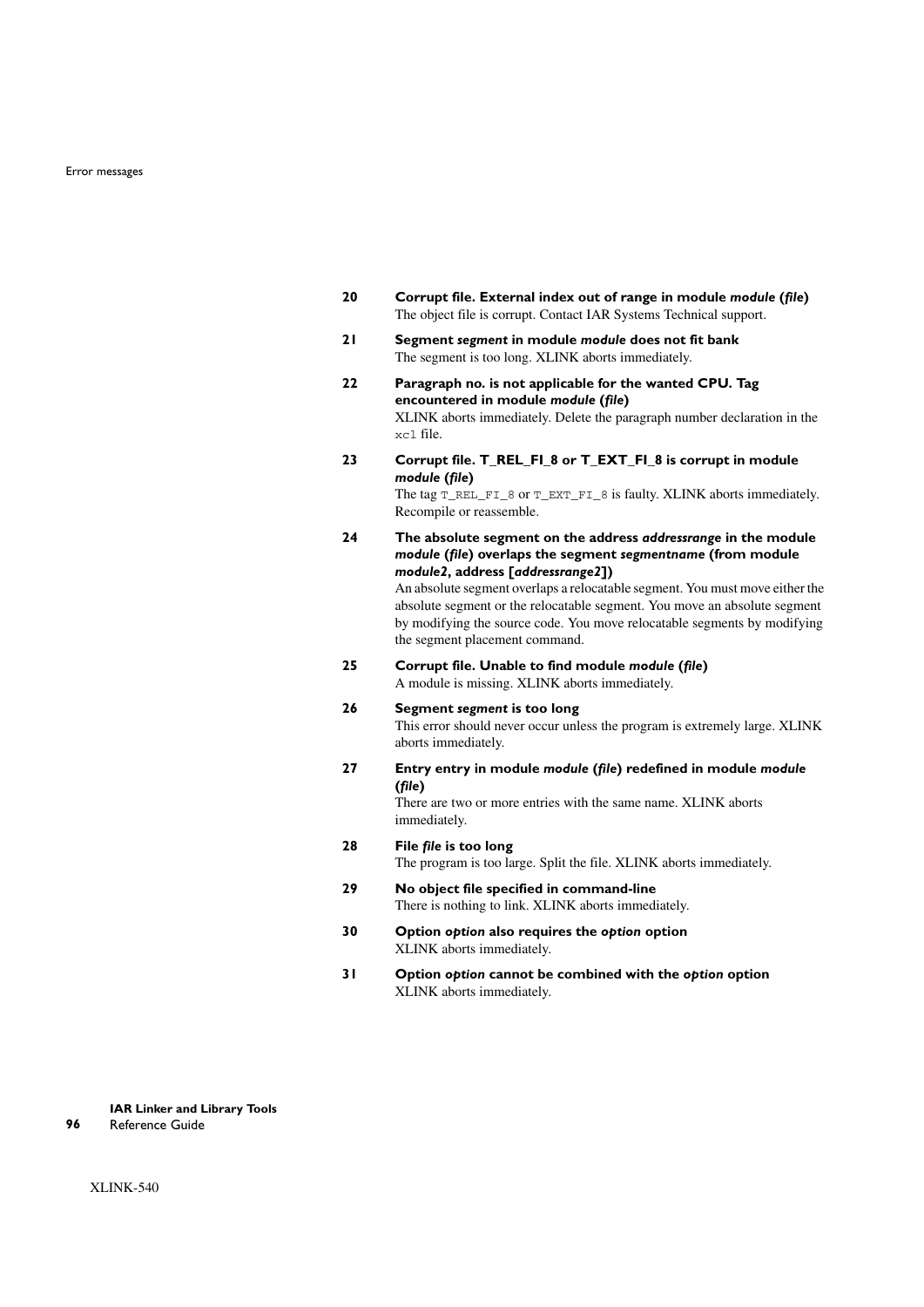| 32 | Option option cannot be combined with the option option and the<br>option option<br>XLINK aborts immediately.                                                                                                      |
|----|--------------------------------------------------------------------------------------------------------------------------------------------------------------------------------------------------------------------|
| 33 | Faulty value value, (range is 10-150)<br>Faulty page setting. XLINK aborts immediately.                                                                                                                            |
| 34 | Filename too long<br>The filename is more than 255 characters long. XLINK aborts immediately.                                                                                                                      |
| 35 | Unknown flag flag in cross reference option option<br>XLINK aborts immediately.                                                                                                                                    |
| 36 | Option option does not exist<br>XLINK aborts immediately.                                                                                                                                                          |
| 37 | - not succeeded by character<br>The - (dash) marks the beginning of an option, and must be followed by a<br>character. XLINK aborts immediately.                                                                   |
| 38 | Option option must not be defined more than once<br>XLINK aborts immediately.                                                                                                                                      |
| 39 | Illegal character specified in option option<br>XLINK aborts immediately.                                                                                                                                          |
| 40 | Argument expected after option option<br>This option must be succeeded by an argument. XLINK aborts immediately.                                                                                                   |
| 41 | Unexpected '-' in option option<br>XLINK aborts immediately.                                                                                                                                                       |
| 42 | Faulty symbol definition -Dsymbol definition<br>Incorrect syntax. XLINK aborts immediately.                                                                                                                        |
| 43 | Symbol in symbol definition too long<br>The symbol name is more than 255 characters. XLINK aborts immediately.                                                                                                     |
| 44 | Faulty value value, (range 80-300)<br>Faulty column setting. XLINK aborts immediately.                                                                                                                             |
| 45 | Unknown CPU CPU encountered in context<br>XLINK aborts immediately. Make sure that the argument to $-c$ is valid. If you<br>are using the command line you can get a list of CPUs by typing $x \text{link} - c$ ?. |
| 46 | Undefined external external referred in module (file)<br>Entry to external is missing.                                                                                                                             |
| 47 | Unknown format format encountered in context<br>XLINK aborts immediately.                                                                                                                                          |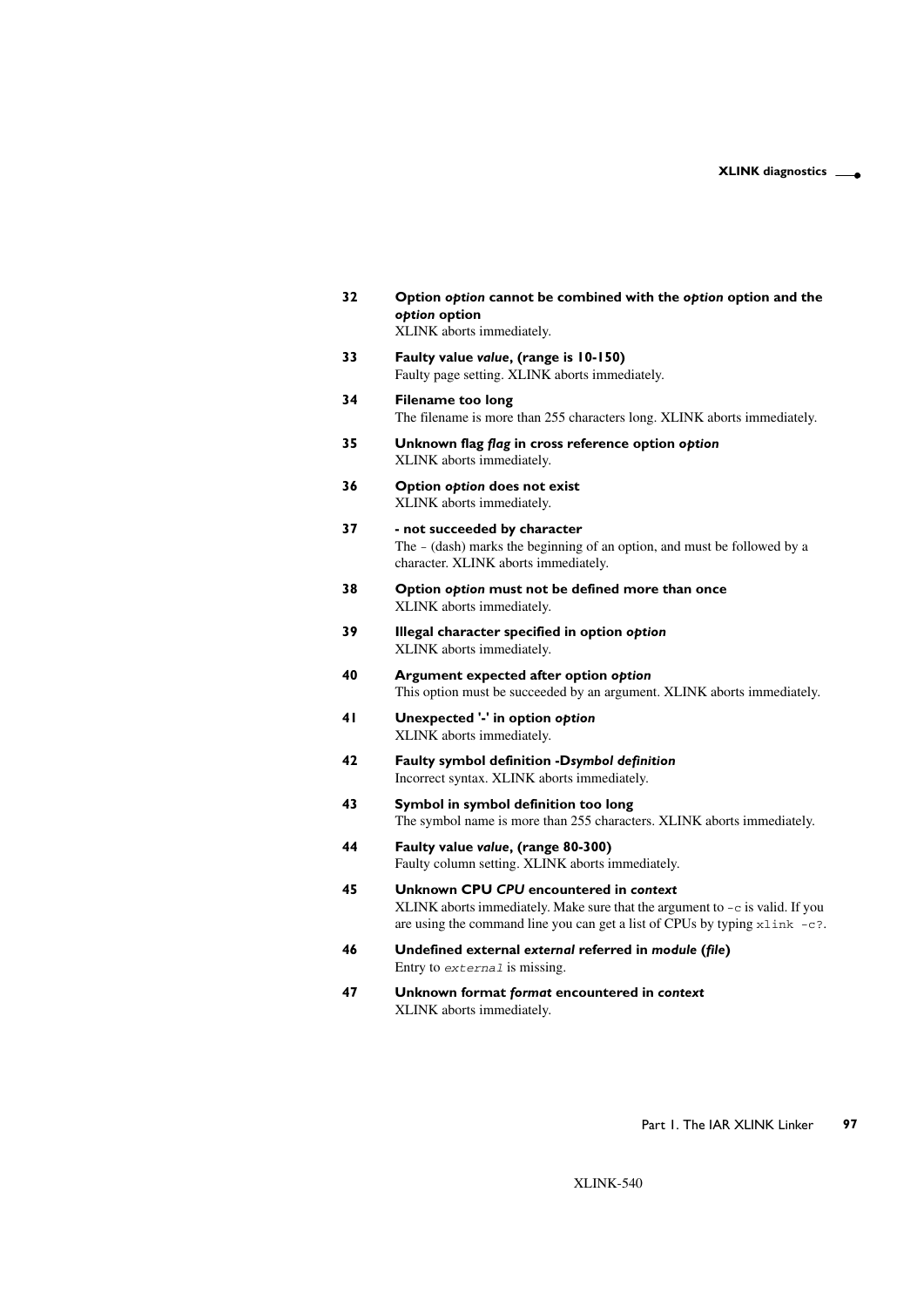| 48 | This error message number is not used.                                                                                                             |
|----|----------------------------------------------------------------------------------------------------------------------------------------------------|
| 49 | This error message number is not used.                                                                                                             |
| 50 | Paragraph no. not allowed for this CPU, encountered in option<br>option<br>XLINK aborts immediately. Do not use paragraph numbers in declarations. |
| 51 | Input base value expected in option option<br>XLINK aborts immediately.                                                                            |
| 52 | Overflow on value in option option<br>XLINK aborts immediately.                                                                                    |
| 53 | Parameter exceeded 255 characters in extended command line file<br>file<br>XLINK aborts immediately.                                               |
| 54 | Extended command line file file is empty<br>XLINK aborts immediately.                                                                              |
| 55 | Extended command line variable XLINK_ENVPAR is empty<br>XLINK aborts immediately.                                                                  |
| 56 | Non-increasing range in segment definition segment def<br>XLINK aborts immediately.                                                                |
| 57 | No CPU defined<br>No CPU defined, either in the command line or in XLINK CPU. XLINK aborts<br>immediately.                                         |
| 58 | No format defined<br>No format defined, either in the command line or in XLINK_FORMAT. XLINK<br>aborts immediately.                                |
| 59 | Revision no. for file is incompatible with XLINK revision no.<br>XLINK aborts immediately.                                                         |
|    | If this error occurs after recompilation or reassembly, the wrong version of<br>XLINK is being used. Check with your supplier.                     |
| 60 | Segment segment defined in bank definition and segment definition.<br>XLINK aborts immediately.                                                    |
| 61 | This error message number is not used.                                                                                                             |
| 62 | Input file file cannot be loaded more than once<br>XLINK aborts immediately.                                                                       |
| 63 | Trying to pop an empty stack in module module (file)<br>XLINK aborts immediately. Recompile or reassemble.                                         |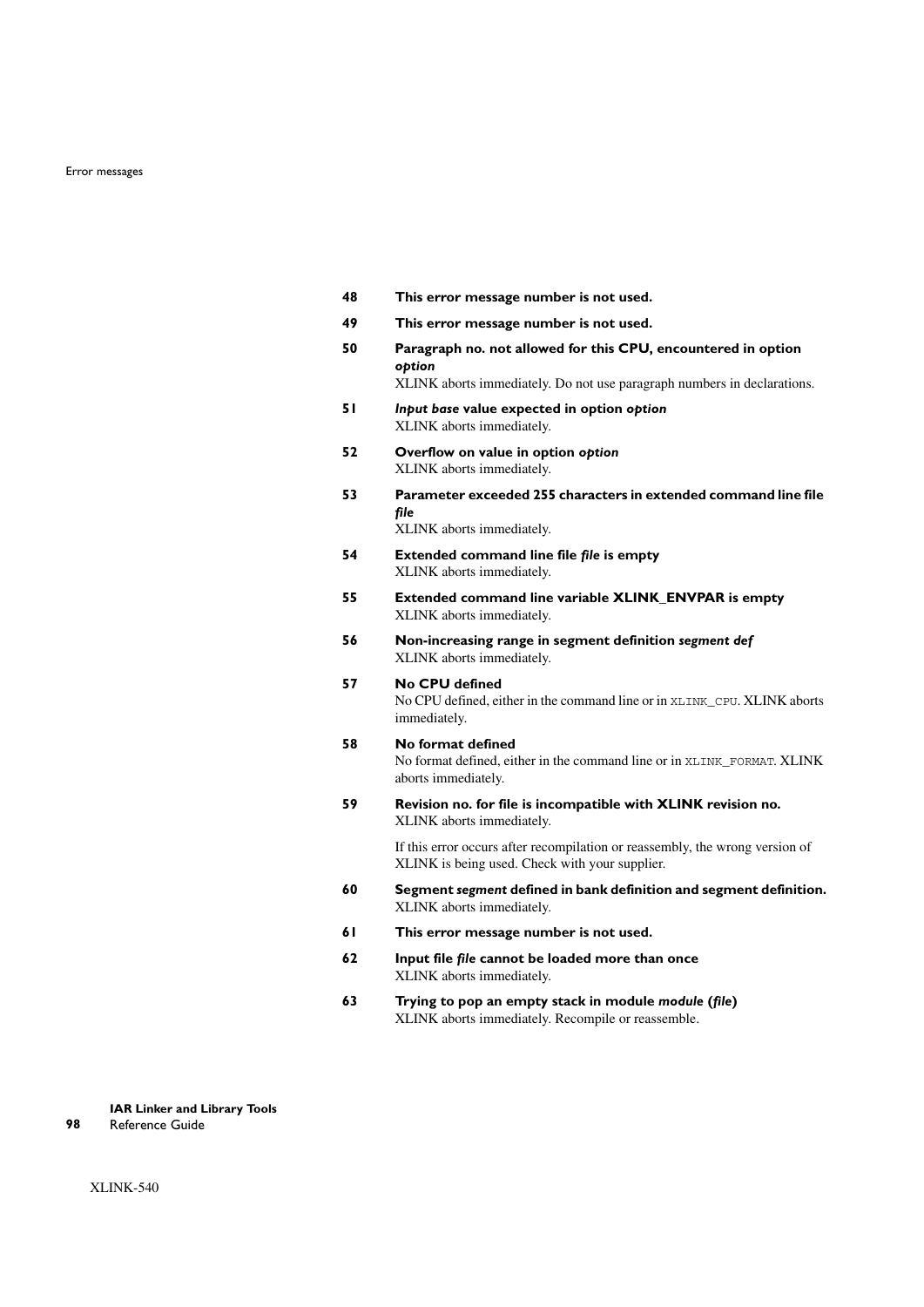**64 Module** *module* **(***file***) has not the same debug type as the other modules** XLINK aborts immediately.

**65 Faulty replacement definition -e** *replacement* **definition**

Incorrect syntax. XLINK aborts immediately.

- **66 Function with F-index** *index* **has not been defined before indirect reference in module** *module* **(***file***)** Indirect call to an undefined in module. Probably caused by an omitted function declaration.
- **67 Function** *name* **has same F-index as** *function***-***name***, defined in module** *module* **(***file***)**

Probably a corrupt file. Recompile file.

**68 External function** *name* **in module** *module* **(***file***) has no global definition** 

> If no other errors have been encountered, this error is generated by an assembler-language call from C where the required declaration using the \$DEFFN assembler-language support directive is missing. The declaration is necessary to inform XLINK of the memory requirements of the function.

**69 Indirect or recursive function** *name* **in module** *module* **(file) has parameters or auto variables in nondefault memory**

> The recursively or indirectly called function name is using extended language memory specifiers (bit, data, idata, etc) to point to non-default memory, memory which is not allowed.

> Function parameters to indirectly called functions must be in the default memory area for the memory model in use, and for recursive functions, both local variables and parameters must be in default memory.

- **70 This error message number is not used.**
- **71 Segment** *segment* **is incorrectly defined (in a bank definition, has wrong segment type or mixed with other segment types)**

This is usually due to misuse of a predefined segment; see the explanation of *segment* in the *IAR Compiler Reference Guide*. It may be caused by changing the predefined linker configuration file.

**72 Segment** *name* **must be defined in a segment option definition (-Z, -b, or -P)**

> This is caused either by the omission of a segment in XLINK (usually a segment needed by the C system control) file or by a spelling error (segment names are case sensitive).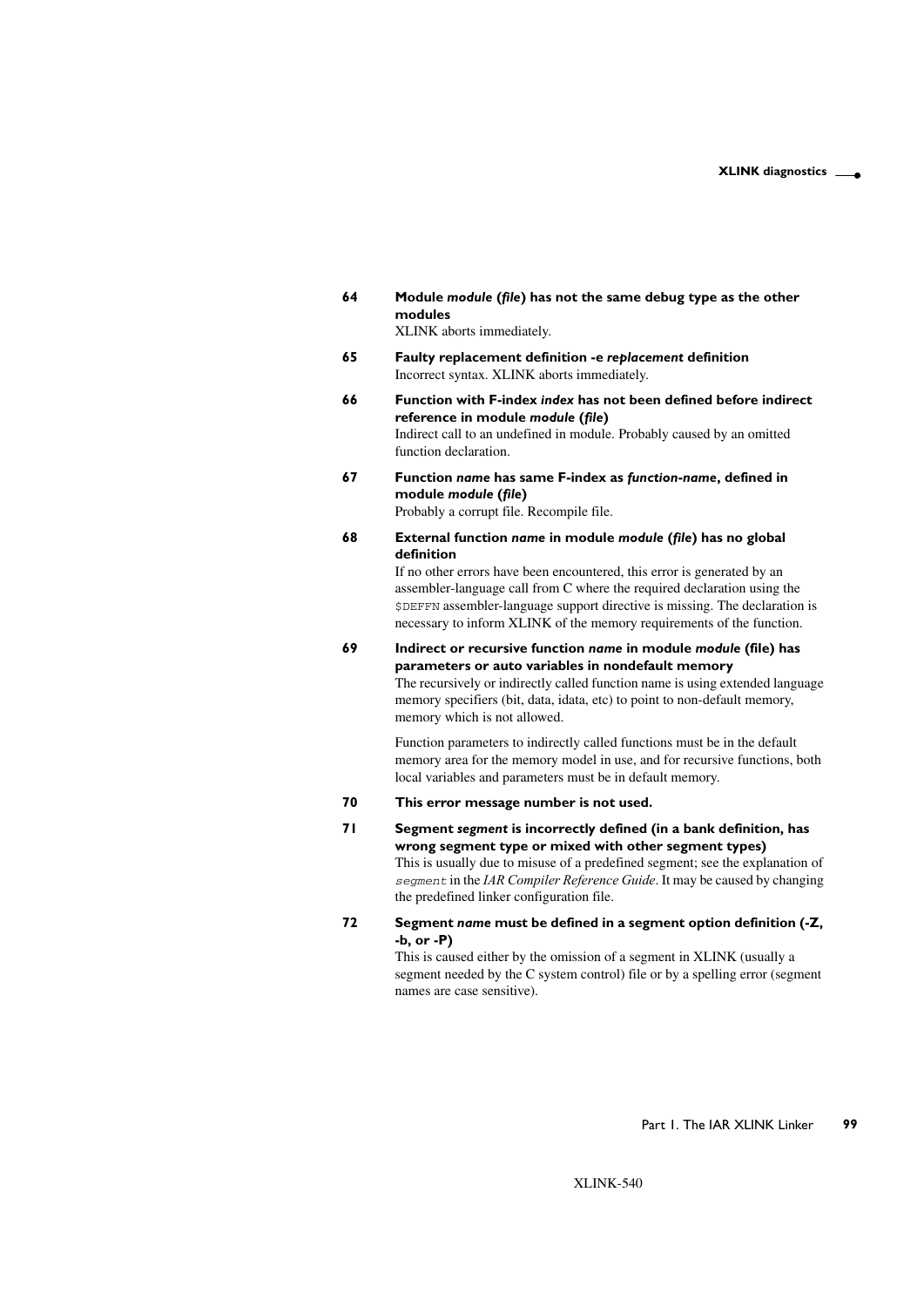| 73 | Label ?ARG_MOVE not found (recursive function needs it)<br>In the library there should be a module containing this label. If it has been<br>removed it must be restored.                                                                                                                                      |
|----|---------------------------------------------------------------------------------------------------------------------------------------------------------------------------------------------------------------------------------------------------------------------------------------------------------------|
| 74 | There was an error when writing to file file<br>Either XLINK or your host system is corrupt, or the two are incompatible.                                                                                                                                                                                     |
| 75 | SFR address in module module (file), segment segment at address<br>address, value value is out of bounds<br>A special function register (SFR) has been defined to an incorrect address.<br>Change the definition.                                                                                             |
| 76 | Absolute segments overlap in module module<br>XLINK has found two or more absolute segments in module overlapping each<br>other.                                                                                                                                                                              |
| 77 | The absolute segment on the address addressrange in the module<br>module (file) overlaps the absolute segment on the address<br>addressrange2 in the module module2 (file2)<br>Two absolute segments overlap. You must move at least one of them. You<br>move absolute segments by modifying the source code. |
| 78 | Absolute segment in module module (file) overlaps segment<br>segment<br>XLINK has found an absolute segment in module (file) overlapping a<br>relocatable segment.                                                                                                                                            |
| 79 | Faulty allocation definition -a definition<br>XLINK has discovered an error in an overlay control definition.                                                                                                                                                                                                 |
| 80 | Symbol in allocation definition (-a) too long<br>A symbol in the $-a$ command is too long.                                                                                                                                                                                                                    |
| 81 | Unknown flag in extended format option option<br>Make sure that the flags are valid.                                                                                                                                                                                                                          |
| 82 | Conflict in segment name. Mixing overlayable and not overlayable<br>segment parts.<br>These errors only occur with the 8051 and converted PL/M code.                                                                                                                                                          |
| 83 | The overlayable segment name may not be banked.<br>These errors only occur with the 8051 and converted PL/M code.                                                                                                                                                                                             |
| 84 | The overlayable segment name must be of relative type.<br>These errors only occur with the 8051 and converted PL/M code.                                                                                                                                                                                      |
| 85 | The far/farc segment name in module module (file) is larger than size<br>The segment name is too large to be a far segment.                                                                                                                                                                                   |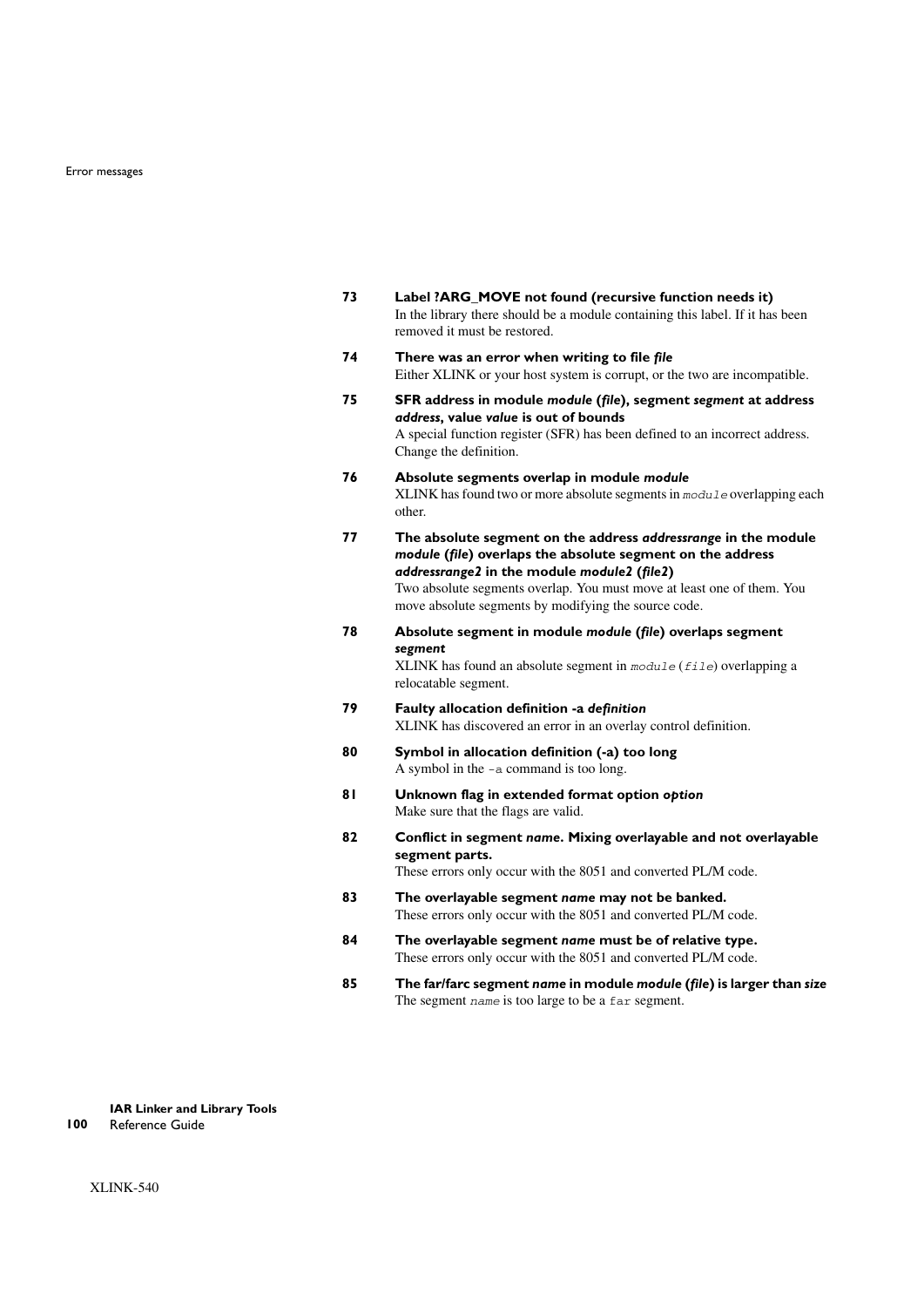- **86 This error message number is not used.**
- **87 Function with F-index** *i* **has not been defined before tiny\_func referenced in module** *module* **(***file***)** Check that all tiny functions are defined before they are used in a module.
- **88 Wrong library used (compiler version or memory model mismatch). Problem found in** *module* **(***file***). Correct library tag is** *tag* Code from this compiler needs a matching library. A library belonging to a later or earlier version of the compiler may have been used.
- **89 Too much object code produced (more than** *number of bytes* **bytes) for this package.**

The size limit for this particular code size limited version of the product was exceeded. Change the code so that the end result is smaller, or upgrade the product. If you have a permanent license for the product, check that:

- you do not also have a code size limited version of the product installed, which is started instead
- you have rebuilt the entire project if you have upgraded from a code size limited version of the product
- no runtime libraries (including any non-IAR libraries) were built with a code size limited version of the product. If they were, they must be rebuilt.

# **90 Can only generate UBROF output from these files**

This particular demo version can only generate UBROF output. You must use a KickStart version or a full version of IAR Embedded Workbench if you want to generate output in another format.

#### **91 This XLINK version cannot link these files** These particular files from a demo version cannot be linked with this version

of XLINK. Download a more recent version of XLINK.

# **92 Cannot use this format with this CPU**

Some formats need CPU-specific information and are only supported for some CPUs.

**93 Non-existant warning number** *number***, (valid numbers are 0-***max***)** An attempt to suppress a warning that does not exist gives this error.

## **94 Unknown flag** *x* **in local symbols option -n***x* The character *x* is not a valid flag in the local symbols option.

**95 Module** *module* **(***file***) uses source file references, which are not available in UBROF 5 output**

> This feature cannot be filtered out by XLINK when producing UBROF 5 output.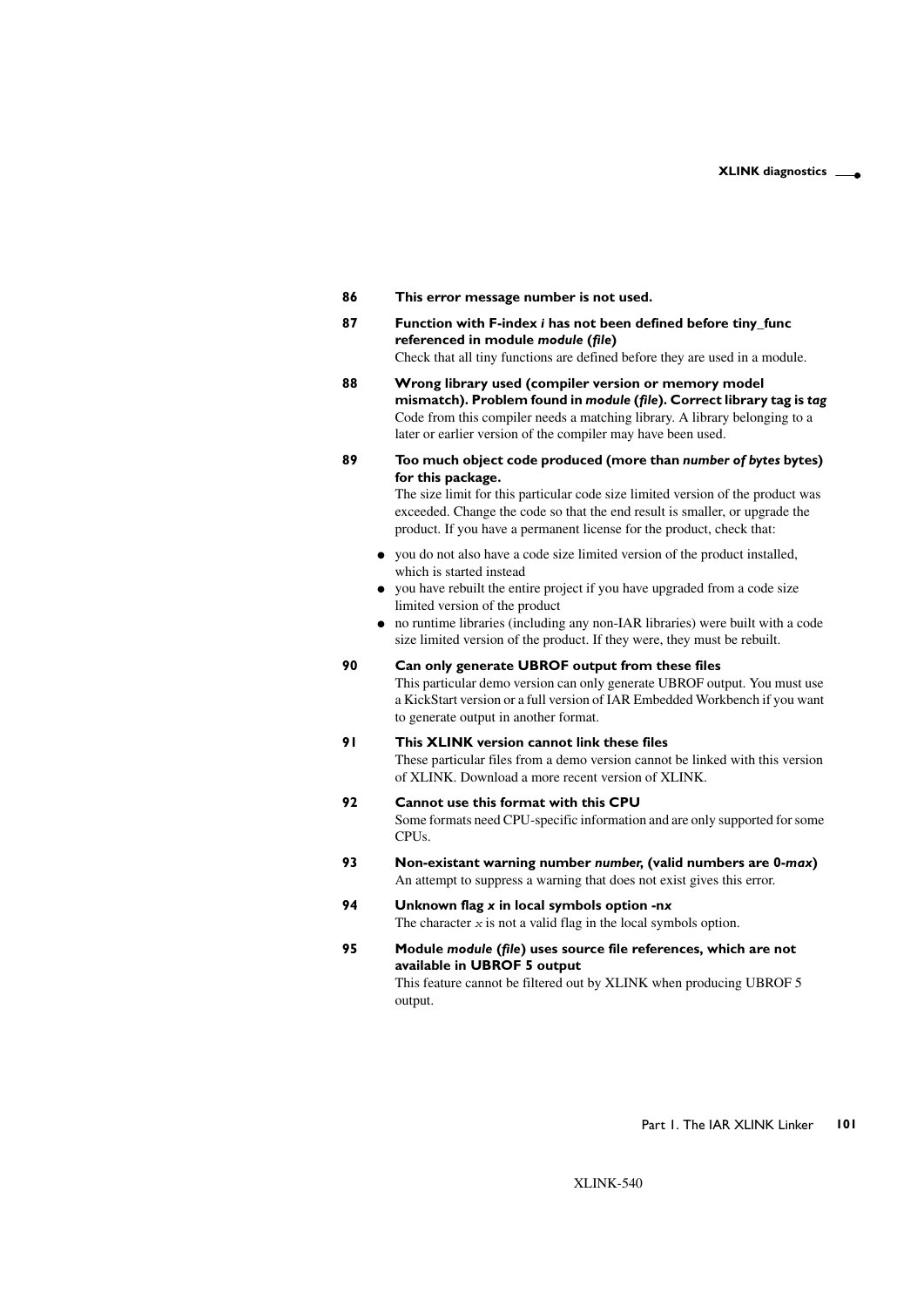| 96  | This error message number is not used.                                                                                                                                                                                                                                 |
|-----|------------------------------------------------------------------------------------------------------------------------------------------------------------------------------------------------------------------------------------------------------------------------|
| 97  | This error message number is not used.                                                                                                                                                                                                                                 |
| 98  | Unmatched /* comment in extended command file<br>No matching $\star$ / was found in the linker configuration file.                                                                                                                                                     |
| 99  | Syntax error in segment definition: option<br>There was a syntax error in the option.                                                                                                                                                                                  |
| 100 | Segment name too long: segment in option<br>The segment name exceeds the maximum length (255 characters).                                                                                                                                                              |
| 101 | Segment already defined: segment in option<br>The segment has already been mentioned in a segment definition option.                                                                                                                                                   |
| 102 | No such segment type: option<br>The specified segment type is not valid.                                                                                                                                                                                               |
| 103 | Ranges must be closed in option<br>The -P option requires all memory ranges to have an end.                                                                                                                                                                            |
| 104 | Failed to fit all segments into specified ranges. Problem discovered<br>in segment segment.<br>The packing algorithm used by XLINK did not manage to fit all the segments.                                                                                             |
| 105 | Recursion not allowed for this system. One recursive function is<br>functionname.<br>The runtime model used does not support recursion. Each function determined<br>by the linker to be recursive is marked as such in the module map part of the<br>linker list file. |
| 106 | Syntax error or bad argument in option<br>There was an error when parsing the command line argument given.                                                                                                                                                             |
| 107 | Banked segments do not fit into the number of banks specified<br>XLINK did not manage to fit all of the contents of the banked segments into<br>the banks given.                                                                                                       |
| 108 | Cannot find function function mentioned in -a#<br>All the functions specified in an indirect call option must exist in the linked<br>program.                                                                                                                          |
| 109 | Function function mentioned as callee in -a# is not indirectly called<br>Only functions that actually can be called indirectly can be specified to do so<br>in an indirect call option.                                                                                |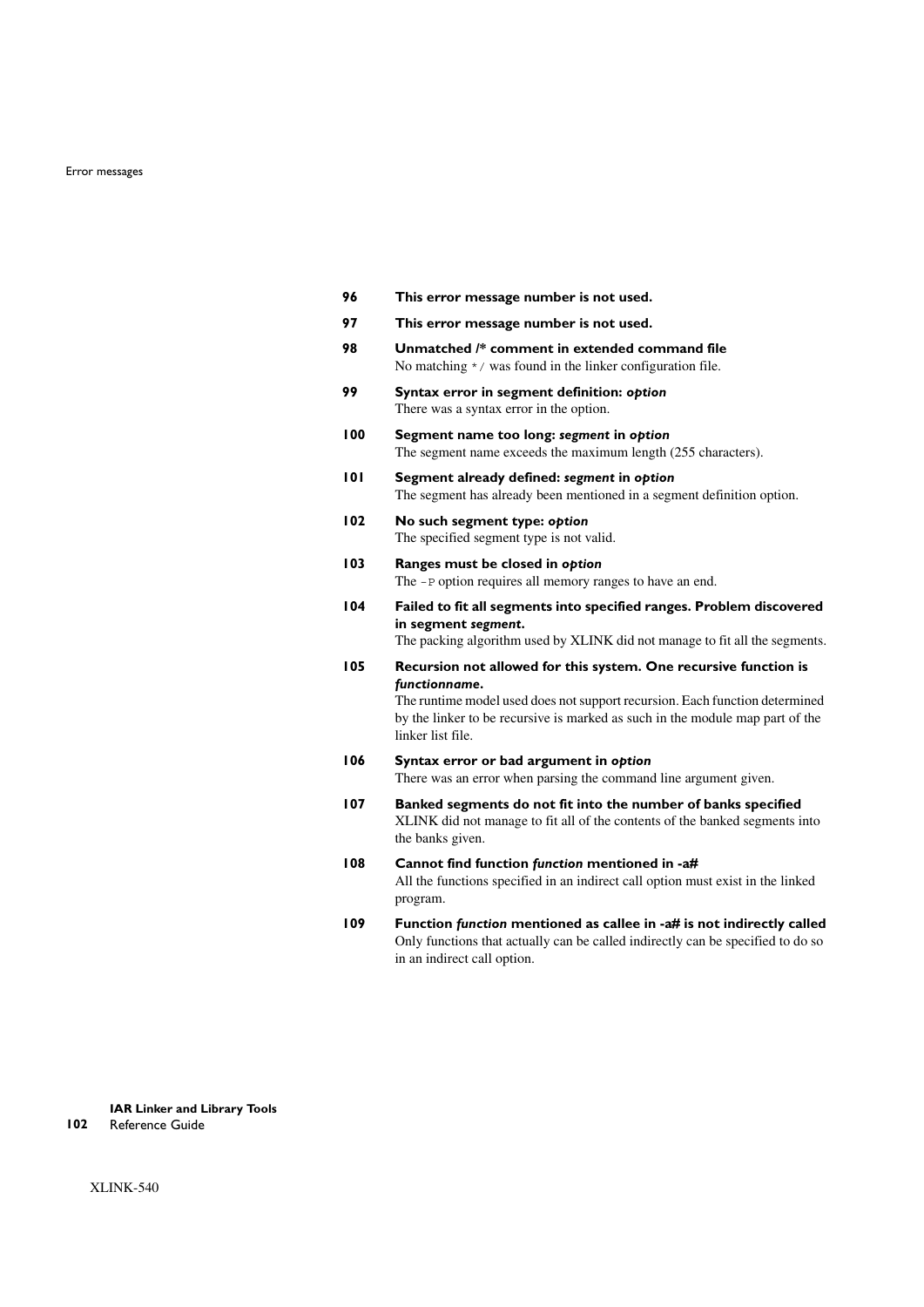**110 Function** *function* **mentioned as caller in -a# does not make indirect calls**

Only functions that actually make indirect calls can be specified to do so in an indirect call option.

**111 The file** *file* **is not a UBROF file**

The contents of the file are not in a format that XLINK can read.

**112 The module** *module* **is for an unknown CPU (tid =** *tid***). Either the file is corrupt or you need a later version of XLINK**  The version of XLINK used has no knowledge of the CPU that the file was compiled/assembled for.

#### **113 Corrupt input file:** *symptom* **in module** *module* **(***file***)**

The input file indicated appears to be corrupt. This can occur either because the file has for some reason been corrupted after it was created, or because of a problem in the compiler/assembler used to create it. If the latter appears to be the case, please contact IAR Systems Technical Support.

## **114 This error message number is not used.**

**115 Unmatched '"' in extended command file or XLINK\_ENVPAR** When parsing an extended command file or the environment variable

XLINK\_ENVPAR, XLINK found an unmatched quote character.

For filenames with quote characters you need to put a backslash before the quote character. For example, writing

c:\iar\"A file called \"file\""

will cause XLINK to look for a file called

A file called "file"

in the c:\iar\directory.

**116 Definition of** *symbol* **in module** *module1* **is not compatible with definition of** *symbol* **in module** *module2*

The symbol *symbol* has been tentatively defined in one or both of the modules. Tentative definitions must match other definitions.

**117 Incompatible runtime modules. Module** *module1* **specifies that**  *attribute* **must be** *value1***, but module** *module2* **has the value** *value2* These modules cannot be linked together. They were compiled with settings that resulted in incompatible run-time modules.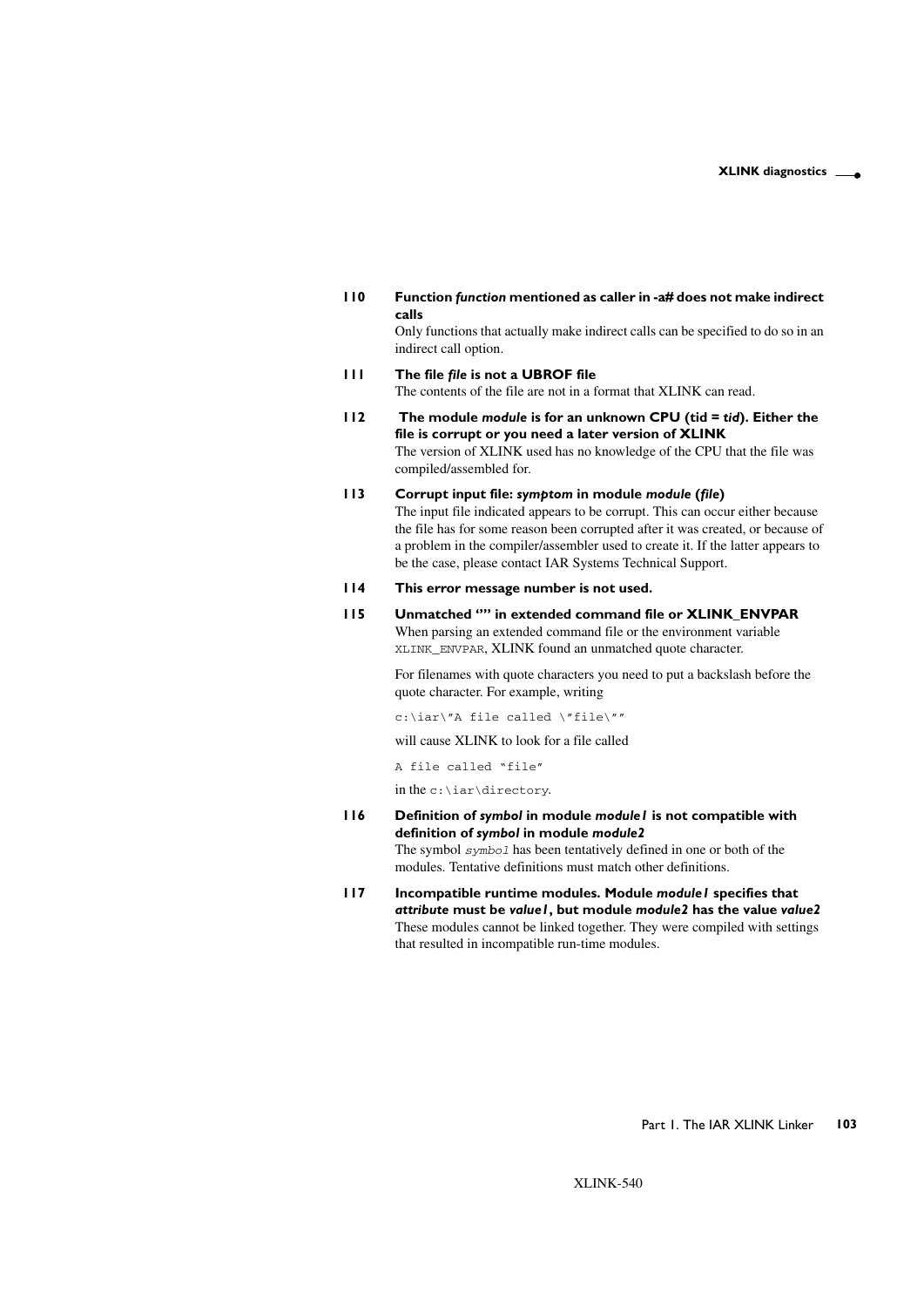**118 Incompatible runtime modules. Module** *module1* **specifies that**  *attribute* **must be** *value***, but module** *module2* **specifies no value for this attribute.**

> These modules cannot be linked together. They were compiled with settings that resulted in incompatible run-time modules.

- **119 Cannot handle C++ identifiers in this output format** The selected output format does not support the use of  $C_{++}$  identifiers (block-scoped names or names of C++ functions).
- **120 Overlapping address ranges for address translation.** *address type* **address** *address* **is in more than one range** The address *address* (of logical or physical type) is the source or target of more than one address translation command.

If, for example, both -M0-2FFF=1000 and -M2000-3FFF=8000 are given, this error may be given for any of the logical addresses in the range 2000-2FFF, for which to separate translation commands have been given.

**121 Segment part or absolute content at logical addresses** *start – end* **would be translated into more than one physical address range** The current implementation of address translation does not allow logical addresses from one segment part (or the corresponding range for absolute parts from assembler code) to end up in more than one physical address range.

> If, for example,  $-M0-1$ FFF=10000 and  $-M2000-2$ FFF=20000 are used, a single segment part is not allowed to straddle the boundary at address 2000.

## **122 The address** *address* **is too large to be represented in the output format** *format*

The selected output format *format* cannot represent the address *address*. For example, the output format INTEL-STANDARD can only represent addresses in the range 0-FFFF.

**123 The output format** *format* **does not support address translation (**-M**,**  -b#**, or** -b@**)**

Address translation is not supported for all output formats.

**124 Segment conflict for segment** *segment***. In module** *module1* **there is a segment part that is of type** *type1***, while in module** *module2* **there is a segment part that is of type** *type2*

> All segment parts for a given segment must be of the same type. One reason for this conflict can be that a COMMON segment is mistakenly declared RSEG (relocatable) in one module.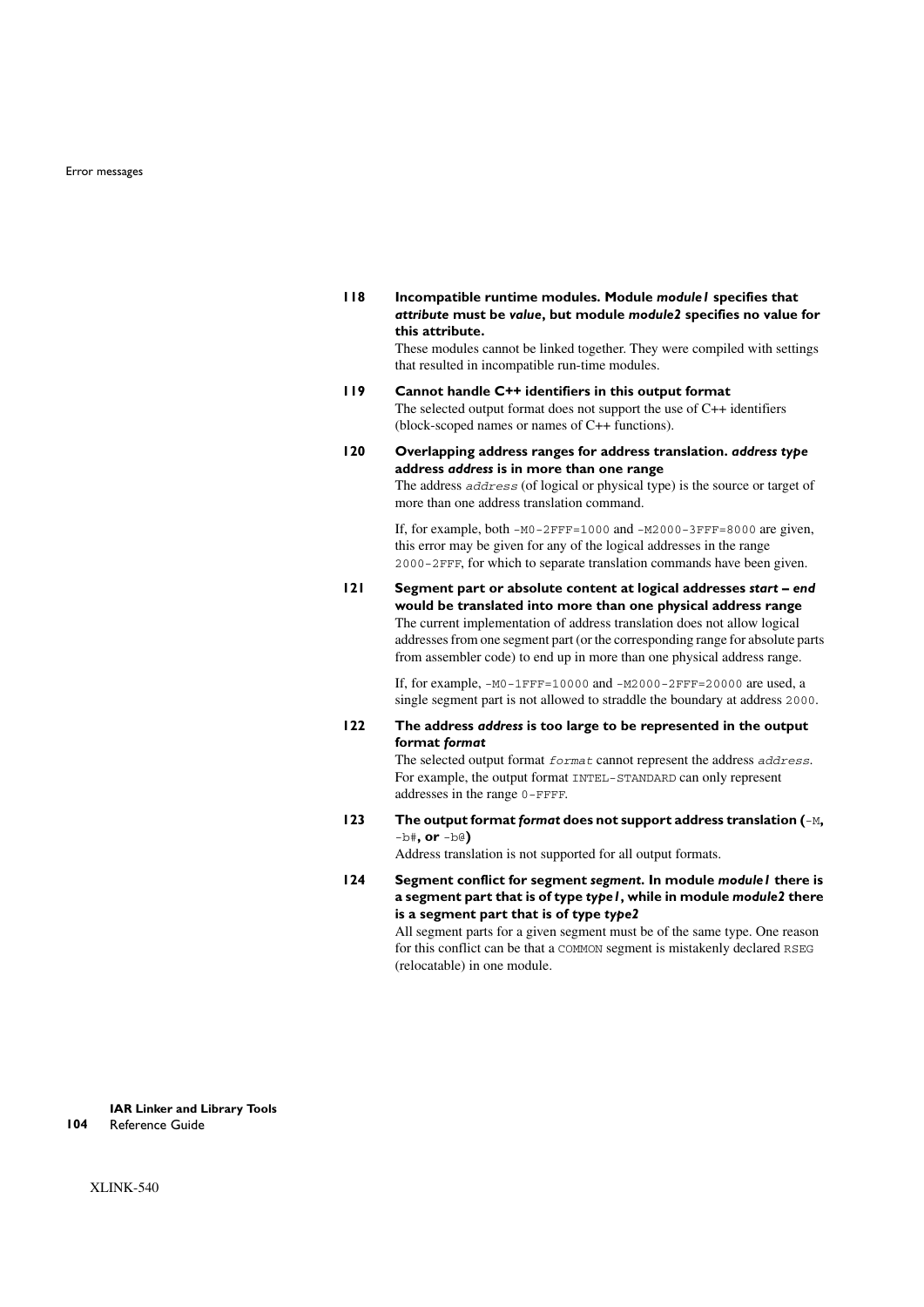- **125 This error message number is not used.**
- **126 Runtime model attribute "\_\_cpu" not found. Please enter at least one line in your assembly code that contains the following statement: RTMODEL "\_\_cpu", "16C61". Replace 16C61 with your chosen CPU. The CPU must be in uppercase.** The \_\_cpu runtime model attribute is needed when producing COFF output. The compiler always supplies this attribute, so this error can only occur for programs consisting entirely of assembler modules.

At least one of the assembler modules must supply this attribute.

**127 Segment placement command "***command***" provides no address range, but the last address range(s) given is the wrong kind (bit addresses versus byte addresses).**

This error will occur if something like this is entered:

 $-Z(DATA)$ SEG=1000-1FFF  $-Z$ (BIT)BITVARS=

**Note:** The first uses byte addresses and the second needs bit addresses. To avoid this, provide address ranges for both.

- **128 Segments cannot be mentioned more than once in a copy init command: "**-Q*args***"** Each segment must be either the source or the target of a copy init command.
- **129 This error message number is not used.**
- **130 Segment placement needs an address range:** *"command"* The first segment placement command  $(-z, -P)$  must have an address range.
- **131 Far segment type illegal in packed placement command:** *"command"***. Use explicit address intervals instead. For example:** [20000-4FFFF]/10000 Using a far segment type (FARCODE, FARDATA, FARCONST) is illegal in packed placement (-P).
- **132 Module** *module* **(** *file* **) uses UBROF version 9.0. This version of UBROF was temporary and is no longer supported by XLINK** Support for UBROF 9.0.0 has been dropped from XLINK starting with XLINK 4.53A.
- **133 The output format** *format* **cannot handle multiple address spaces. Use format variants (**-y -O**) to specify which address space is wanted**

The output format used has no way to specify an address space. The format variant modifier used can be prefixed with a segment type to restrict output to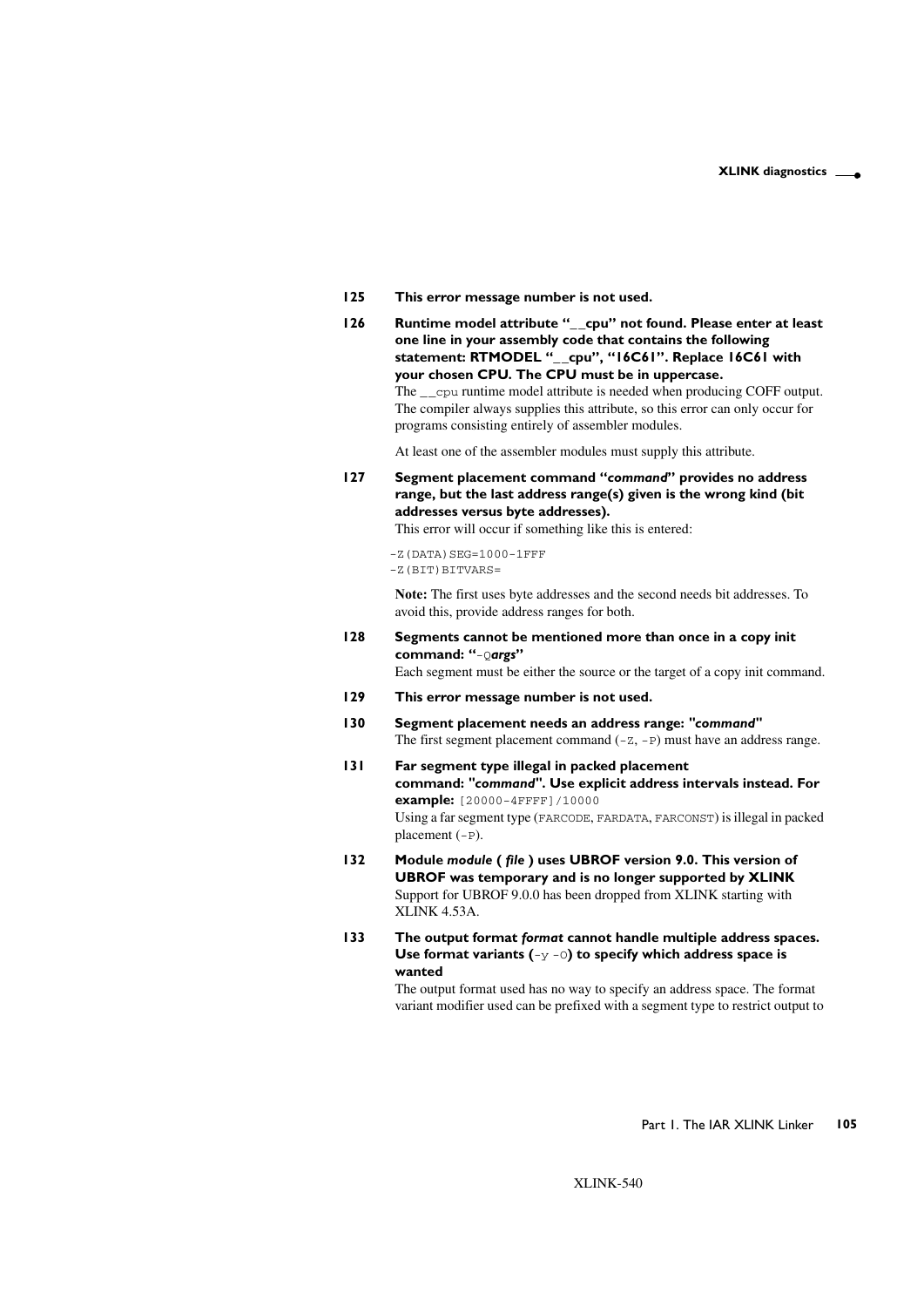the corresponding address space only. For example,  $-Fmotorola -y(CODE)$ will restrict output to bytes from the address space used for the CODE segment type.

See *[Restricting the output to a single address space](#page-86-0)*, page 87 for more information.

**134 The left and right address ranges do not cover the same number of bytes:** *range1 range2*

> The left and right address ranges of this command line option must cover exactly the same number of bytes.

**135 A module in the file** *file* **has an empty module name, which is not supported in the** *format* **output format.**

> This output format cannot handle empty module names. Avoid this error by giving the module a name when you compile the source file.

**136 The output format '***format***' does not support the use of relocation areas (**-V **option). Did you forget a format modifier flag?** This output format does not support relocatable output. Either the option  $-y$ was specified without the appropriate format modifier flag, or else the output format does not support relocatable output at all.

## **137 Duplicate relocation area:** *relocArea1 relocarea2*

A relocation area was defined twice. Each relocation area needs a unique identifier.

## **138 Module** *module* **(** *file* **) contains operations that cannot be used with relocation areas:** *error text*

Somewhere in the module an address (relocation area + offset) is used as if it were an absolute address. Since relocation areas usually are aligned, this is not always an error. Parts of the address could be acceptable to use.

Possible causes for this are:

- The module was compiled or assembled with a compiler or assembler that does not support relocatable output (consult your compiler reference guide if in doubt). Old IAR Systems compilers or assemblers perform checks in ways that can trigger this error (relocatable output will not work with old IAR Systems compilers).
- The alignment of your relocation area is too small. See *-V*[, page 67](#page-66-0), for details.
- If the module contains handwritten assembler code, it is possible that it uses some unknown expression that causes this error.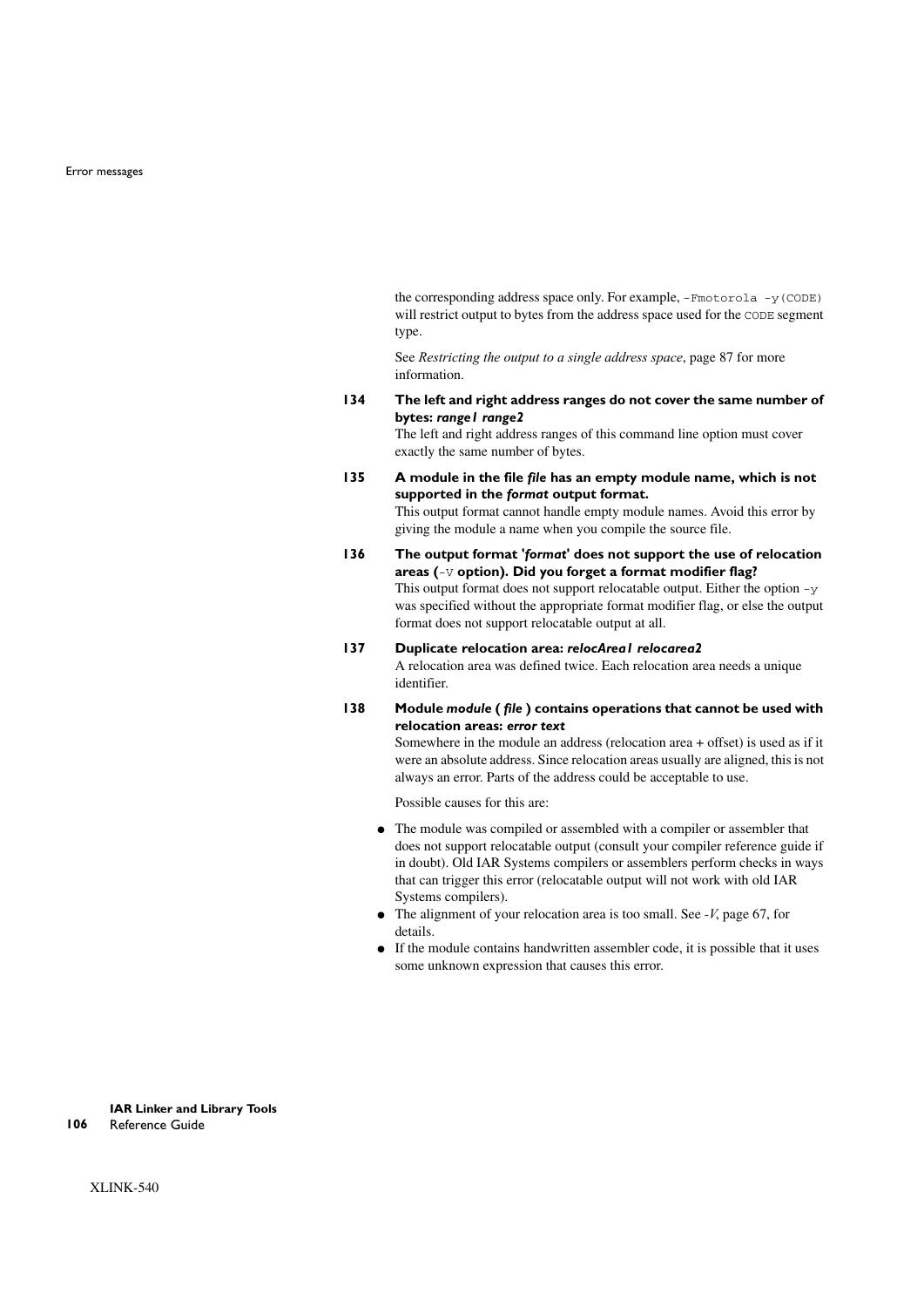If the module was compiled with a modern compiler, your relocation areas has a sufficient alignment, and you get this message, contact IAR Systems Technical Support.

## **139 Module** *module* **(** *file* **) uses relocations (** *relocation* **) in ways that are not supported by the** *format* **output format.**

The object file contains a relocation that cannot be represented in this output format. This can be the result of assembler code that uses an instruction format which is not supported by the relocation directives in this output format.

## **140 The range declaration used in** *range declaration* **is illegal since** *start* **>** *end***.**

A range must have a positive size; the end address cannot be lower than the start address.

**141 The SPLIT- keyword in the packed segment placement command placement command is illegal, SPLIT- is only allowed in sequential placement commands (-Z).**

> Only the -Z placement option can use the modifier SPLIT-. Either use -Z or remove the SPLIT- modifier.

## **142 Entries included in PUBWEAK/PUBLIC resolution must be in a named segment (RSEG or ASEGN). Discovered when resolving the PUBWEAK entry in module** *module* **against the PUBLIC entry in module** *module***.**

All symbols involved the PUBWEAK/PUBLIC resolution must be placed in segments using either the RSEG or the ASEGN directive. Locate the assembler source code that defines the involved symbol in an absolute segment—using the ASEG directive—and replace it with a segment definition using the ASEGN directive.

See the *IAR Assembler Reference Guide* for information about the ASEG and ASEGN directives.

## **143 There is more than one PUBWEAK definition in the segment part**  *segment part description***.**

PUBWEAK definitions must be perfectly interchangeable. Segment parts with multiple PUBWEAK definitions cannot not always be interchanged with other definitions of the same symbols.

**144 The conditional reference at offset** *offset* **in segment** *segment* **could not use its definition of last resort, the entry in segment** *segment***.** In order for XLINK to be able to optimize the use of relay functions, each module must supply relay functions that can be used by every call site in that module. This error occurs when that precondition is not met. The distance between the reference and the definition might be too large, or the definition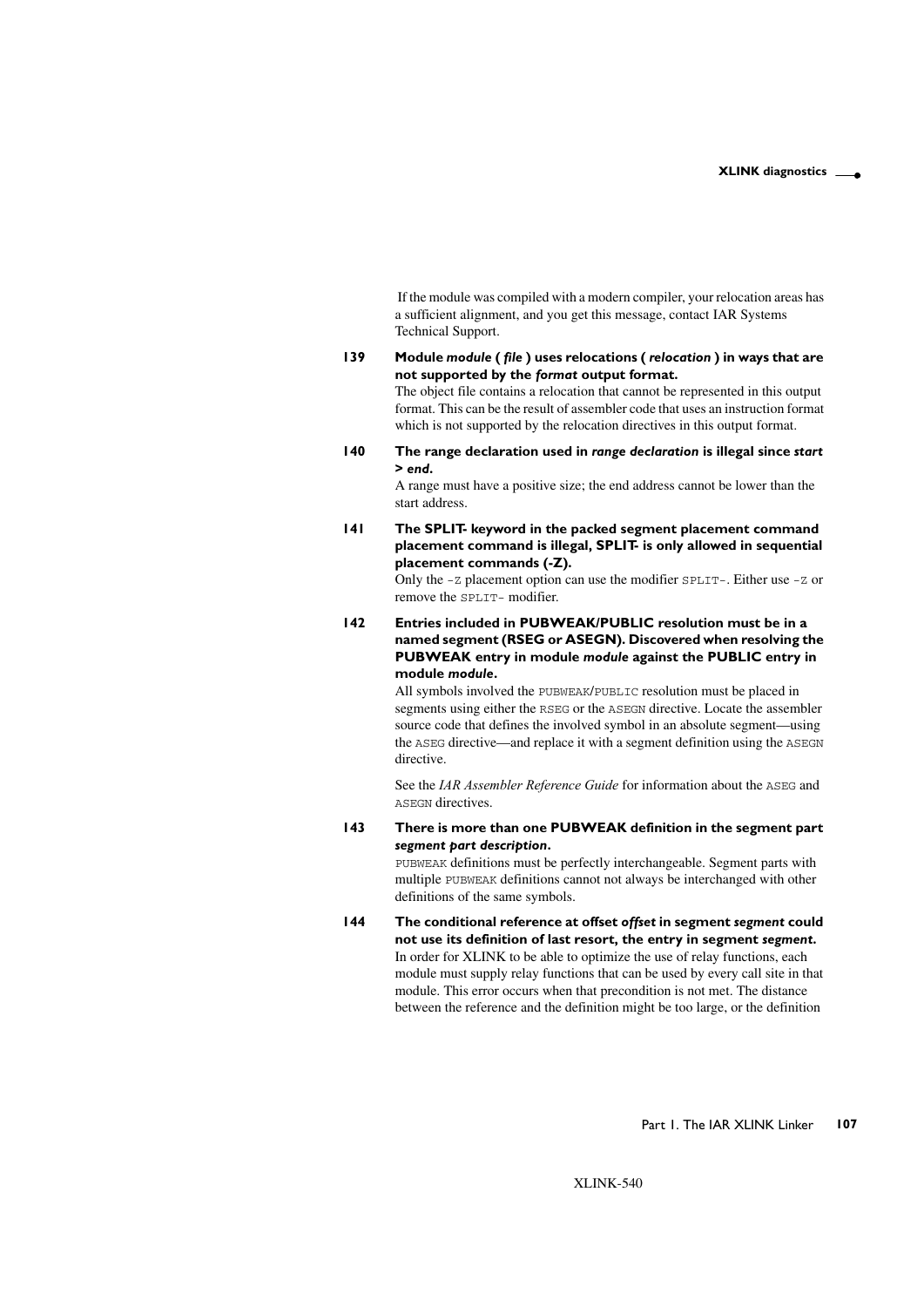might be unsuitable because it is in the wrong processor mode, or for some other reason.

If this occurs for a module produced by a compiler (as opposed to in assembler code), this is an indication of a problem in either the compiler or the linker. To test if the problem is in the linker, try linking with the option **Relay Function Optimization** disabled  $(-q)$ .

- **145 The banked segment** *segment* **contains segment parts that have properties that are unsafe when placed with -b (banked segment placement). Use -P (packed segment placement) instead.** The segment contains at least one segment part with a property that XLINK might be unable to handle when the segment is placed using the placement option -b. Use the placement option -P instead.
- **146 Type conflict for external/entry "***entry1***", in module** *module1* **against external/entry** *entry2* **in module** *module2* **— if objects or functions are declared more than once, they shall have compatible declarations. (MISRA C rule 26)**
- **147 External "***external***" is declared in "***file1***" and in "***file2***" external objects should not be declared in more than one file " ". (MISRA C rule 27)**
- **148 The names "***name1***" and "***name2***" differ only in characters beyond position 31 — identifiers (internal and external) shall not rely on significance of more than 31 characters. (MISRA C rule 11)**
- **149 The symbol "***symbol***" in module** *module* **(***file***) is public but is only needed by code in the same module — all declarations at file scope should be static where possible. (MISRA C rule 23)**
- **150 The stack depth for the call tree with root** *root* **is too large,** *number* **bytes.**

The call tree uses more than the allowed number of stack bytes. You must either increase the maximum allowed call depth, or decrease the depth of the call tree.

## **151 Internal consistency check failure, "***error description***".** An internal consistency check failed. This is an internal error, but you can force XLINK to generate output using the  $-B$  option.

# **152 The input file '***file***' could not be found.**

The input file could not be found. Check the include path.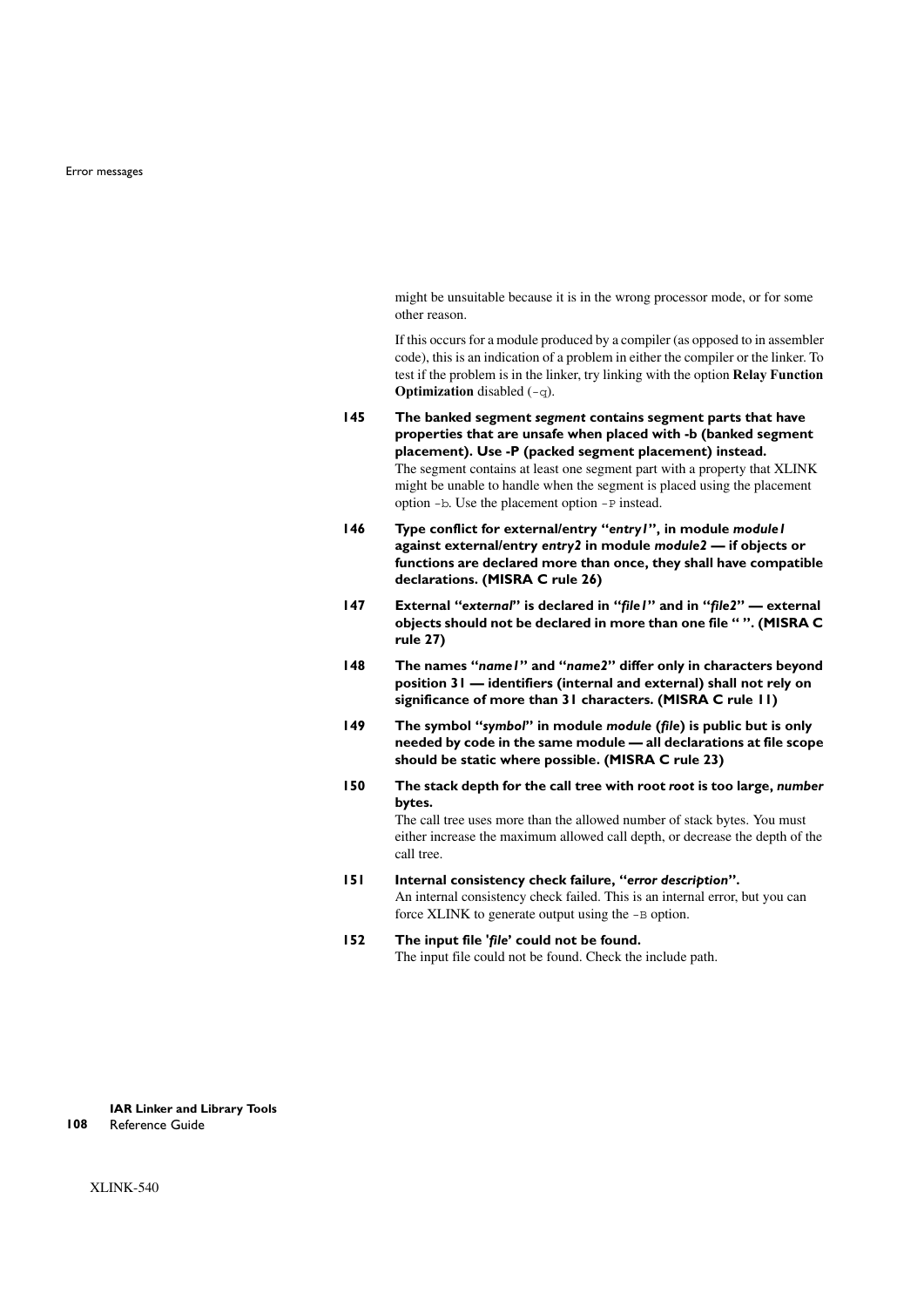**153 The input file '***file***' has several forced properties which are mutually exclusive.**

> The input file has both the conditional and forced load properties. Locate the mutually exclusive -A and -C options and remove the filename from one of them.

**154 The increment argument to -K for the segment** *SEGMENTNAME* **resulted in an invalid (negative or above 0xFFFFFFFF) address.** The duplication command for SEGMENTNAME results in at least one duplicated segment that has an address below 0 or above 0xFFFFFFFF. You must either modify the -K command (the difference or the number of duplications) or move the segment to another address, to prevent this from happening.

### **155 The program uses static overlay, this is not allowed in the basemap format.**

Your application contains 1 or more bytes stored in a static overlay frame. Static overlay is currently not supported in the basemap output format.

**156 Negative addresses are not allowed. The range declaration used in**  *range description* **is illegal as** *range start* **is negative. Check the range specification for superfluous parentheses, (START–END) is an expression, not a range, START–END is a range.**

The range declaration has a negative start value. This is not allowed.Check the range specification for superfluous parentheses and check that the value of START and END are valid and that START<=END.

**157 Debug information must be disabled for the '***cpu***' processor in the '***format***' output format. Use the appropriate -y option to suppress the generation of debug information.**

Output for the device you have selected is still experimental in this format. No debug information can currently be generated and the generation must therefore be disabled.

- **158 The directory name** *directory* **is not valid.** The specified name is not a valid directory name on this system.
	-
- **159 The file name** *file* **is not valid.** The specified name is not a valid filename on this system.
- **160 No valid license found for this product.** *Information from the license management system.*

No valid license was found for at least one module that needed a license. You either do not have the required license or XLINK was unable to contact the license server.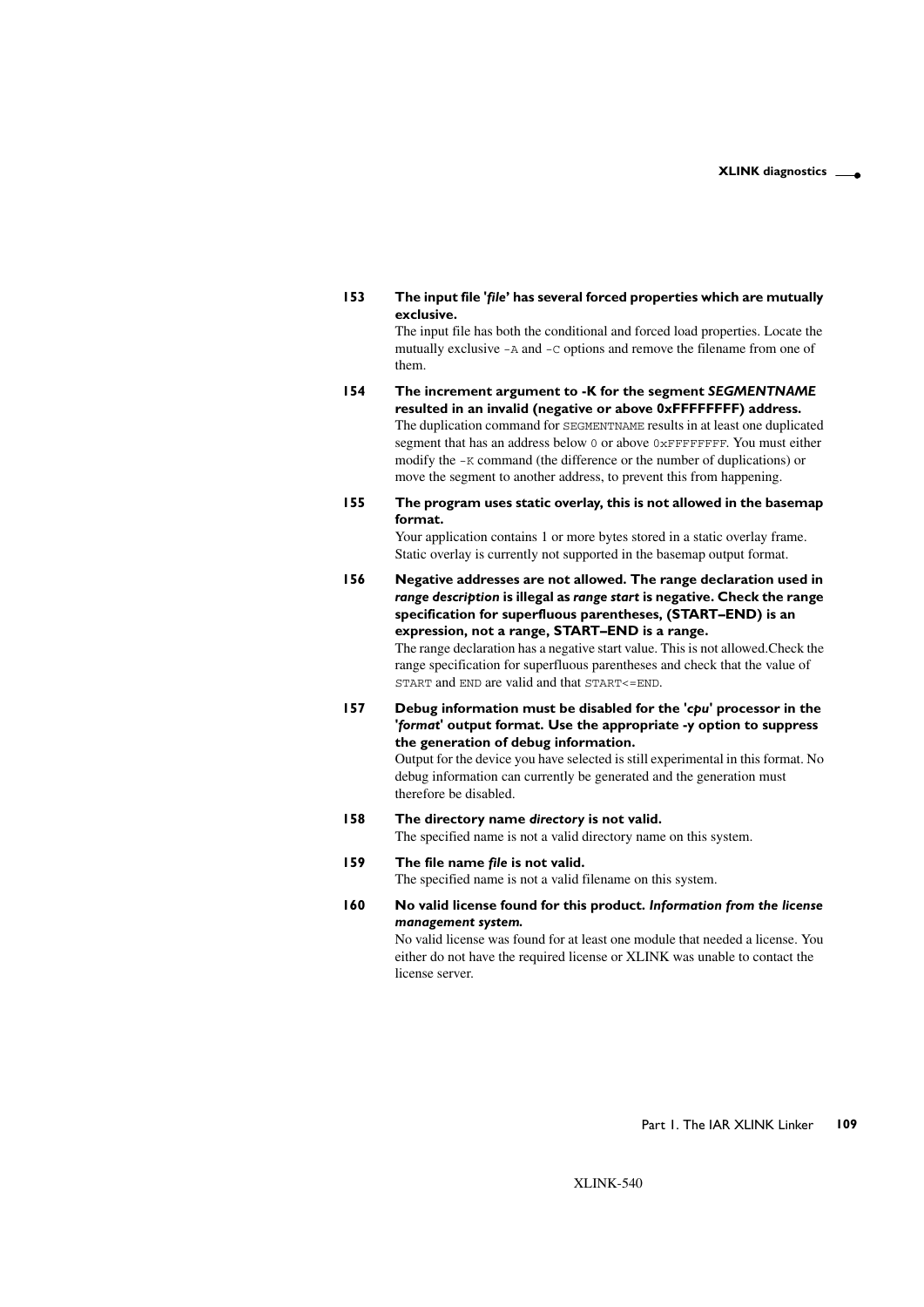**161 The checksum command defined in** *checksum command* **specifies an initial value that does not fit in the size of the checksum.** The initial value specified is too large for the size of the checksum. Use a smaller initial value or increase the size of the checksum.

### **162 Alignment specification (|align[|]) is not allowed for segment names here:** *use of segment name*

Alignment specification on segments are only allowed in a sequential segment placement command (-Z).

### **163 The command line symbol "***symbol***" in** *command line option* **is not defined.**

The indicated command line option contains a symbol with an undefined value. Define the symbol (-Dsymbol=value) or use a symbol that is defined.

### **164 The option** *command line option* **contains neither a number nor a command line symbol.**

The indicated command line option contains characters that are neither part of a number (0–9 and A–F) nor valid in a symbol name, in a place where a number or a symbol was expected.

## **165 A segment definition in** *segment placement command* **uses an alignment argument that is larger than the currently supported maximum (31).**

XLINK currently only supports alignments up to and including  $2^{31}$ . Remember that the alignment argument in the segment placement command is the number of bits in the address that are forced to zero, not the byte alignment. 2 results in a 4-byte aligned address, 3 in an 8-byte aligned address, and so on. See *[Specifying the alignment of a segment](#page-73-0)*, page 74.

### **166 In the chosen byte order for the** *processor* **processor, you must specify the code fill option (-hc) or the range fill option (-H without any -h option).**

For this particular processor, in this particular byte order, the **Code fill** option must be specified (because of the special requirements of bi-endian code).

### **167 Generation of bi-endian output files is not supported for the '***output format***' output format.**

This output format does not currently support generation of bi-endian files. You must choose another format, or use the processor in either big-endian or little-endian mode.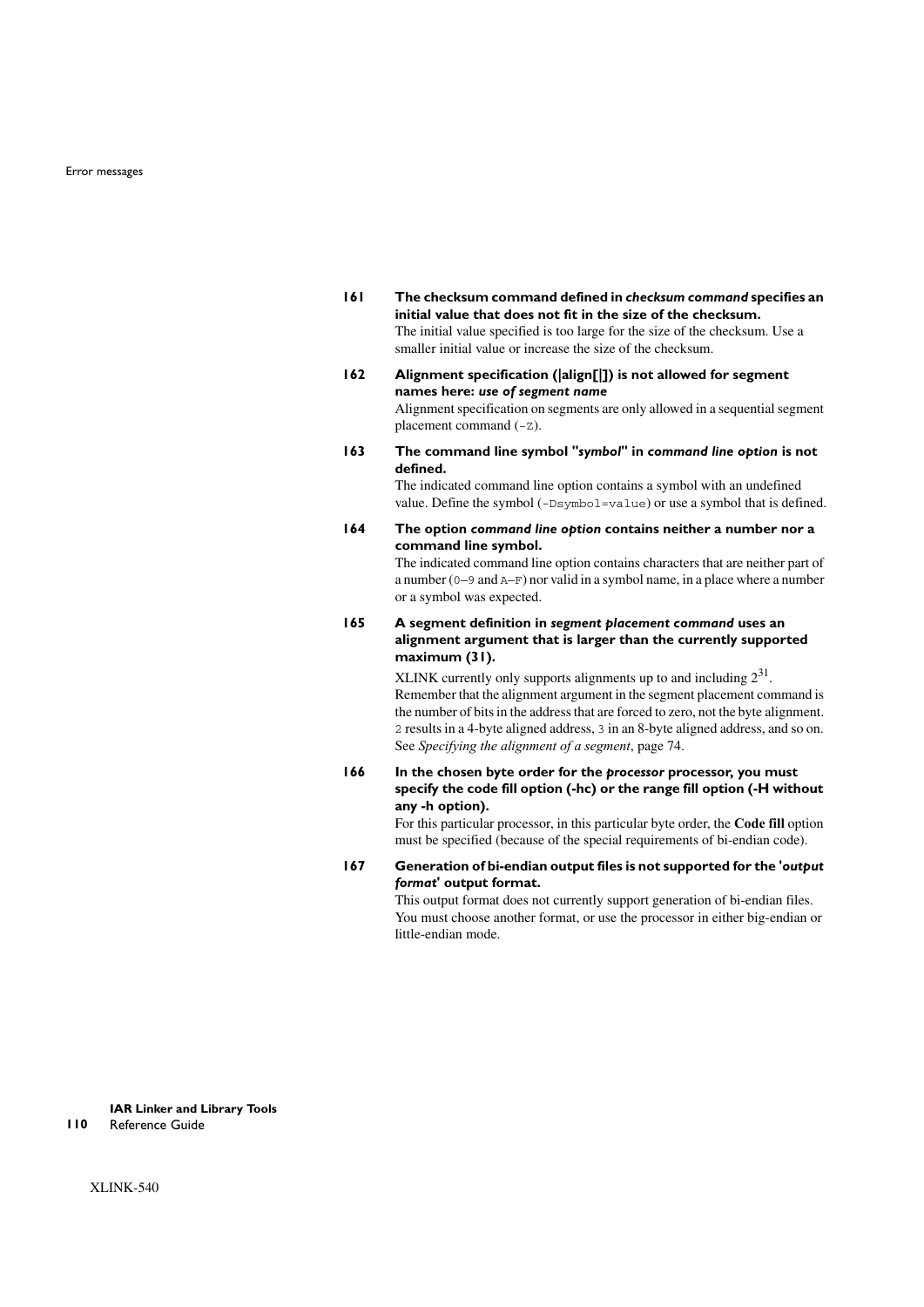**168 Alignment error, segment part** *segment part number* **("***symbol***") in the module '***module***' (***file***) that generated the bi-endian content on address** *address* **does not have the required alignment.** Bi-endian code must be generated in such a way that every word is either code

or non-code. In the segment part specified above, this requirement is not met. If the object file was generated by the compiler, this is probably a compiler problem. If the object file was generated by the assembler, the code probably needs to be aligned and/or padded.

**169 Processor specific code fill (-hc) requires all ranges to be closed. The placement command "***segment placement command***" contains an open range.**

All ranges must be closed when you use this option. Use either START-END or START:+SIZE to specify a closed range.

**170 The segment "***segment"* **that is used in a checksum command has not been defined.**

> The specified segment does not exist. Define it using the option  $-z$  or use a different segment in the checksum command.

**171 The segment "***segment***" that is used in a checksum command is a packed segment.**

Segment names used in a checksum command must be sequentially placed. Place the segment using the option  $-z$  or use an explicit address range (like 0x200–0x37F) in the checksum command.

**172 Output for the** *processor* **processor in this byte order will use bi-endian code segments. This requires the code segments to be aligned (both start and size) to** *alignment* **bytes. The following segments do not have the required alignment:** *list of segments* Bi-endian code that is not properly aligned will not work. Align the listed segments (see *[Specifying the alignment of a segment](#page-73-0)*, page 74) or make sure that the code is aligned in the compiler/assembler.

### **173 Unable to locate the dll** *dll*

XLINK was unable to find the DLL. Make sure that the DLL is present in the expected location and that the path to the location is made available through use of the  $-I$  option (or use an absolute path).

### **174 The dll** *dll* **reports a problem. It will not be able to descramble the file** *file*

The DLL encountered a problem while attempting to descramble the file. Some possible explanations are:

- Problems with the file, it might be corrupt.
- Problems with the DLL itself, it might be corrupt.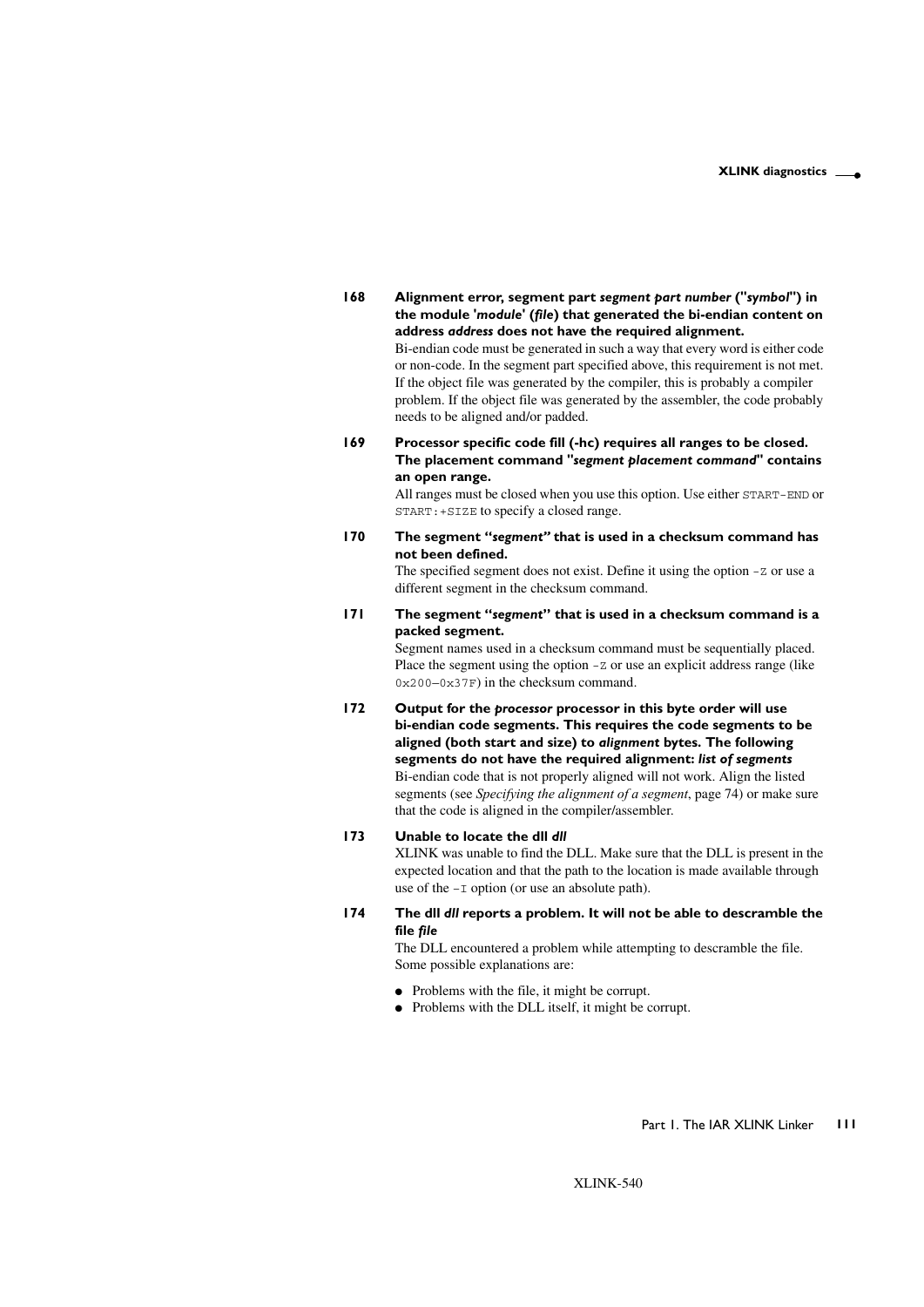- Problems with the license checking system in the DLL (if any).
- **175 Banked segment placement (-b, used in the placement command placement command) is no longer supported. Use packed segment placement (-P) instead.**

Banked segment placement (the option -b) is not supported in this version of the linker. Instead, you must use an older version (5.0.x or earlier) or use the option -P.

**176 Relay Function Optimization is no longer supported from XLINK 5.1.0. You have to use an older version of XLINK to link this program. The module 'module' (file) contains at least one MULTWEAK symbol.**

> Relay Function Optimization (the option  $-q$ ) is not supported in this version of the linker. Instead, you must use an older version of the linker (5.0.x or earlier) or make sure that no required module uses MULTWEAK symbols.

### **177 No definition for** *function* **provides all needed features: [***list of features***] Use the -e option if you want to select the function manually.**

No supplied object file contains a version of the function that provides all of the required features. You can:

- supply an object file that provides a version of the function that does provide the features
- make sure that your application requires fewer features
- use the option –e to manually specify the function you want.
- **178 This error message number is not used.**
- **179 The -h option "***fill\_option***" has an address range that overlaps previous segment fill options.**

You can only specify one filler string per address. Change the fill ranges so that no address is included in more than one fill range.

**180 Bad filler string in "***fill\_option***". A filler string must contain an even number of hex digits, and cannot be empty.**

> Every character in a filler string must be a hexadecimal digit  $(0-F)$ . Every such character specifies four bits. Filler bytes in XLINK are byte-oriented, so two such characters are needed for every filler byte.

**181 The checksum range** *address\_range* **has a size that is not a multiple of the specified unit length (***unit\_length***).** The checksum command uses a flag  $(L \text{ or } W)$  to specify units longer than 8 bits (1 byte). The size of the specified address range is not a multiple of that unit length, so the checksum cannot be computed. Update the range specification to match the unit length or remove the  $\mathbb L$  or  $\mathbb W$  flag.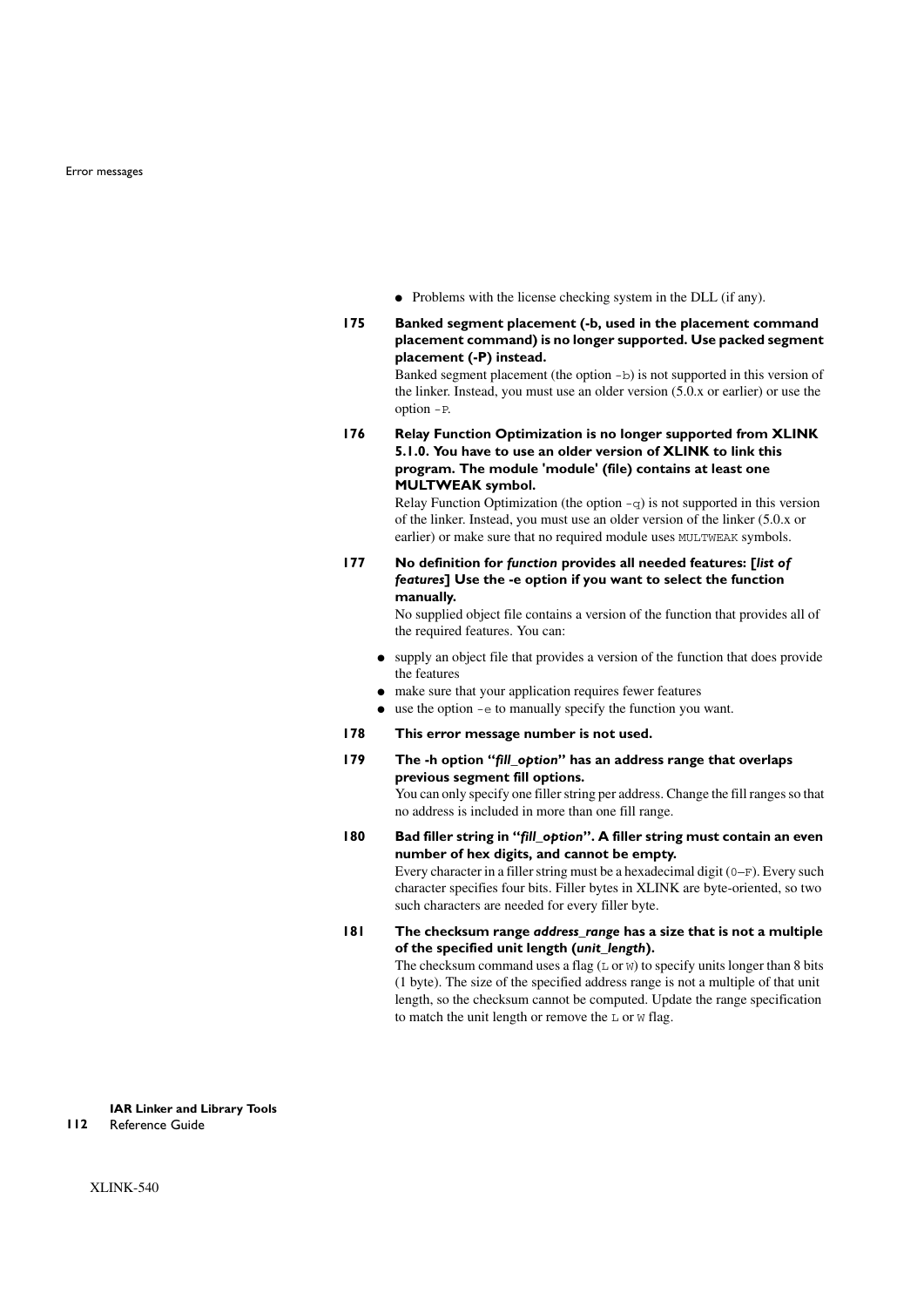**182 The checksummed segments** *segments* **have a size (***size***) that is not a multiple of the specified checksum unit length (***unit\_length***). Use the aligned size option of the -Z segment placement option to extend the size to the desired multiple. For example: -Z(CODE)***segments***|2|**

The checksum command uses a flag  $(L$  or  $W)$  to specify units longer than 8 bits (1 byte). The size of the specified address range is not a multiple of that unit length, so the checksum cannot be computed. The placement modifier  $|$ align $|$  on segments placed with  $-z$  can be used for aligning the start and the size of such segments (see *-Z*[, page 71](#page-70-0), note in particular how alignment is specified).

# **Warning messages**

The following section lists the IAR XLINK Linker warning messages:

| 0            | Too many warnings<br>Too many warnings encountered.                                                                                                                                          |  |
|--------------|----------------------------------------------------------------------------------------------------------------------------------------------------------------------------------------------|--|
| ı            | Error tag encountered in module module (file)<br>A UBROF error tag was encountered when loading file file. This indicates a<br>corrupt file and will generate an error in the linking phase. |  |
| $\mathbf{z}$ | Symbol symbol is redefined in command-line<br>A symbol has been redefined.                                                                                                                   |  |
| 3            | Type conflict. Segment segment, in module module, is incompatible<br>with earlier segment(s) of the same name<br>Segments of the same name should have the same type.                        |  |
| 4            | Close/open conflict. Segment segment, in module module, is<br>incompatible with earlier segment of the same name<br>Segments of the same name should be either open or closed.               |  |
| 5            | Segment segment cannot be combined with previous segment<br>The segments will not be combined.                                                                                               |  |
| 6            | Type conflict for external/entry entry, in module module, against<br>external/entry in module module<br>Entries and their corresponding externals should have the same type.                 |  |
| 7            | Module module declared twice, once as program and once as<br>library. Redeclared in file file, ignoring library module<br>The program module is linked.                                      |  |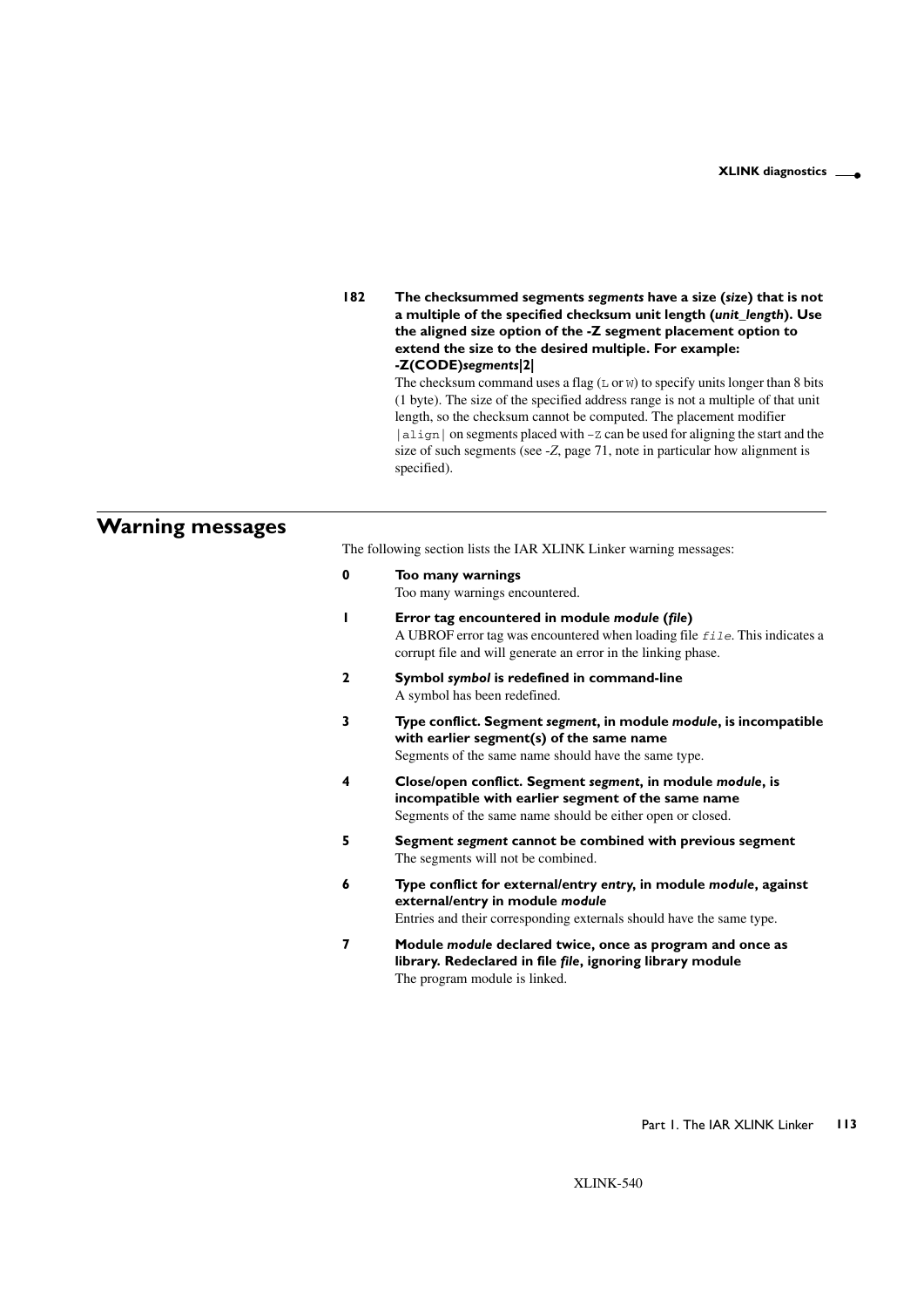| 8               | This warning message number is not used.                                                                                                                                                                                                                                                                                                                                              |
|-----------------|---------------------------------------------------------------------------------------------------------------------------------------------------------------------------------------------------------------------------------------------------------------------------------------------------------------------------------------------------------------------------------------|
| 9               | Ignoring redeclared program entry in module module (file), using<br>entry from module module I<br>Only the program entry found first is chosen.                                                                                                                                                                                                                                       |
| 10              | No modules to link<br>XLINK has no modules to link.                                                                                                                                                                                                                                                                                                                                   |
| п               | Module module declared twice as library. Redeclared in file file,<br>ignoring second module<br>The module found first is linked.                                                                                                                                                                                                                                                      |
| 12              | Using SFB in banked segment segment in module module (file)<br>The SFB assembler directive may not work in a banked segment.                                                                                                                                                                                                                                                          |
| 13              | Using SFE in banked segment segment in module module (file)<br>The SFE assembler directive may not work in a banked segment.                                                                                                                                                                                                                                                          |
| $\overline{14}$ | Entry entry duplicated. Module module (file) loaded, module module<br>(file) discarded<br>Duplicated entries exist in conditionally loaded modules; i.e. library modules<br>or conditionally loaded program modules (with the $-c$ option).                                                                                                                                           |
| 15              | Predefined type sizing mismatch between modules module (file)<br>and module (file)<br>The modules have been compiled with different options for predefined types,<br>such as different sizes of basic C types (e.g. integer, double).                                                                                                                                                 |
| 16              | Function name in module module (file) is called from two function<br>trees (with roots name l and name2)<br>The probable cause is module interrupt function calls another function that<br>also could be executed by a foreground program, and this could lead to<br>execution errors.                                                                                                |
| 17              | Segment name is too large or placed at wrong address<br>This error occurs if a given segment overruns the available address space in the<br>named memory area. To find out the extent of the overrun do a dummy link,<br>moving the start address of the named segment to the lowest address, and look<br>at the linker map file. Then relink with the correct address specification. |
| 18              | Segment segment overlaps segment segment<br>XLINK has found two relocatable segments overlapping each other. Check the<br>segment placement option parameters.                                                                                                                                                                                                                        |
| 19              | Absolute segments overlaps in module module (file)<br>XLINK has found two or more absolute segments in module module<br>overlapping each other.                                                                                                                                                                                                                                       |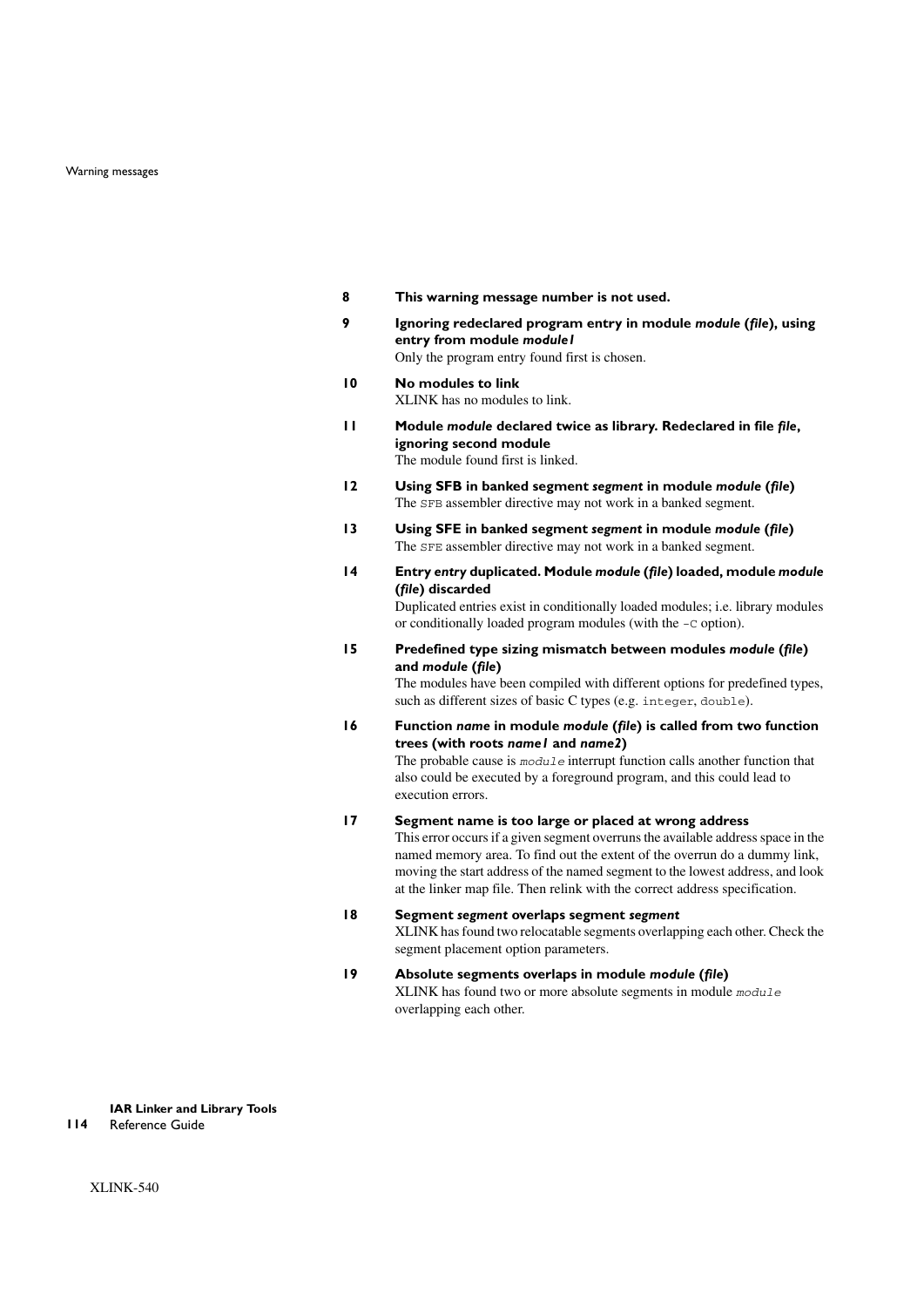**20 The absolute segment on the address** *addressrange* **in the module**  *module* **(***file***) overlaps the segment** *segmentname* **(from module**  *module2***, address [***addressrange2***])**

An absolute segment overlaps a relocatable segment. You must move either the absolute segment or the relocatable segment. You move an absolute segment by modifying the source code. You move relocatable segments by modifying the segment placement command.

**21 The absolute segment on the address** *addressrange* **in the module**  *module* **(***file***) overlaps the absolute segment on the address**  *addressrange2* **in the module** *module2* **(***file2***)** Two absolute segments overlap. You must move at least one of them. You

move absolute segments by modifying the source code.

## **22 Interrupt function** *name* **in module** *module* **(***file***) is called from other functions**

Interrupt functions may not be called.

### *23 limitation-specific warning*

Due to some limitation in the used output format, or in the debug information available, XLINK cannot produce correct debug output for this application. This only affects the debug information; the generated code remains the same as in an output format where the debug information can be expressed. Only one warning for each specific limitation is given.

### **24** *num* **counts of** *warning* **total**

For each warning of type 23 emitted, a summary is provided at the end.

**25 Using -Y# discards and distorts debug information. Use with care. If possible find an updated debugger that can read modern UBROF** Using the UBROF format modifier  $-\bar{Y}$ # is not recommended.

### **26 No reset vector found**

Failed in determining the LOCATION setting for XCOFF output format for the 78400 processor, because no reset vector was found.

### **27 No code at the start address**

Failed in determining the LOCATION setting for XCOFF output format for the 78400 processor, because no code was found at the address specified in the reset vector.

### **28 Parts of segment** *name* **are initialized, parts not**

Segments should not be partially initialized and partially uninitialized, if the result of the linking is meant to be promable.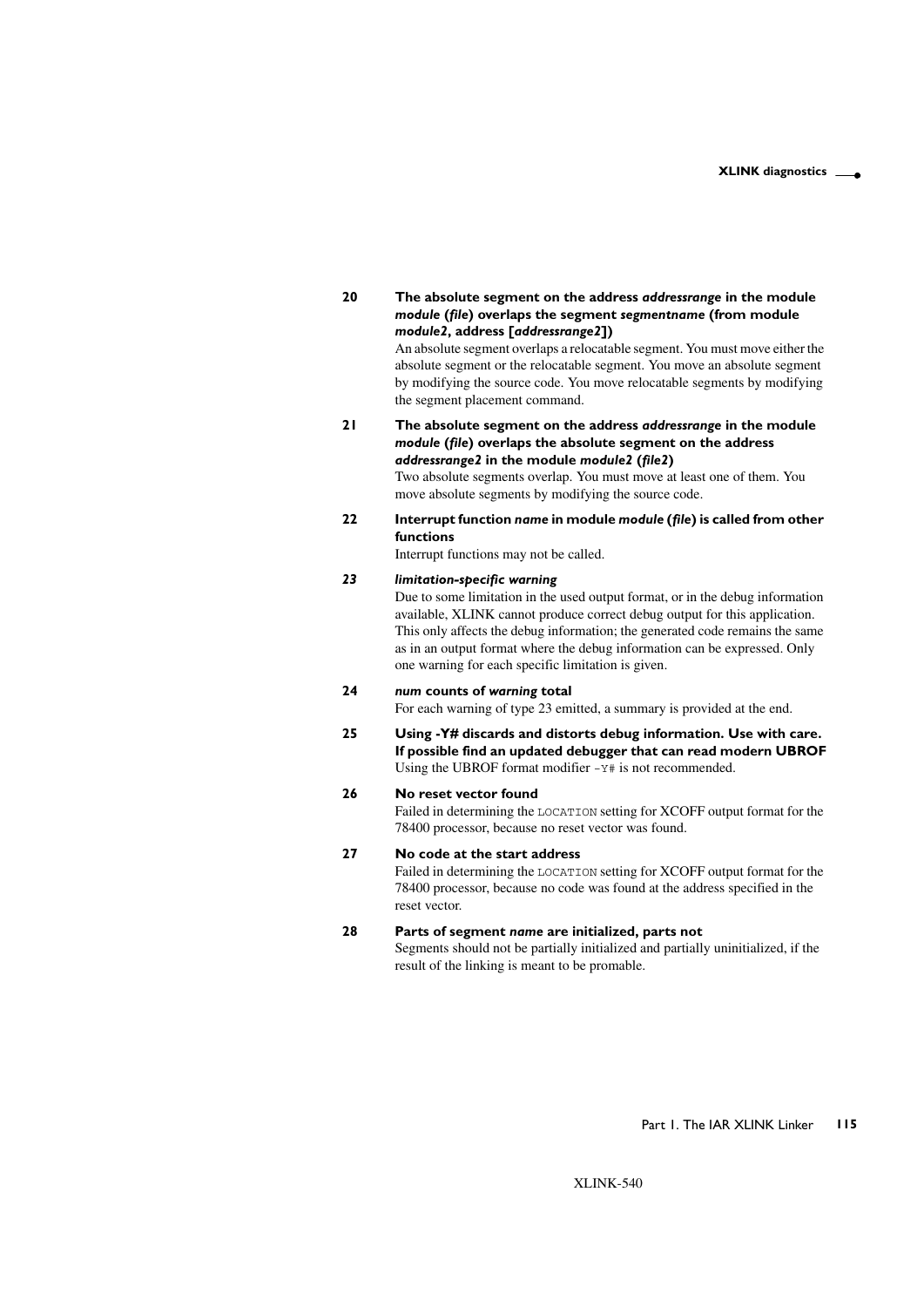**29 Parts of segment** *name* **are initialized, even though it is of type** *type*  **(and thus not promable)**

DATA memory should not be initialized if the result of the linking is meant to be promable.

- **30 Module** *name* **is compiled with tools for** *cpu1* **expected** *cpu2* You are building an executable for CPU *cpu2*, but module *name* is compiled for CPU *cpu1*.
- **31 Modules have been compiled with possibly incompatible settings:**  *more information*

According to the contents of the modules, they are not compatible.

**32 Format option set more than once. Using format** *format* The format option can only be given once. XLINK uses the format *format*.

### **33 Using -r overrides format option. Using UBROF** The  $-r$  option specifies UBROF format and C-SPY® library modules. It overrides any  $-F$  (format) option.

**34 The 20 bit segmented variant of the INTEL EXTENDED format cannot represent the addresses specified. Consider using -Y1 (32 bit linear addressing).**

> The program uses addresses higher than 0xFFFFF, and the segmented variant of the chosen format cannot handle this. The linear-addressing variant can handle full 32-bit addresses.

## **35 There is more than one definition for the struct/union type with tag**  *tag*

Two or more different structure/union types with the same tag exist in the program. If this is not intentional, it is likely that the declarations differ slightly. It is very likely that there will also be one or more warnings about type conflicts (warning 6). If this is intentional, consider turning this warning off.

- **36 There are indirectly called functions doing indirect calls. This can make the static overlay system unreliable** XLINK does not know what functions can call what functions in this case, which means that it cannot make sure static overlays are safe.
- **37 More than one interrupt function makes indirect calls. This can make the static overlay system unreliable. Using -ai will avoid this** If a function is called from an interrupt while it is already running, its params and locals will be overwritten.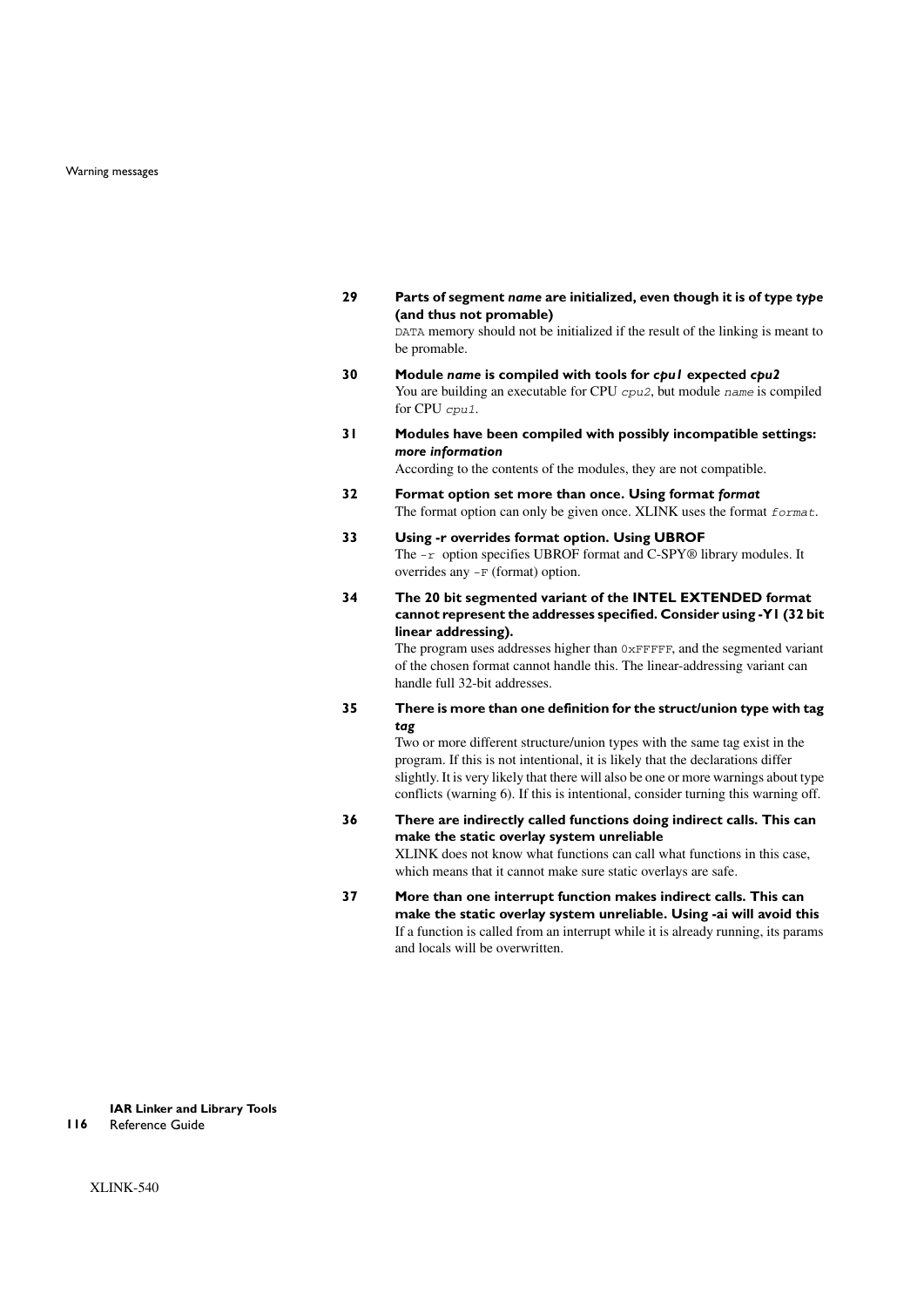**38 There are indirect calls both from interrupts and from the main program. This can make the static overlay system unreliable. Using -ai will avoid this**

> If a function is called from an interrupt while it is already running, its params and locals will be overwritten.

**39 The function** *function* **in module** *module* **(***file***) does not appear to be called. No static overlay area will be allocated for its params and locals** 

> As far as XLINK can tell, there are no callers for the function, so no space is needed for its params and locals. To make XLINK allocate space anyway, use -a(*function*).

**40 The module** *module* **contains obsolete type information that will not be checked by the linker**  This kind of type information is no longer used.

- **41 The function** *function* **in module** *module* **(***file***) makes indirect calls but is not mentioned in the left part of any -a# declaration**  If any -a# indirect call options are given they must, taken together, specify the complete picture.
- **42 This warning message number is not used.**
- **43 The function** *function* **in module** *module* **(***file***) is indirectly called but is not mentioned in the right part of any -a# declaration**  If any -a# indirect call options are given they must, taken together, specify the complete picture.
- **44 C library routine localtime failed. Timestamps will be wrong**  XLINK is unable to determine the correct time. This primarily affects the dates in the list file. This problem has been observed on one host platform if the date is after the year 2038.
- **45 Memory attribute info mismatch between modules** *module1* **(***file1***) and** *module2* **(***file2***)**

The UBROF 7 memory attribute information in the given modules is not the same.

**46 External function** *function* **in module** *module* **(***file***) has no global definition**

This warning replaces error 68.

**47 Range error in module** *module* **(***file***), segment** *segment* **at address**  *address***. Value** *value***, in tag** *tag***, is out of bounds** *bounds* This replaces error 18 when -Rw is specified.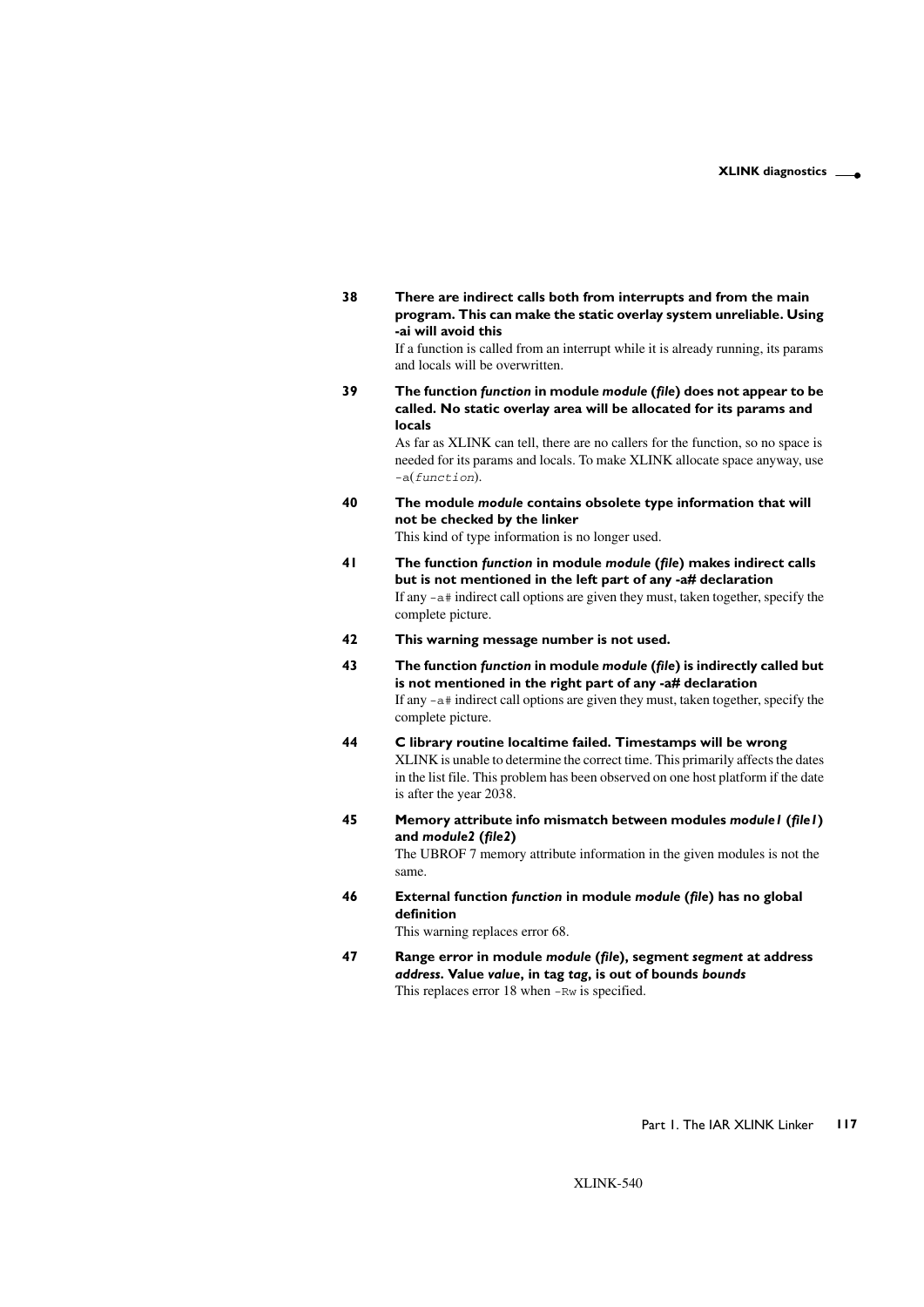### **48 Corrupt input file:** *symptom* **in module** *module* **(***file***)**

The input file indicated appears to be corrupt. This warning is used in preference to error 113 when the problem is not serious, and is unlikely to cause trouble.

# **49 Using SFB/SFE in module** *module* **(***file***) for segment** *segment***, which has no included segment parts**

SFB/SFE (assembler directives for getting the start or end of a segment) has been used on a segment for which no segment parts were included.

### **50 There was a problem when trying to embed the source file** *source* **in the object file**

This warning is given if the file *source* could not be found or if there was an error reading from it. XLINK searches for source files in the same places as it searches for object files, so including the directory where the source file is located in the XLINK **Include** ( $-\text{I}$ ) option could solve the problem.

**51 Some source reference debug info was lost when translating to UBROF 5 (example: statements in** *function* **in module** *module***)** UBROF 6 file references can handle source code in more than one source file for a module. This is not possible in UBROF 5 embedded source, so any references to files not included have been removed.

## **52 More than one definition for the byte at address** *address* **in common segment** *segment*

The most probable cause is that more than one module defines the same interrupt vector.

# **53 Some untranslated addresses overlap translation ranges. Example: Address** *addr1* **(untranslated) conflicts with logical address** *addr2* **(translated to** *addr1***)**

This can be caused by something like this:

 $-Z$ (CODE) SEG $1=1000-1$ FFF  $-Z$ (CODE)SEG $2=2000-2$ FFF -M(CODE)1000=2000

This will place SEG1 at logical address 1000 and SEG2 at logical address 2000. However, the translation of logical address 1000 to physical address 2000 and the absence of any translation for logical address 1000 will mean that in the output file, both SEG1 and SEG2 will appear at physical address 1000.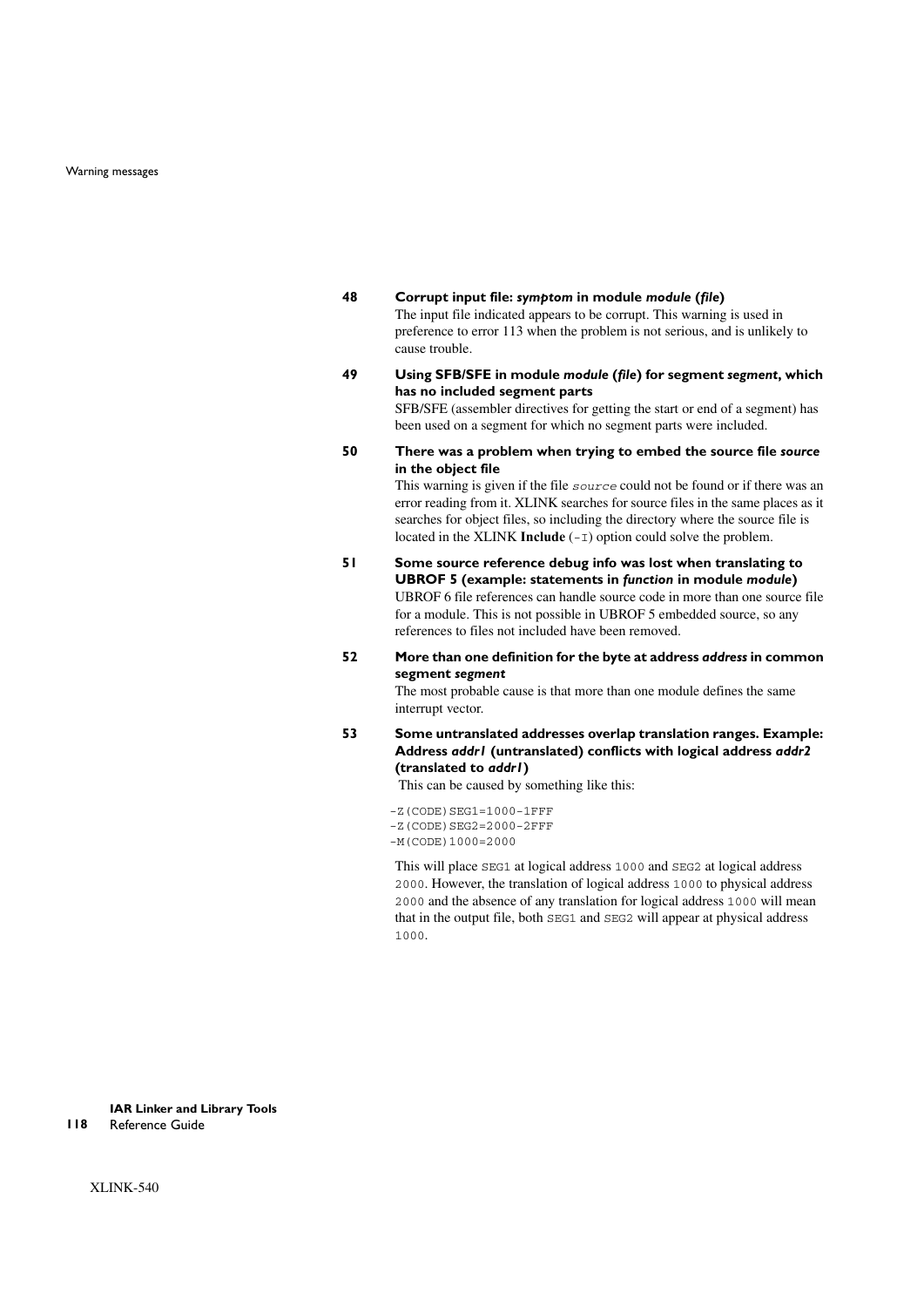- **54 This warning message has not been implemented yet.**
- **55 No source level debug information will be generated for modules using the UBROF object format version 8 or earlier. One such module is** *module* **(** *file* **)**

When generating UBROF 9 output, essential debug information is not present in input files using UBROF 8 or earlier. For these files all debug information will be suppressed in the output file.

### **56 A long filename may cause MPLAB to fail to display the source file: '***pathname***'**

When outputting COFF output for the PIC and PIC18 processors on a Windows host, the output file contains a reference to a source file that needs long filenames in order to work. MPLAB cannot handle long filenames.

### **57 The file** *filename* **is empty and will be ignored.**

The file is completely empty (0 bytes). It is not a valid UBROF file, but some IAR Systems assemblers generate completely empty files instead of a valid UBROF file with no content.

This file will be ignored. If the file was not generated by an IAR Systems assembler, you should find out why it is empty.

### **58 The name** *name* **was too long (more than** *number* **characters) and has been truncated to fit the chosen output format. This warning is only issued once.**

Normally, this will not affect debugging to any great extent, but if two or more long names are truncated to the same 255-character string, the code can become harder to debug.

The most common case where long names occur is when C++ names are flattened into simple strings, which occurs when translating into UBROF version 7 or earlier, or into other debug formats with limited symbol name length.

### **59 Too many COFF format line number records (***number***) needed. All in excess of 65535 will not be accessible.**

There are too many line number records in one COFF section. This can make the application much harder to debug if the original number of records greatly exceeds 65535.

One way to avoid this is to put code in more than one segment, because one COFF section is output for each segment.

This problem is most likely to occur in the MPLAB debugger for the PIC processor family, because it needs one line number record for each instruction in the code.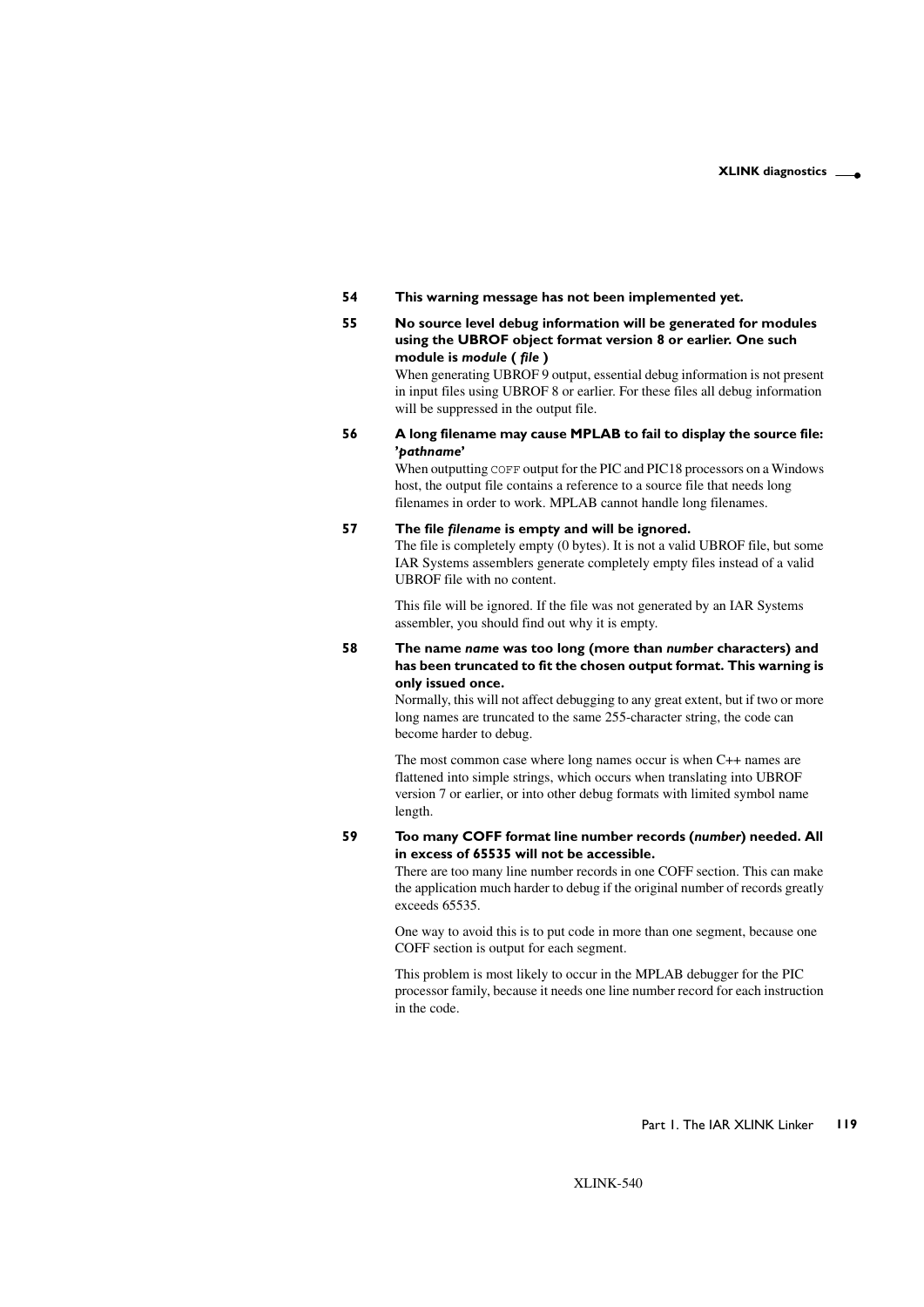- **60 The entry point label "***label***" was not found in any input file. The image will not have an entry point.** The chosen entry point label could not be found in any input file. Choose an entry point that exists in the program or make sure that the file that contains the entry point is included in the input files.
- **61 The '***format***' output format is not supported for this cpu.** Support for the chosen output format is experimental for this cpu.
- **62 The struct "***struct***" is too large for the '***format***' format, debug information will only be available for the first** *maximum size* **bytes.** The program contains a class, struct, or union that is too large to represent in the chosen debug format. Debug information will be generated for as many bytes as the format can represent.
- **63 No debug information will be generated for the function "***function* **in the module "***module***" as no debug information could be found.** This likely because of a rename entry operation in the IAR XLIB Librarian.
- **64 The address space used in the command** *segment placement command* **is incompatible with the address space of the ranges**  *ranges* **that were inherited from previous placements. Address ranges can only be inherited from compatible address spaces.** Addresses should not be inherited from previous placement commands, if those previous commands placed segments in an incompatible address space. This technique was used in some older IAR tools to make sure that segments placed in overlapping address spaces did not overlap each other. Use the -U option instead to prevent this.

**65 There are both MULTWEAK and PUBWEAK definitions for the symbol named** *name***. This does not work in the general case. PUBWEAK definitions occur in the module(s)** *modules***. MULTWEAK definitions occur in the module(s)** *modules***.** MULTWEAK definitions were introduced to be used by ARM/Thumb Relay Function Optimization in the ARM® IAR C/C++ Compiler v3.41. PUBWEAK definitions were used for the same purpose in earlier versions of the ARM IAR C/C++ Compiler. In order to avoid this problem, ensure that all modules are built for use with the same Relay Function model.

**66 There is a gap between the addresses** *address1* **and** *address2***. This gap of** *gap\_size* **bytes will be padded with zeroes. Raw-binary might not be the format you want for this particular image.** There is a huge "hole" in the image. This might result in an unnecessarily large file. A format that uses address records (like Intel-extended, Motorola or simple-code) might be a better choice for this particular image.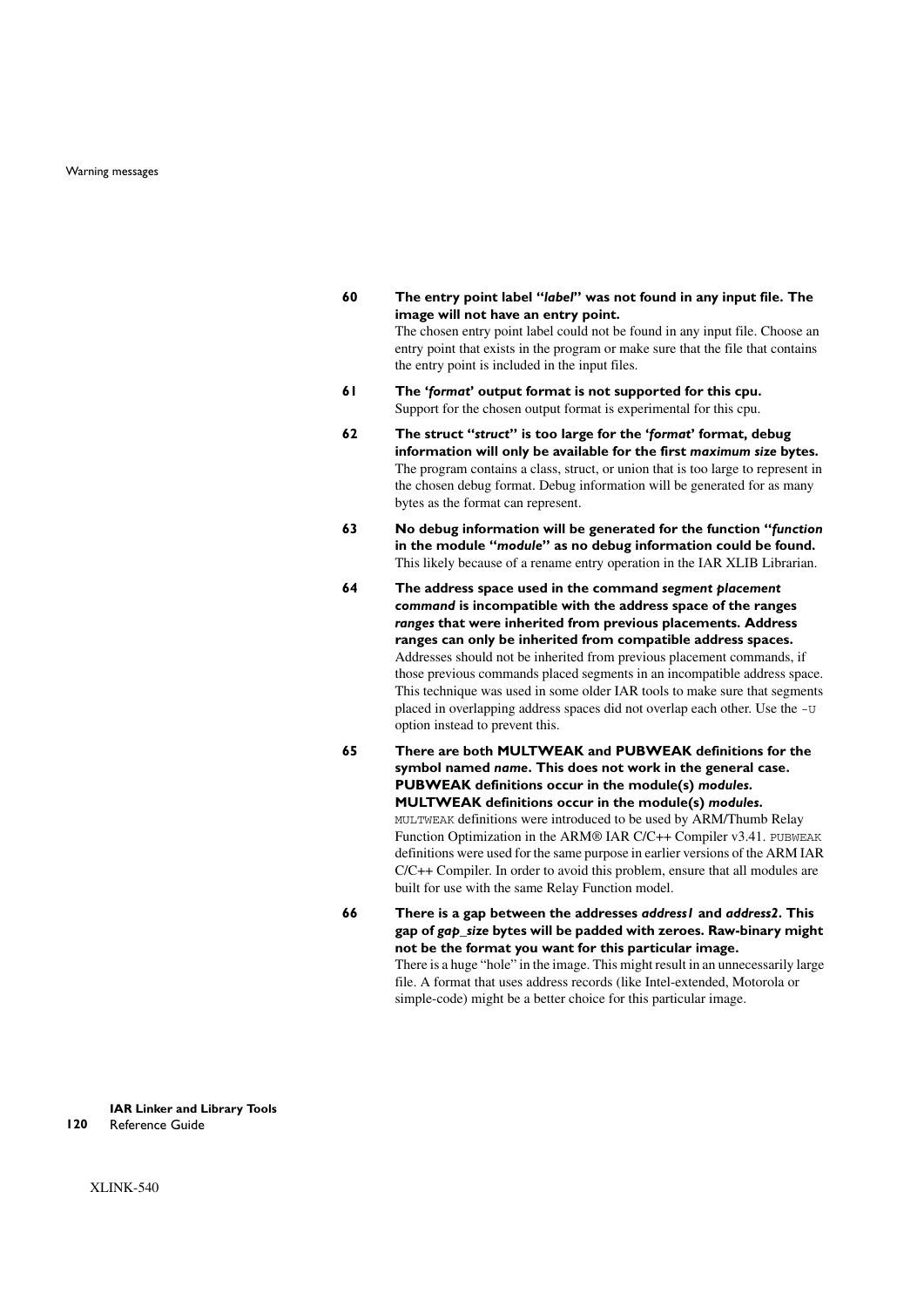**67 Using "-r" causes XLINK to select modules that are adapted for use with the C-SPY Debugger. This affects all output files, including those generated by -O.**

> The linker command line option  $-r$  has two effects. It causes XLINK to select modules from the IAR standard library designed to work with the IAR C-SPY® Debugger and it makes XLINK use the IAR UBROF object format for its main output file. The first of these effects also changes the contents of any extra output files produced by the use of the -O command line option.

> If you need extra output files not meant for use with the IAR C-SPY Debugger, you need to run XLINK separately, without the -r command line option.

**68 The option to ignore overlaps in SFR areas has been specified but the** *'processor'* **processor does not have an SFR area. The option has no effect for this processor.**

> The processor you are using does not have a dedicated SFR area (an address range in an address space that can only contain SFRs). You cannot use the -zs option to suppress segment overlap errors when using this processor.

## **69 Address translation (-M, -b# or -b@) has no effect on the output format '***format***'. The output file will be generated but no address translation will be performed.**

Address translation is not supported for the indicated output format. Output files in that output format will be generated without address translation. However, if there are also output files in a format for which address translation is supported, those files will use translated addresses.

### **70 The segment "***segment***" on address** *address* **overlaps previous content in the raw-binary output file. The previous content will be overwritten.**

Your application contains at least one overlap between segments with content. Locate and correct those overlaps.

- **71 This warning message number is not used.**
- **72 The** *format* **output format does not support line numbers above**  *number***. All line numbers above this limit will be set to** *number***. Source information for such functions will not be available. This will affect the following functions:** *list of function names***,** *their segment part numbers***,** *the module and file where they were defined* The chosen output format cannot represent line numbers as high as the ones in the specified files. To debug the specified functions on C level, you must take one of these actions:
	- Use a different output format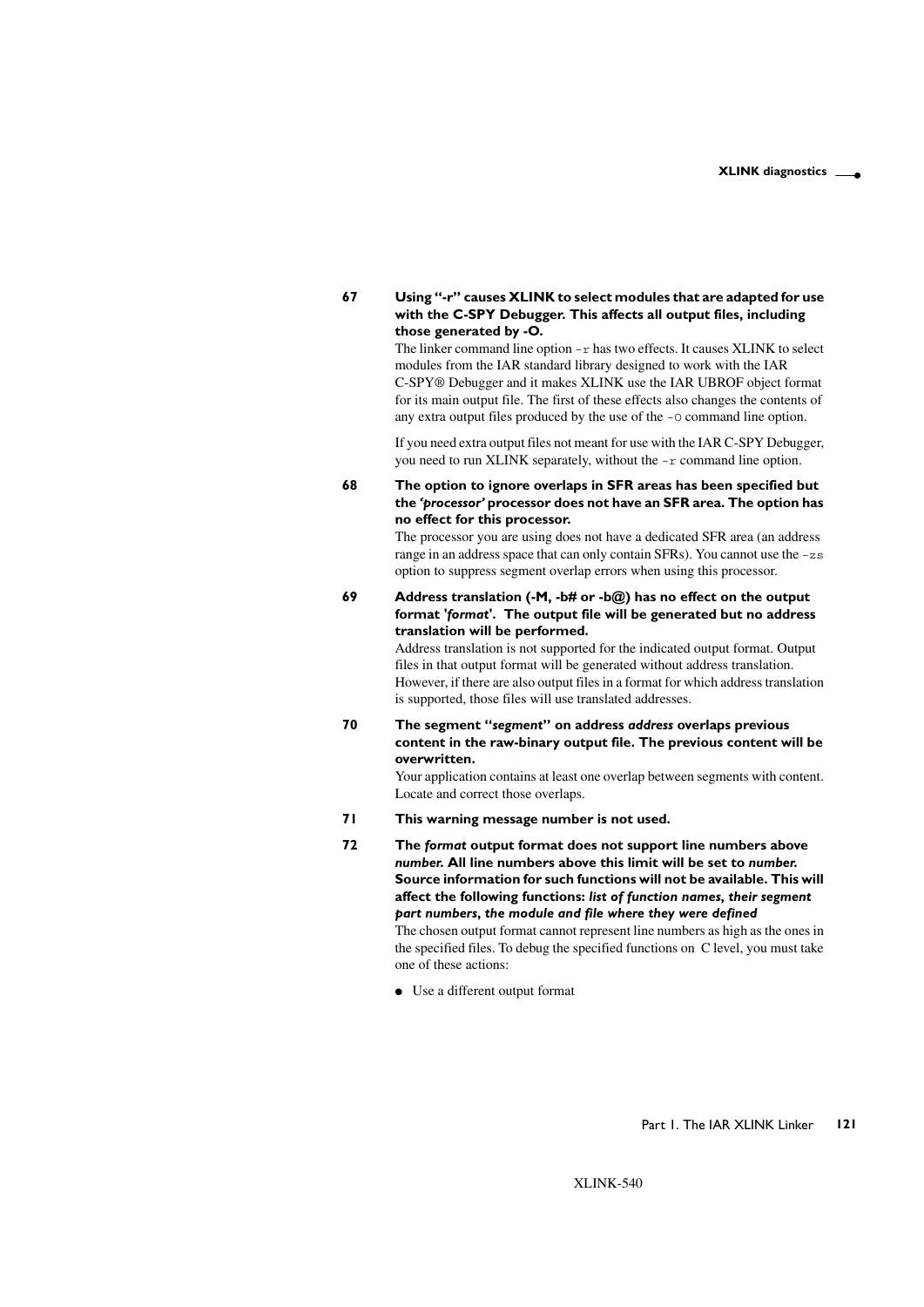$\bullet$  Edit the source code file(s) so that no function that you wish to debug resides on a higher line number than the limit (move the function or split the file into two or more smaller files)

Even if you take neither action, assembly level debugging and variable information is still available.

### **73 Total number of warnings for unsupported line numbers:** *number of warnings*

This warning is connected to warning 72. It is, for example, useful if you suppress warning 72 (because you do not want to list all functions on line numbers that are too high every time you link), but you still want to know if the number of warnings change.

**74 The checksum polynomial** *polynomial* **is unsuitable for use with the bytewise initial value** *#initial value* **as the polynomial can not always generate a bitwise equivalent for the bytewise initial value. Use a bitwise initial value or use a polynomial with the least significant bit set.**

> The specified polynomial does not have its least significant bit set. When the least significant bit is not set, it is not always possible to convert a bytewise initial value to a bitwise initial value. This has no real effect on the checksum that XLINK generates, but it can matter if the verification step uses bitwise initial values. Because some bytewise initial values lack a corresponding bitwise initial value for this polynomial, it might be impossible to get the checksums to match.

### **75 The program does not contain any content. If this is not the intent use the content control linker options (-g and -s) or make content \_\_root to ensure that it is included.**

The link process resulted in a completely empty application. The linker removes all content that there are no references to, and in this case there were no references to your application.

References can be specified on the command line by using the  $-\alpha$  option (for any symbol) or -s (for the start symbol of the application).

You can also specify that a certain function or variable should always be present in the application by making it  $\_\text{root}$  (in C/C++, IAR extensions must be enabled).

An application usually contains something that is always included, for example an interrupt table made root or referenced using -g or -s, which in turns refers to the startup code, which in turn refers to main, which in turn refers to the rest of the application.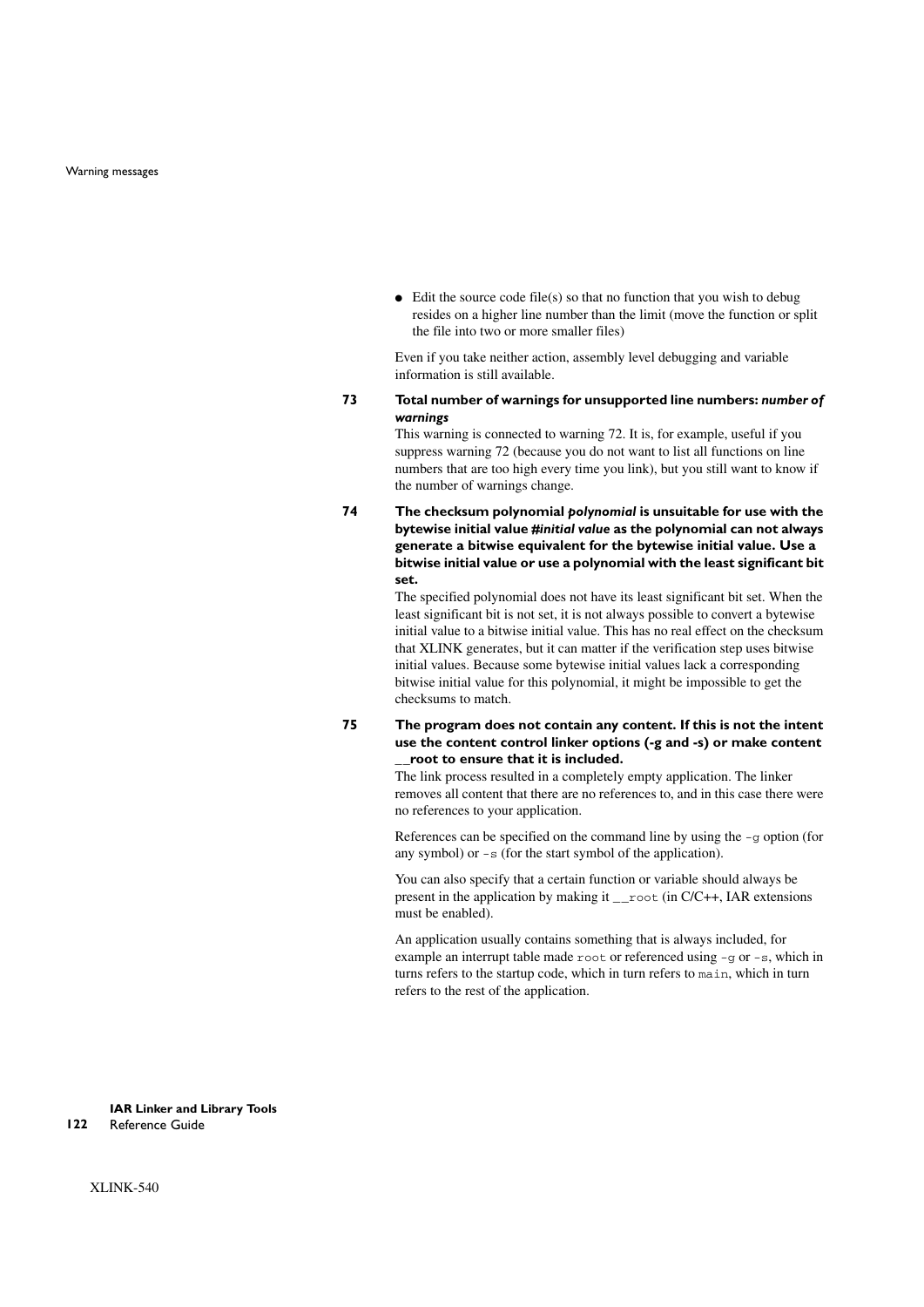**76 The checksum command** *checksum\_command* **contains more than one specification of checksum unit size. You should use a single W or L flag.**

The specified checksum command cannot have both a  $W$  and an  $L$  flag.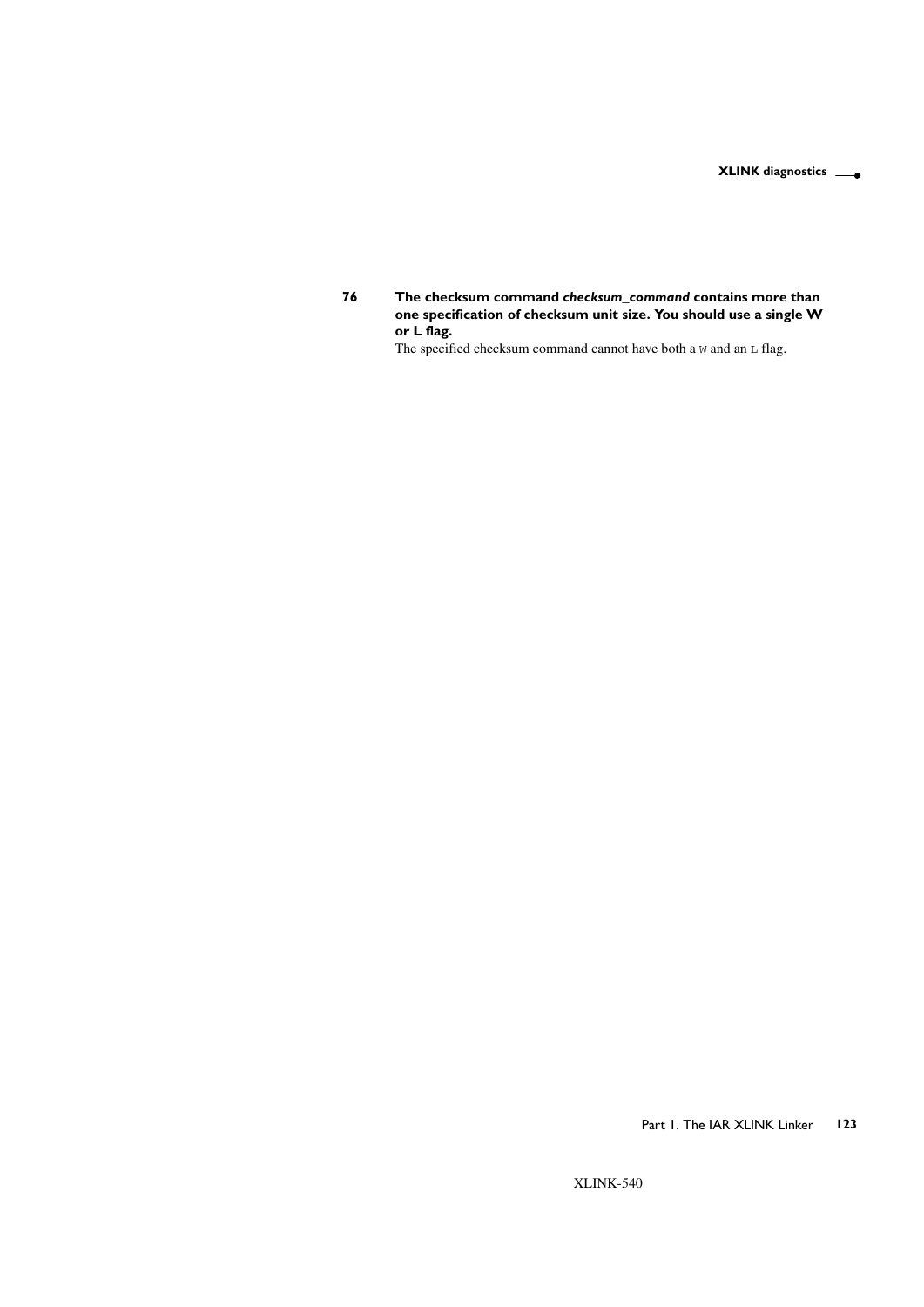Warning messages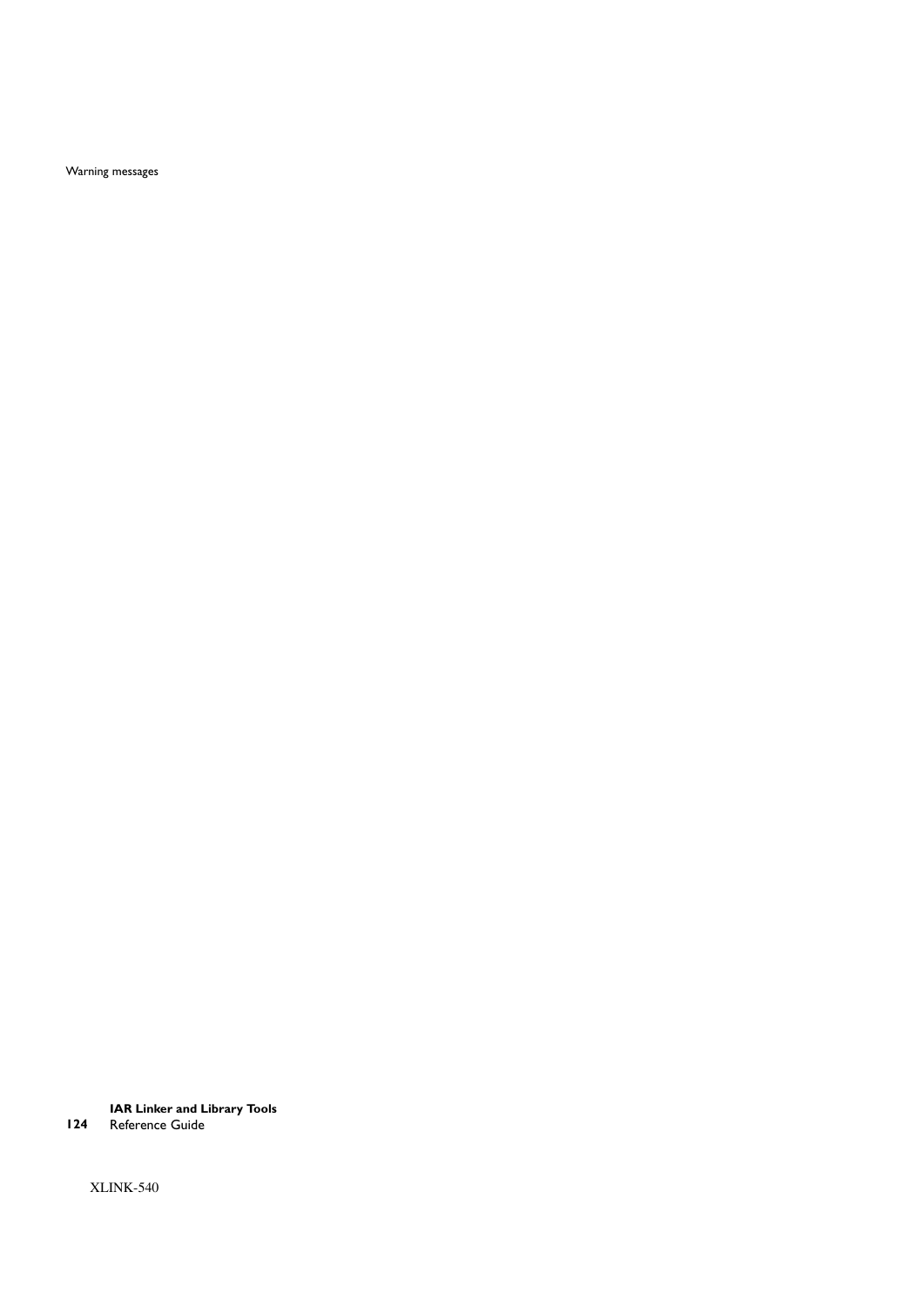# **Part 2: The IAR Library Tools**

This part of the IAR Linker and Library Tools Reference Guide contains the following chapters:

- [Introduction to the IAR Systems library tools](#page-126-0)
- [The IAR XAR Library Builder](#page-130-0)
- [XAR diagnostics](#page-132-0)
- [IAR XLIB Librarian options](#page-134-0)
- [XLIB diagnostics.](#page-150-0)

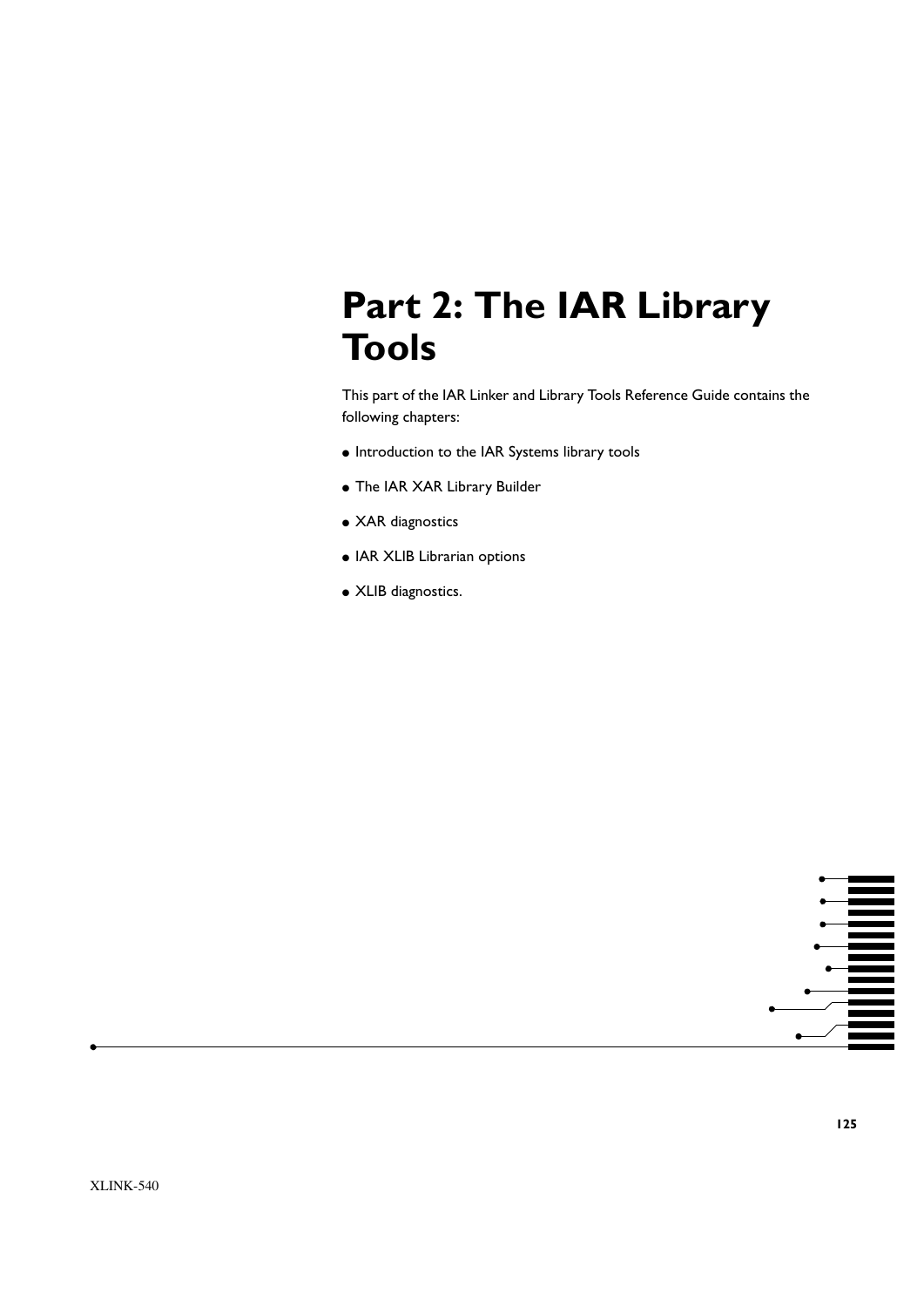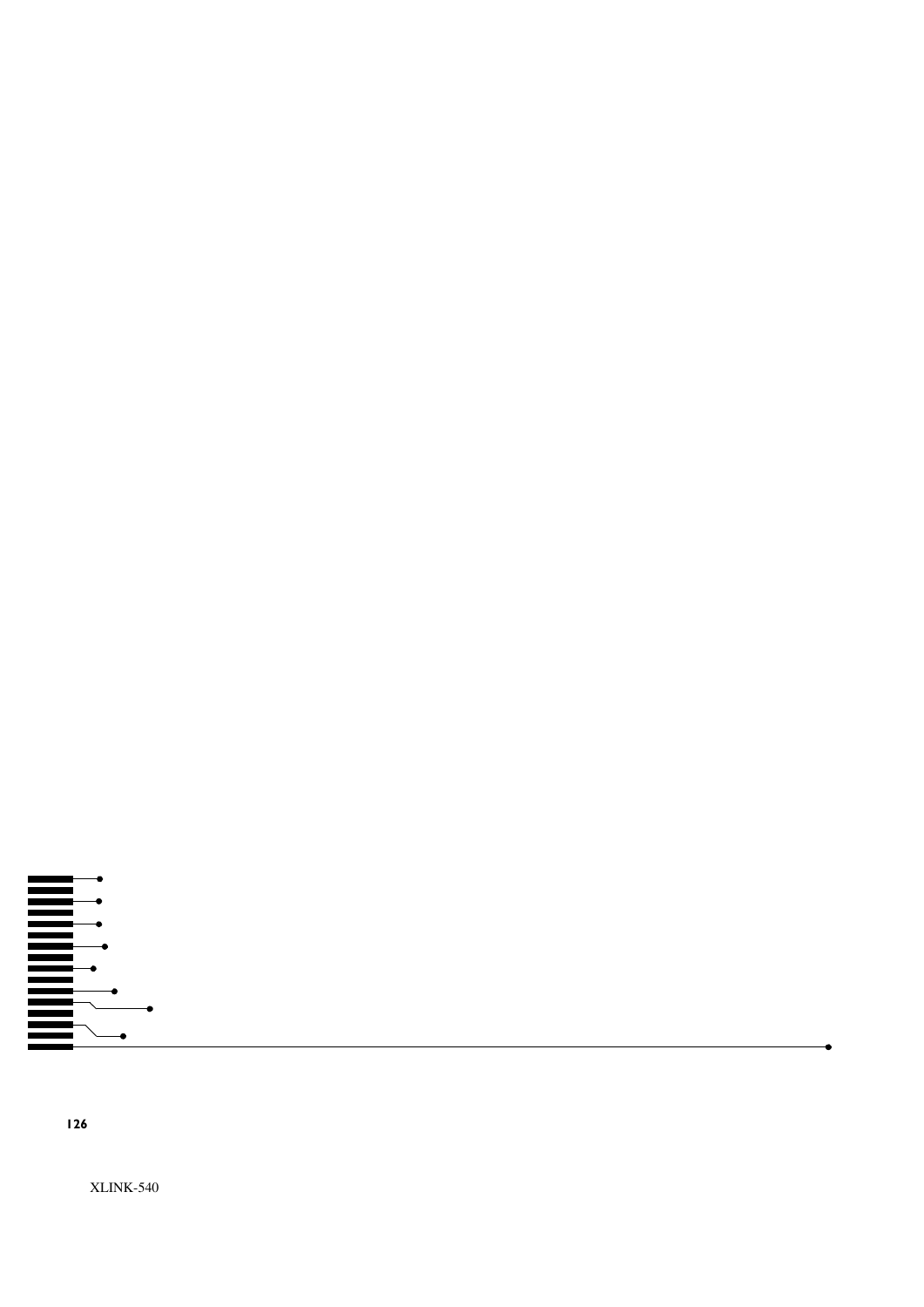# <span id="page-126-0"></span>**Introduction to the IAR Systems library tools**

This chapter describes XAR Library Builder and IAR XLIB Librarian—the IAR Systems library tools that enable you to manipulate the relocatable object files produced by the IAR Systems assembler and compiler.

Both tools use the UBROF standard object format (Universal Binary Relocatable Object Format).

# **Libraries**

A library is a single file that contains a number of relocatable object modules, each of which can be loaded independently from other modules in the file as it is needed.

Often, modules in a library file have the LIBRARY attribute, which means that they will only be loaded by the linker if they are actually needed in the program. This is referred to as *demand loading* of modules.

On the other hand, a module with the PROGRAM attribute is *always* loaded when the file in which it is contained is processed by the linker.

A library file is no different from any other relocatable object file produced by the assembler or compiler, it can include modules of both the LIBRARY and the PROGRAM type.

# **IAR XAR Library Builder and IAR XLIB Librarian**

There are two library tools included with your IAR Systems product. The first of them, IAR XAR Library Builder can only do one thing: combine a set of UBROF object files into a library file. IAR XLIB Librarian, on the other hand, can do a number of things in addition to building libraries: modify the size and contents of existing libraries, list information about individual library modules, and more.

**Note:** XAR does not distinguish between UBROF versions for different processors. It is up to you to make sure that you are not building a library consisting of files from different CPUs.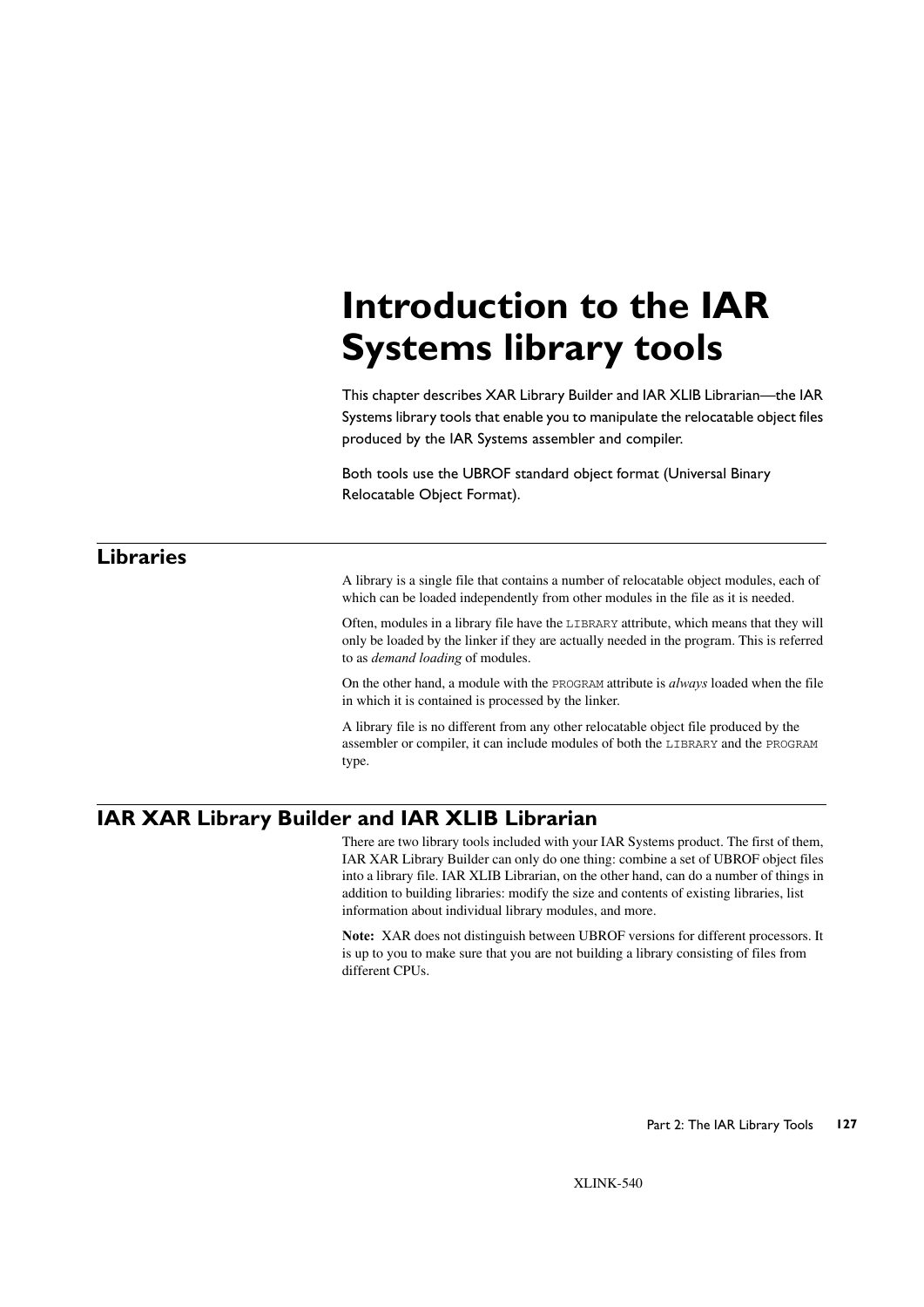Also note that XAR allows you to specify the same object file twice or even more times. Make sure to avoid this, as the result would be a library file with multiply defined contents.

# **CHOOSING WHICH TOOL TO USE**

Whether you should use XAR or XLIB depends on what you want to achieve, and on the complexity of your project. If all you need to do is to combine a number of source object files into a library file, XAR is enough for your purposes, and simpler to use than XLIB. However, if you need to modify a library or the modules it consists of, you must use XLIB.

# **Using libraries with C/C++ programs**

All C/C++ programs make use of libraries, and the IAR Systems compilers are supplied with a number of standard library files.

Most C or C++ programmers will use one or both of the IAR Systems library tools at some point, for one of the following reasons:

- To replace or modify a module in one of the standard libraries. For example, XLIB can be used for replacing the distribution versions of the CSTARTUP and/or putchar modules with ones that you have customized.
- $\bullet$  To add C, C++, or assembler modules to the standard library file so they will always be available whenever a C/C++ program is linked. You use XLIB for this.
- To create custom library files that can be linked into their programs, as needed, along with the IAR DLIB library. You can use both XAR and XLIB for this.

# **Using libraries with assembler programs**

If you are only using assembler you do not *need* to use libraries. However, libraries provide the following advantages, especially when writing medium- and large-sized assembler applications:

- They allow you to combine utility modules used in more than one project into a simple library file. This simplifies the linking process by eliminating the need to include a list of input files for all the modules you need. Only the library module(s) needed for the program will be included in the output file.
- They simplify program maintenance by allowing multiple modules to be placed in a single assembler source file. Each of the modules can be loaded independently as a library module.
- They reduce the number of object files that make up an application, maintenance, and documentation.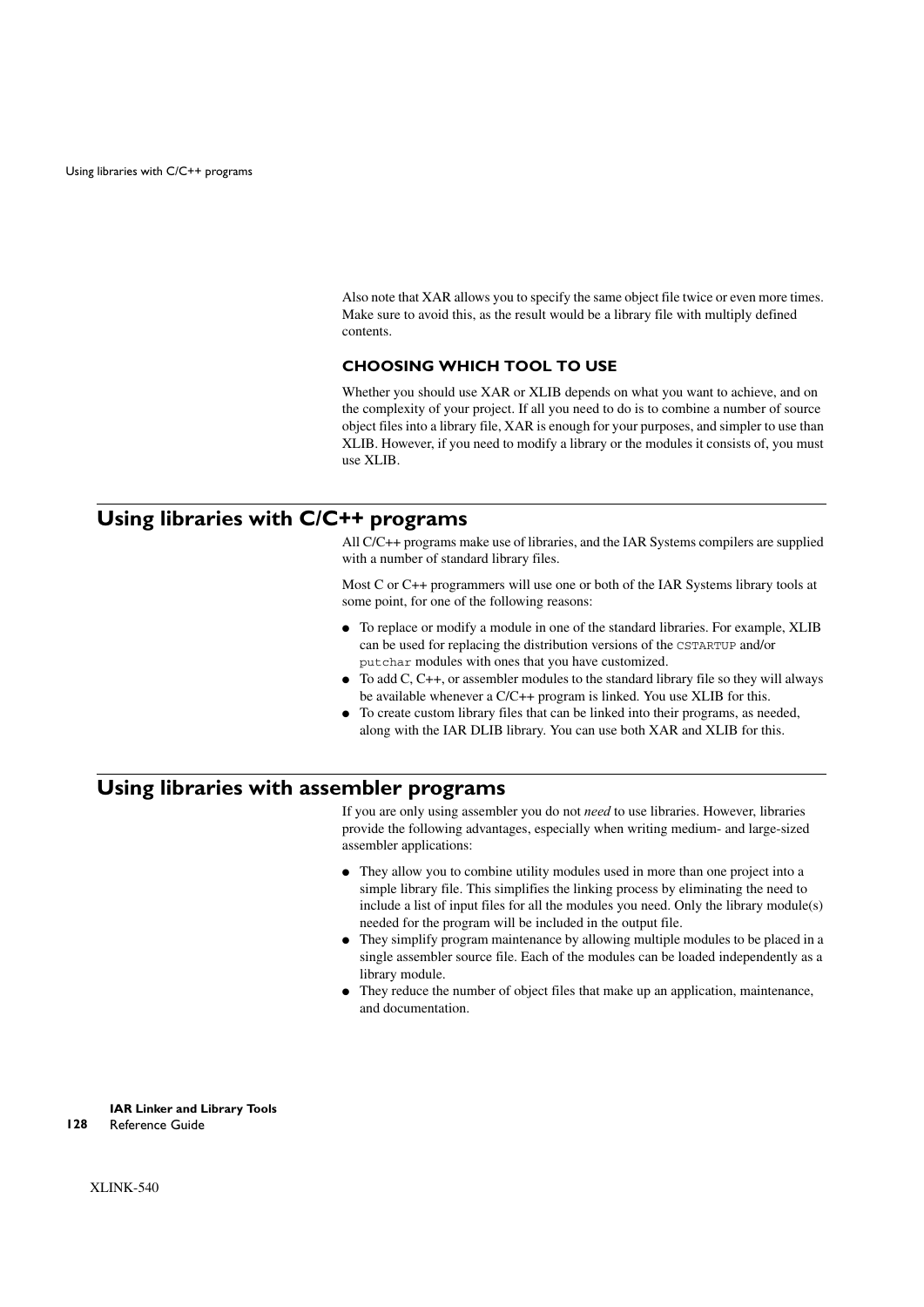You can create your assembler language library files using one of two basic methods:

- A library file can be created by assembling a single assembler source file which contains multiple library-type modules. The resulting library file can then be modified using XLIB.
- A library file can be produced by using XAR or XLIB to merge any number of existing modules together to form a user-created library.

The NAME and MODULE assembler directives are used for declaring modules as being of PROGRAM or LIBRARY type, respectively.

For additional information, see the *IAR Assembler Reference Guide*.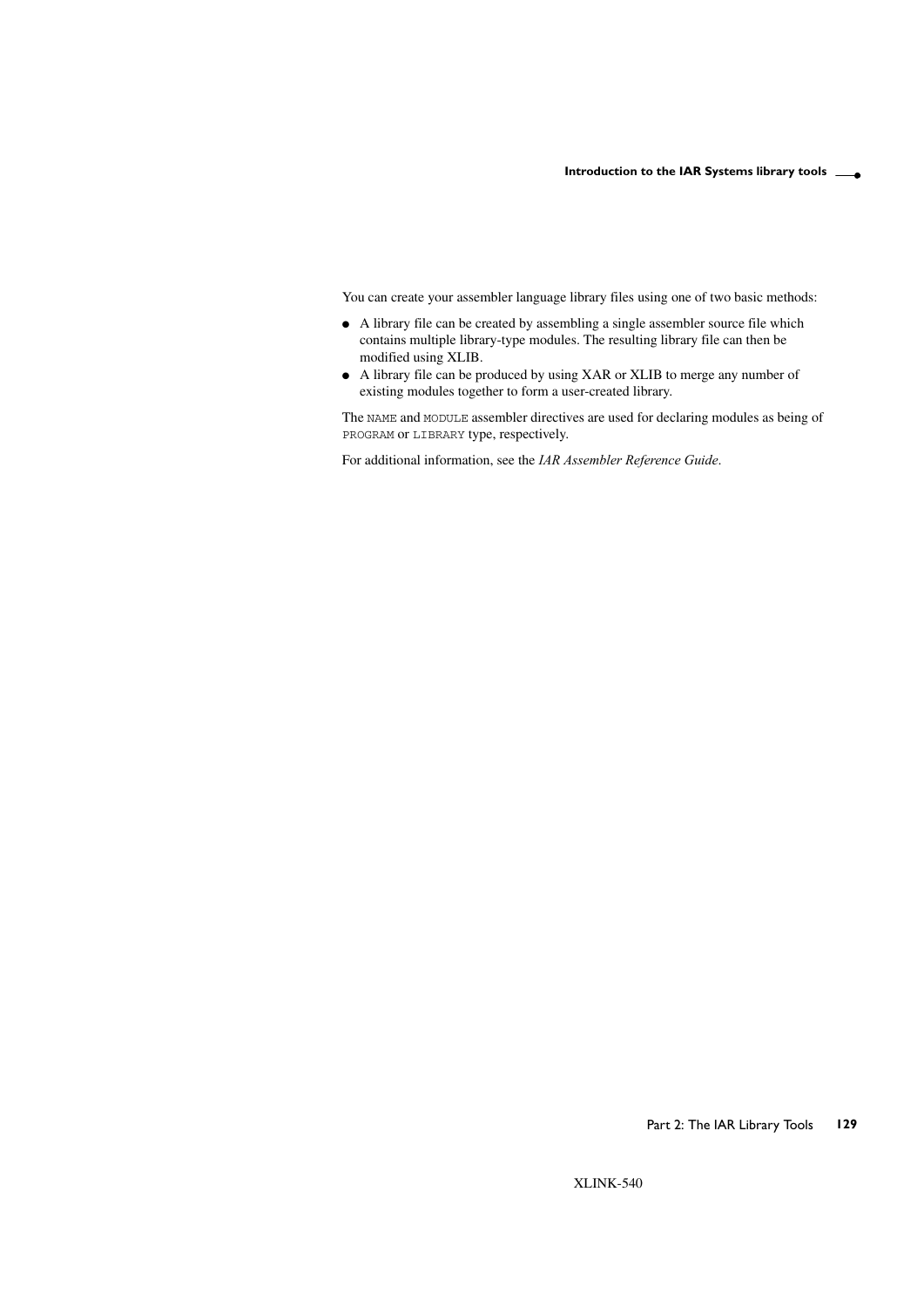Using libraries with assembler programs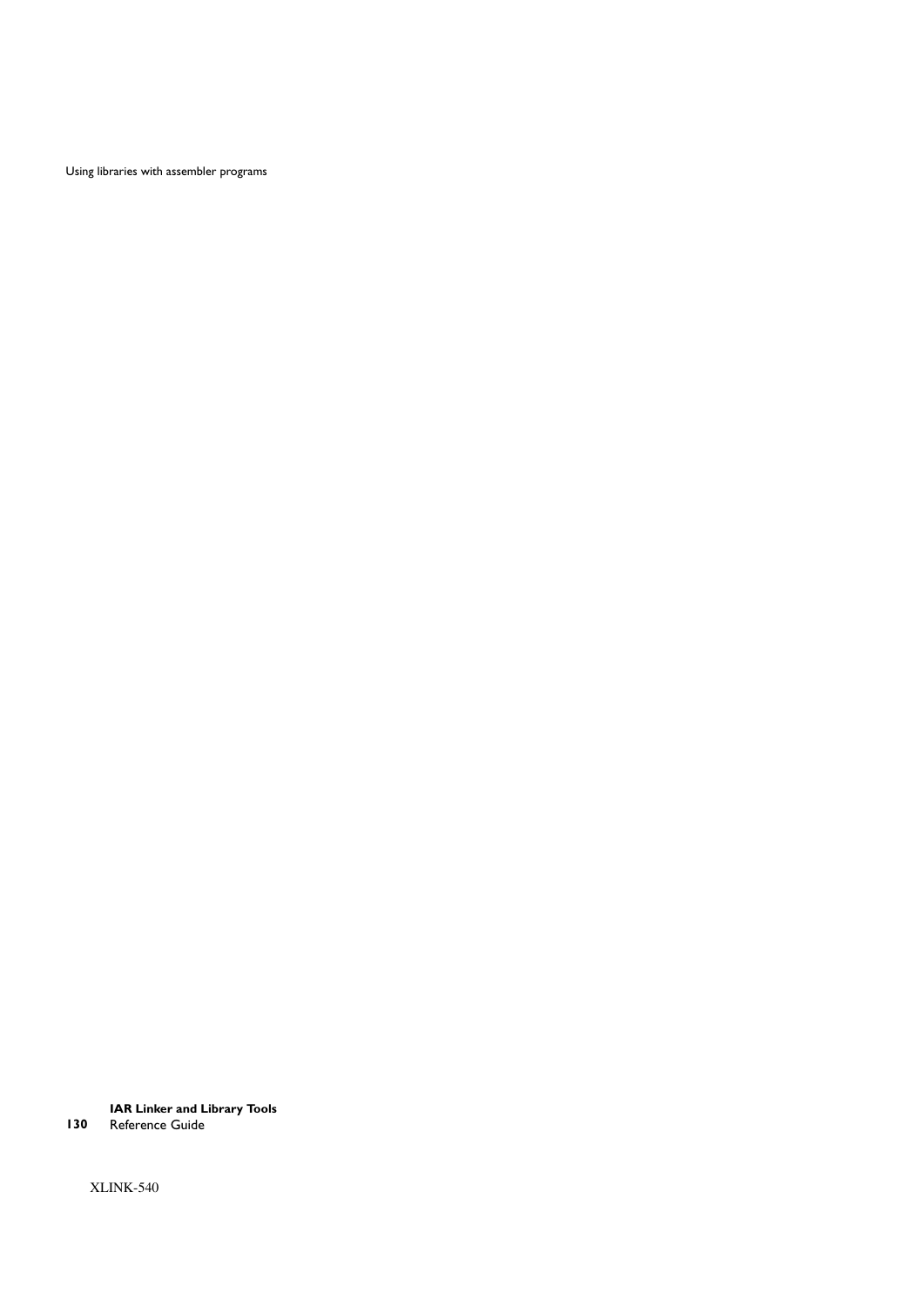# <span id="page-130-0"></span>**The IAR XAR Library Builder**

This chapter describes how to use the IAR XAR Library Builder.

# **Using XAR**

XAR is run from the command line, using the command xar.

### **BASIC SYNTAX**

If you run the IAR XAR Library Builder without giving any command line options, the default syntax is:

xar *libraryfile objectfile1 ... objectfileN*

### **Parameters**

The parameters are:

| Parameter                  | <b>Description</b>                                                     |
|----------------------------|------------------------------------------------------------------------|
| libraryfile                | The file to which the module(s) in the object file(s) will be sent.    |
| objectfile1<br>objectfileN | The object file(s) containing the module(s) to build the library from. |

*Table 21: XAR parameters*

### *Example*

The following example creates a library file called mylibrary.r19 from the source object files module1.r19, module2.r19, and module3.r19:

xar mylibrary.r19 module1.r19 module2.r19 module3.r19

# **Summary of XAR options**

The following table shows a summary of the XAR options:

| <b>Description</b>          |
|-----------------------------|
| Specifies the library file. |
| Provides user feedback.     |
|                             |

*Table 22: XAR options summary*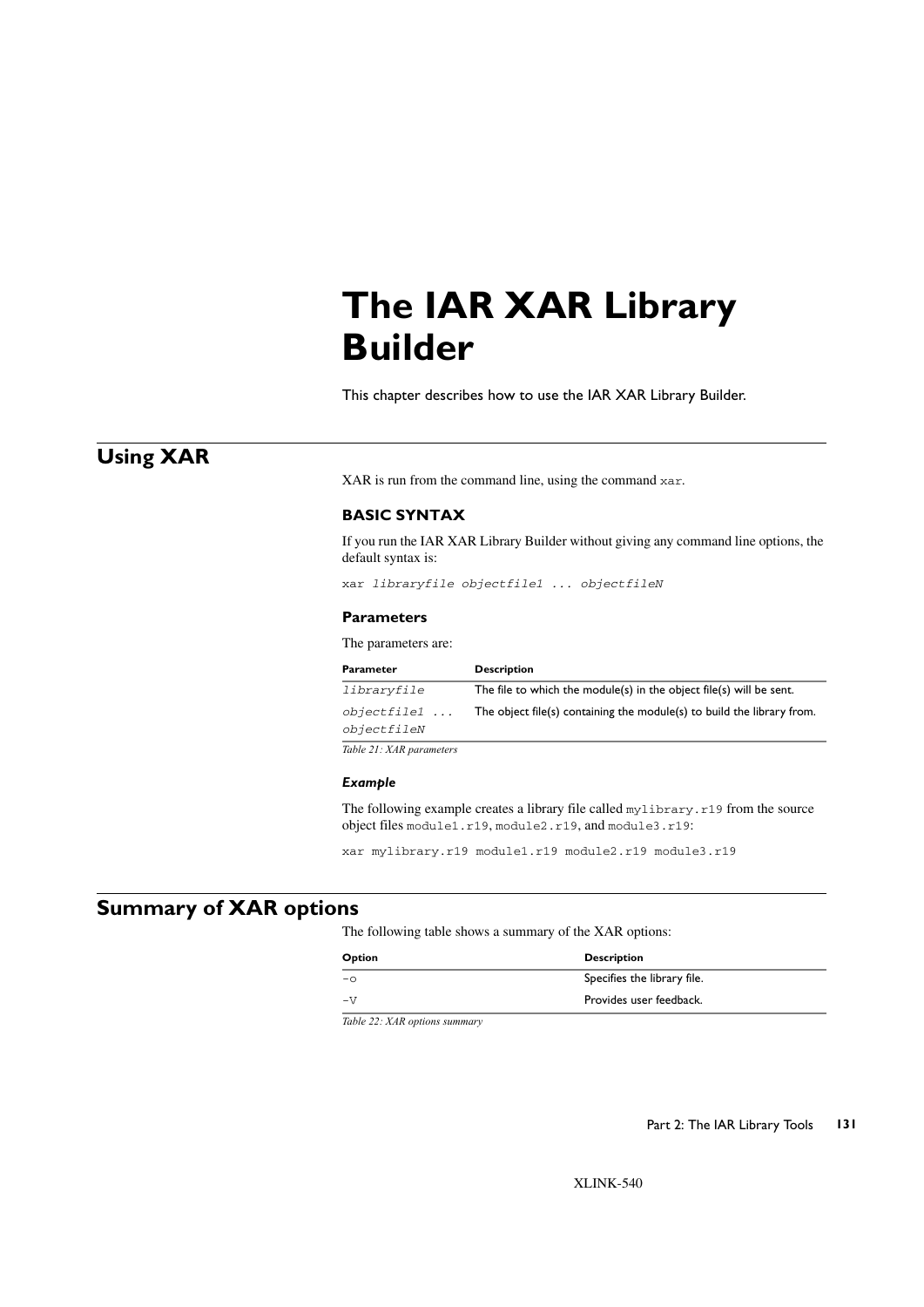# **Descriptions of XAR options**

The following sections give detailed reference information for each XAR option.

### -o -o *libraryfile*

By default, XAR assumes the first argument after the xar command to be the name of the destination library file. Use the -o option if you want to specify the library file you are creating elsewhere on the command line instead.

#### *Example*

The following example creates a library file called mylibrary.r19 from the source modules module1.r19, module2.r19, and module3.r19:

```
xar module1.r19 module2.r19 module3.r19 -o mylibrary.r19
```
 $V - V$ 

When this command is used, XAR reports which operations it performs, in addition to giving diagnostic messages. This is the default setting when running XAR from the IAR Embedded Workbench® IDE.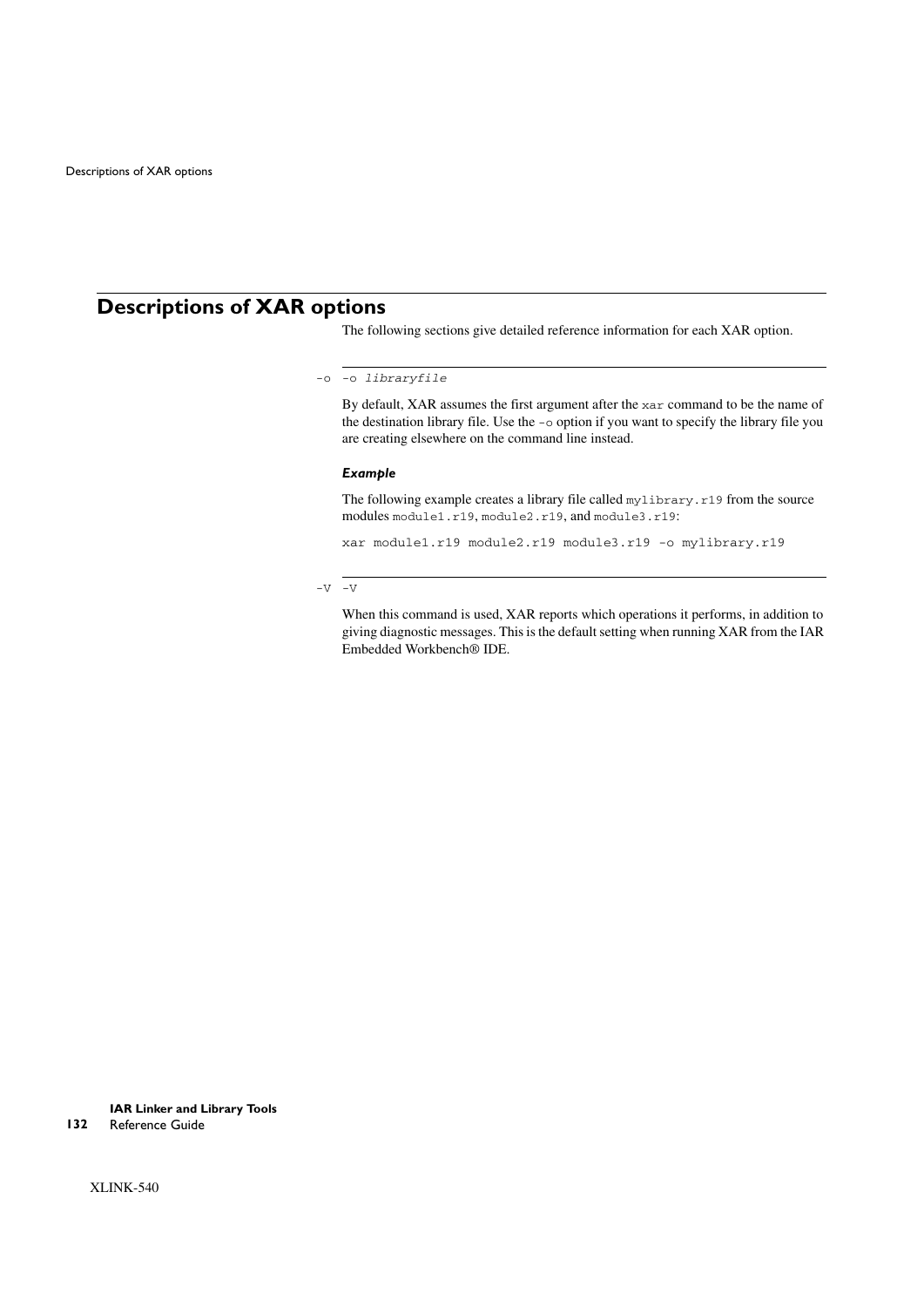# <span id="page-132-0"></span>**XAR diagnostics**

This chapter lists the messages produced by the IAR XAR Library Builder.

| <b>XAR</b> messages |                         |                                                                                                                                                                                                                                                                                                                                                                                                                             |
|---------------------|-------------------------|-----------------------------------------------------------------------------------------------------------------------------------------------------------------------------------------------------------------------------------------------------------------------------------------------------------------------------------------------------------------------------------------------------------------------------|
|                     |                         | The following section lists the XAR messages.                                                                                                                                                                                                                                                                                                                                                                               |
|                     | $\mathbf 0$             | Not enough memory<br>XAR was unable to acquire the memory that it needed.                                                                                                                                                                                                                                                                                                                                                   |
|                     | ш                       | -o option requires an argument<br>XAR expects an argument after -o.                                                                                                                                                                                                                                                                                                                                                         |
|                     | $\mathbf{2}$            | Unknown option option<br>XAR encountered an unknown option on the command line.                                                                                                                                                                                                                                                                                                                                             |
|                     | 3                       | Too few arguments<br>XAR expects to find more arguments                                                                                                                                                                                                                                                                                                                                                                     |
|                     | 4                       | Same file as both input and output: filename<br>One of the files is used as both source object file and destination library. This<br>is illegal since it would overwrite the source object file. If you want to give the<br>new library a name that is used by one of the source object files, you must use<br>a temporary filename for the library you are building with XAR and rename<br>that temporary file afterwards. |
|                     | 5                       | Can't open library file filename for writing<br>XAR was unable to open the library file for writing. Make sure that the library<br>file is not write protected.                                                                                                                                                                                                                                                             |
|                     | 6                       | Can't open object file filename<br>XAR was unable to open the object file. Make sure that the file exists.                                                                                                                                                                                                                                                                                                                  |
|                     | $\overline{\mathbf{z}}$ | Error occurred while writing to library file<br>An error occurred while XAR was writing to the file.                                                                                                                                                                                                                                                                                                                        |
|                     | 8                       | filename is not a valid UBROF file<br>The file is not a valid UBROF file.                                                                                                                                                                                                                                                                                                                                                   |
|                     | 9                       | Error occurred while reading from filename<br>An error occurred while XAR was reading the file.                                                                                                                                                                                                                                                                                                                             |
|                     | $\overline{10}$         | <b>Error occurred while closing filename</b><br>An error occurred while XAR was closing the file.                                                                                                                                                                                                                                                                                                                           |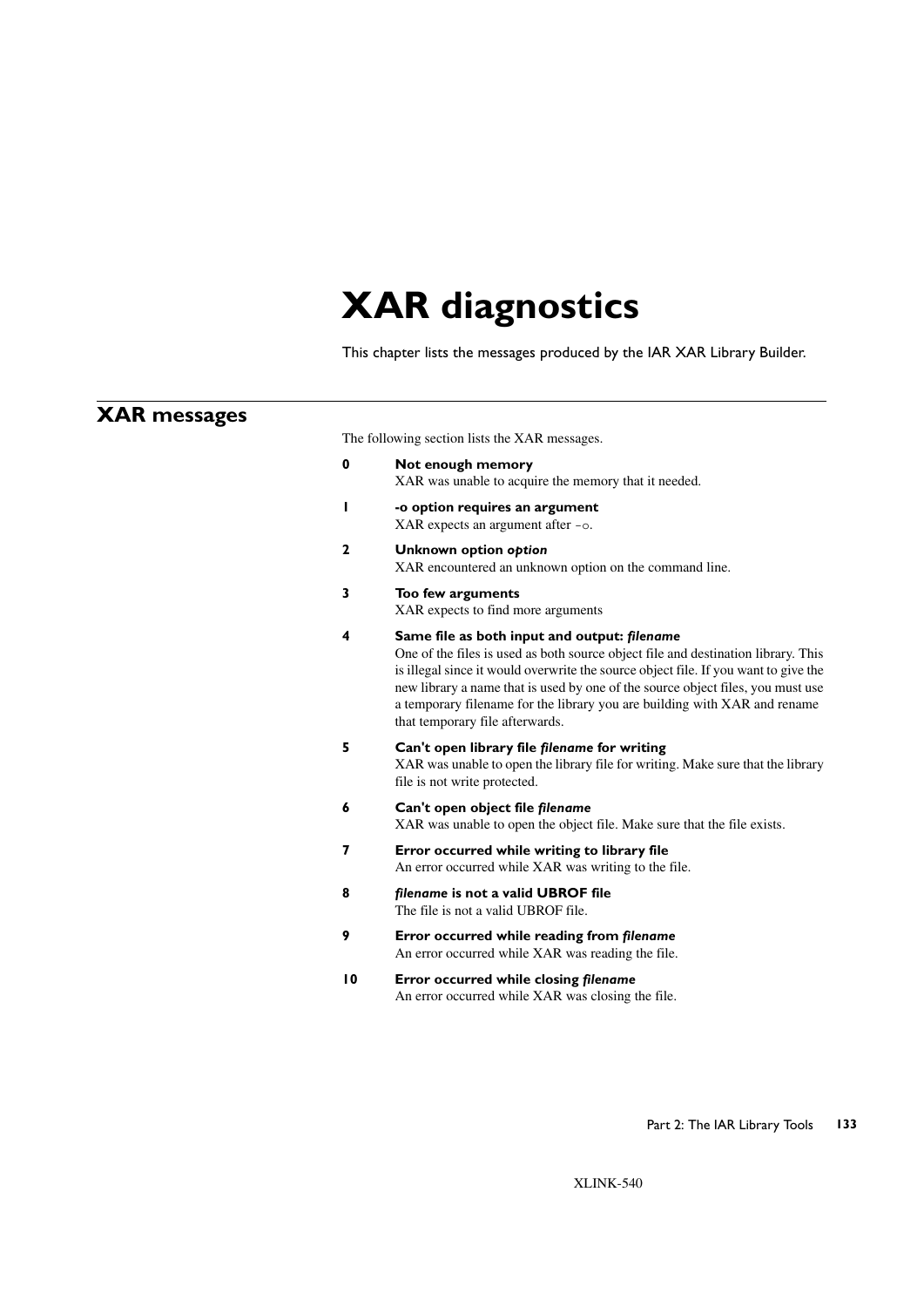| п  | XAR didn't find any bytes to read in filename<br>The object file seems to be empty.                                                                                                                                                                                                                   |
|----|-------------------------------------------------------------------------------------------------------------------------------------------------------------------------------------------------------------------------------------------------------------------------------------------------------|
| 12 | filename didn't end as a valid UBROF file should<br>The file did not end as a UBROF file is supposed to end. Either the file is<br>corrupt or the assembler/compiler produces corrupt output.                                                                                                         |
| 13 | <b>XAR</b> can't fseek in library file<br>The call to fseek failed.                                                                                                                                                                                                                                   |
| 14 | -x option requires an argument<br>You must specify an argument for the $-x$ option.                                                                                                                                                                                                                   |
| 15 | A file name in the file filename exceeds the maximum filename<br>length of number characters.<br>A filename in the extended command line file is too long. The only recognized<br>delimiter in the input file is the newl ine character, everything else is<br>interpreted as a part of the filename. |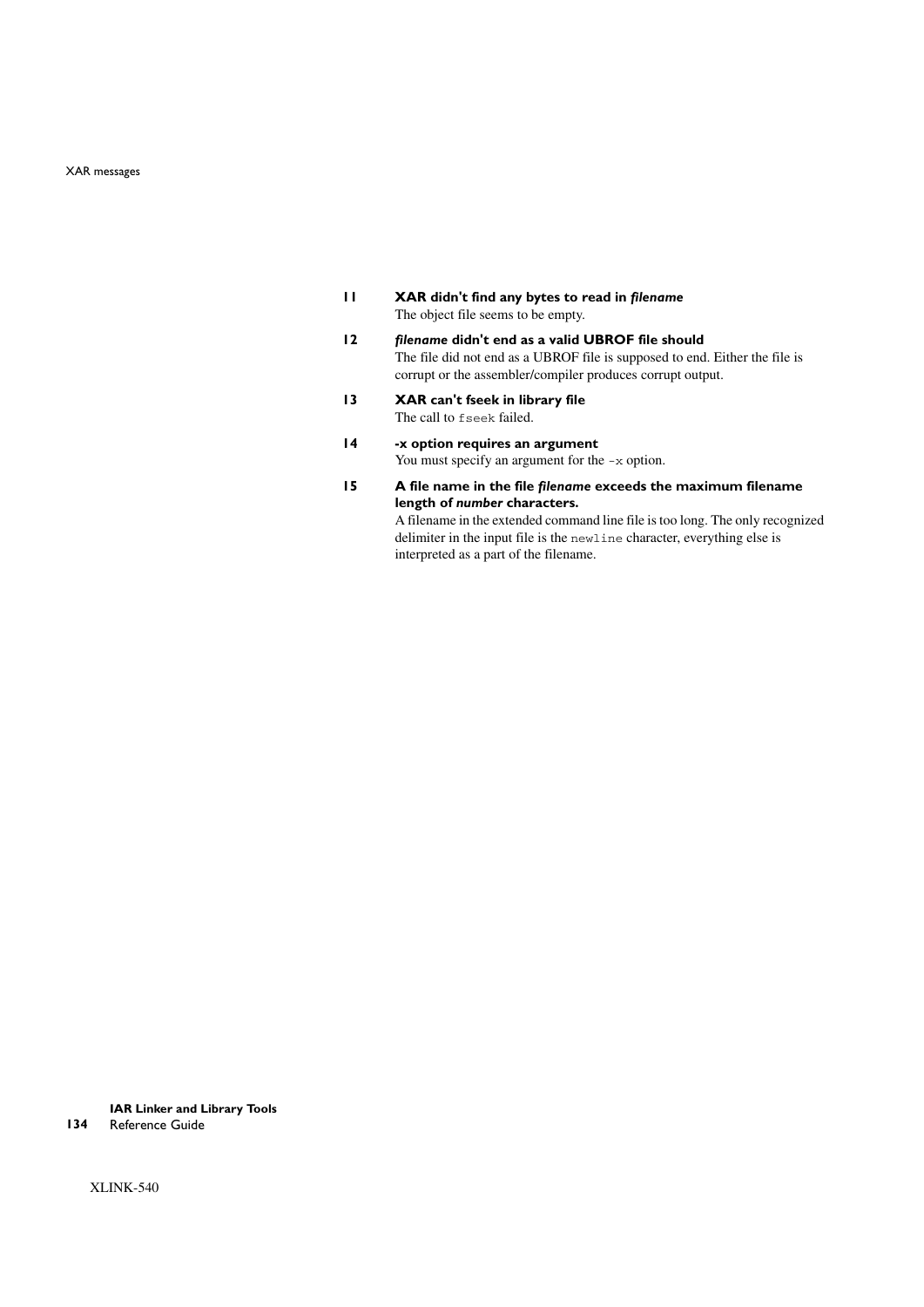# <span id="page-134-0"></span>**IAR XLIB Librarian options**

This chapter summarizes the IAR XLIB Librarian options, classified according to their function, and gives a detailed syntactic and functional description of each XLIB option.

# **Using XLIB options**

XLIB can be run from the command line or from a batch file.

### **GIVING XLIB OPTIONS FROM THE COMMAND LINE**

The -c command line option allows you to run XLIB options from the command line. Each argument specified after the -c option is treated as one XLIB option.

For example, specifying:

xlib -c "LIST-MOD math.r*nn*" "LIST-MOD mod.r*nn* m.txt"

is equivalent to entering the following options in XLIB:

```
*LIST-MOD math.rnn
*LIST-MOD mod.rnn m.txt
*QUIT
```
**Note:** Each command line argument must be enclosed in double quotes if it includes spaces.

The individual words of an identifier can be abbreviated to the limit of ambiguity. For example, LIST-MODULES can be abbreviated to L-M.

When running XLIB you can press Enter at any time to prompt for information, or display a list of the possible options.

### **XLIB BATCH FILES**

Running XLIB with a single command-line parameter specifying a file, causes XLIB to read options from that file instead of from the console.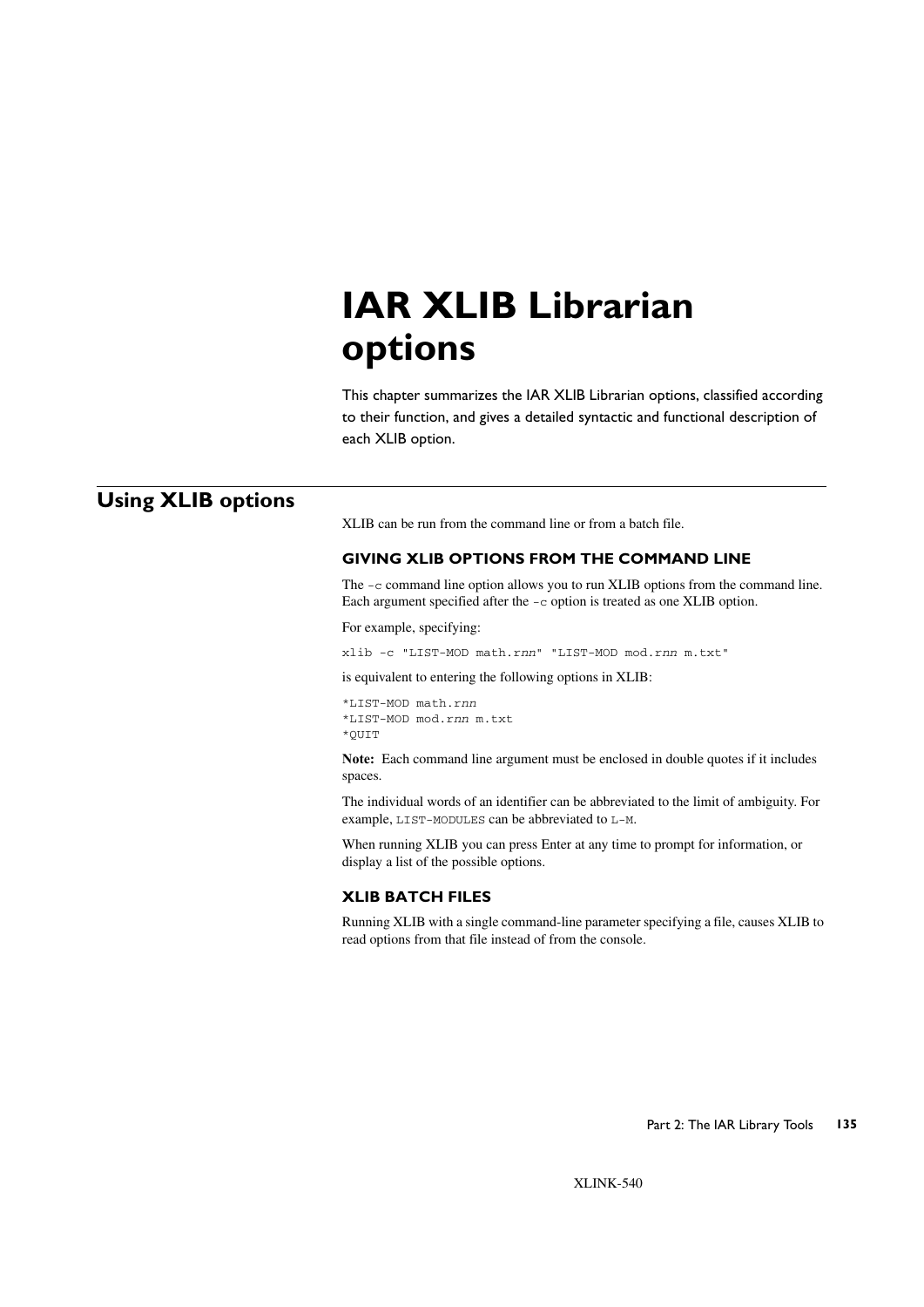# **PARAMETERS**

The following parameters are common to many of the XLIB options.

| <b>Parameter</b> | What it means                                                       |                                         |
|------------------|---------------------------------------------------------------------|-----------------------------------------|
| objectfile       | File containing object modules.                                     |                                         |
| start, end       | The first and last modules to be processed, in one of the following |                                         |
|                  | forms:                                                              |                                         |
|                  | n                                                                   | The nth module.                         |
|                  | \$                                                                  | The last module.                        |
|                  | name                                                                | Module name.                            |
|                  | name+n                                                              | The module $n$ modules after $name$ .   |
|                  | $S - n$                                                             | The module $n$ modules before the last. |
| listfile         | File to which a listing will be sent.                               |                                         |
| source           | A file from which modules will be read.                             |                                         |
| destination      | The file to which modules will be sent.                             |                                         |

*Table 23: XLIB parameters*

### **MODULE EXPRESSIONS**

In most of the XLIB options you can or must specify a source module (like *oldname* in RENAME-MODULE), or a range of modules (*startmodule, endmodule*).

Internally in all XLIB operations, modules are numbered from 1 in ascending order. Modules may be referred to by the actual name of the module, by the name plus or minus a relative expression, or by an absolute number. The latter is very useful when a module name is very long, unknown, or contains unusual characters such as space or comma.

The following table shows the available variations on module expressions:

| <b>Name</b> | <b>Description</b>                           |  |
|-------------|----------------------------------------------|--|
| 3           | The third module.                            |  |
| \$          | The last module.                             |  |
| $name+4$    | The module 4 modules after name.             |  |
| $name-12$   | The module 12 modules before name.           |  |
| $S - 2$     | The module 2 modules before the last module. |  |

*Table 24: XLIB module expressions*

The option LIST-MOD FILE,,  $\zeta$ -2 will thus list the three last modules in FILE on the terminal.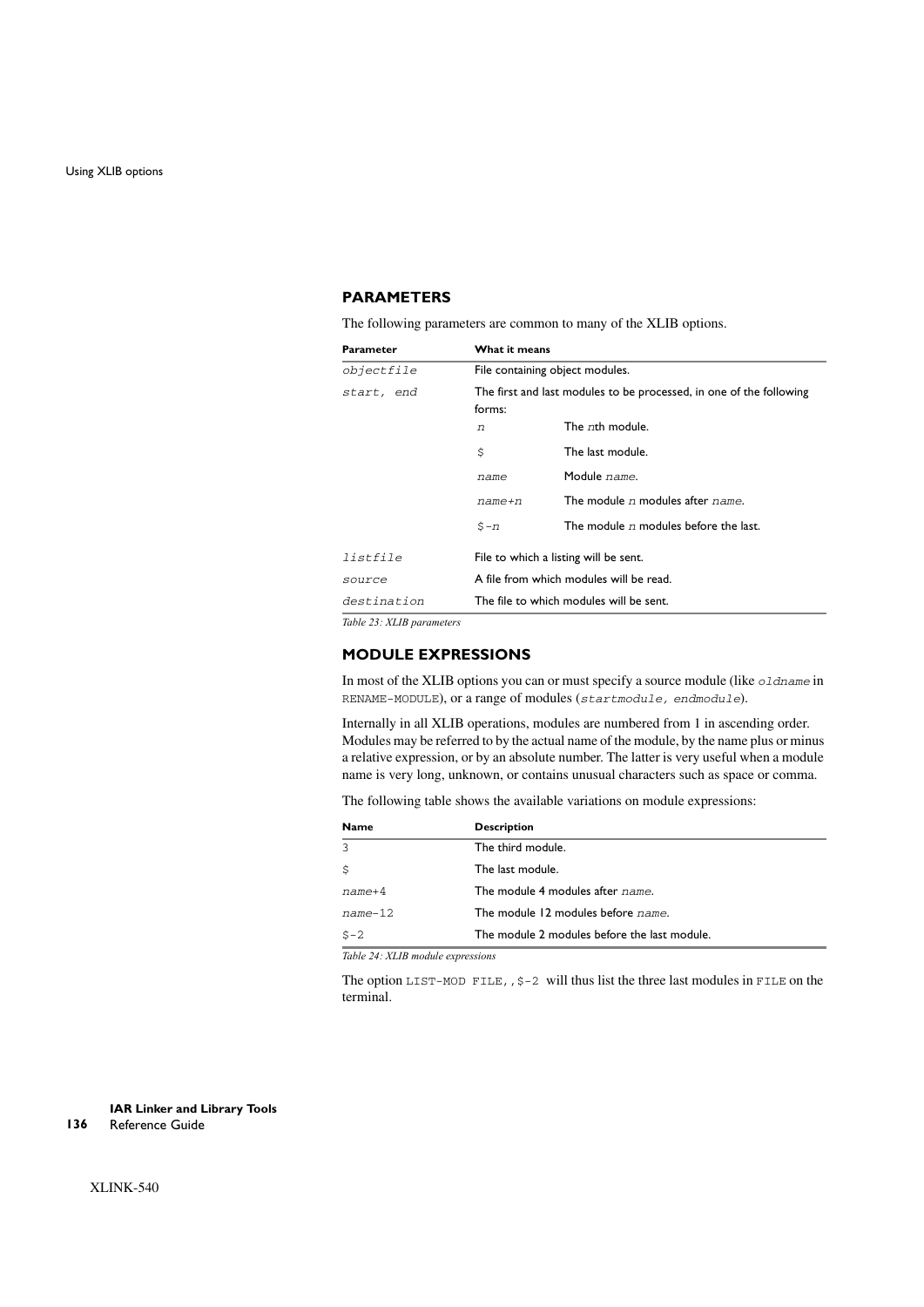٠

## <span id="page-136-0"></span>**LIST FORMAT**

The LIST options give a list of symbols, where each symbol has one of the following prefixes:

| Prefix          | <b>Description</b>                        |
|-----------------|-------------------------------------------|
| nn.Pqm          | A program module with relative number nn. |
| $nn$ . Lib      | A library module with relative number nn. |
| Ext             | An external in the current module.        |
| Ent             | An entry in the current module.           |
| Loc             | A local in the current module.            |
| Re <sub>1</sub> | A standard segment in the current module. |
| Stk             | A stack segment in the current module.    |
| Com             | A common segment in the current module.   |

*Table 25: XLIB list option symbols*

# **USING ENVIRONMENT VARIABLES**

The IAR XLIB Librarian supports a number of environment variables. These can be used for creating defaults for various XLIB options so that they do not have to be specified on the command line.

The following environment variables can be used by XLIB:

| <b>Environment variable</b> | <b>Description</b>                                                                                                                                       |
|-----------------------------|----------------------------------------------------------------------------------------------------------------------------------------------------------|
| XLIB COLUMNS                | Sets the number of list file columns in the range 80–132. The<br>default is 80. For example, to set the number of columns to 132:                        |
|                             | set XLIB COLUMNS=132                                                                                                                                     |
| XLIB CPU                    | Sets the CPU type so that the DEFINE-CPU option will not be<br>required when you start an XLIB session. For example, to set<br>the CPU type to chipname: |
|                             | set XLIB CPU=chipname                                                                                                                                    |

*Table 26: XLIB environment variables*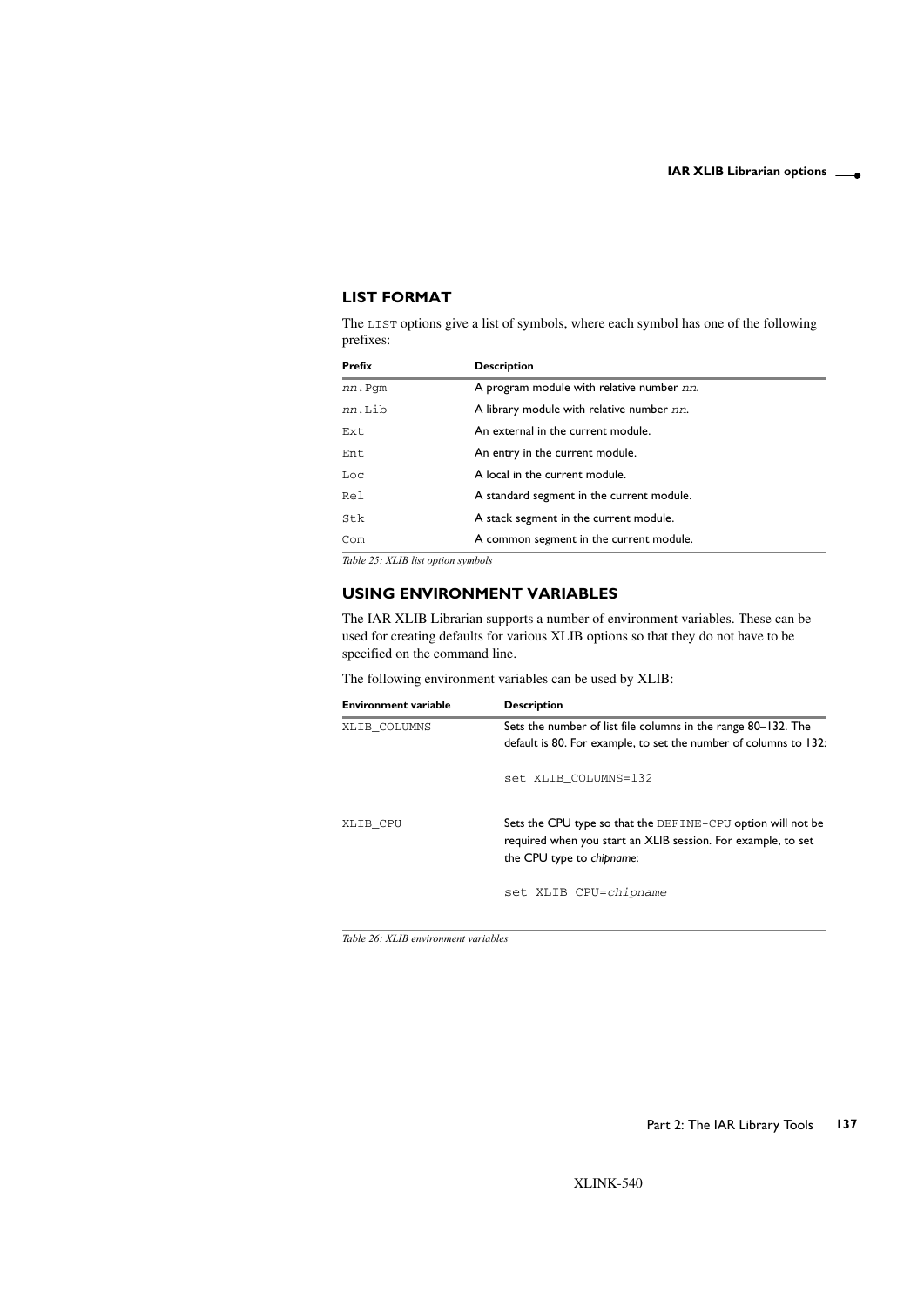| <b>Environment variable</b>                      | <b>Description</b>                                                                                                                                                                                                                          |
|--------------------------------------------------|---------------------------------------------------------------------------------------------------------------------------------------------------------------------------------------------------------------------------------------------|
| XLIB PAGE                                        | Sets the number of lines per list file page in the range 10–100.<br>The default is a listing without page breaks. For example, to set<br>the number of lines per page to 66:                                                                |
|                                                  | set XLIB PAGE=66                                                                                                                                                                                                                            |
| XLIB SCROLL BREAK                                | Sets the scroll pause in number of lines to make the XLIB output<br>pause and wait for the Enter key to be pressed after the<br>specified number of lines (16-100) on the screen have scrolled<br>by. For example, to pause every 22 lines: |
|                                                  | set XLIB SCROLL BREAK=22                                                                                                                                                                                                                    |
| Table 26: XLIB environment variables (Continued) |                                                                                                                                                                                                                                             |

# **Summary of XLIB options for all UBROF versions**

The following table shows a summary of the XLIB options:

| Option                          | <b>Description</b>               |
|---------------------------------|----------------------------------|
| COMPACT-FILE                    | Shrinks library file size.       |
| DEFINE-CPU                      | Specifies CPU type.              |
| DELETE-MODULES                  | Removes modules from a library.  |
| DIRECTORY                       | Displays available object files. |
| DISPLAY-OPTIONS                 | Displays XLIB options.           |
| ECHO-INPUT                      | Command file diagnostic tool.    |
| <b>EXTT</b>                     | Returns to operating system.     |
| FETCH-MODULES                   | Adds modules to a library.       |
| <b>HELP</b>                     | Displays help information.       |
| INSERT-MODULES                  | Moves modules in a library.      |
| LIST-ALL-SYMBOLS                | Lists every symbol in modules.   |
| LIST-CRC                        | Lists CRC values of modules.     |
| LIST-DATE-STAMPS                | Lists dates of modules.          |
| LIST-ENTRIES                    | Lists PUBLIC symbols in modules. |
| LIST-EXTERNALS                  | Lists EXTERN symbols in modules. |
| LIST-MODULES<br>$11.27$ $17.77$ | Lists modules.                   |

*Table 27: XLIB options summary*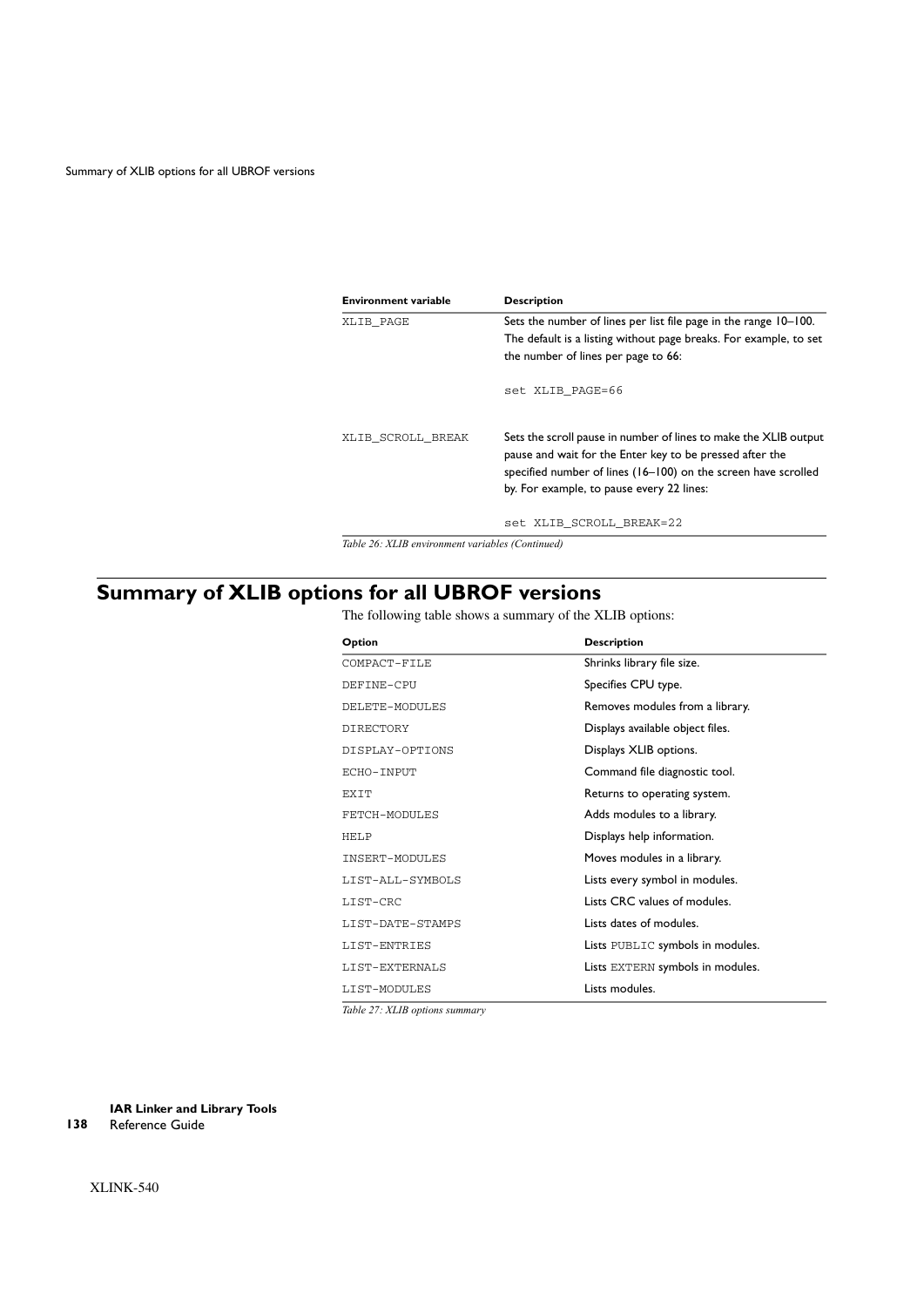| Option           | <b>Description</b>                |
|------------------|-----------------------------------|
| LIST-OBJECT-CODE | Lists low-level relocatable code. |
| LIST-SEGMENTS    | Lists segments in modules.        |
| MAKE-LIBRARY     | Changes a module to library type. |
| MAKE-PROGRAM     | Changes a module to program type. |
| ON-ERROR-EXIT    | Ouits on a batch error.           |
| OUIT             | Returns to operating system.      |
| REMARK           | Comment in command file.          |
| RENAME-MODULE    | Renames one or more modules.      |
| RENAME-SEGMENT   | Renames one or more segments.     |
| REPLACE-MODULES  | Updates executable code.          |

*Table 27: XLIB options summary (Continued)*

**Note:** There are some XLIB options that do not work with the output from modern IAR Systems C/C++ compilers or assemblers. See *[Summary of XLIB options for older](#page-147-0)  [UBROF versions](#page-147-0)*, page 148.

# **Descriptions of XLIB options for all UBROF versions**

The following section gives detailed reference information for each option.

### COMPACT-FILE COMPACT-FILE *objectfile*

Use COMPACT-FILE to reduce the size of the library file by concatenating short, absolute records into longer records of variable length. This will decrease the size of a library file by about 5%, in order to give library files which take up less time during the loader/linker process.

### *Example*

The following option compacts the file maxmin.r*nn*:

COMPACT-FILE maxmin

### This displays:

20 byte(s) deleted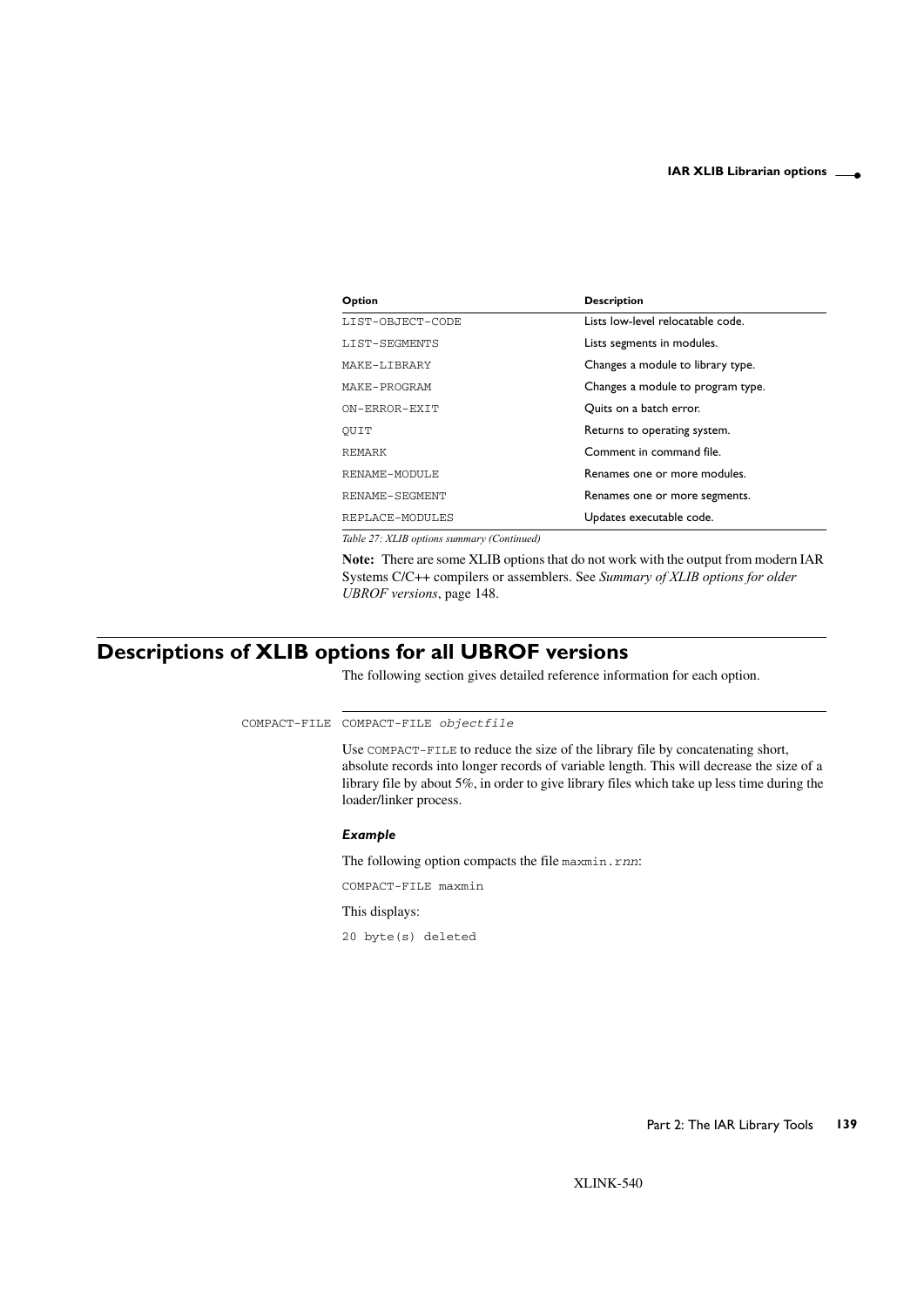DEFINE-CPU DEFINE-CPU *cpu* Use this option to specify the CPU type *cpu*. This option must be issued before any operations on object files can be done. *Examples* The following option defines the CPU as *chipname*: DEF-CPU *chipname* DELETE-MODULES DELETE-MODULES *objectfile start end* Use DELETE-MODULES to remove the specified modules from a library. *Examples* The following option deletes module 2 from the file math.rnn: DEL-MOD math 2 2 DIRECTORY DIRECTORY [*specifier*] Use DIRECTORY to display on the terminal all available object files of the type that applies to the target processor. If no *specifier* is given, the current directory is listed. *Examples* The following option lists object files in the current directory: DIR It displays: general 770 math 502 maxmin 375

DISPLAY-OPTIONS DISPLAY-OPTIONS [*listfile*]

Displays XLIB options.

Use DISPLAY-OPTIONS to list in the *listfile* the names of all the CPUs which are recognized by this version of the IAR XLIB Librarian. After that a list of all UBROF tags is output.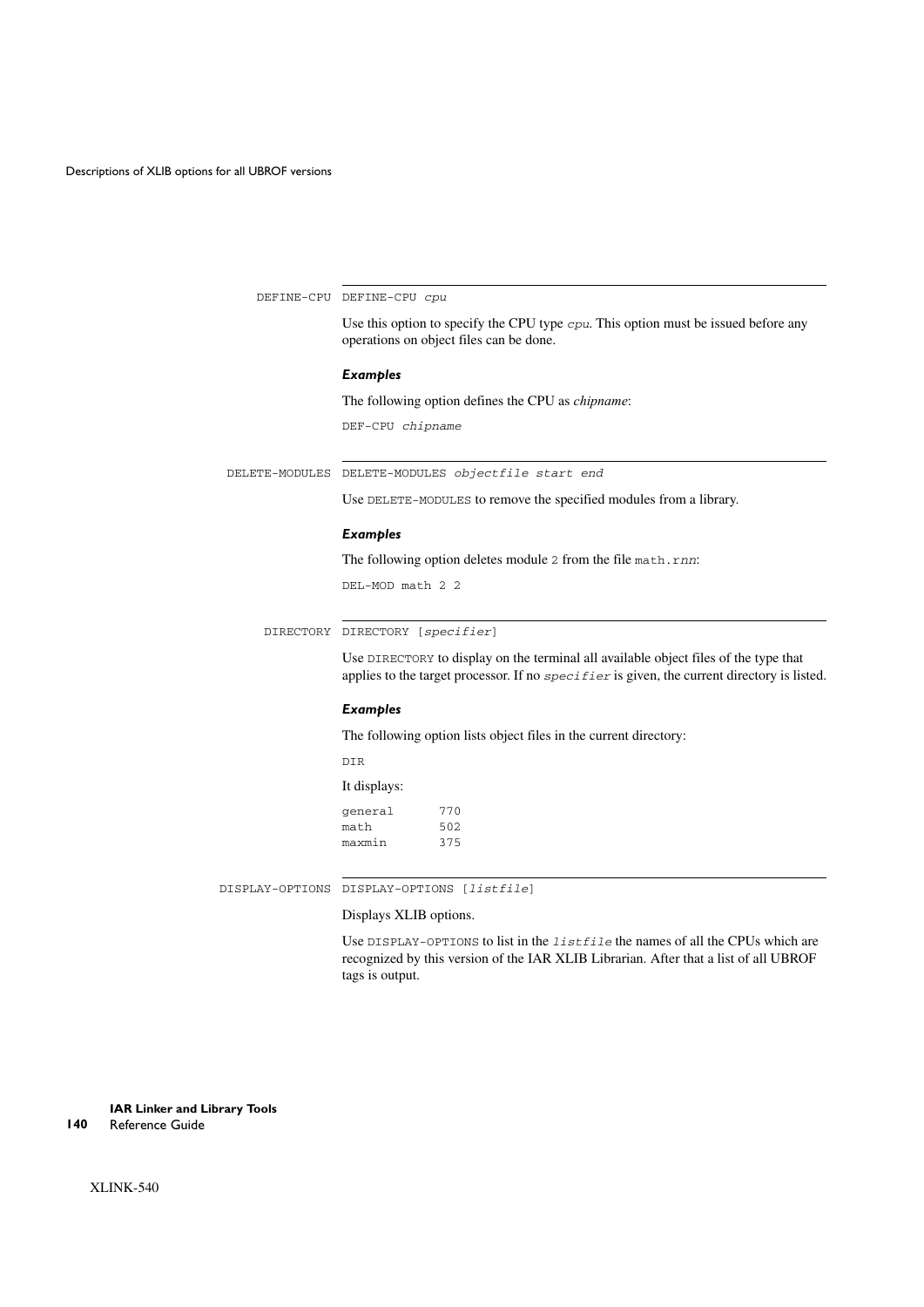#### *Examples*

To list the options to the file opts.lst:

DISPLAY-OPTIONS opts

ECHO-INPUT ECHO-INPUT

ECHO-INPUT is a command file diagnostic tool which you may find useful when debugging command files in batch mode as it makes all command input visible on the terminal. In the interactive mode it has no effect.

#### *Examples*

In a batch file ECHO-INPUT echoes all subsequent XLIB options.

EXIT EXIT

Use EXIT to exit from XLIB after an interactive session and return to the operating system.

#### *Examples*

To exit from XLIB:

EXIT

EXTENSION EXTENSION *extension*

Use EXTENSION to set the default file extension.

FETCH-MODULES FETCH-MODULES *source destination* [*start*] [*end*]

Use FETCH-MODULES to add the specified modules to the *destination* library file. If *destination* already exists, it must be empty or contain valid object modules; otherwise it will be created.

### *Examples*

The following option copies the module mean from math.r*nn* to general.r*nn*:

FETCH-MOD math general mean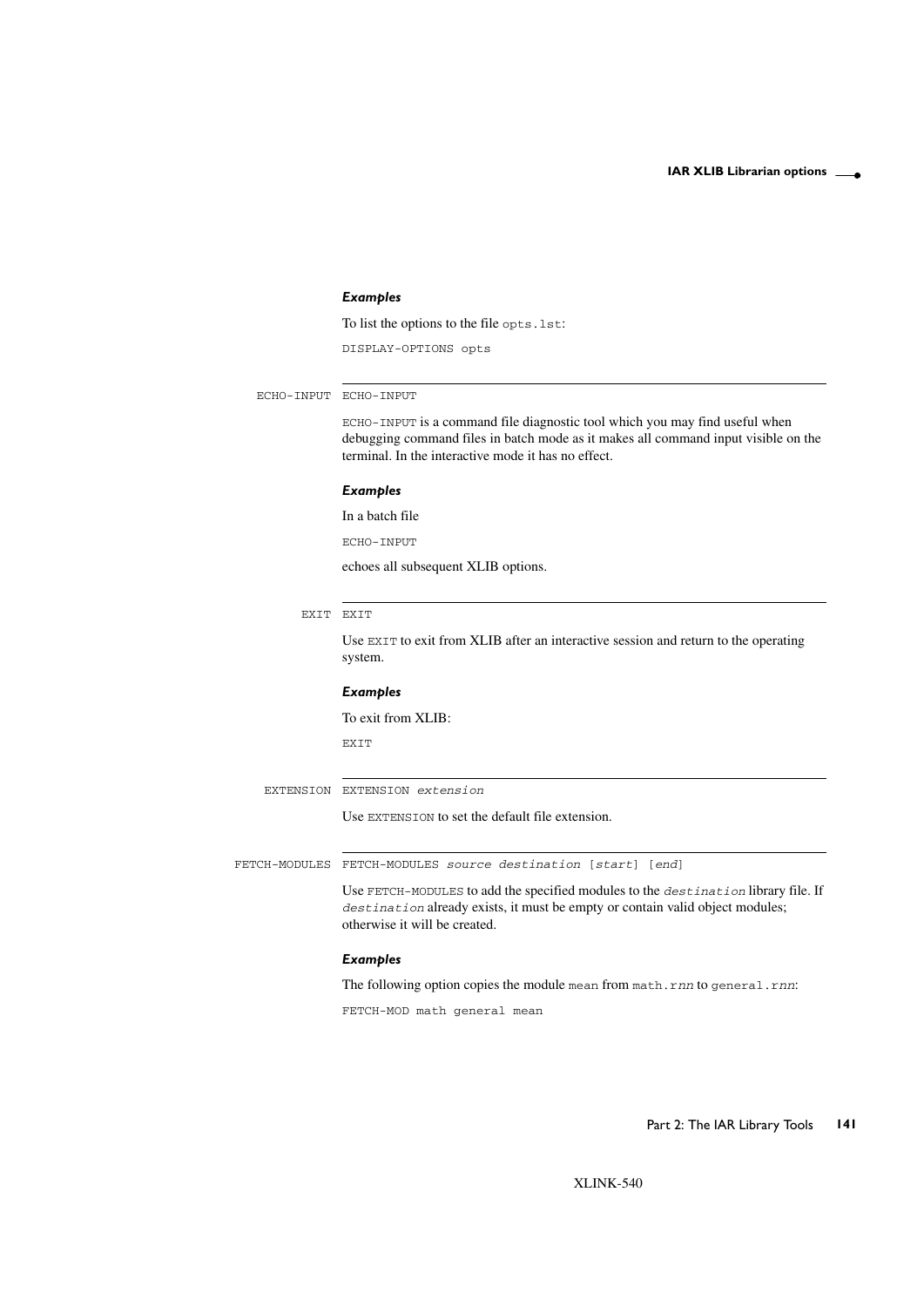HELP HELP [*option*] [*listfile*]

#### *Parameters*

*option* Option for which help is displayed.

Use this option to display help information.

If the HELP option is given with no parameters, a list of the available options will be displayed on the terminal. If a parameter is specified, all options which match the parameter will be displayed with a brief explanation of their syntax and function. A \* matches all options. HELP output can be directed to any file.

#### *Examples*

For example, the option:

HELP LIST-MOD

displays:

```
LIST-MODULES <Object file> [<List file>] [<Start module>] [<End 
module>]
     List the module names from [<Start module>] to 
    [<End module>].
```
INSERT-MODULES INSERT-MODULES *objectfile start end* {BEFORE | AFTER} *dest*

Use INSERT-MODULES to insert the specified modules in a library, before or after the *dest*.

#### *Examples*

The following option moves the module mean before the module min in the file math.r*nn*:

INSERT-MOD math mean mean BEFORE min

LIST-ALL-SYMBOLS LIST-ALL-SYMBOLS *objectfile* [*listfile*] [*start*] [*end*]

Use LIST-ALL-SYMBOLS to list all symbols (module names, segments, externals, entries, and locals) for the specified modules in the *objectfile*. The symbols are listed to the *listfile*.

Each symbol is identified with a prefix; see *[List format](#page-136-0)*, page 137.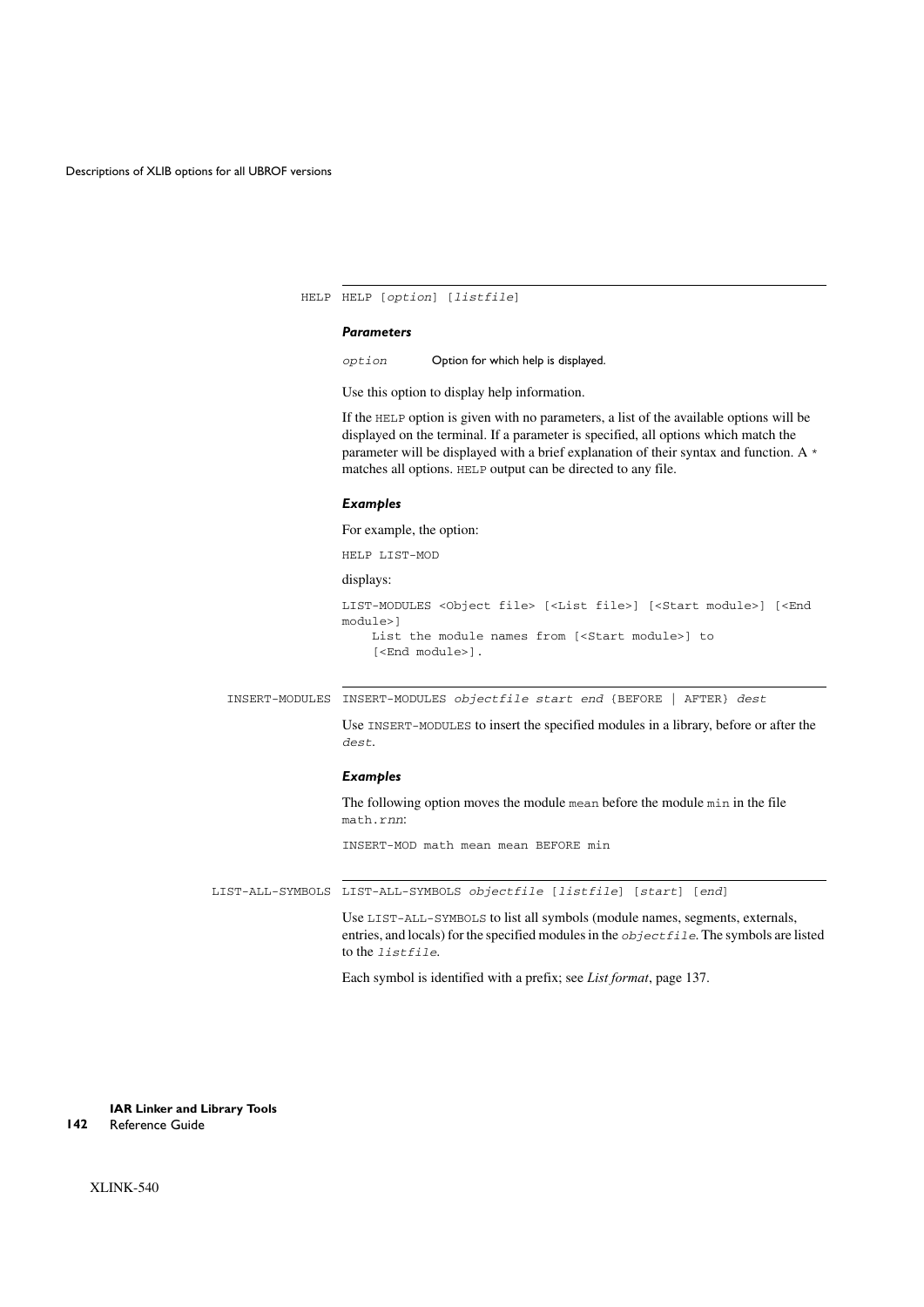### *Examples*

The following option lists all the symbols in math.rnn:

LIST-ALL-SYMBOLS math

This displays:

```
 1. Lib max
     Rel CODE
      Ent max
      Loc A
      Loc B
     Loc C
      Loc ncarry
 2. Lib mean
      Rel DATA
      Rel CODE
      Ext max
      Loc A
      Loc B
      Loc C
      Loc main
      Loc start
 3. Lib min
      Rel CODE
      Ent min
      Loc carry
```
LIST-CRC LIST-CRC *objectfile* [*listfile*] [*start*] [*end*]

Use LIST-CRC to list the module names and their associated CRC values of the specified modules.

Each symbol is identified with a prefix; see *[List format](#page-136-0)*, page 137.

#### *Examples*

The following option lists the CRCs for all modules in math.rnn:

LIST-CRC math

This displays:

| EC41 | 1. Lib max |             |
|------|------------|-------------|
| ED72 |            | 2. Lib mean |
| 9A73 | 3. Lib min |             |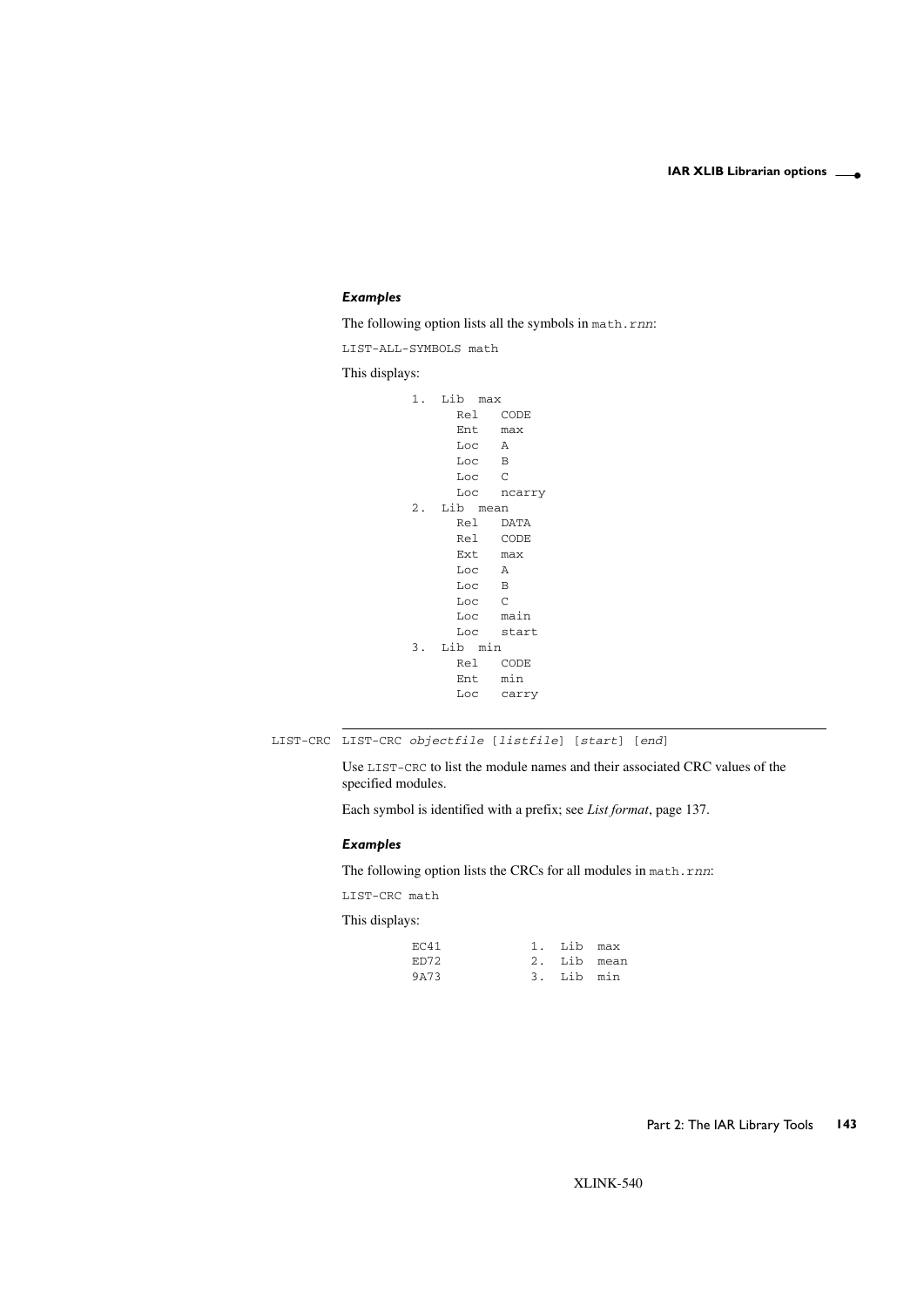LIST-DATE-STAMPS LIST-DATE-STAMPS *objectfile* [*listfile*] [*start*] [*end*]

Use LIST-DATE-STAMPS to list the module names and their associated generation dates for the specified modules.

Each symbol is identified with a prefix; see *[List format](#page-136-0)*, page 137.

#### *Examples*

The following option lists the date stamps for all the modules in math.rnn:

LIST-DATE-STAMPS math

This displays:

| 15/Feb/98    | 1. Lib max |             |
|--------------|------------|-------------|
| $15$ /Feb/98 |            | 2. Lib mean |
| 15/Feb/98    | 3. Lib min |             |

LIST-ENTRIES LIST-ENTRIES *objectfile* [*listfile*] [*start*] [*end*]

Use LIST-ENTRIES to list the names and associated entries (PUBLIC symbols) for the specified modules.

Each symbol is identified with a prefix; see *[List format](#page-136-0)*, page 137.

### *Examples*

The following option lists the entries for all the modules in math.rnn:

LIST-ENTRIES math

This displays:

```
 1. Lib max
     Ent max
 2. Lib mean
 3. Lib min
      Ent min
```
LIST-EXTERNALS LIST-EXTERNALS *objectfile* [*listfile*] [*start*] [*end*]

Use LIST-EXTERNALS to list the module names and associated externals (EXTERN symbols) for the specified modules.

Each symbol is identified with a prefix; see *[List format](#page-136-0)*, page 137.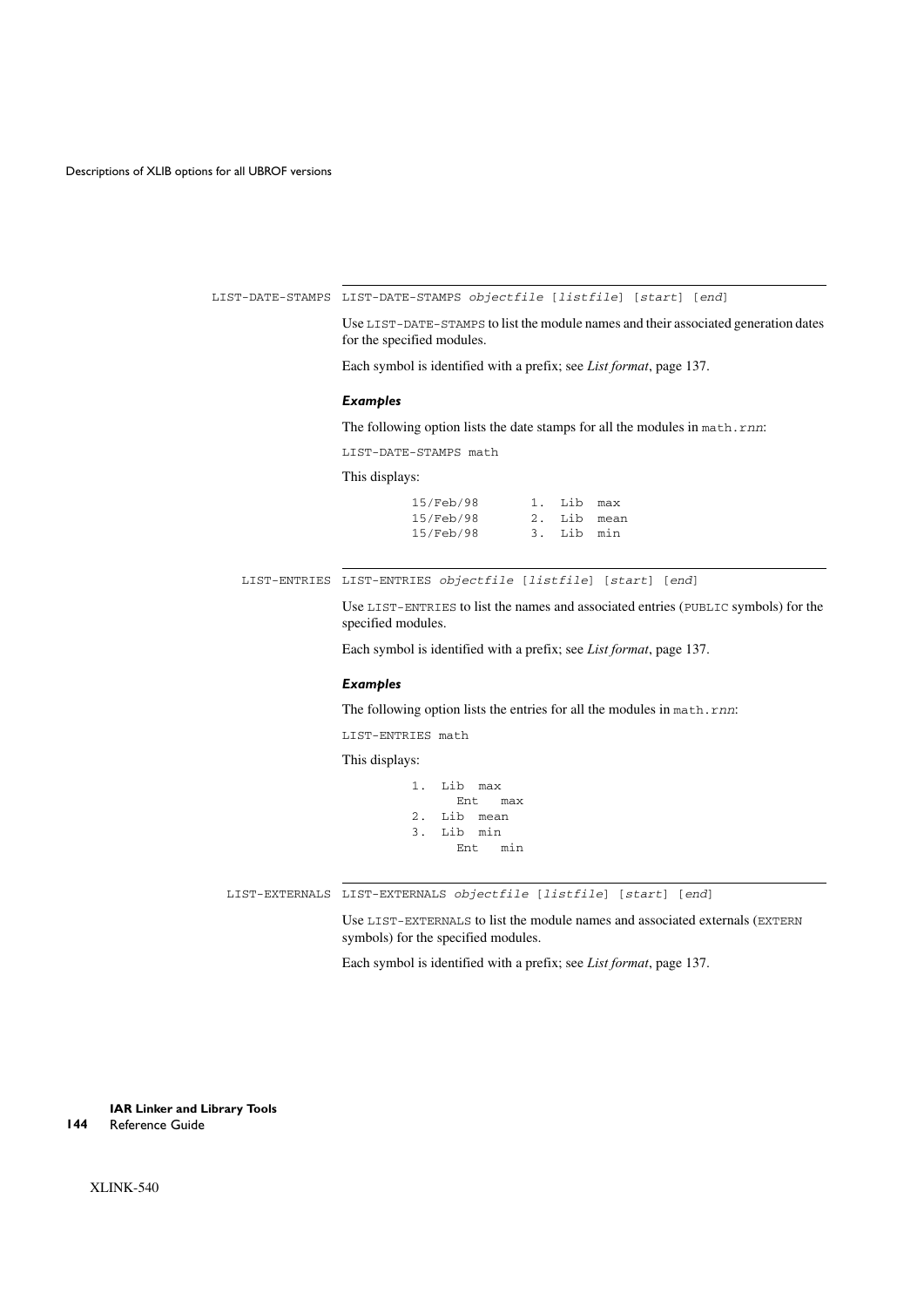#### *Examples*

The following option lists the externals for all the modules in math.rnn:

```
LIST-EXT math
```
This displays:

 1. Lib max 2. Lib mean Ext max 3. Lib min

LIST-MODULES LIST-MODULES *objectfile* [*listfile*] [*start*] [*end*]

<span id="page-144-1"></span>Use LIST-MODULES to list the module names for the specified modules.

Each symbol is identified with a prefix; see *[List format](#page-136-0)*, page 137.

#### *Examples*

The following option lists all the modules in math.rnn:

LIST-MOD math

It produces the following output:

 1. Lib max 2. Lib min 3. Lib mean

LIST-OBJECT-CODE LIST-OBJECT-CODE *objectfile* [*listfile*]

<span id="page-144-0"></span>Lists low-level relocatable code.

Use LIST-OBJECT-CODE to list the contents of the object file on the list file in ASCII format.

Each symbol is identified with a prefix; see *[List format](#page-136-0)*, page 137.

#### *Examples*

The following option lists the object code of math.r*nn* to object.lst:

LIST-OBJECT-CODE math object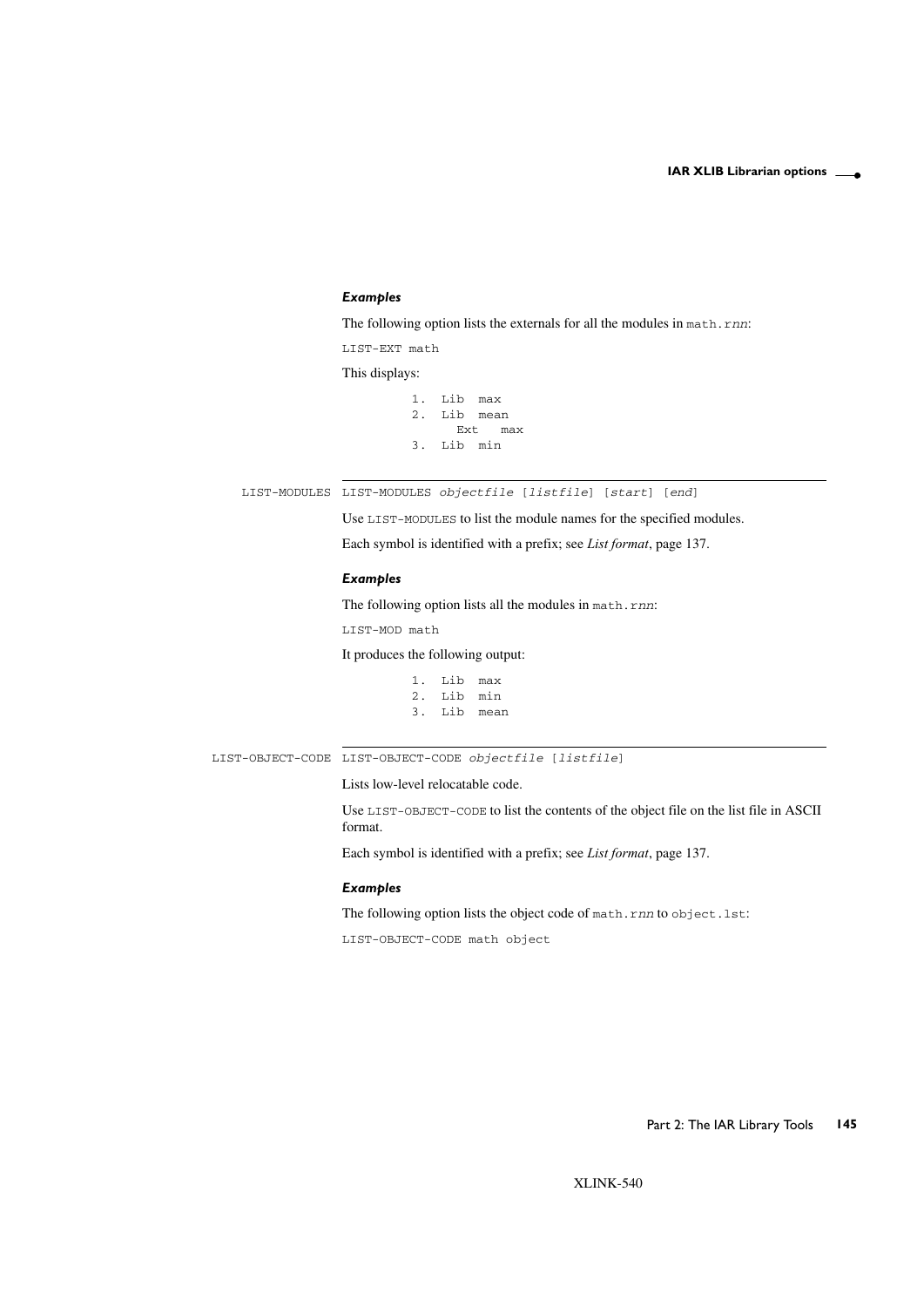LIST-SEGMENTS LIST-SEGMENTS *objectfile* [*listfile*] [*start*] [*end*]

<span id="page-145-1"></span>Use LIST-SEGMENTS to list the module names and associated segments for the specified modules.

Each symbol is identified with a prefix; see *[List format](#page-136-0)*, page 137.

#### *Examples*

The following option lists the segments in the module mean in the file math.r*nn*:

LIST-SEG math, mean mean

Notice the use of two commas to skip the *listfile* parameter.

This produces the following output:

 2. Lib mean Rel DATA Repl CODE

MAKE-LIBRARY MAKE-LIBRARY *objectfile* [*start*] [*end*]

<span id="page-145-0"></span>Changes a module to library type.

Use MAKE-LIBRARY to change the module header attributes to conditionally loaded for the specified modules.

#### *Examples*

The following option converts all the modules in main.rnn to library modules:

<span id="page-145-2"></span>MAKE-LIB main

MAKE-PROGRAM MAKE-PROGRAM *objectfile* [*start*] [*end*]

Changes a module to program type.

Use MAKE-PROGRAM to change the module header attributes to unconditionally loaded for the specified modules.

#### *Examples*

The following option converts module start in main.r*nn* into a program module:

MAKE-PROG main start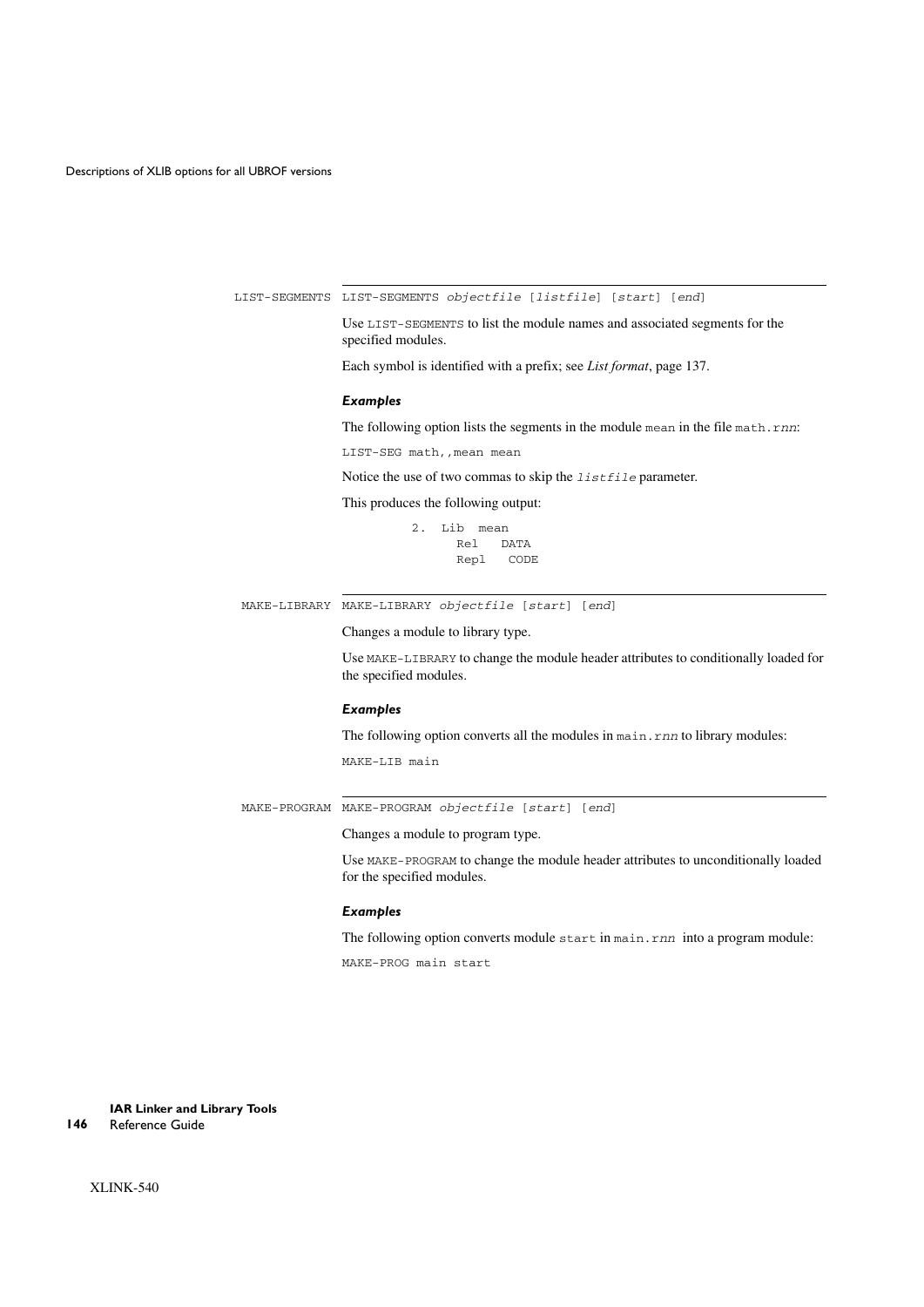ON-ERROR-EXIT ON-ERROR-EXIT

<span id="page-146-2"></span>Use ON-ERROR-EXIT to make the librarian abort if an error is found. It is suited for use in batch mode.

#### *Examples*

The following batch file aborts if the FETCH-MODULES option fails:

ON-ERROR-EXIT FETCH-MODULES math new

<span id="page-146-3"></span>QUIT QUIT

Use QUIT to exit and return to the operating system.

#### *Examples*

To quit from XLIB:

<span id="page-146-0"></span>QUIT

REMARK REMARK *text*

Use REMARK to include a comment in an XLIB command file.

#### *Examples*

The following example illustrates the use of a comment in an XLIB command file:

REM Now compact file COMPACT-FILE math

RENAME-MODULE RENAME-MODULE *objectfile old new*

<span id="page-146-1"></span>Use RENAME-MODULE to rename a module. Notice that if there is more than one module with the name *old*, only the first one encountered is changed.

#### *Examples*

The following example renames the module average to mean in the file math.r*nn*:

RENAME-MOD math average mean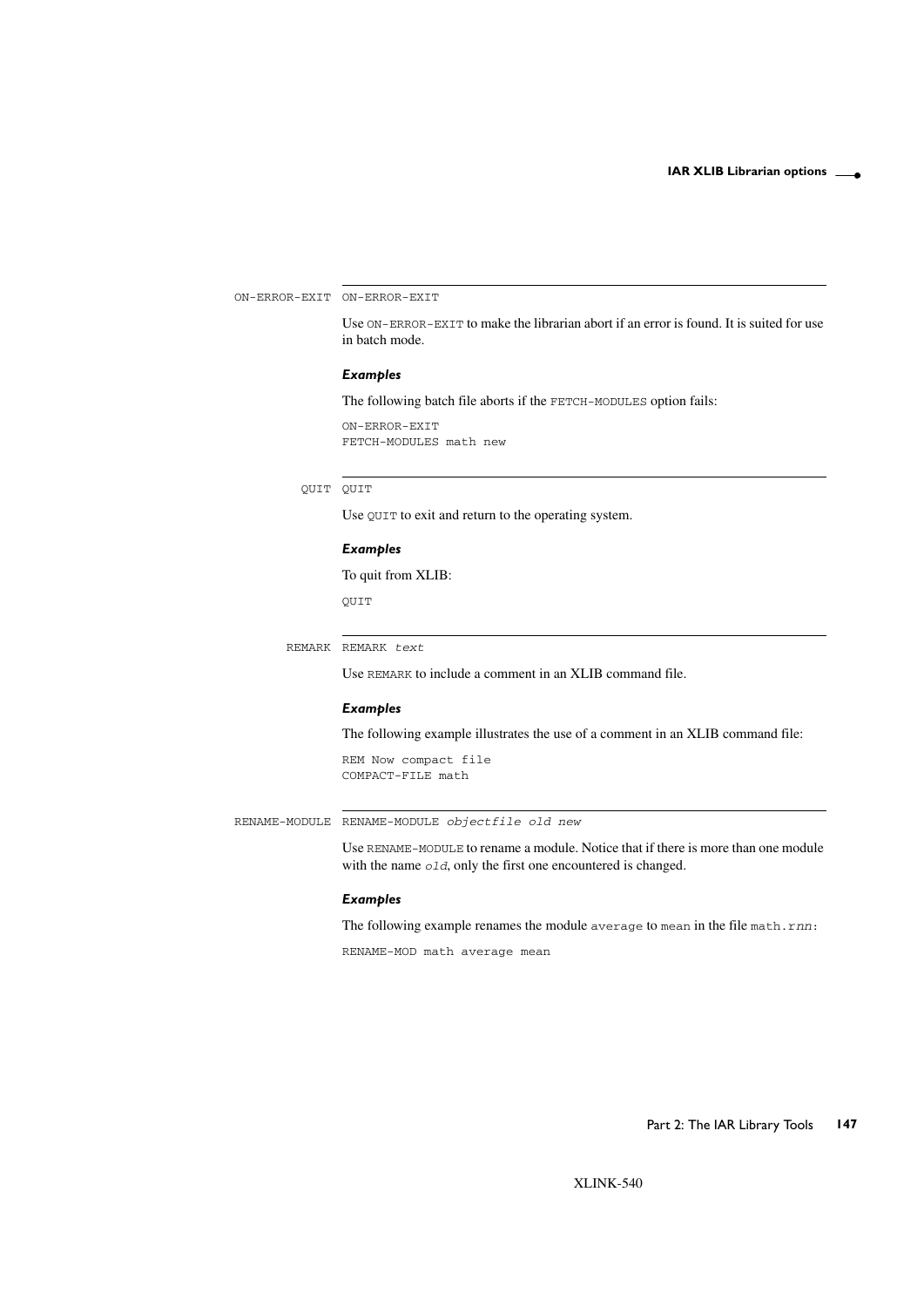<span id="page-147-1"></span>RENAME-SEGMENT RENAME-SEGMENT *objectfile old new* [*start*] [*end*] Use RENAME-SEGMENT to rename all occurrences of a segment from the name *old* to *new* in the specified modules. *Examples* The following example renames all CODE segments to ROM in the file math.r*nn*: RENAME-SEG math CODE ROM REPLACE-MODULES REPLACE-MODULES *source destination* Use REPLACE-MODULES to update executable code by replacing modules with the same name from *source* to *destination*. All replacements are logged on the terminal. The main application for this option is to update large runtime libraries etc. *Examples* The following example replaces modules in math.rnn with modules from newmath.r*nn*:

<span id="page-147-0"></span>REPLACE-MOD newmath math

This displays:

<span id="page-147-2"></span>Replacing module 'max' Replacing module 'mean' Replacing module 'min'

#### **Summary of XLIB options for older UBROF versions**

There are some XLIB options that do not work with output from IAR Systems C/C++ compilers or assemblers that output object files in UBROF 8 format and later. This means that these options cannot be used together with compiler/assembler versions delivered with IAR Embedded Workbench version 3.0 and later, and a few products that were released just before version 3.0. The following table shows a summary of these XLIB options:

| Option          | <b>Description</b>                 |
|-----------------|------------------------------------|
| RENAME-ENTRY    | Renames PUBLIC symbols.            |
| RENAME-EXTERNAL | Renames EXTERN symbols.            |
| RENAME-GLOBAL   | Renames EXTERN and PUBLIC symbols. |

*Table 28: Summary of XLIB options for older compilers*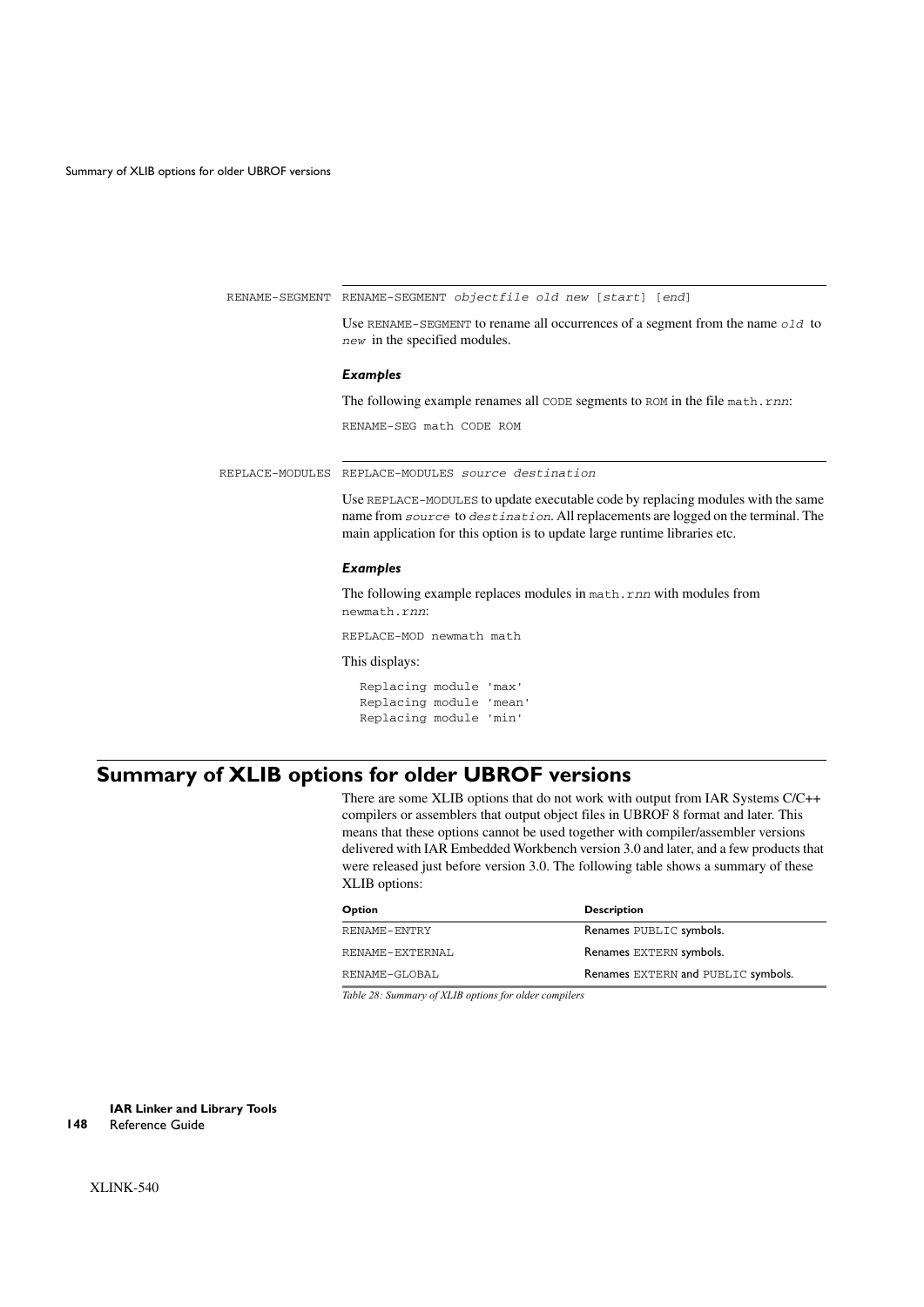#### **Descriptions of XLIB options for older UBROF versions**

<span id="page-148-2"></span>The following section gives detailed reference information for each option.

<span id="page-148-1"></span><span id="page-148-0"></span>RENAME-ENTRY RENAME-ENTRY *objectfile old new* [*start*] [*end*] Use RENAME-ENTRY to rename all occurrences of a PUBLIC symbol from *old* to *new*  in the specified modules. *Examples* The following option renames the entry for modules 2 to 4 in math.rnn from mean to average: RENAME-ENTRY math mean average 2 4 **Note:** This option does not work with the output from modern IAR Systems C/C++ compilers or assemblers that produce UBROF 8 or later. RENAME-EXTERNAL RENAME-EXTERN *objectfile old new* [*start*] [*end*] Use RENAME-EXTERN to rename all occurrences of an external symbol from *old* to *new*  in the specified modules. *Examples* The following option renames all external symbols in math.r*nn* from error to err: RENAME-EXT math error err **Note:** This option does not work with the output from modern IAR Systems C/C++ compilers or assemblers that produce UBROF 8 or later. RENAME-GLOBAL RENAME-GLOBAL *objectfile old new* [*start*] [*end*] Use RENAME-GLOBAL to rename all occurrences of an external or public symbol from *old* to *new* in the specified modules. *Examples* The following option renames all occurrences of mean to average in math.r*nn*: RENAME-GLOBAL math mean average **Note:** This option does not work with the output from modern IAR Systems C/C++ compilers or assemblers that produce UBROF 8 or later.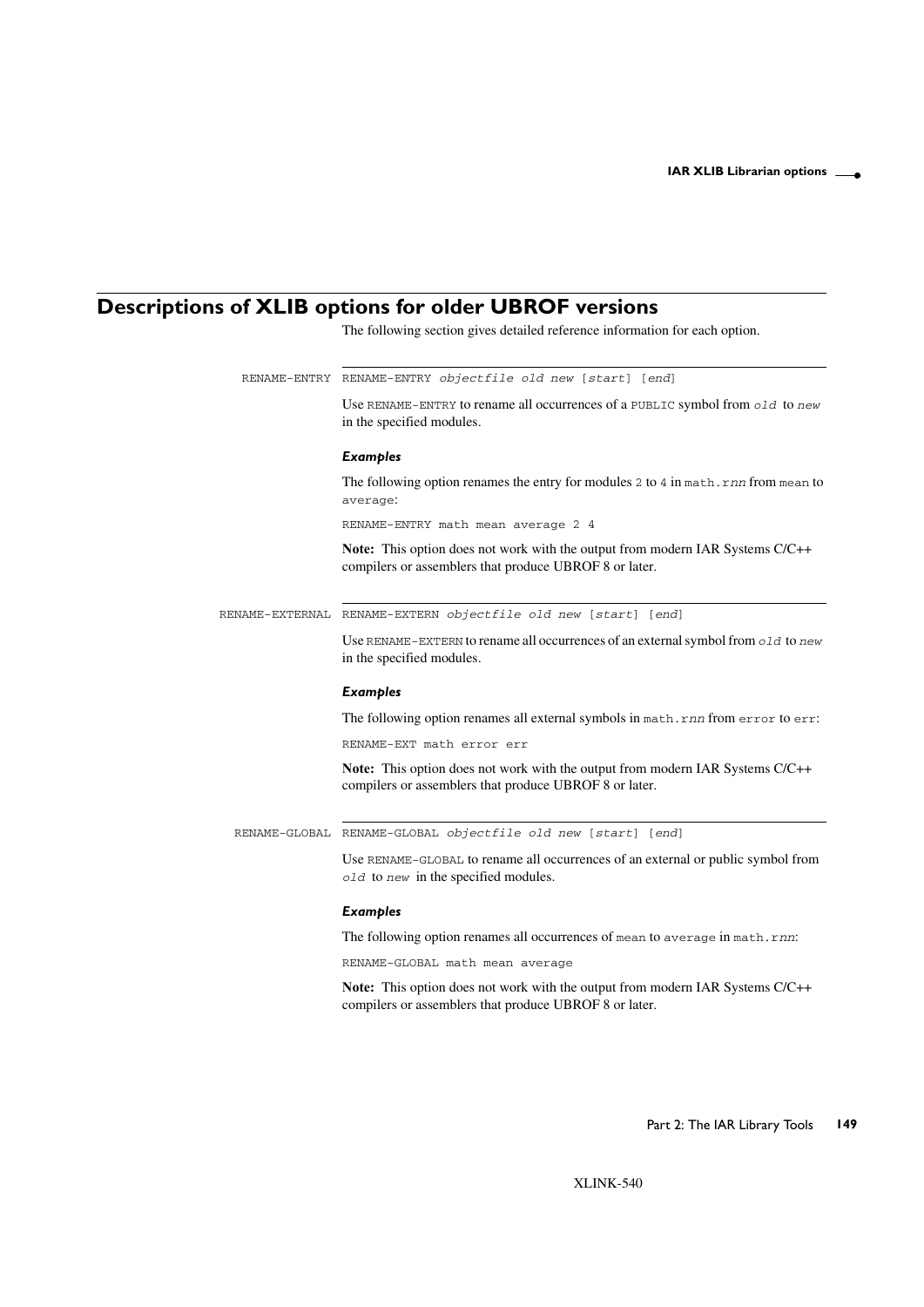Descriptions of XLIB options for older UBROF versions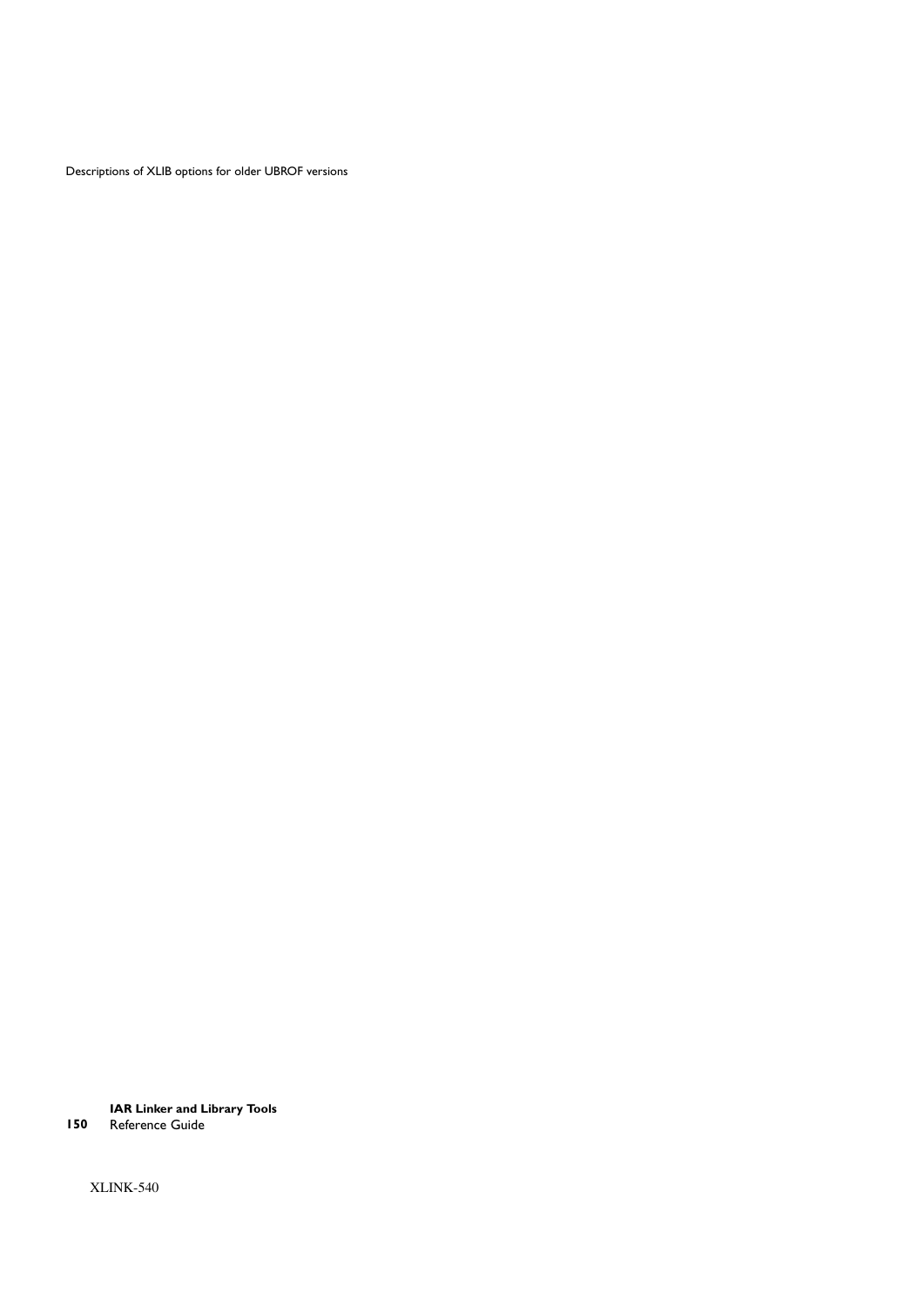## **XLIB diagnostics**

<span id="page-150-0"></span>This chapter lists the messages produced by the IAR XLIB Librarian.

#### **XLIB messages**

The following section lists the XLIB messages. Options flagged as erroneous never alter object files.

| 0            | <b>Bad object file, EOF encountered</b><br>Bad or empty object file, which could be the result of an aborted assembly or<br>compilation.                              |
|--------------|-----------------------------------------------------------------------------------------------------------------------------------------------------------------------|
| ı            | <b>Unexpected EOF in batch file</b><br>The last command in a command file must be EXIT.                                                                               |
| $\mathbf{2}$ | Unable to open file file<br>Could not open the command file or, if ON-ERROR-EXIT has been specified,<br>this message is issued on any failure to open a file.         |
| 3            | Variable length record out of bounds<br>Bad object module, could be the result of an aborted assembly.                                                                |
| 4            | Missing or non-default parameter<br>A parameter was missing in the direct mode.                                                                                       |
| 5            | <b>No such CPU</b><br>A list with the possible choices is displayed when this error is found.                                                                         |
| 6            | <b>CPU</b> undefined<br>DEFINE-CPU must be issued before object file operations can begin. A list<br>with the possible choices is displayed when this error is found. |
| 7            | <b>Ambiguous CPU type</b><br>A list with the possible choices is displayed when this error is found.                                                                  |
| 8            | No such command<br>Use the HELP option.                                                                                                                               |
| 9            | Ambiguous command<br>Use the HELP option.                                                                                                                             |
| 10           | Invalid parameter(s)<br>Too many parameters or a misspelled parameter.                                                                                                |
| п            | Module out of sequence<br>Bad object module, could be the result of an aborted assembly.                                                                              |
|              |                                                                                                                                                                       |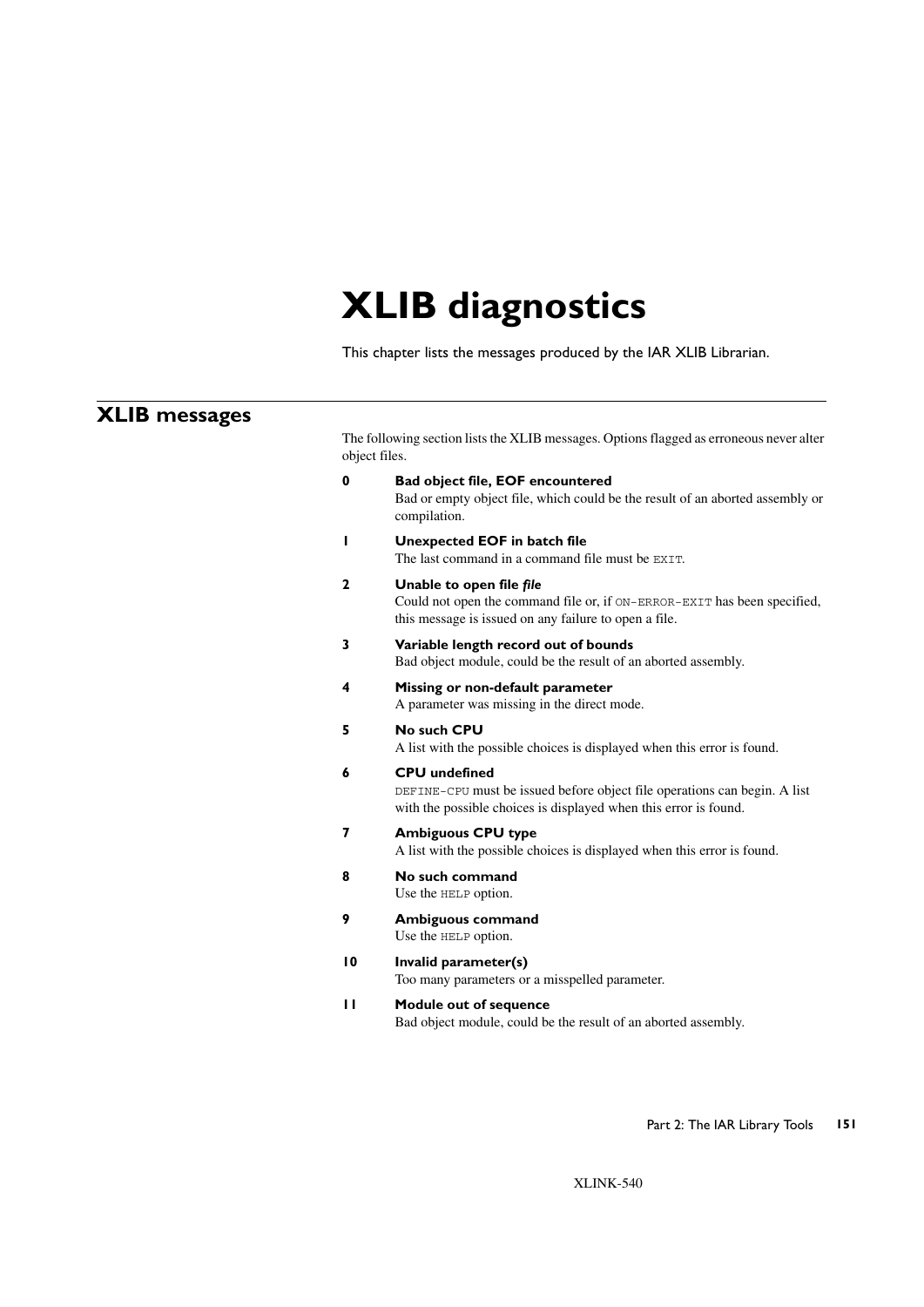| 12 | Incompatible object, consult distributor!<br>Bad object module, could be the result of an aborted assembly, or that the<br>assembler/compiler revision used is incompatible with the version of XLIB<br>used. |
|----|---------------------------------------------------------------------------------------------------------------------------------------------------------------------------------------------------------------|
| 13 | Unknown tag: hh<br>Bad object module, could be the result of an aborted assembly.                                                                                                                             |
| 14 | Too many errors<br>More than 32 errors will make XLIB abort.                                                                                                                                                  |
| 15 | Assembly/compilation error?<br>The T_ERROR tag was found. Edit and re-assemble/re-compile your program.                                                                                                       |
| 16 | <b>Bad CRC, hhhh expected</b><br>Bad object module; could be the result of an aborted assembly.                                                                                                               |
| 17 | Can't find module: xxxxx<br>Check the available modules with $LTST-MOD$ file.                                                                                                                                 |
| 18 | Module expression out of range<br>Module expression is less than one or greater than $\zeta$ .                                                                                                                |
| 19 | Bad syntax in module expression: xxxxx<br>The syntax is invalid.                                                                                                                                              |
| 20 | <b>Illegal insert sequence</b><br>The specified destination in the INSERT-MODULES option must not be within<br>the start-end sequence.                                                                        |
| 21 | <end module=""> found before <start module="">!<br/>Source module range must be from low to high order.</start></end>                                                                                         |
| 22 | <b>Before or after!</b><br>Bad BEFORE/AFTER specifier in the INSERT-MODULES option.                                                                                                                           |
| 23 | Corrupt file, error occurred in tag<br>A fault is detected in the object file tag. Reassembly or recompilation may<br>help. Otherwise contact your supplier.                                                  |
| 24 | <b>Filename is write protected</b><br>The file <i>filename</i> is write protected and cannot be written to.                                                                                                   |
| 25 | Non-matching replacement module name found in source file<br>In the source file, a module <i>name</i> with no corresponding entry in the<br>destination file was found.                                       |
|    |                                                                                                                                                                                                               |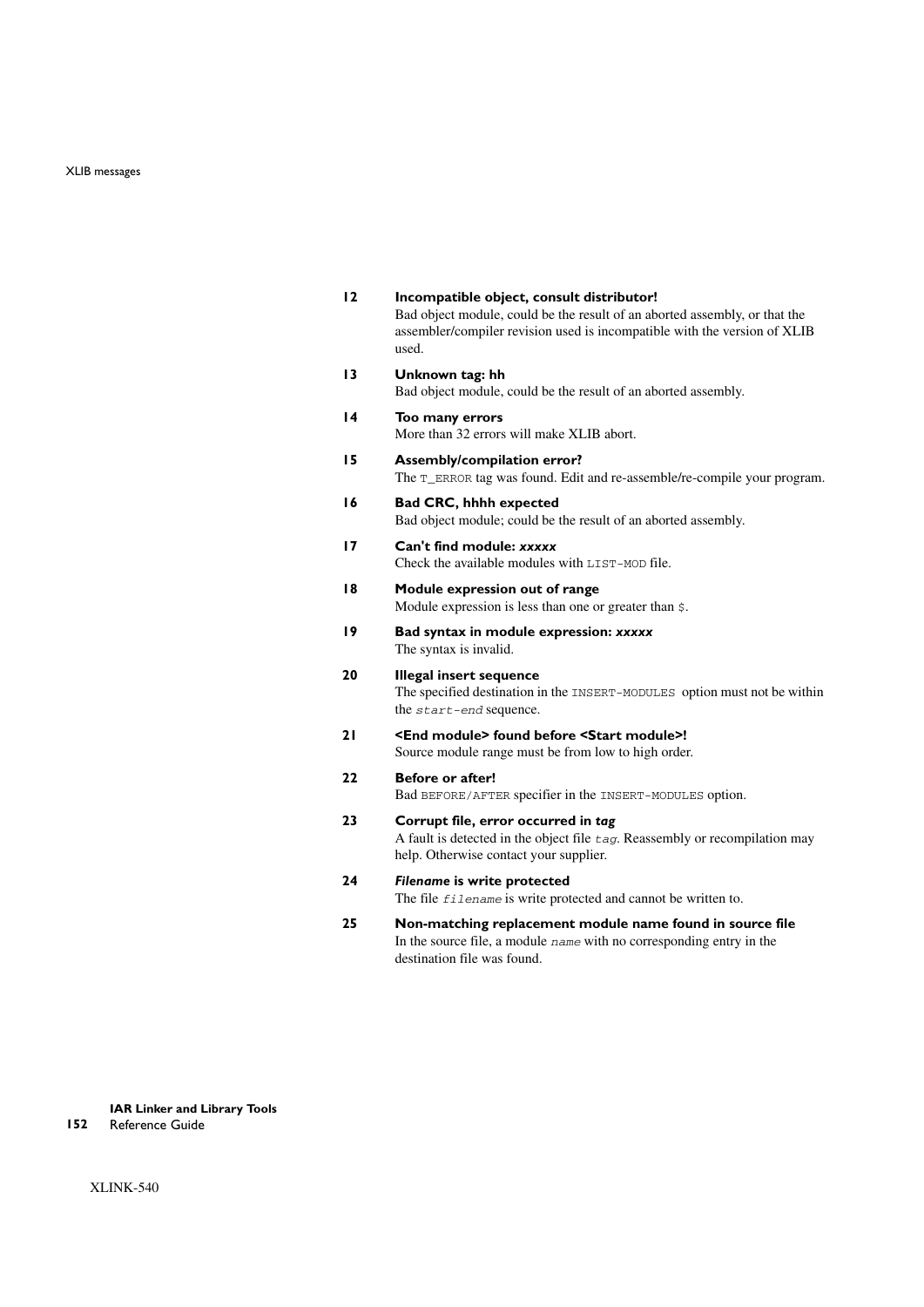### **A**

### **B**

| banked segments |  |
|-----------------|--|
|                 |  |
|                 |  |

assumptions (programming experience) . . . . . . . . . . . . . . . . [9](#page-8-0)

### **C**

| checksum                                                                                           |
|----------------------------------------------------------------------------------------------------|
|                                                                                                    |
| initial value of $\dots \dots \dots \dots \dots \dots \dots \dots \dots \dots 52$                  |
| mirroring initial value $\ldots \ldots \ldots \ldots \ldots \ldots \ldots \ldots$ 38,52            |
|                                                                                                    |
| checksum calculation, included bytes53                                                             |
| checksum value symbol 36                                                                           |
| CHECKSUM (default segment name) 52                                                                 |
|                                                                                                    |
| checksum_value (default checksum value symbol)37                                                   |
|                                                                                                    |
| code generation, disabling in XLINK 45                                                             |
| code memory, filling unused48                                                                      |
|                                                                                                    |
| command file comments, including in XLIB  147                                                      |
|                                                                                                    |
| command line options                                                                               |
| typographic convention $\ldots \ldots \ldots \ldots \ldots \ldots \ldots 11$                       |
|                                                                                                    |
| comments, including in XLIB command files. 147                                                     |
|                                                                                                    |
| COMPACT-FILE (XLIB option) 139                                                                     |
| computer style, typographic convention 11                                                          |
| $CONST$ (segment type). $\ldots \ldots \ldots \ldots \ldots \ldots \ldots \ldots \ldots \ldots 23$ |
|                                                                                                    |
|                                                                                                    |
|                                                                                                    |
| CRC value of modules, listing 143                                                                  |
|                                                                                                    |
|                                                                                                    |
|                                                                                                    |
|                                                                                                    |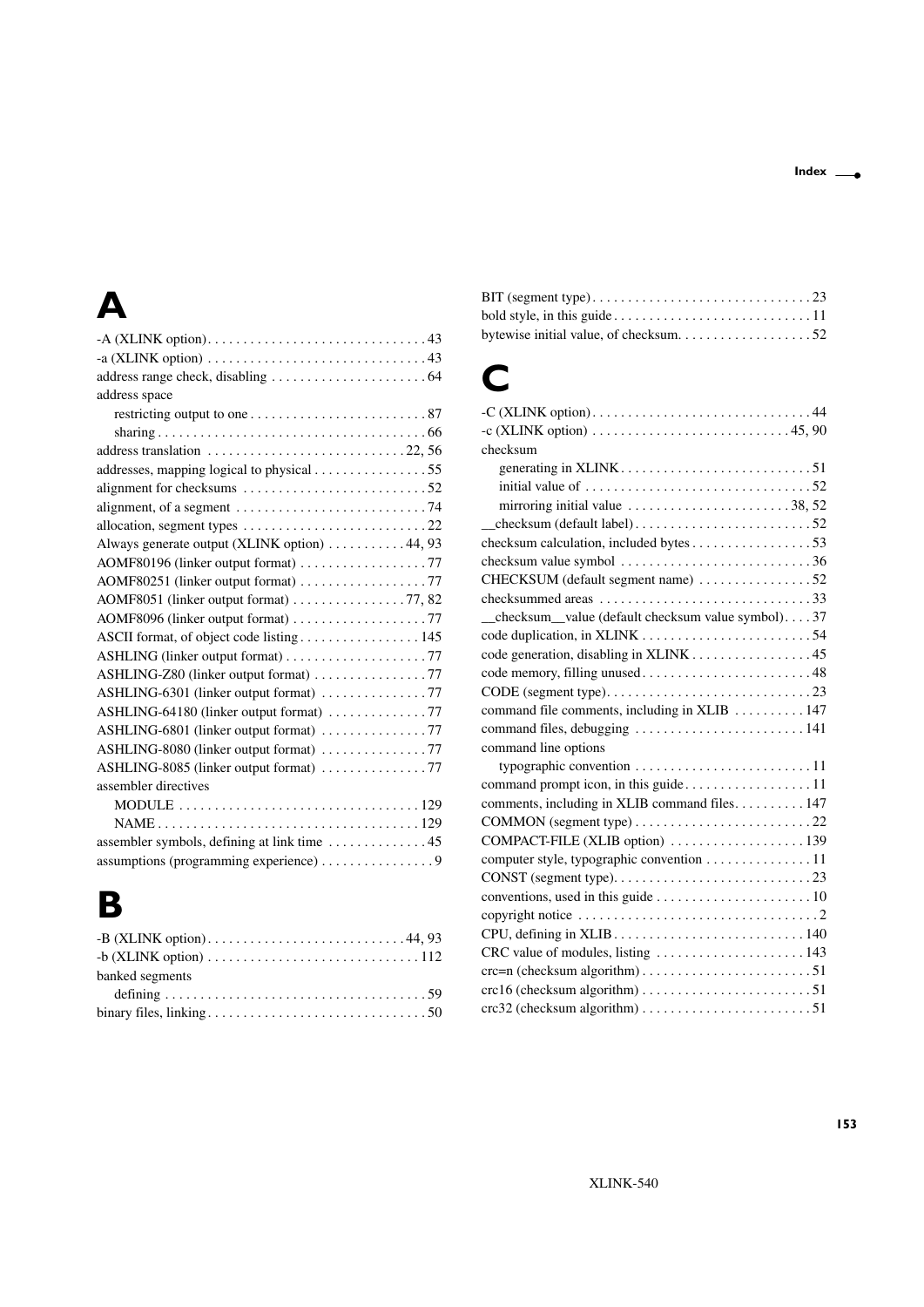| See also -x (XLINK option) |  |
|----------------------------|--|
|                            |  |

## **D**

| data, storing locals at static locations 31 |  |
|---------------------------------------------|--|
| debug information                           |  |
|                                             |  |
|                                             |  |
| DEBUG (linker output format)77, 82          |  |
| DEBUG-INTEL-EXT (linker output format) 80   |  |
| DEBUG-INTEL-STD (linker output format) 80   |  |
| DEBUG-MOTOROLA (linker output format) 80    |  |
| default extension, setting in XLIB  141     |  |
|                                             |  |
| DEFINE-CPU (XLIB option)140                 |  |
| DELETE-MODULES (XLIB options) 140           |  |
| diagnostics                                 |  |
|                                             |  |
|                                             |  |
|                                             |  |
|                                             |  |
|                                             |  |
| DIRECTORY (XLIB option) 140                 |  |
|                                             |  |
|                                             |  |
| DISPLAY-OPTIONS (XLIB option) 140           |  |
|                                             |  |
|                                             |  |
|                                             |  |
| DWARF (linker output format)84              |  |

### **E**

|--|--|--|

| entry point for applications, specifying in XLINK 66 |  |
|------------------------------------------------------|--|
| environment variables                                |  |
|                                                      |  |
|                                                      |  |
|                                                      |  |
|                                                      |  |
| XLINK_DFLTDIR 49                                     |  |
| XLINK ENVPAR41                                       |  |
| XLINK_FORMAT46,90                                    |  |
|                                                      |  |
| error messages                                       |  |
|                                                      |  |
|                                                      |  |
|                                                      |  |
|                                                      |  |
|                                                      |  |
|                                                      |  |
|                                                      |  |
|                                                      |  |
| EXTENDED-TEKHEX (linker output format). 77           |  |
| EXTENSION (XLIB option) 141                          |  |
| extension, setting default in XLIB  141              |  |
| EXTERN symbols, renaming in XLIB 149                 |  |
| external symbols                                     |  |
|                                                      |  |
|                                                      |  |
|                                                      |  |
|                                                      |  |
|                                                      |  |

### **F**

| $-F$ (XLINK option) $\ldots \ldots \ldots \ldots \ldots \ldots \ldots \ldots \ldots$ 46, 64, 91 |  |  |  |  |  |  |  |  |  |  |  |  |
|-------------------------------------------------------------------------------------------------|--|--|--|--|--|--|--|--|--|--|--|--|
|                                                                                                 |  |  |  |  |  |  |  |  |  |  |  |  |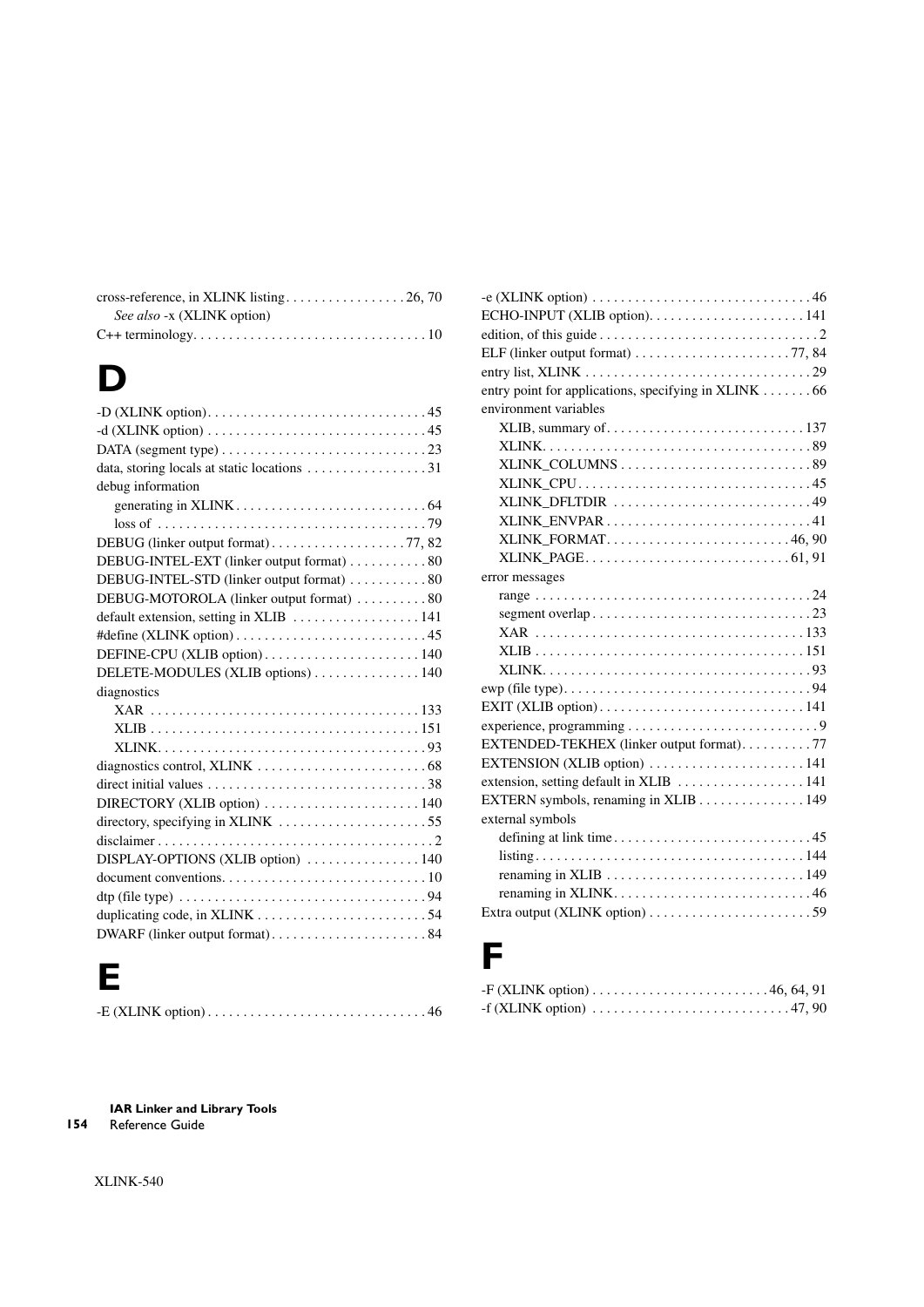| FETCH-MODULES (XLIB option) 141           |
|-------------------------------------------|
| file types                                |
|                                           |
|                                           |
|                                           |
|                                           |
|                                           |
|                                           |
|                                           |
|                                           |
| filename, specifying for XLINK listing 55 |
| Fill unused code memory (XLINK option)48  |
|                                           |
|                                           |
|                                           |
|                                           |
| Format variant (XLINK option) 81          |
|                                           |
| formats                                   |
|                                           |
|                                           |
|                                           |
|                                           |
|                                           |
|                                           |
|                                           |
|                                           |
|                                           |
|                                           |

## **G**

| global entries $\dots \dots \dots \dots \dots \dots \dots \dots \dots \dots \dots 47$ |  |
|---------------------------------------------------------------------------------------|--|
| global type checking, disabling48                                                     |  |

### **H**

| help information, displaying in XLIB. 142 |
|-------------------------------------------|
|                                           |
|                                           |
|                                           |
|                                           |
|                                           |
|                                           |
|                                           |
|                                           |
|                                           |

### **I**

| IAR XAR Library Builder. See XAR                                                             |
|----------------------------------------------------------------------------------------------|
| IAR XLIB Librarian. See XLIB                                                                 |
| <b>IAR XLINK Linker.</b> See XLINK                                                           |
|                                                                                              |
| IDATA (segment type) $\ldots \ldots \ldots \ldots \ldots \ldots \ldots \ldots \ldots \ldots$ |
|                                                                                              |
|                                                                                              |
|                                                                                              |
| IEEE695 (XLINK output format)82                                                              |
|                                                                                              |
| include paths, specifying to XLINK 49                                                        |
|                                                                                              |
|                                                                                              |
|                                                                                              |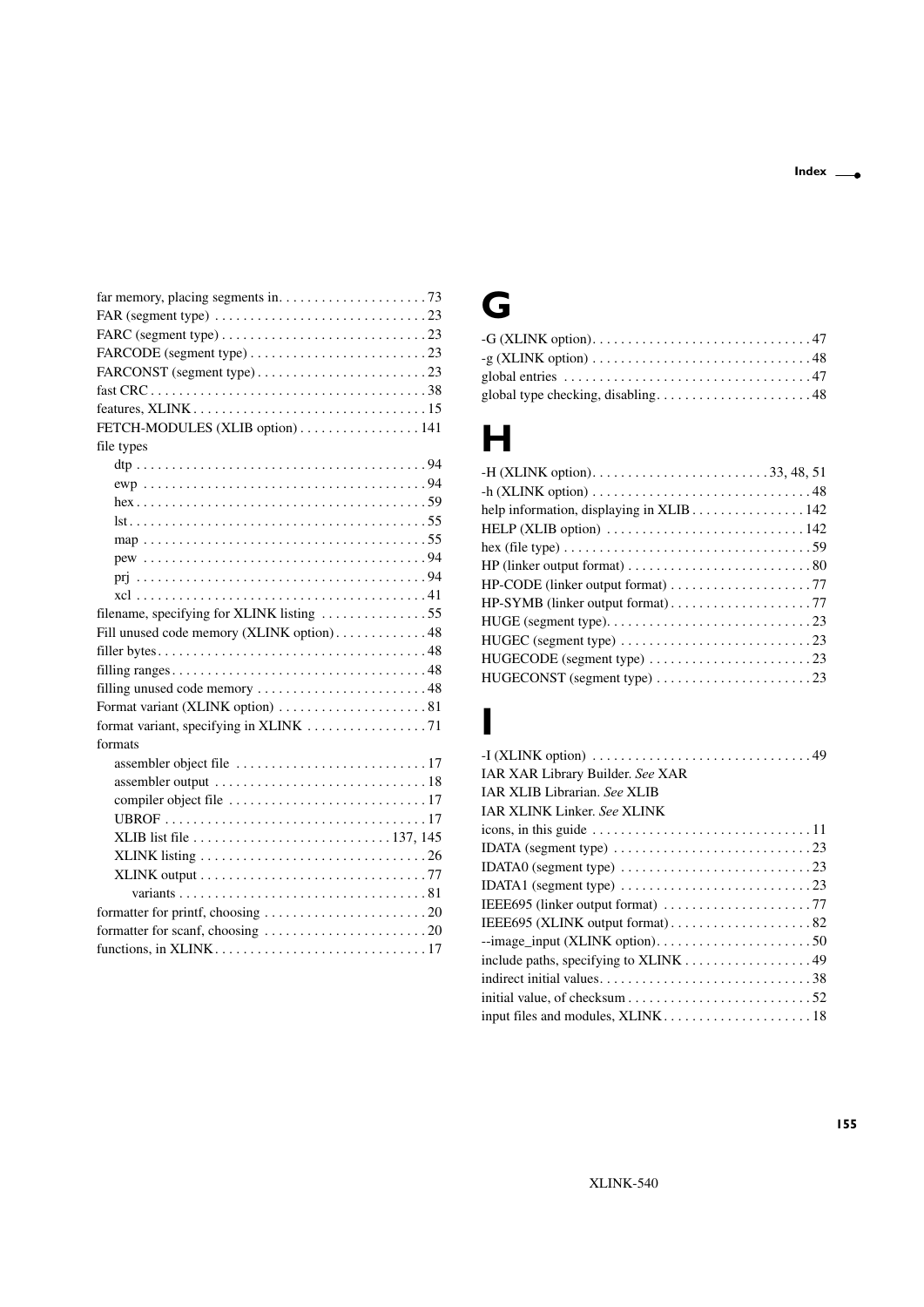| INSERT-MODULES (XLIB option). 142           |
|---------------------------------------------|
|                                             |
| INTEL-EXTENDED (linker output format)77, 82 |
| INTEL-STANDARD (linker output format)77, 82 |
| introduction                                |
|                                             |
|                                             |
|                                             |
|                                             |
|                                             |

# **J**

## **K**

## **L**

| -L (XLINK option) $\ldots \ldots \ldots \ldots \ldots \ldots \ldots \ldots \ldots \ldots$    |
|----------------------------------------------------------------------------------------------|
|                                                                                              |
| large address awareness $\dots \dots \dots \dots \dots \dots \dots \dots \dots \dots 15$     |
| librarian. See XLIB or XAR                                                                   |
|                                                                                              |
| See also library modules                                                                     |
|                                                                                              |
|                                                                                              |
|                                                                                              |
| using with assembler programs $\dots \dots \dots \dots \dots \dots \dots 128$                |
|                                                                                              |
| library modules                                                                              |
|                                                                                              |
|                                                                                              |
| $inserting \ldots \ldots \ldots \ldots \ldots \ldots \ldots \ldots \ldots \ldots \ldots 142$ |
|                                                                                              |
|                                                                                              |
|                                                                                              |
|                                                                                              |

## **M**

| $-M$ (XLINK option) $\ldots \ldots \ldots \ldots \ldots \ldots \ldots \ldots \ldots 21,55$          |
|-----------------------------------------------------------------------------------------------------|
| MAKE-LIBRARY (XLIB option) 146                                                                      |
| MAKE-PROGRAM (XLIB option) 146                                                                      |
| map (file type). $\dots \dots \dots \dots \dots \dots \dots \dots \dots \dots \dots \dots \dots 55$ |
| memory                                                                                              |
| $accessing from two different addresses \ldots \ldots \ldots \ldots 65$                             |
|                                                                                                     |
|                                                                                                     |
| segment types. $\dots \dots \dots \dots \dots \dots \dots \dots \dots \dots \dots \dots \dots 22$   |
|                                                                                                     |
|                                                                                                     |
|                                                                                                     |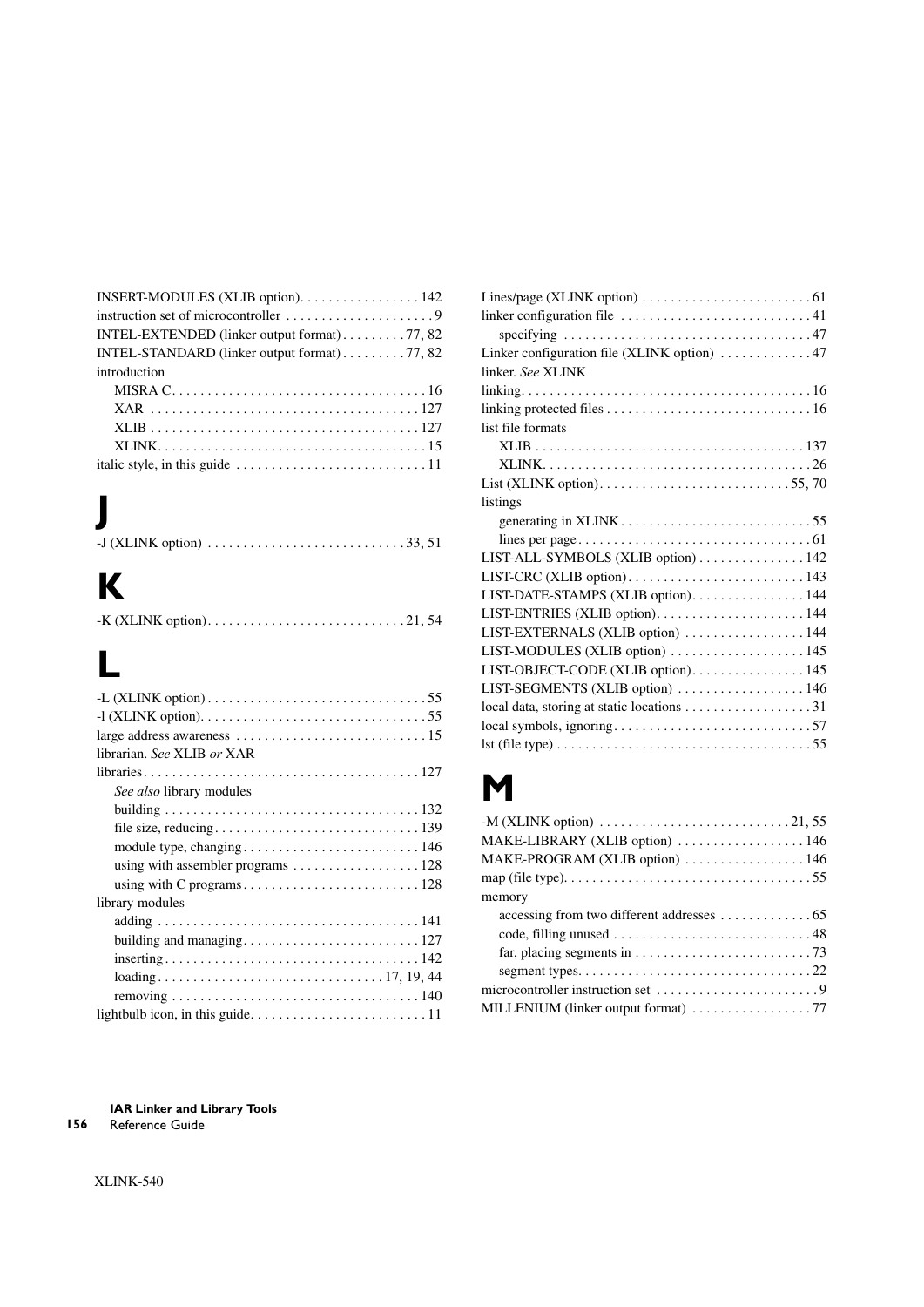$\bullet$ 

| mirroring memory to be accessed                                              |
|------------------------------------------------------------------------------|
|                                                                              |
| mirroring the initial value of checksums38,52                                |
|                                                                              |
|                                                                              |
|                                                                              |
|                                                                              |
|                                                                              |
|                                                                              |
| MODULE (assembler directive)129                                              |
| modules                                                                      |
|                                                                              |
| changing to program type 146                                                 |
| generation date, listing144                                                  |
|                                                                              |
| library, loading in XLINK $\ldots \ldots \ldots \ldots \ldots \ldots 17, 19$ |
|                                                                              |
|                                                                              |
| EXTERN symbols 144                                                           |
| PUBLIC symbols 144                                                           |
|                                                                              |
|                                                                              |
|                                                                              |
|                                                                              |
| removing from library 140                                                    |
|                                                                              |
|                                                                              |
| type, changing to library 146                                                |
| MOTOROLA (linker output format). 77, 79                                      |
| MOTOROLA-S19 (linker output format) 77, 79                                   |
| MOTOROLA-S28 (linker output format) 77, 79                                   |
| MOTOROLA-S37 (linker output format) 77, 79                                   |
|                                                                              |
| MPDS-CODE (linker output format) 78, 82                                      |
|                                                                              |
|                                                                              |
| MPDS-SYMB (linker output format) 78, 81                                      |
|                                                                              |
|                                                                              |
|                                                                              |
|                                                                              |

| MSD-T (linker output format) $\dots \dots \dots \dots \dots \dots \dots \dots 81$ |  |
|-----------------------------------------------------------------------------------|--|
|                                                                                   |  |

### **N**

| NEC-SYMBOLIC (linker output format) 78     |
|--------------------------------------------|
|                                            |
| NEC2-SYMBOLIC (linker output format) 78    |
| NEC78K (linker output format) 81           |
| NEC78K-SYMBOLIC (linker output format). 78 |
| No global type checking (XLINK option). 47 |
|                                            |
|                                            |

## **O**

| object code                                                                        |  |
|------------------------------------------------------------------------------------|--|
| listing in ASCII format $\ldots \ldots \ldots \ldots \ldots \ldots \ldots 145$     |  |
|                                                                                    |  |
| object files                                                                       |  |
| displaying available $\ldots \ldots \ldots \ldots \ldots \ldots \ldots \ldots 140$ |  |
|                                                                                    |  |
|                                                                                    |  |
| ON-ERROR-EXIT (XLIB option) 147                                                    |  |
| option summary                                                                     |  |
|                                                                                    |  |
|                                                                                    |  |
|                                                                                    |  |
|                                                                                    |  |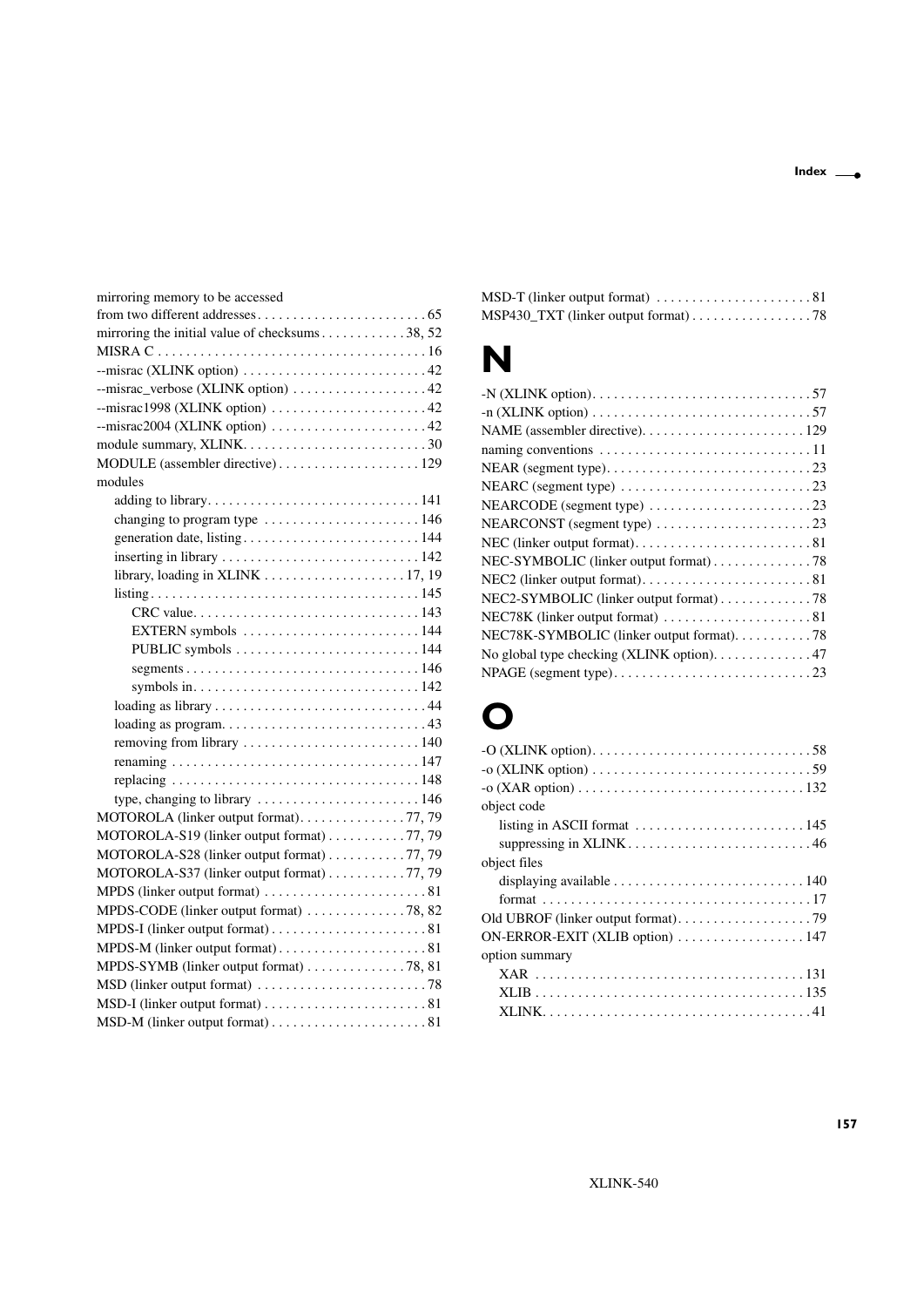| options (XLINK), setting from the command line $\dots \dots 41$      |
|----------------------------------------------------------------------|
|                                                                      |
|                                                                      |
| output format                                                        |
|                                                                      |
|                                                                      |
|                                                                      |
| Output (XLINK option) 47, 58–59, 64, 71                              |
| output, generating in XLINK also on error 44                         |
|                                                                      |
|                                                                      |
| Override default program entry (XLINK option) $\dots \dots \dots 66$ |

### **P**

|                                            | R          |
|--------------------------------------------|------------|
|                                            |            |
|                                            | $-R(2)$    |
| parameters, storing at static locations 31 | $-r(X)$    |
| parameters, typographic convention 11      | Rang       |
|                                            | rang       |
| PENTICA-A (linker output format) 78, 81    | rang       |
| PENTICA-AI (linker output format). 81      | rang       |
| PENTICA-AM (linker output format) 81       | Raw        |
| PENTICA-B (linker output format) 78, 81    | <b>RAV</b> |
| PENTICA-BI (linker output format). 81      | RCA        |
| PENTICA-BM (linker output format). 81      | refer      |
| PENTICA-C (linker output format) 78, 81    | refle      |
| PENTICA-CI (linker output format). 81      | regis      |
| PENTICA-CM (linker output format). 81      | REL        |
|                                            | reloc      |
| PENTICA-DI (linker output format). 81      | reloc      |
|                                            | <b>REN</b> |
|                                            | <b>REN</b> |
| prerequisites (programming experience). 9  | <b>REN</b> |
|                                            | <b>REN</b> |
|                                            | <b>REN</b> |
| processor type                             | <b>REN</b> |
|                                            | <b>REP</b> |

| program modules                                                                                  |
|--------------------------------------------------------------------------------------------------|
| changing module type $\ldots \ldots \ldots \ldots \ldots \ldots \ldots 146$                      |
|                                                                                                  |
|                                                                                                  |
| PUBLIC symbols                                                                                   |
|                                                                                                  |
| renaming in XLIB $\dots \dots \dots \dots \dots \dots \dots \dots \dots \dots \dots \dots \dots$ |
|                                                                                                  |

### **Q**

| RAW-BINARY (linker output format) 78-79         |
|-------------------------------------------------|
|                                                 |
| reference information, typographic convention11 |
|                                                 |
|                                                 |
|                                                 |
|                                                 |
|                                                 |
|                                                 |
| RENAME-ENTRY (XLIB option) 149                  |
| RENAME-EXTERNAL (XLIB option) 149               |
| RENAME-GLOBAL (XLIB option). 149                |
| RENAME-MODULE (XLIB option) 147                 |
| RENAME-SEGMENT (XLIB option)  148               |
| REPLACE-MODULES (XLIB option). 148              |
|                                                 |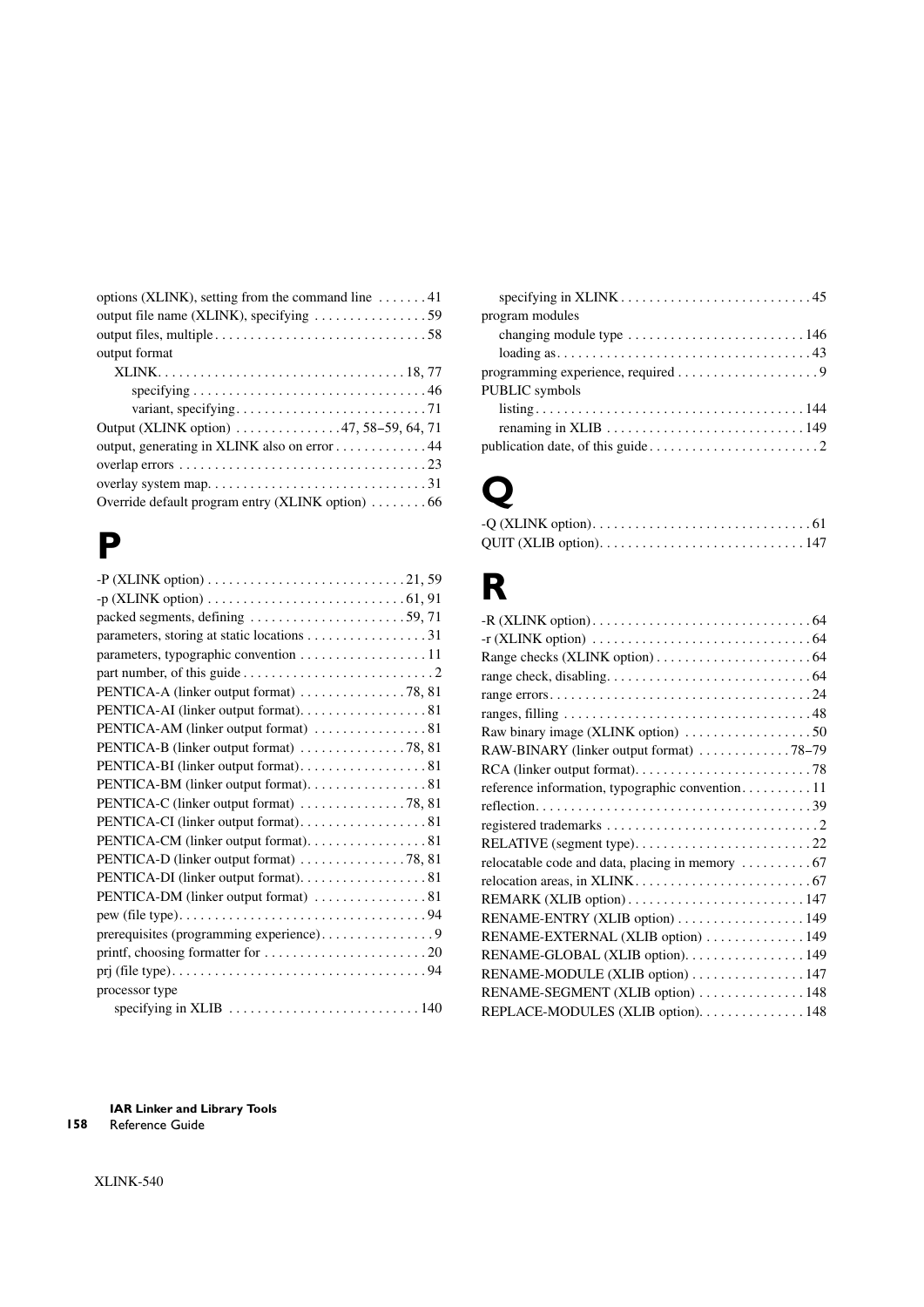$\bullet$ 

## **S**

| segment map                                                                        |
|------------------------------------------------------------------------------------|
| including in XLINK listing $\ldots \ldots \ldots \ldots \ldots \ldots \ldots$ . 70 |
|                                                                                    |
|                                                                                    |
|                                                                                    |
| Segment overlap warnings (XLINK option) 75                                         |
|                                                                                    |
| segment types                                                                      |
|                                                                                    |
|                                                                                    |
|                                                                                    |
|                                                                                    |
|                                                                                    |
|                                                                                    |
|                                                                                    |
|                                                                                    |
|                                                                                    |
|                                                                                    |
|                                                                                    |
|                                                                                    |
|                                                                                    |
|                                                                                    |
|                                                                                    |
|                                                                                    |
|                                                                                    |

| banked, defining. $\dots \dots \dots \dots \dots \dots \dots \dots \dots \dots \dots \dots 59$ |
|------------------------------------------------------------------------------------------------|
|                                                                                                |
|                                                                                                |
|                                                                                                |
|                                                                                                |
|                                                                                                |
|                                                                                                |
|                                                                                                |
|                                                                                                |
| SIMPLE-CODE (linker output format). 78                                                         |
|                                                                                                |
|                                                                                                |
|                                                                                                |
|                                                                                                |
|                                                                                                |
|                                                                                                |
| support, technical $\ldots \ldots \ldots \ldots \ldots \ldots \ldots \ldots \ldots$ . 93       |
|                                                                                                |
|                                                                                                |
| symbols                                                                                        |
|                                                                                                |
|                                                                                                |
|                                                                                                |
|                                                                                                |
|                                                                                                |
|                                                                                                |
|                                                                                                |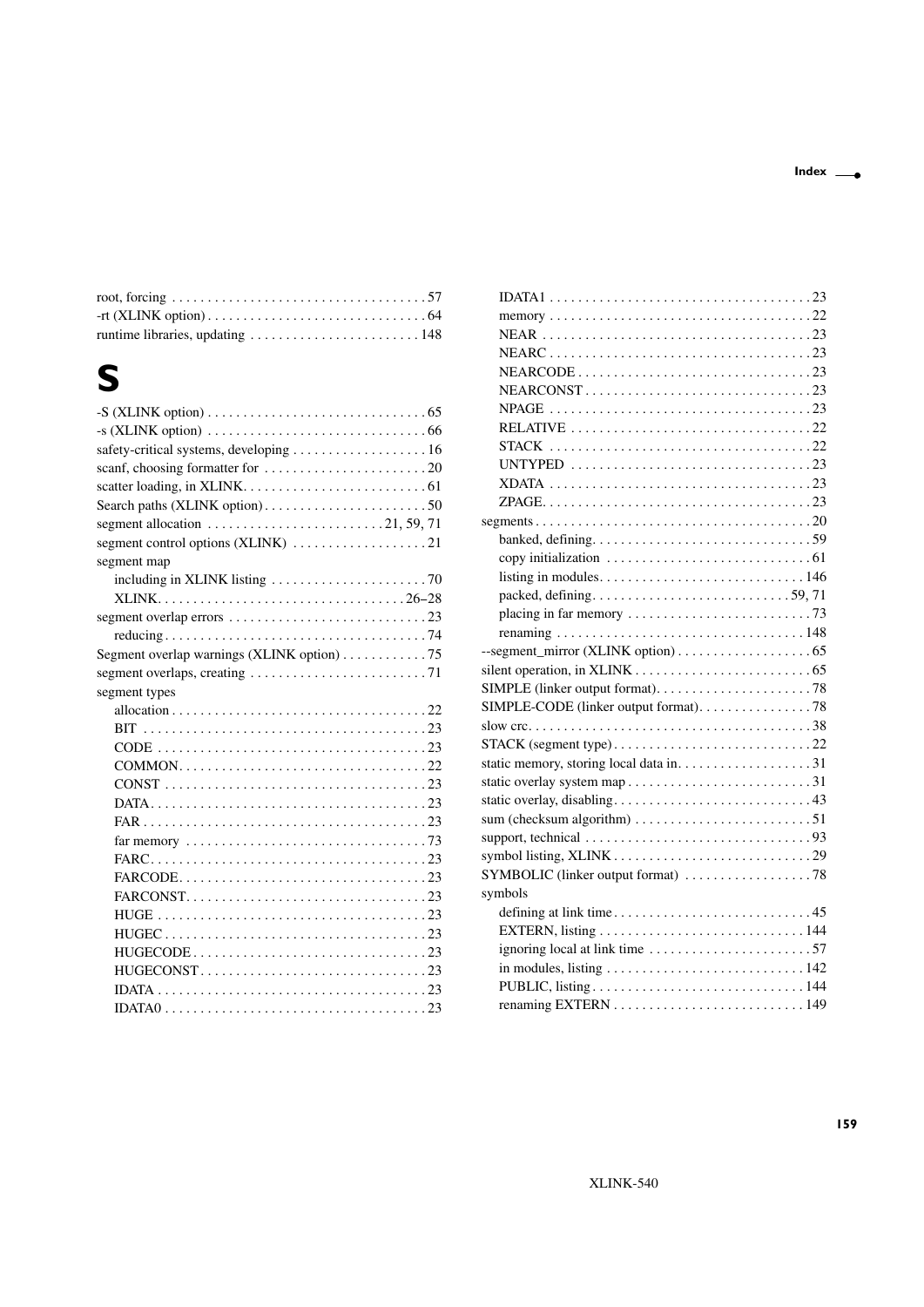## **T**

| target processor, specifying in XLINK 45                                                              |
|-------------------------------------------------------------------------------------------------------|
| target ROM, comparing to debug file 36                                                                |
|                                                                                                       |
|                                                                                                       |
|                                                                                                       |
| $terminology. \ldots \ldots \ldots \ldots \ldots \ldots \ldots \ldots \ldots \ldots \ldots \ldots 10$ |
|                                                                                                       |
|                                                                                                       |
|                                                                                                       |
|                                                                                                       |
|                                                                                                       |
| type checking, disabling global48                                                                     |
|                                                                                                       |
|                                                                                                       |

## **U**

| <b>UBROF</b>                                                                        |
|-------------------------------------------------------------------------------------|
| generating debug information in output file 64                                      |
|                                                                                     |
|                                                                                     |
|                                                                                     |
|                                                                                     |
|                                                                                     |
| XLIB options dependent of $\dots \dots \dots \dots \dots \dots \dots 148$           |
|                                                                                     |
|                                                                                     |
| UBROF7 (linker output format) $\ldots \ldots \ldots \ldots \ldots \ldots \ldots$ 78 |
|                                                                                     |
|                                                                                     |
|                                                                                     |
| Universal Binary Relocatable Object Format 17                                       |
|                                                                                     |

### **V**

| -V (XLINK option). $\ldots \ldots \ldots \ldots \ldots \ldots \ldots \ldots \ldots \ldots \ldots$   |  |
|-----------------------------------------------------------------------------------------------------|--|
| -V (XAR option). $\ldots \ldots \ldots \ldots \ldots \ldots \ldots \ldots \ldots \ldots \ldots 132$ |  |
| version                                                                                             |  |
|                                                                                                     |  |
|                                                                                                     |  |

### **W**

## **X**

| <b>XAR</b>                                                                                    |
|-----------------------------------------------------------------------------------------------|
|                                                                                               |
|                                                                                               |
|                                                                                               |
| introduction to $\dots \dots \dots \dots \dots \dots \dots \dots \dots \dots \dots \dots 127$ |
|                                                                                               |
| XAR options                                                                                   |
|                                                                                               |
|                                                                                               |
|                                                                                               |
|                                                                                               |
|                                                                                               |
|                                                                                               |
|                                                                                               |
| <b>XLIB</b>                                                                                   |
| differences from XAR 127                                                                      |
|                                                                                               |
| introduction to $\dots \dots \dots \dots \dots \dots \dots \dots \dots \dots \dots \dots 127$ |
| XLIB help information, displaying 142                                                         |
|                                                                                               |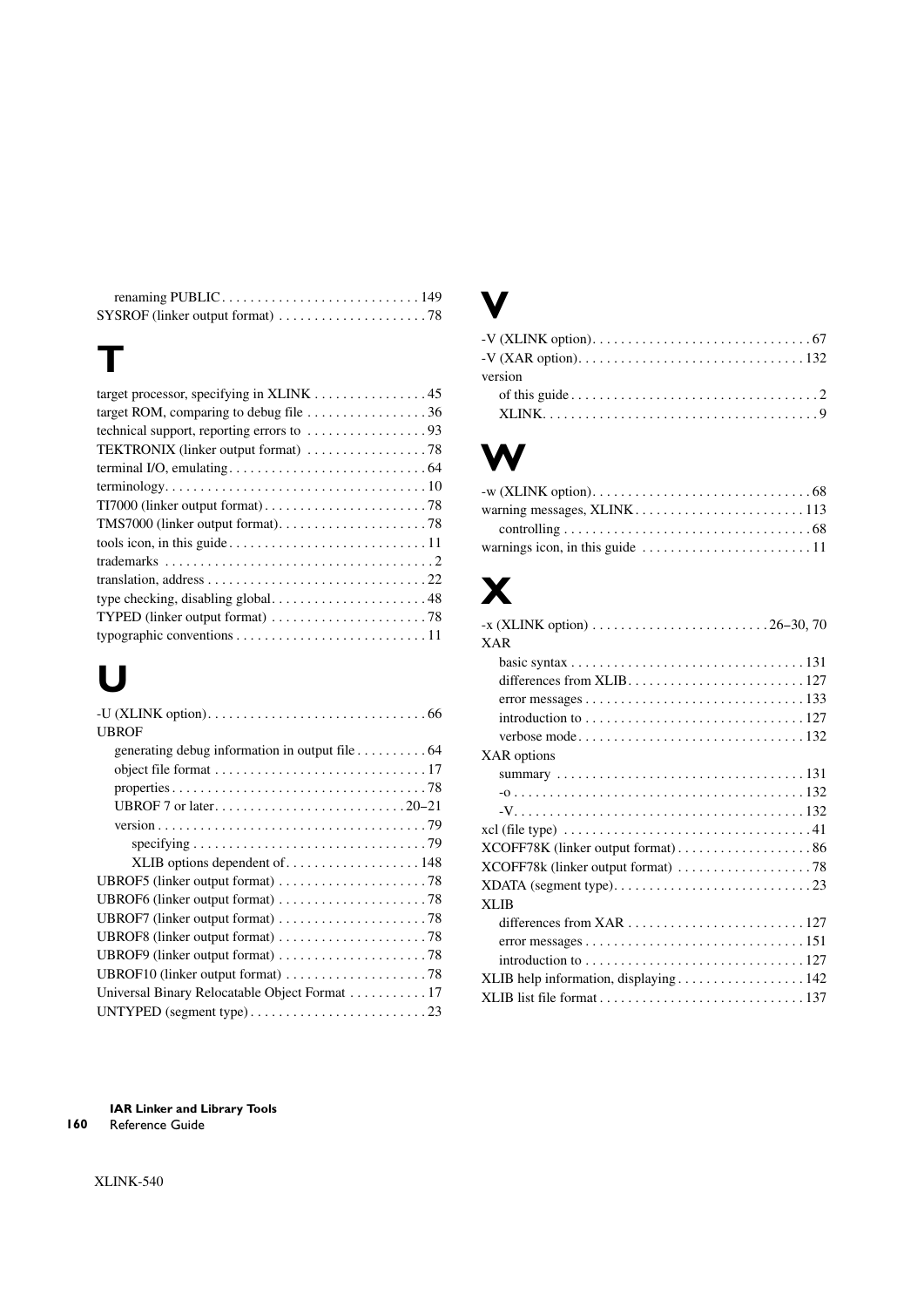| <b>XLIB</b> options                                                                           |
|-----------------------------------------------------------------------------------------------|
| COMPACT-FILE139                                                                               |
|                                                                                               |
|                                                                                               |
|                                                                                               |
| displaying $\ldots \ldots \ldots \ldots \ldots \ldots \ldots \ldots \ldots \ldots \ldots 140$ |
|                                                                                               |
|                                                                                               |
|                                                                                               |
|                                                                                               |
| FETCH-MODULES 141                                                                             |
|                                                                                               |
| incompatible with modern compilers148                                                         |
| INSERT-MODULES142                                                                             |
| LIST-ALL-SYMBOLS 142                                                                          |
|                                                                                               |
| $LIST-DATE-STAMPS$ 144                                                                        |
| $LIST-ENTRIES \ldots \ldots \ldots \ldots \ldots \ldots \ldots \ldots \ldots 144$             |
|                                                                                               |
|                                                                                               |
| LIST-OBJECT-CODE $\ldots \ldots \ldots \ldots \ldots \ldots \ldots 145$                       |
|                                                                                               |
| MAKE-LIBRARY146                                                                               |
| MAKE-PROGRAM146                                                                               |
| ON-ERROR-EXIT147                                                                              |
|                                                                                               |
|                                                                                               |
| $RENAME-ENTRY$ 149                                                                            |
| RENAME-EXTERNAL149                                                                            |
|                                                                                               |
|                                                                                               |
| $RENAME-SEGMENT$ 148                                                                          |
| REPLACE-MODULES148                                                                            |
|                                                                                               |
| <b>XLINK</b> options                                                                          |
|                                                                                               |
|                                                                                               |
| Fill unused code memory48                                                                     |
|                                                                                               |
|                                                                                               |

| Linker configuration file 47                                                                                |  |
|-------------------------------------------------------------------------------------------------------------|--|
|                                                                                                             |  |
| No global type checking 47                                                                                  |  |
|                                                                                                             |  |
|                                                                                                             |  |
|                                                                                                             |  |
|                                                                                                             |  |
|                                                                                                             |  |
|                                                                                                             |  |
|                                                                                                             |  |
|                                                                                                             |  |
|                                                                                                             |  |
|                                                                                                             |  |
|                                                                                                             |  |
| $-C.\dots\dots\dots\dots\dots\dots\dots\dots\dots\dots\dots\dots\dots\dots\dots$                            |  |
|                                                                                                             |  |
|                                                                                                             |  |
|                                                                                                             |  |
|                                                                                                             |  |
|                                                                                                             |  |
|                                                                                                             |  |
|                                                                                                             |  |
|                                                                                                             |  |
|                                                                                                             |  |
| $-H. \ldots \ldots \ldots \ldots \ldots \ldots \ldots \ldots \ldots \ldots \ldots \ldots \ldots 33, 48, 51$ |  |
|                                                                                                             |  |
|                                                                                                             |  |
|                                                                                                             |  |
|                                                                                                             |  |
|                                                                                                             |  |
|                                                                                                             |  |
|                                                                                                             |  |
|                                                                                                             |  |
|                                                                                                             |  |
|                                                                                                             |  |
|                                                                                                             |  |
|                                                                                                             |  |
|                                                                                                             |  |
|                                                                                                             |  |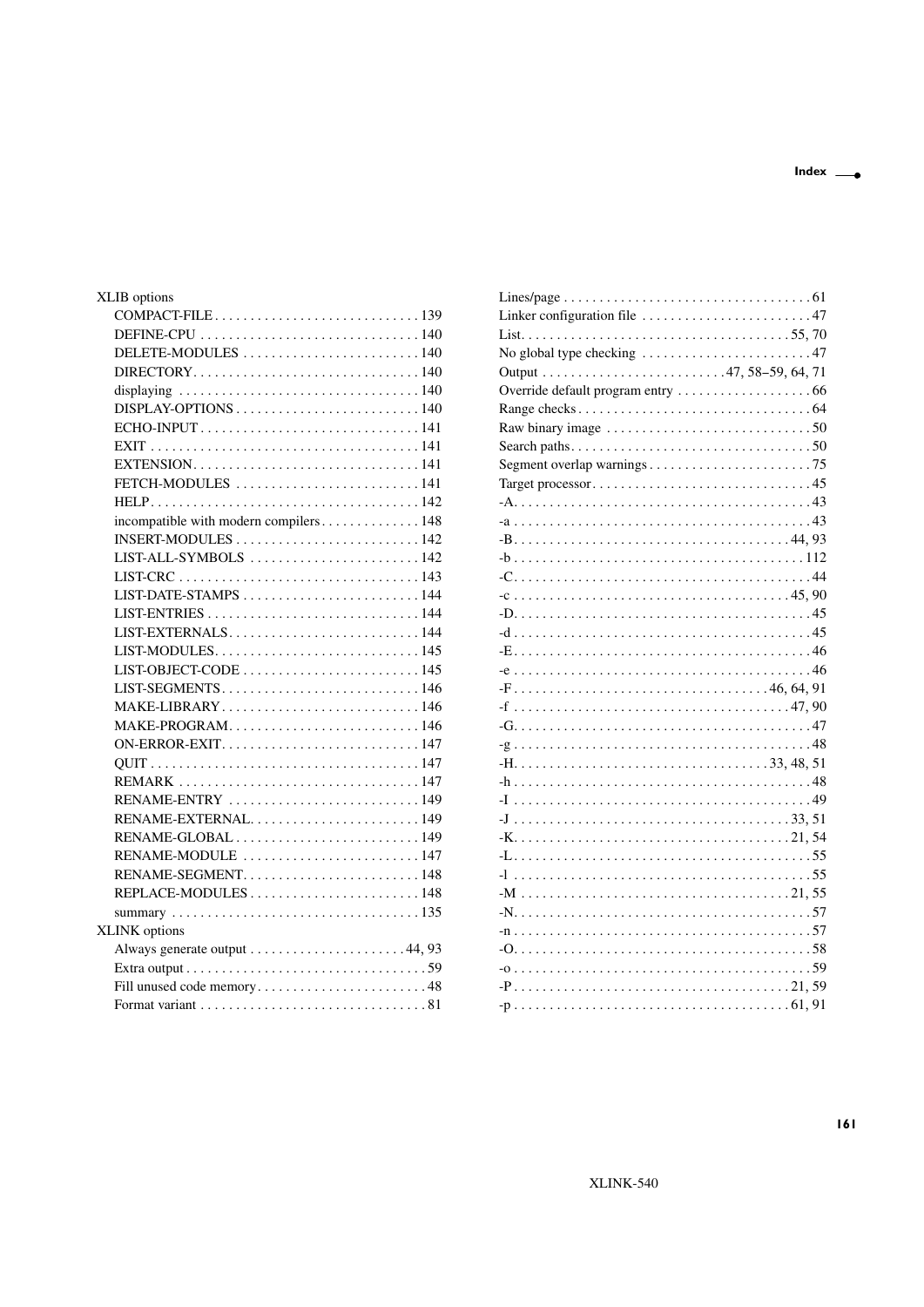| $-x \ldots \ldots \ldots \ldots \ldots \ldots \ldots \ldots \ldots \ldots \ldots \ldots \ldots 26-30, 70$ |
|-----------------------------------------------------------------------------------------------------------|
|                                                                                                           |
|                                                                                                           |
|                                                                                                           |
|                                                                                                           |
|                                                                                                           |
|                                                                                                           |
|                                                                                                           |
| XLINK_COLUMNS (environment variable) 89                                                                   |
| XLINK_CPU (environment variable)45,90                                                                     |
| XLINK_DFLTDIR (environment variable)49, 90                                                                |
| XLINK_ENVPAR (environment variable) 41, 90                                                                |
| XLINK FORMAT (environment variable)46, 90                                                                 |
|                                                                                                           |

## **Y**

## **Z**

## **Symbols**

| checksum value (default checksum value symbol)37                                                |
|-------------------------------------------------------------------------------------------------|
|                                                                                                 |
|                                                                                                 |
|                                                                                                 |
|                                                                                                 |
|                                                                                                 |
|                                                                                                 |
|                                                                                                 |
|                                                                                                 |
|                                                                                                 |
|                                                                                                 |
| $-F$ (XLINK option) $\ldots \ldots \ldots \ldots \ldots \ldots \ldots \ldots \ldots$ 46, 64, 91 |
|                                                                                                 |
|                                                                                                 |
|                                                                                                 |
|                                                                                                 |
|                                                                                                 |
|                                                                                                 |
|                                                                                                 |
|                                                                                                 |
|                                                                                                 |
|                                                                                                 |
| $-M$ (XLINK option) $\ldots \ldots \ldots \ldots \ldots \ldots \ldots \ldots \ldots \ldots$     |
|                                                                                                 |
|                                                                                                 |
|                                                                                                 |
|                                                                                                 |
|                                                                                                 |
|                                                                                                 |
|                                                                                                 |
|                                                                                                 |
|                                                                                                 |
|                                                                                                 |
|                                                                                                 |
|                                                                                                 |
|                                                                                                 |